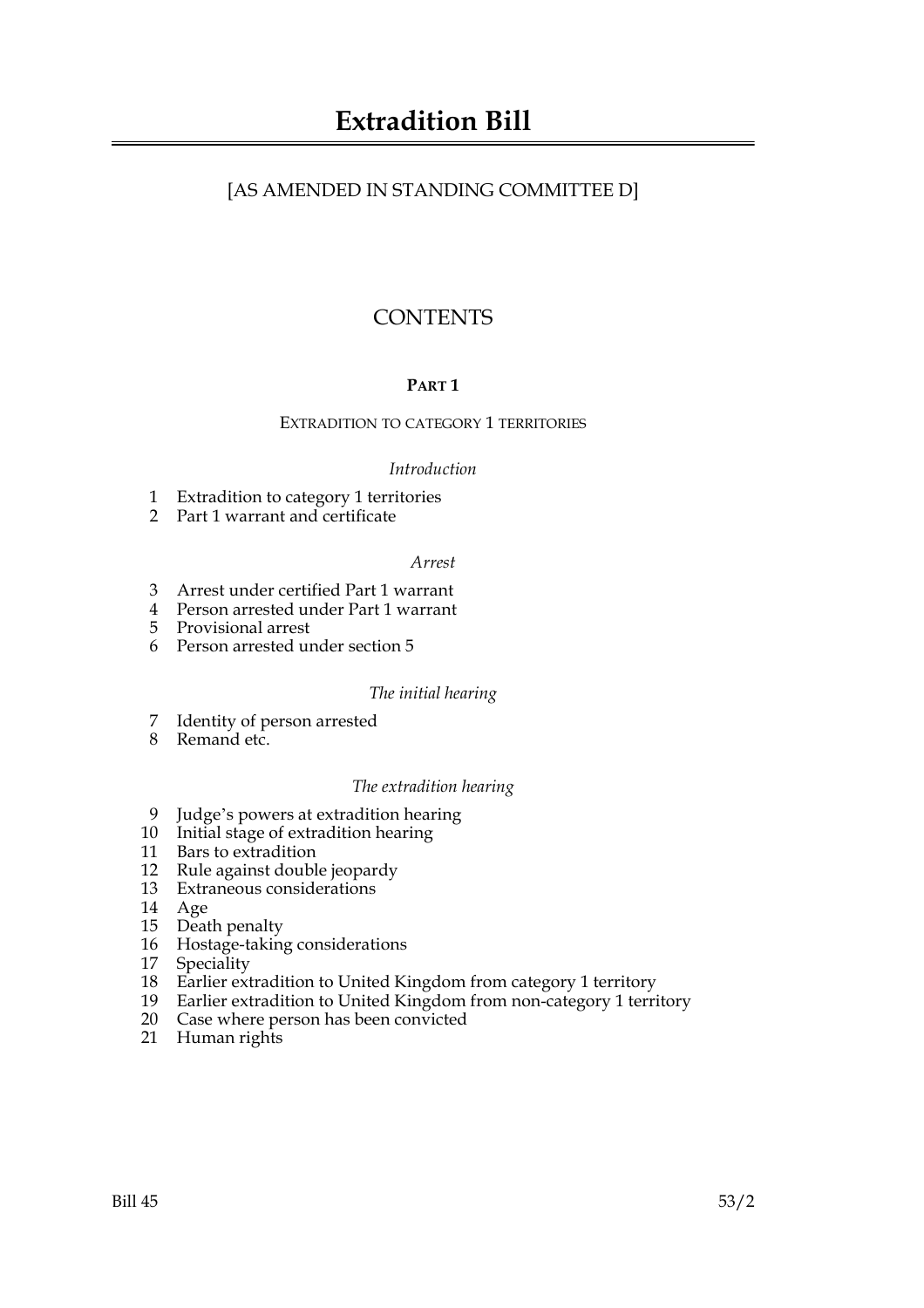#### *Matters arising before end of extradition hearing*

- 22 Person charged with offence in United Kingdom<br>23 Person serving sentence in United Kingdom
- Person serving sentence in United Kingdom
- 24 Extradition request
- 25 Physical or mental condition

#### *Appeals*

- 26 Appeal against extradition order
- 27 Court's powers on appeal under section [26](#page-18-0)
- 28 Appeal against discharge at extradition hearing
- 29 Court's powers on appeal under section [28](#page-19-0)
- 30 Detention pending conclusion of appeal under section [28](#page-19-0)
- 31 Appeal to High Court: time limit for start of hearing
- 32 Appeal to House of Lords
- 33 Powers of House of Lords on appeal under section [32](#page-20-0)
- 34 Appeals: general

#### *Time for extradition*

- 35 Extradition where no appeal
- 36 Extradition following appeal
- 37 Undertaking in relation to person serving sentence in United Kingdom
- 38 Extradition following deferral for competing claim
- 39 Position where asylum claimed

#### *Withdrawal of Part 1 warrant*

- 40 Withdrawal of warrant before extradition
- 41 Withdrawal of warrant while appeal to High Court pending
- 42 Withdrawal of warrant while appeal to House of Lords pending

#### *Competing Part 1 warrants*

43 Competing Part 1 warrants

#### *Consent to extradition*

- 44 Consent to extradition
- 45 Extradition order following consent
- 46 Extradition to category 1 territory following consent
- 47 Other warrant issued following consent
- 48 Other warrant issued: extradition to category 1 territory
- 49 Other warrant issued: proceedings deferred
- 50 Extradition request following consent

#### *Post-extradition matters*

- 51 Request for consent to other offence being dealt with
- 52 Questions for decision at consent hearing
- 53 Presumed consent to other offence being dealt with
- 54 Request for consent to further extradition to category 1 territory
- 55 Questions for decision at consent hearing
- 56 Presumed consent to further extradition to category 1 territory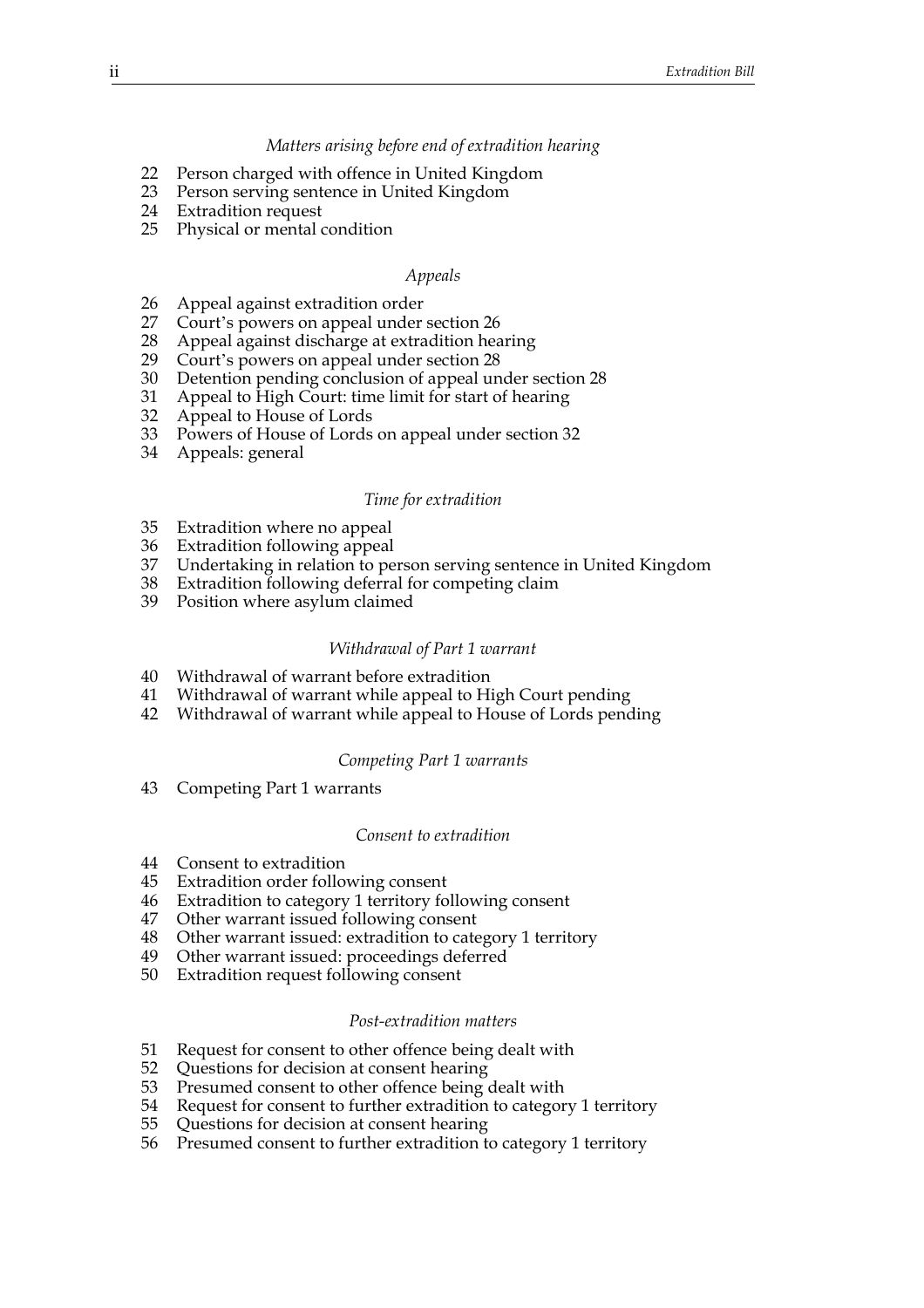- 57 Consent to further extradition to category 2 territory
- 58 Return of person to serve remainder of sentence

*Costs*

- 59 Costs where extradition ordered
- 60 Costs where discharge ordered
- 61 Costs where discharge ordered: supplementary

#### *Documents*

62 Documents sent by facsimile

#### *Interpretation*

- 63 Extradition offences: person not sentenced for offence
- 64 Extradition offences: person sentenced for offence
- 65 Extradition offences: supplementary
- 66 The appropriate judge
- 67 Other interpretative provisions

#### **PART 2**

#### EXTRADITION TO CATEGORY 2 TERRITORIES

#### *Introduction*

- 68 Extradition to category 2 territories
- 69 Extradition request and certificate

#### *Arrest*

- 70 Arrest warrant following extradition request
- 71 Person arrested under section [70](#page-42-0)
- 72 Provisional warrant
- 73 Person arrested under provisional warrant

#### *The extradition hearing*

- 74 Date of extradition hearing: arrest under section 70
- 75 Date of extradition hearing: arrest under provisional warrant
- 76 Judge's powers at extradition hearing
- 77 Initial stages of extradition hearing
- 78 Bars to extradition<br>79 Rule against double
- Rule against double jeopardy
- 80 Extraneous considerations<br>81 Passage of time
- Passage of time
- 82 Hostage-taking considerations
- 83 Case where person has not been convicted
- 84 Case where person has been convicted
- 85 Conviction in person's absence
- 86 Human rights
- 87 Competing extradition claim
- 88 Physical or mental condition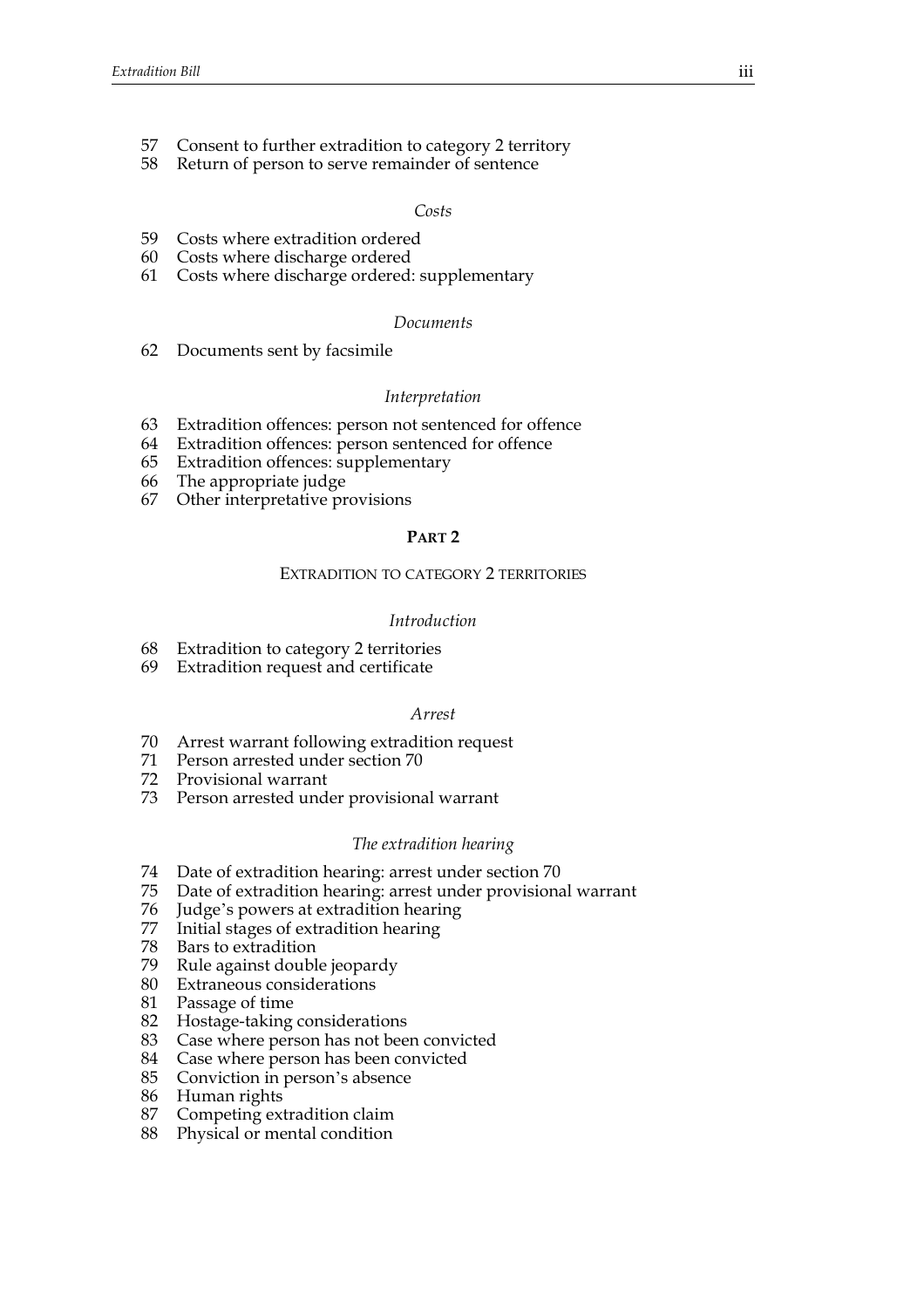89 Case sent to Secretary of State

#### *Secretary of State's functions*

- 90 Secretary of State's consideration of case
- 91 Death penalty
- 92 Speciality<br>93 Earlier ext
- Earlier extradition to United Kingdom from other territory
- 94 Deferral: person charged with offence in United Kingdom<br>95 Deferral: person serving sentence in United Kingdom
- 95 Deferral: person serving sentence in United Kingdom<br>96 Time limit for order for extradition or discharge
- Time limit for order for extradition or discharge
- 97 Information
- 98 Making of order for extradition or discharge

#### *Appeals*

- 99 Appeal where case sent to Secretary of State
- 100 Court's powers on appeal under section [99](#page-56-0)
- 101 Appeal against discharge at extradition hearing
- 102 Court's powers on appeal under section [101](#page-57-0)
- 103 Detention pending conclusion of appeal under section [101](#page-57-0)
- 104 Appeal against extradition order
- 105 Court's powers on appeal under section [104](#page-58-0)
- 106 Appeal against discharge by Secretary of State
- 107 Court's powers on appeal under section [106](#page-59-0)
- 108 Detention pending conclusion of appeal under section [106](#page-59-0)
- 109 Appeal to High Court: time limit for start of hearing
- 110 Appeal to House of Lords
- 111 Powers of House of Lords on appeal under section [110](#page-61-0)
- 112 Appeals: general

#### *Time for extradition*

- 113 Extradition where no appeal
- 114 Extradition following appeal
- 115 Undertaking in relation to person serving sentence in United Kingdom
- 116 Extradition following deferral for competing claim
- 117 Position where asylum claimed

#### *Withdrawal of extradition request*

- 118 Withdrawal of request before end of extradition hearing
- 119 Withdrawal of request after case sent to Secretary of State
- 120 Withdrawal of request while appeal to High Court pending
- 121 Withdrawal of request while appeal to House of Lords pending

#### *Competing extradition requests*

122 Competing extradition requests

#### *Consent to extradition*

- 123 Consent to extradition: general
- 124 Consent to extradition before case sent to Secretary of State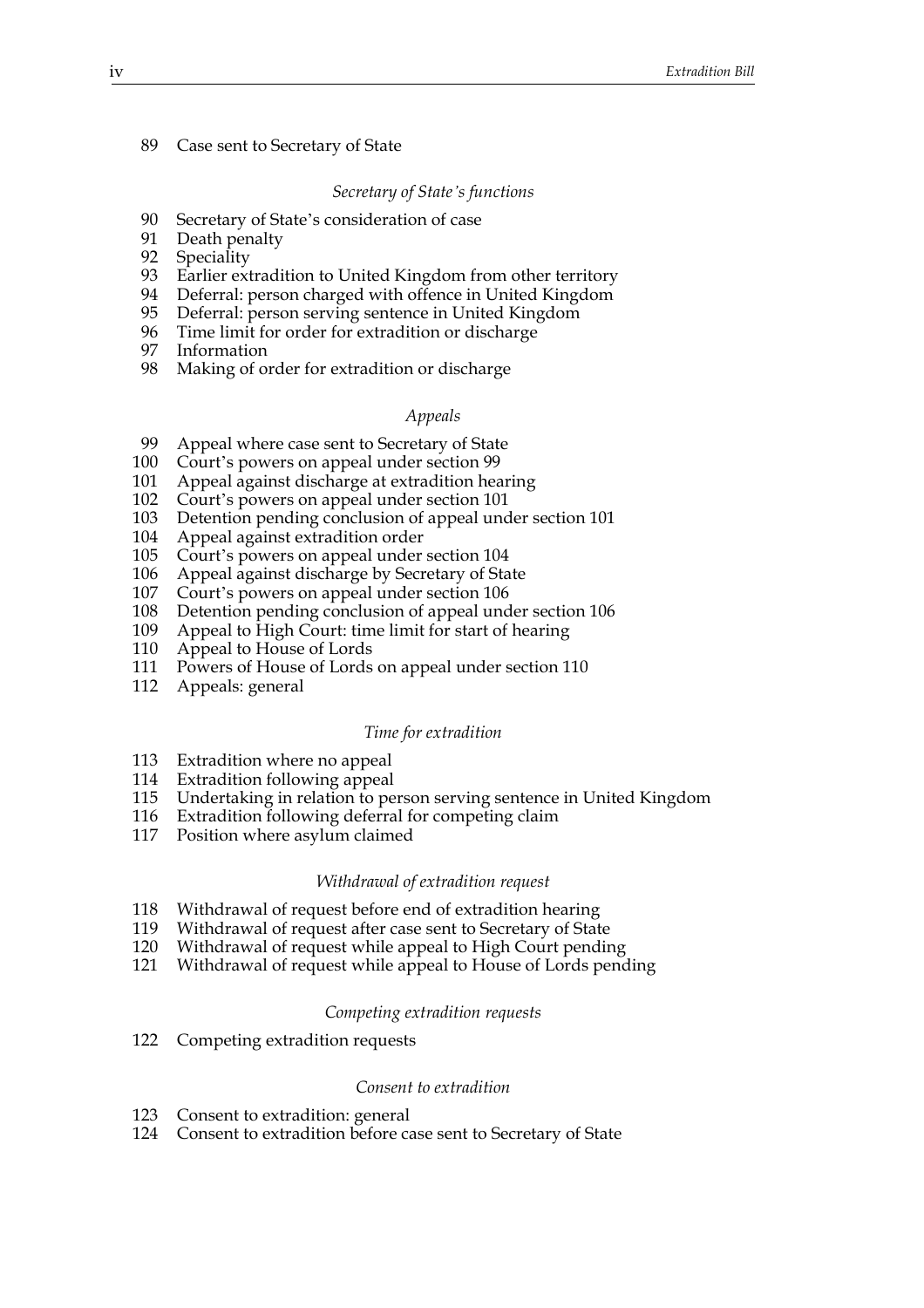125 Consent to extradition after case sent to Secretary of State

## *Post-extradition matters*

- 126 Consent to other offence being dealt with<br>127 Consent to further extradition to category
- Consent to further extradition to category 2 territory
- 128 Consent to further extradition to category 1 territory
- 129 Return of person to serve remainder of sentence

#### *Costs*

- 130 Costs where extradition ordered
- 131 Costs where discharge ordered
- 132 Costs where discharge ordered: supplementary

#### *Documents*

- 133 Documents sent by facsimile
- 134 Receivable documents

#### *Repatriation cases*

135 Persons serving sentences outside territory where convicted

#### *Interpretation*

- 136 Extradition offences: person not sentenced for offence
- 137 Extradition offences: person sentenced for offence
- 138 The appropriate judge
- 139 The extradition hearing
- 140 Scotland: references to Secretary of State

## **PART 3**

#### EXTRADITION TO THE UNITED KINGDOM

## *Extradition from category 1 territories*

- 141 Issue of Part 3 warrant
- 142 Undertaking in relation to person serving sentence
- 143 Return to extraditing territory to serve sentence
- 144 Service of sentence in territory executing Part 3 warrant
- 145 Dealing with person for other offences
- 146 Effect of consent to extradition to the United Kingdom<br>147 Extradition offences
- **Extradition offences**
- 148 The appropriate judge

#### *Extradition from category 2 territories*

- 149 Dealing with person for other offences: Commonwealth countries etc.
- 150 Dealing with person for other offences: other category 2 territories
- 151 Remission of punishment for other offences
- 152 Return of person acquitted or not tried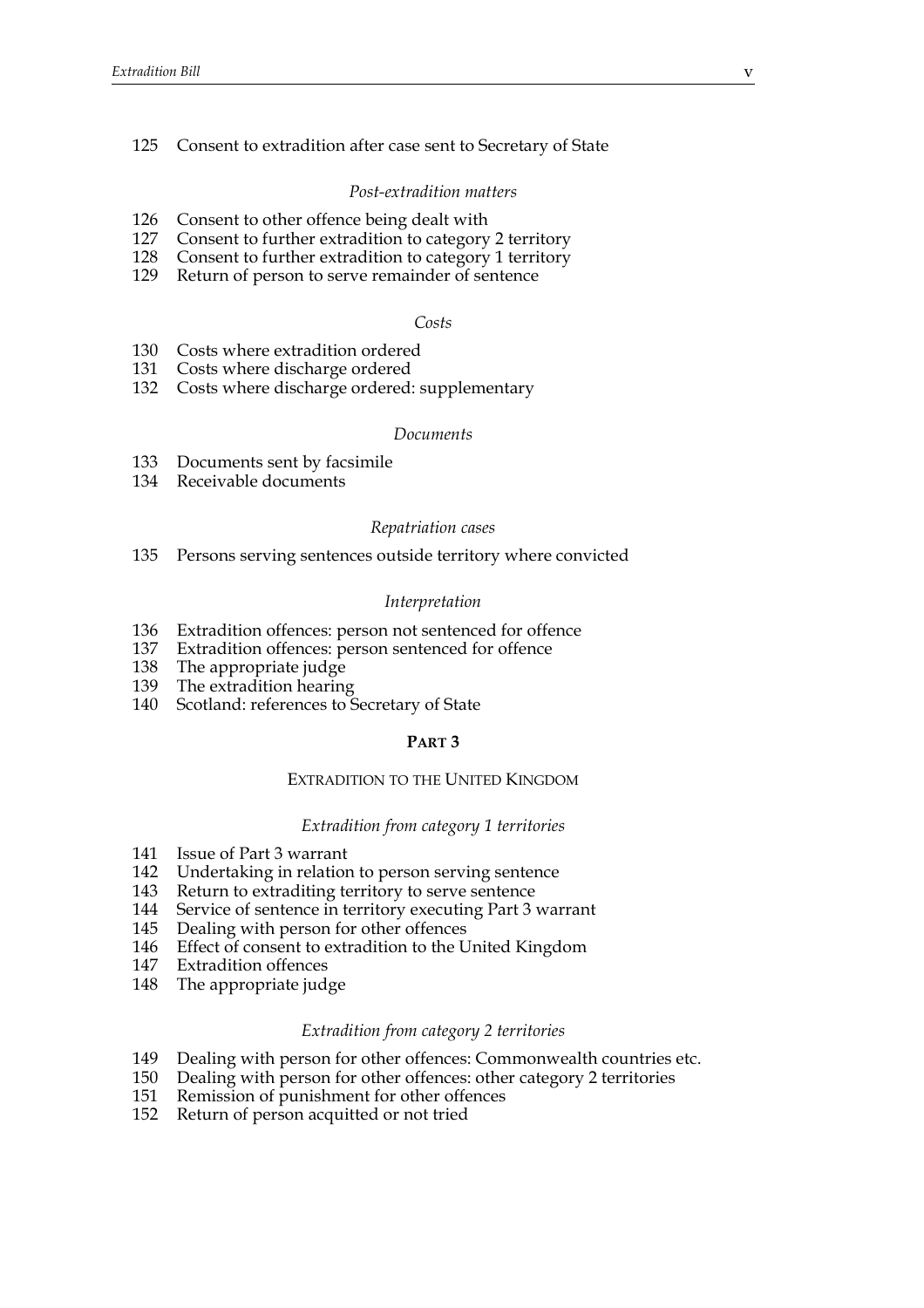*Service personnel*

#### 153 Service personnel

#### **PART 4**

## POLICE POWERS

#### *Warrants and orders*

- 154 Search and seizure warrants
- 155 Production orders
- 156 Requirements for making of production order
- 157 Computer information
- 158 Warrants: special procedure material and excluded material

#### *Search and seizure without warrant*

- 159 Entry and search of premises for purposes of arrest
- 160 Entry and search of premises on arrest
- 161 Search of person on arrest
- 162 Entry and search of premises after arrest
- 163 Additional seizure powers

#### *Treatment following arrest*

- 164 Fingerprints and samples
- 165 Searches and examination
- 166 Photographs
- 167 Evidence of identity: England and Wales
- 168 Evidence of identity: Northern Ireland
- 169 Other treatment and rights

#### *Delivery of seized property*

170 Delivery of seized property

## *Codes of practice*

171 Codes of practice

#### *General*

- 172 Interpretation
- 173 Customs officers

#### **PART 5**

## MISCELLANEOUS AND GENERAL

#### *British overseas territories*

- 174 Extradition to Commonwealth countries etc.<br>175 Extradition to other category 2 territories
- Extradition to other category 2 territories
- 176 Extradition from Commonwealth countries etc.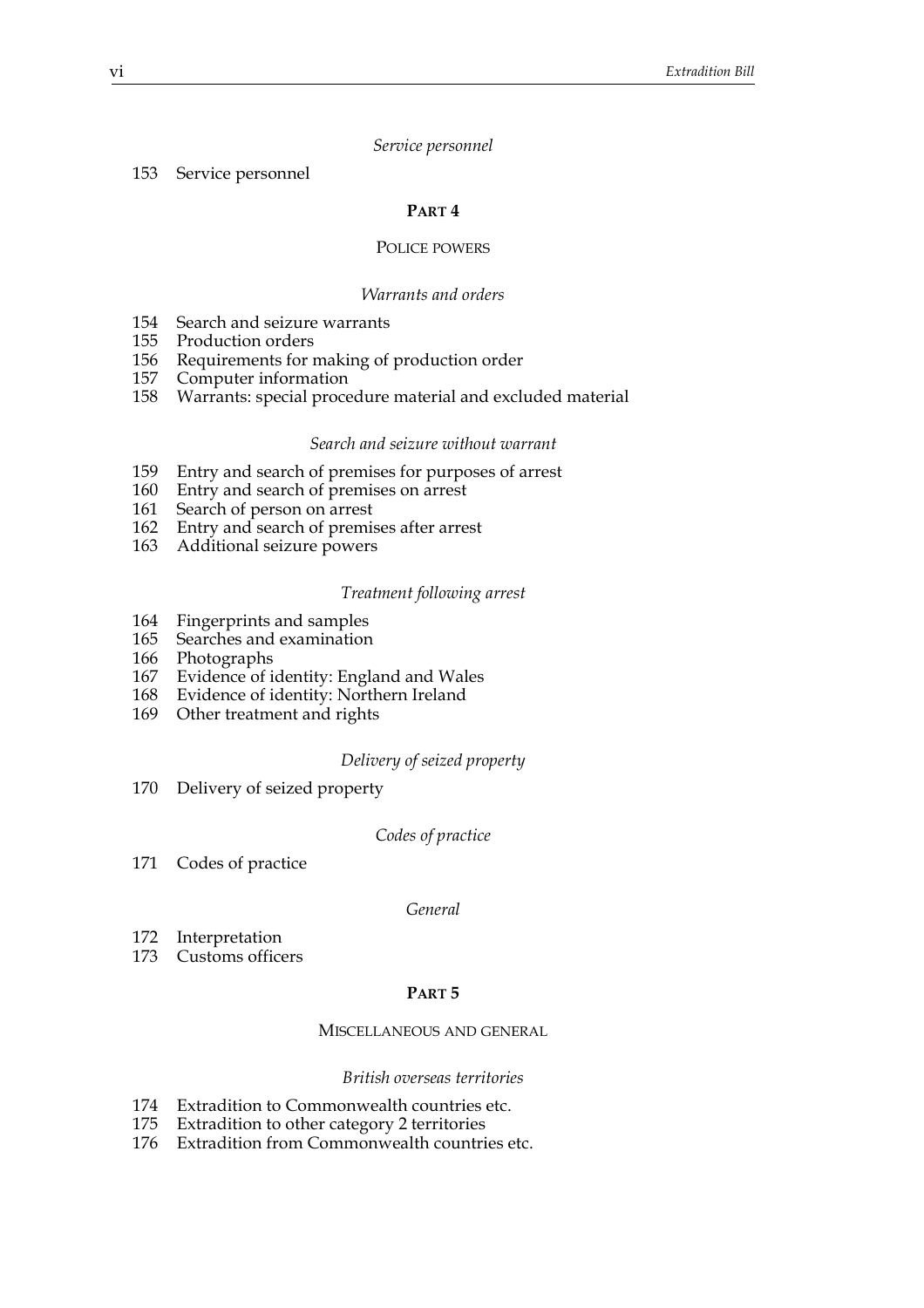- 177 Extradition from other category 2 territories
- 178 British overseas territories and the United Kingdom

## *Competing extradition claims*

- 179 Competing claims to extradition
- 180 Proceedings on deferred warrant or request
- 181 Proceedings where extradition deferred

#### *Legal aid*

- 182 Legal aid: Scotland
- 183 Grant of free legal aid: Northern Ireland
- 184 Free legal aid: supplementary

#### *Asylum appeals*

- 185 Asylum appeal to High Court where extradition ordered
- 186 Asylum appeal to House of Lords where extradition ordered

#### *Other miscellaneous provisions*

- 187 Human rights: appropriate tribunal
- 188 Delivery up to International Criminal Court
- 189 Genocide, crimes against humanity and war crimes
- 190 Custody
- 191 Bail
- 192 Extradition for more than one offence
- 193 National security
- 194 Reasonable force
- 195 Rules of court

#### *Interpretation*

- 196 Disposal of Part 1 warrant and extradition request
- 197 Disposal of charge
- 198 Other interpretative provisions

#### *General*

- 199 Form of documents
- 200 Repeals
- 201 Commencement
- 
- 202 Existing legislation on extradition<br>203 Channel Islands and Isle of Man Channel Islands and Isle of Man
- 204 Orders and regulations
- 205 Orders in Council
- 
- 206 Finance<br>207 Extent Extent
- 208 Short title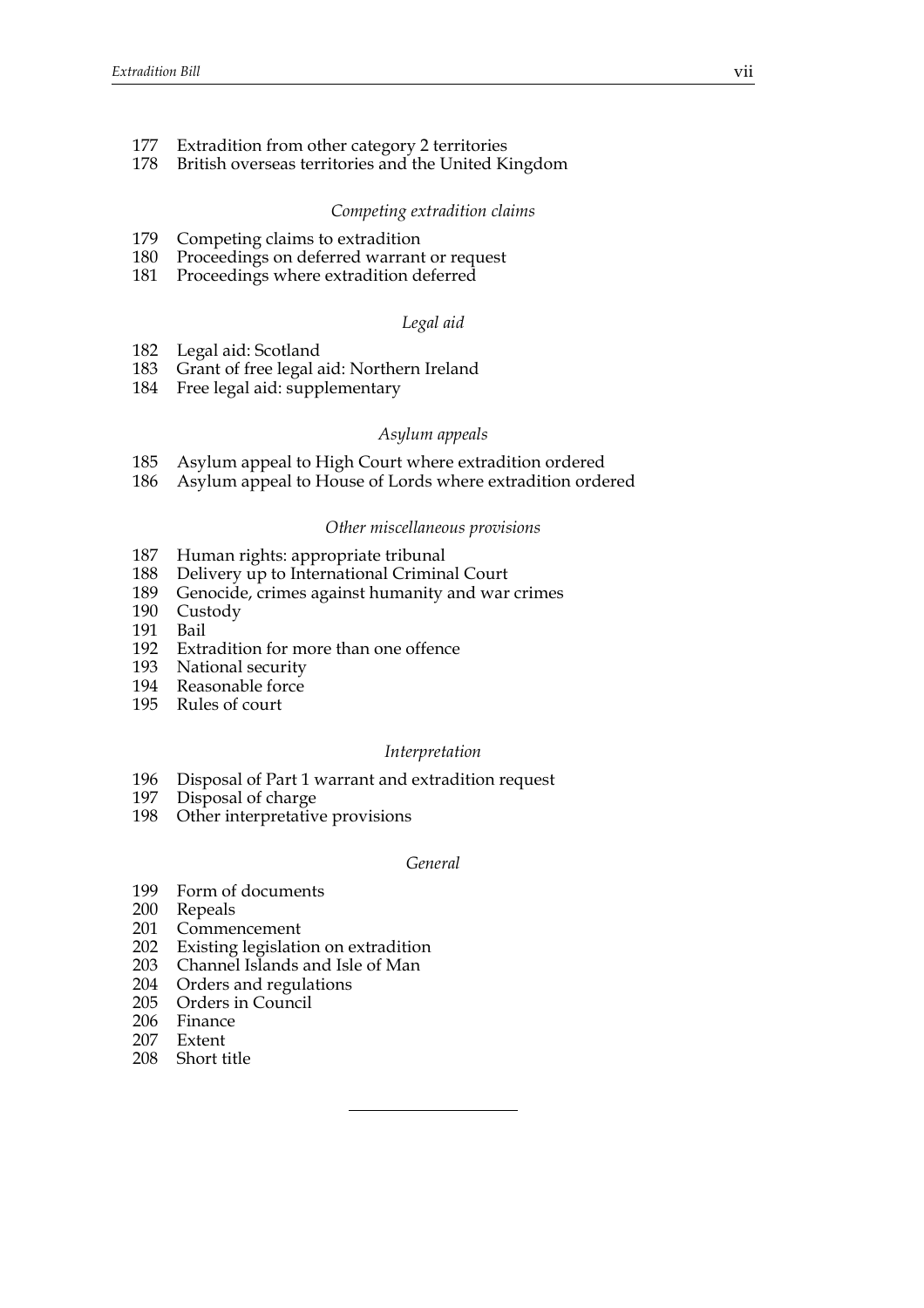Schedule — Repeals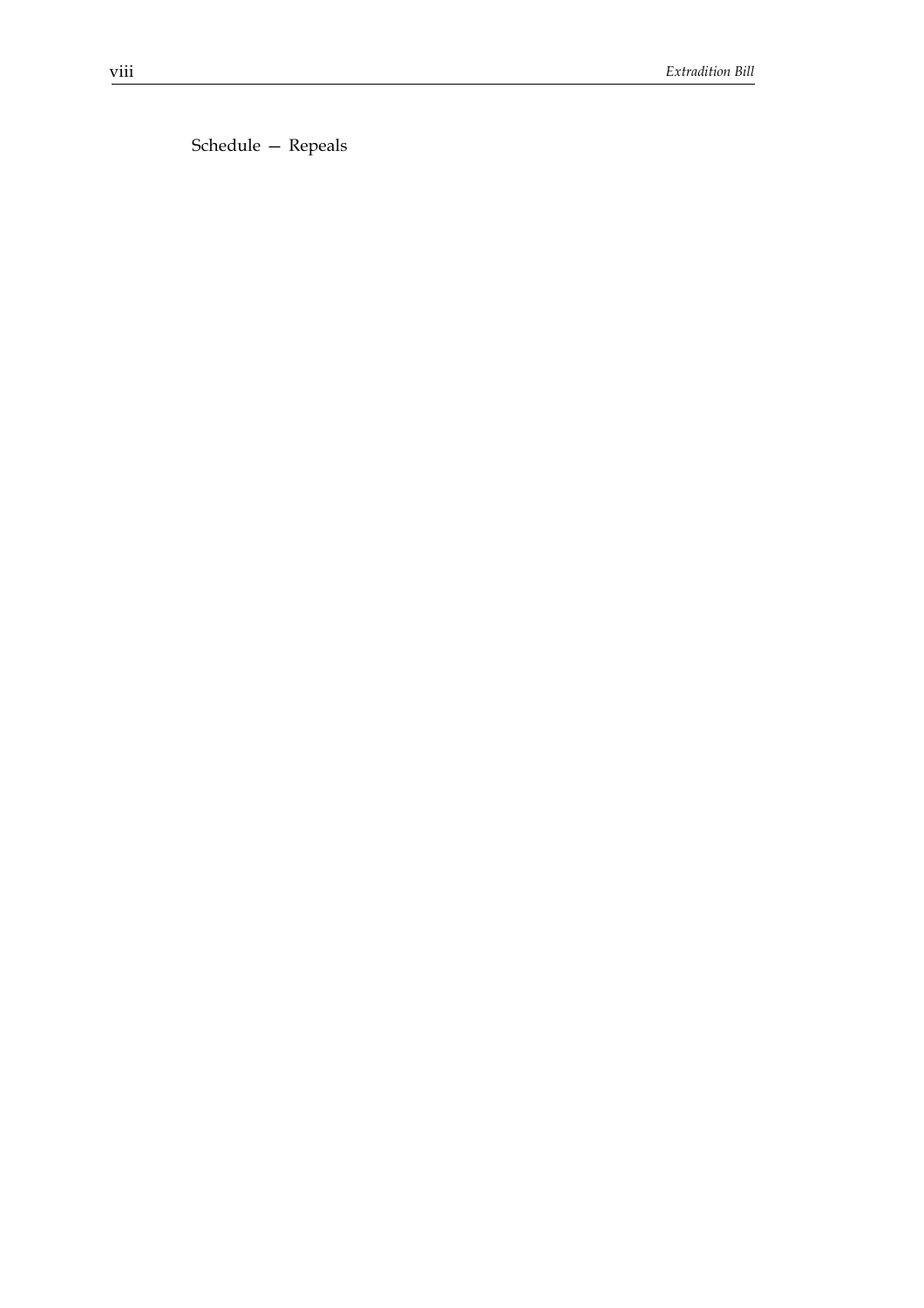# A **BILL**

## [AS AMENDED IN STANDING COMMITTEE D]

TO

Make provision about extradition.

E IT ENACTED by the Queen's most Excellent Majesty, by and with the advice and consent of the Lords Spiritual and Temporal, and Commons, in this present **B** E IT ENACTED by the Queen's most Excellent Majesty, by and with consent of the Lords Spiritual and Temporal, and Commons, Parliament assembled, and by the authority of the same, as follows:  $-$ 

## **PART 1**

#### EXTRADITION TO CATEGORY 1 TERRITORIES

#### *Introduction*

## **1 Extradition to category 1 territories**

- (1) This Part deals with extradition from the United Kingdom to the territories designated for the purposes of this Part by Order in Council. *5*
- (2) In this Act references to category 1 territories are to the territories designated for the purposes of this Part.

#### **2 Part 1 warrant and certificate**

- (1) This section applies if the designated authority receives a Part 1 warrant in respect of a person. *10*
- (2) A Part 1 warrant is an arrest warrant which is issued by an authority of a category 1 territory and which contains—
	- (a) the statement referred to in subsection (3) and the information referred to in subsection (4), or
	- (b) the statement referred to in subsection (5) and the information referred to in subsection (6).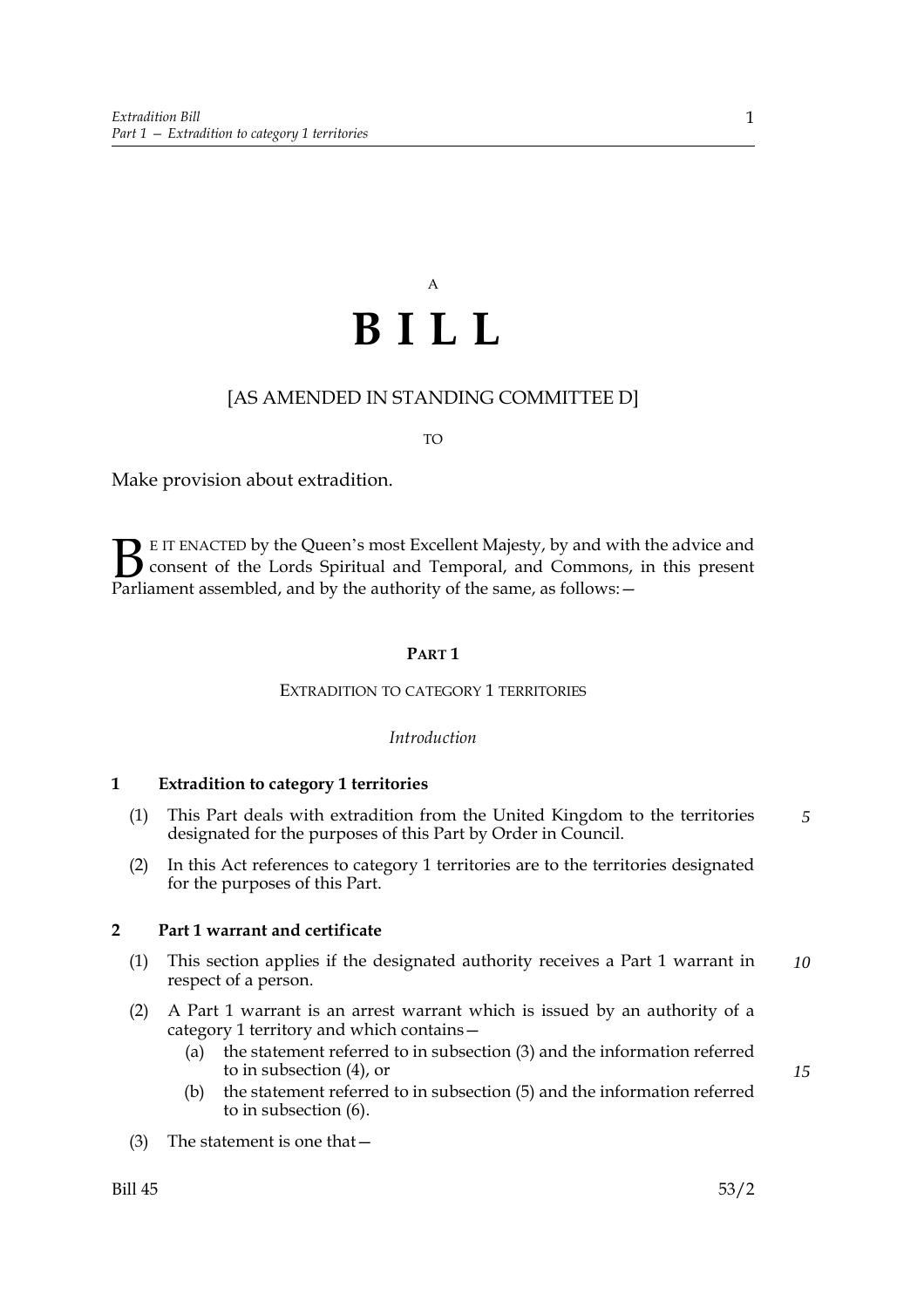- (a) the person in respect of whom the Part 1 warrant is issued is accused in the category 1 territory of the commission of an offence specified in the warrant, and
- (b) the Part 1 warrant is issued with a view to his arrest and extradition to the category 1 territory for the purpose of being prosecuted for the offence.
- (4) The information is—
	- (a) particulars of the person's identity;
	- (b) particulars of any other warrant issued in the category 1 territory for the person's arrest in respect of the offence;
	- (c) particulars of the circumstances in which the person is alleged to have committed the offence, including the conduct alleged to constitute the offence and the time and place at which he is alleged to have committed the offence;
	- (d) particulars of the sentence which may be imposed under the law of the category 1 territory in respect of the offence if the person is convicted of it. *15*
- (5) The statement is one that—
	- (a) the person in respect of whom the Part 1 warrant is issued is alleged to be unlawfully at large after conviction of an offence specified in the warrant by a court in the category 1 territory, and *20*
	- (b) the Part 1 warrant is issued with a view to his arrest and extradition to the category 1 territory for the purpose of being sentenced for the offence or of serving a sentence of imprisonment or another form of detention imposed in respect of the offence.
- (6) The information is  $-$ 
	- (a) particulars of the person's identity;
	- (b) particulars of the conviction;
	- (c) particulars of any other warrant issued in the category 1 territory for the person's arrest in respect of the offence;
	- (d) particulars of the sentence which may be imposed under the law of the category 1 territory in respect of the offence, if the person has not been sentenced for the offence;
	- (e) particulars of the sentence which has been imposed under the law of the category 1 territory in respect of the offence, if the person has been sentenced for the offence.
- (7) The designated authority may issue a certificate under this section if it believes that the authority which issued the Part 1 warrant has the function of issuing arrest warrants in the category 1 territory.
- (8) A certificate under this section must certify that the authority which issued the Part 1 warrant has the function of issuing arrest warrants in the category 1 territory. *40*
- (9) The designated authority is the authority designated for the purposes of this Part by Order in Council.
- (10) An Order in Council made under subsection (9) may—
	- (a) designate more than one authority;
	- (b) designate different authorities for different parts of the United Kingdom.

*10*

*5*

*25*

*30*

*35*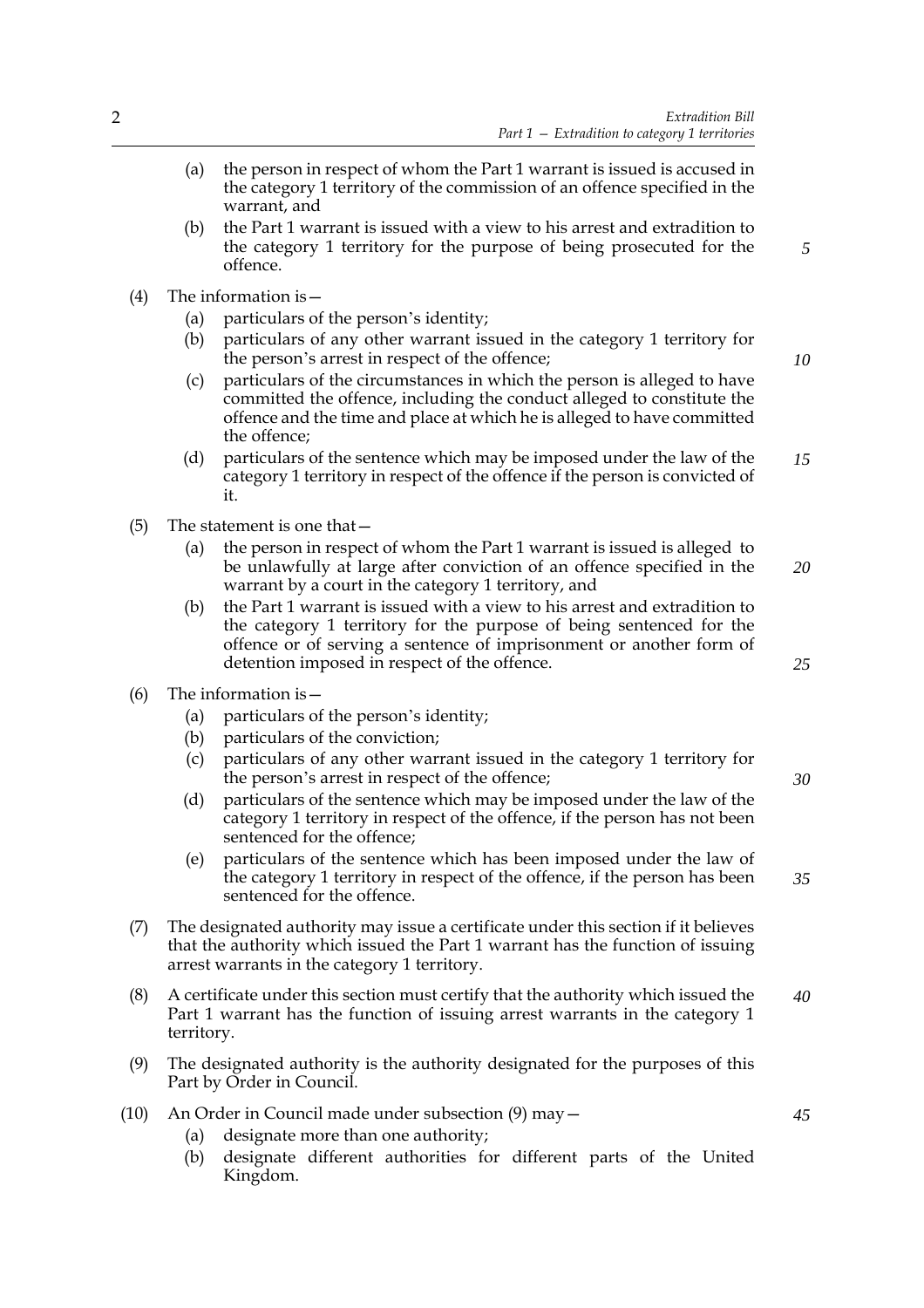*Arrest*

## **3 Arrest under certified Part 1 warrant**

- (1) This section applies if a certificate is issued under section 2 in respect of a Part 1 warrant.
- (2) The warrant may—
	- (a) be executed in any part of the United Kingdom;
	- (b) be executed by a constable or by an appropriate person;
	- (c) be executed even if neither the warrant nor a copy of it is in the possession of the person executing it at the time of the arrest.
- (3) An appropriate person is a person of a description specified in an order made by the Secretary of State for the purposes of this section. *10*

## **4 Person arrested under Part 1 warrant**

- (1) This section applies if a person is arrested under a Part 1 warrant.
- (2) If neither the warrant nor a copy of it was shown to the person at the time of his arrest and he asks to be shown the warrant, the warrant or a copy of it must be shown to him as soon as practicable after his request. *15*
- (3) The person must be brought as soon as practicable before the appropriate judge.
- (4) If subsection (2) or (3) is not complied with the person must be taken to be discharged.
- (5) A person arrested under the warrant must be treated as continuing in legal custody until he is brought before the appropriate judge under subsection (3) or he is taken to be discharged under subsection (4).

## <span id="page-10-0"></span>**5 Provisional arrest**

- (1) A constable or an appropriate person may arrest a person without a warrant in any part of the United Kingdom if he has reason to believe— *25*
	- (a) that a Part 1 warrant has been or will be issued in respect of the person by an authority of a category 1 territory, and
	- (b) that the authority has the function of issuing arrest warrants in the category 1 territory.
- (2) An appropriate person is a person of a description specified in an order made by the Secretary of State for the purposes of this section.

## <span id="page-10-1"></span>**6 Person arrested under section 5**

- (1) This section applies if a person is arrested under section 5.
- (2) The following must occur within the required period—
	- (a) the person must be brought before the appropriate judge;
	- (b) the documents specified in subsection (4) must be produced to the judge.

*20*

*30*

*35*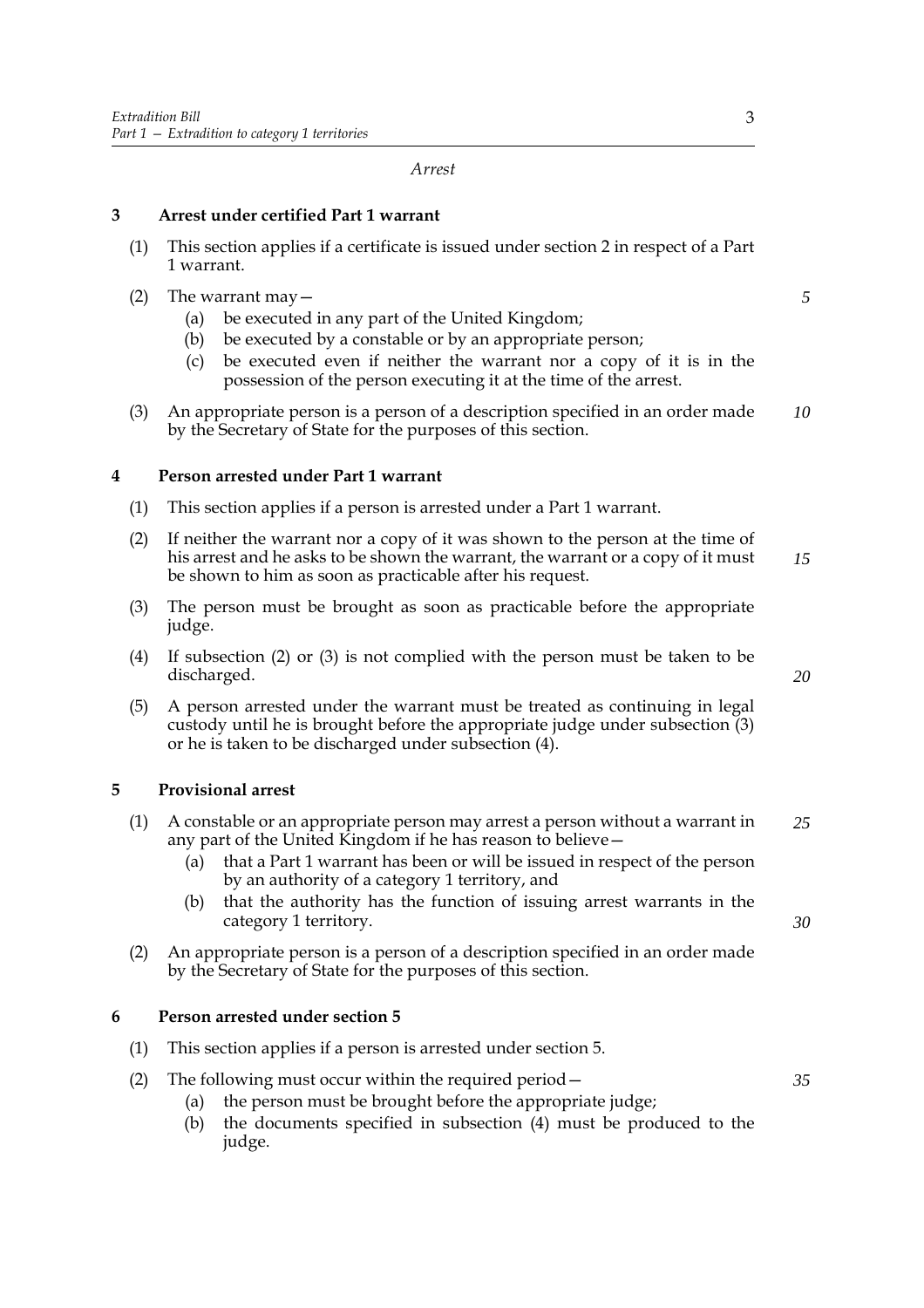- (3) The required period is 48 hours starting with the time when the person is arrested.
- (4) The documents are—
	- (a) a Part 1 warrant in respect of the person;
	- (b) a certificate under section 2 in respect of the warrant.

*5*

*10*

- (5) If subsection (2) is not complied with the person must be taken to be discharged.
- (6) The person must be treated as continuing in legal custody until he is brought before the appropriate judge under subsection (2) or he is taken to be discharged under subsection (5).

#### *The initial hearing*

## **7 Identity of person arrested**

- (1) This section applies if—
	- (a) a person arrested under a Part 1 warrant is brought before the appropriate judge under section 4(3), or
	- (b) a person is arrested under section 5 and section [6](#page-10-1)(2) is complied with in relation to him.
- (2) The judge must decide whether the person brought before him is the person in respect of whom—
	- (a) the warrant referred to in subsection  $(1)(a)$  was issued, or
	- (b) the warrant referred to in section  $6(4)$  $6(4)$  was issued.
- (3) If the judge decides the question in subsection (2) in the negative he must order the person's discharge.
- (4) If the judge decides that question in the affirmative he must proceed under section 8.
- (5) In England and Wales, the judge has the same powers (as nearly as may be) as a magistrates' court would have if the proceedings were the summary trial of an information against the person.
- (6) In Scotland—
	- (a) the judge has the same powers (as nearly as may be) as if the proceedings were summary proceedings in respect of an offence alleged to have been committed by the person; but
	- (b) in his making any decision under subsection (2) evidence from a single source shall be sufficient.
- (7) In Northern Ireland, the judge has the same powers (as nearly as may be) as a magistrates' court would have if the proceedings were the hearing and determination of a complaint against the person. *35*
- (8) If the judge exercises his power to adjourn the proceedings he must remand the person in custody or on bail.
- (9) If the judge remands the person in custody he may later grant bail.

4

*20*

*15*

*25*

*30*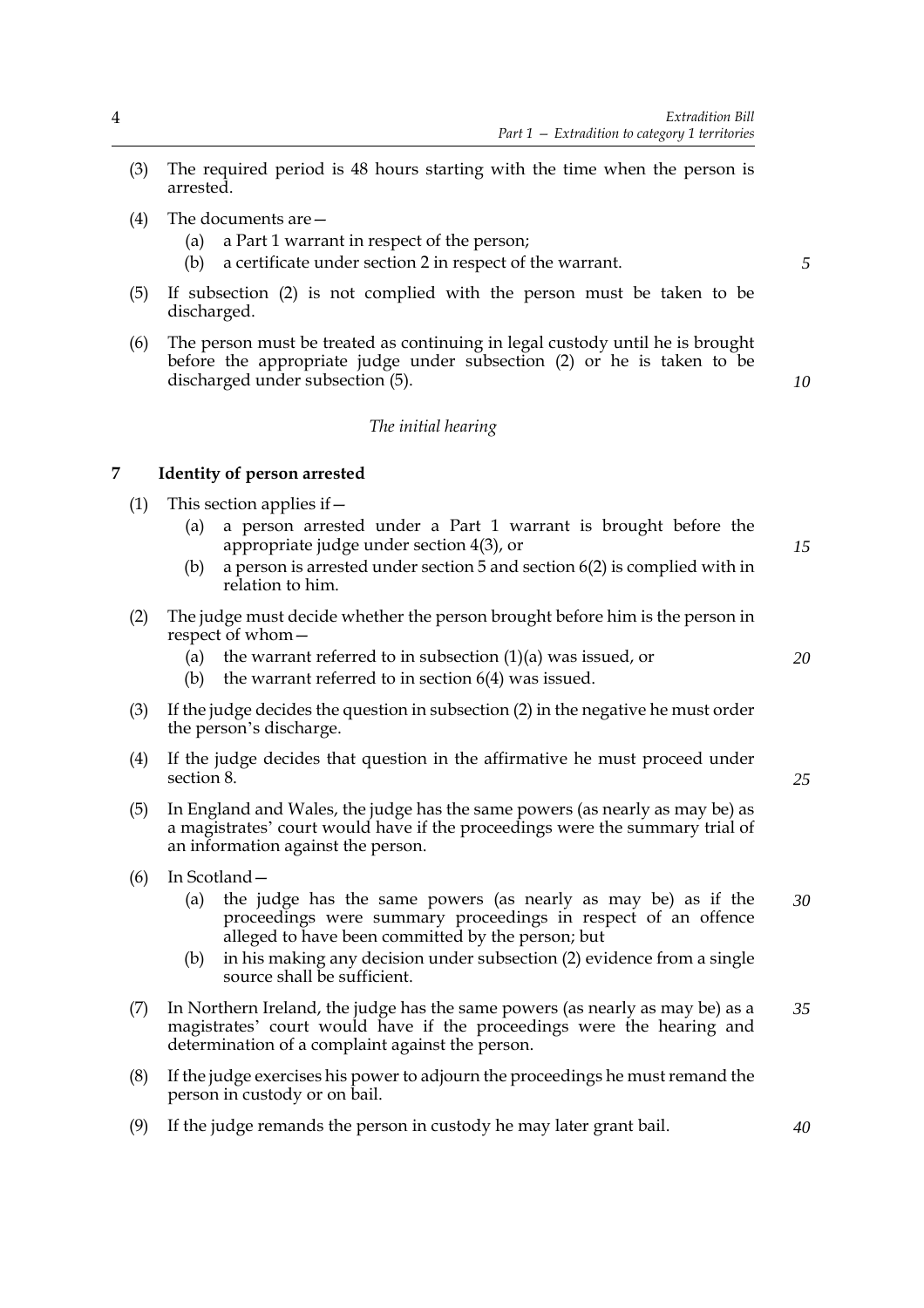## **8 Remand etc.**

- (1) If the judge is required to proceed under this section he must—
	- (a) fix a date on which the extradition hearing is to begin;
	- (b) give the person the required information about consent;
	- (c) remand the person in custody or on bail.
- (2) If the judge remands the person in custody he may later grant bail.
- (3) The required information about consent is—
	- (a) that the person may consent to his extradition to the category 1 territory in which the Part 1 warrant was issued;
	- (b) an explanation of the effect of consent and the procedure that will apply if he gives consent; *10*
	- (c) that consent must be given before the judge and is irrevocable.
- (4) The date fixed under subsection (1) must not be later than the end of the permitted period, which is 21 days starting with the date of the arrest referred to in section  $7(1)(a)$  or  $(b)$ .
- (5) If before the date fixed under subsection (1) (or this subsection) a party to the proceedings applies to the judge for a later date to be fixed and the judge believes there are exceptional circumstances, he may fix a later date; and this subsection may apply more than once.
- (6) Subsections (7) and (8) apply if the extradition hearing does not begin on or before the date fixed under this section. *20*
- (7) If the person applies to the judge to be discharged the judge must order his discharge, unless reasonable cause is shown for the delay.
- (8) If no application is made under subsection (7) the judge must order the person's discharge on the first occasion after the date fixed under this section when the person appears or is brought before the judge, unless reasonable cause is shown for the delay. *25*

## *The extradition hearing*

## **9 Judge's powers at extradition hearing**

- (1) In England and Wales, at the extradition hearing the appropriate judge has the same powers (as nearly as may be) as a magistrates' court would have if the proceedings were the summary trial of an information against the person in respect of whom the Part 1 warrant was issued. *30*
- (2) In Scotland, at the extradition hearing the appropriate judge has the same powers (as nearly as may be) as if the proceedings were summary proceedings in respect of an offence alleged to have been committed by the person in respect of whom the Part 1 warrant was issued. *35*
- (3) In Northern Ireland, at the extradition hearing the appropriate judge has the same powers (as nearly as may be) as a magistrates' court would have if the proceedings were the hearing and determination of a complaint against the person in respect of whom the Part 1 warrant was issued.
- (4) If the judge adjourns the extradition hearing he must remand the person in custody or on bail.

*5*

*15*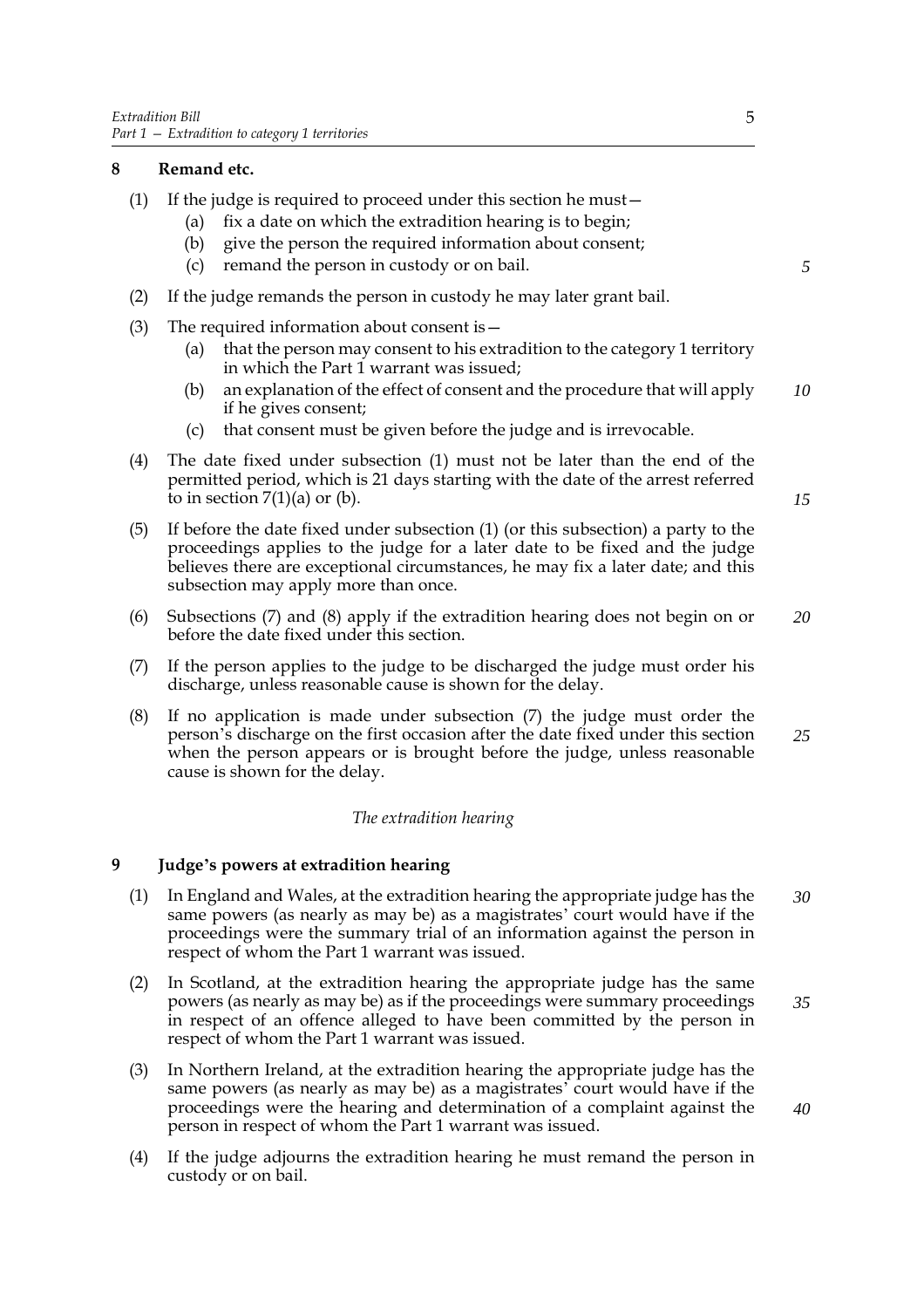(5) If the judge remands the person in custody he may later grant bail.

## **10 Initial stage of extradition hearing**

- (1) This section applies if a person in respect of whom a Part 1 warrant is issued appears or is brought before the appropriate judge for the extradition hearing.
- (2) The judge must decide whether the offence specified in the Part 1 warrant is an extradition offence. *5*
- (3) If the judge decides the question in subsection (2) in the negative he must order the person's discharge.
- (4) If the judge decides that question in the affirmative he must proceed under section 11.

*10*

*15*

#### **11 Bars to extradition**

- (1) If the judge is required to proceed under this section he must decide whether the person's extradition to the category 1 territory is barred by reason of—
	- (a) the rule against double jeopardy;
	- (b) extraneous considerations;
	- (c) the person's age;
	- (d) the death penalty;
	- (e) hostage-taking considerations;
	- (f) speciality;
	- (g) the person's earlier extradition to the United Kingdom from another category 1 territory; *20*
	- (h) the person's earlier extradition to the United Kingdom from a noncategory 1 territory.
- (2) Sections 12 to 19 apply for the interpretation of subsection (1).
- (3) If the judge decides any of the questions in subsection (1) in the affirmative he must order the person's discharge. *25*
- (4) If the judge decides those questions in the negative and the person is alleged to be unlawfully at large after conviction of the extradition offence, the judge must proceed under section 20.
- (5) If the judge decides those questions in the negative and the person is accused of the commission of the extradition offence but is not alleged to be unlawfully at large after conviction of it, the judge must proceed under section 21. *30*

#### **12 Rule against double jeopardy**

A person's extradition to a category 1 territory is barred by reason of the rule against double jeopardy if (and only if) it appears that he would be entitled to be discharged under any rule of law relating to previous acquittal or conviction if he were charged with the extradition offence in the part of the United Kingdom where the judge exercises jurisdiction. *35*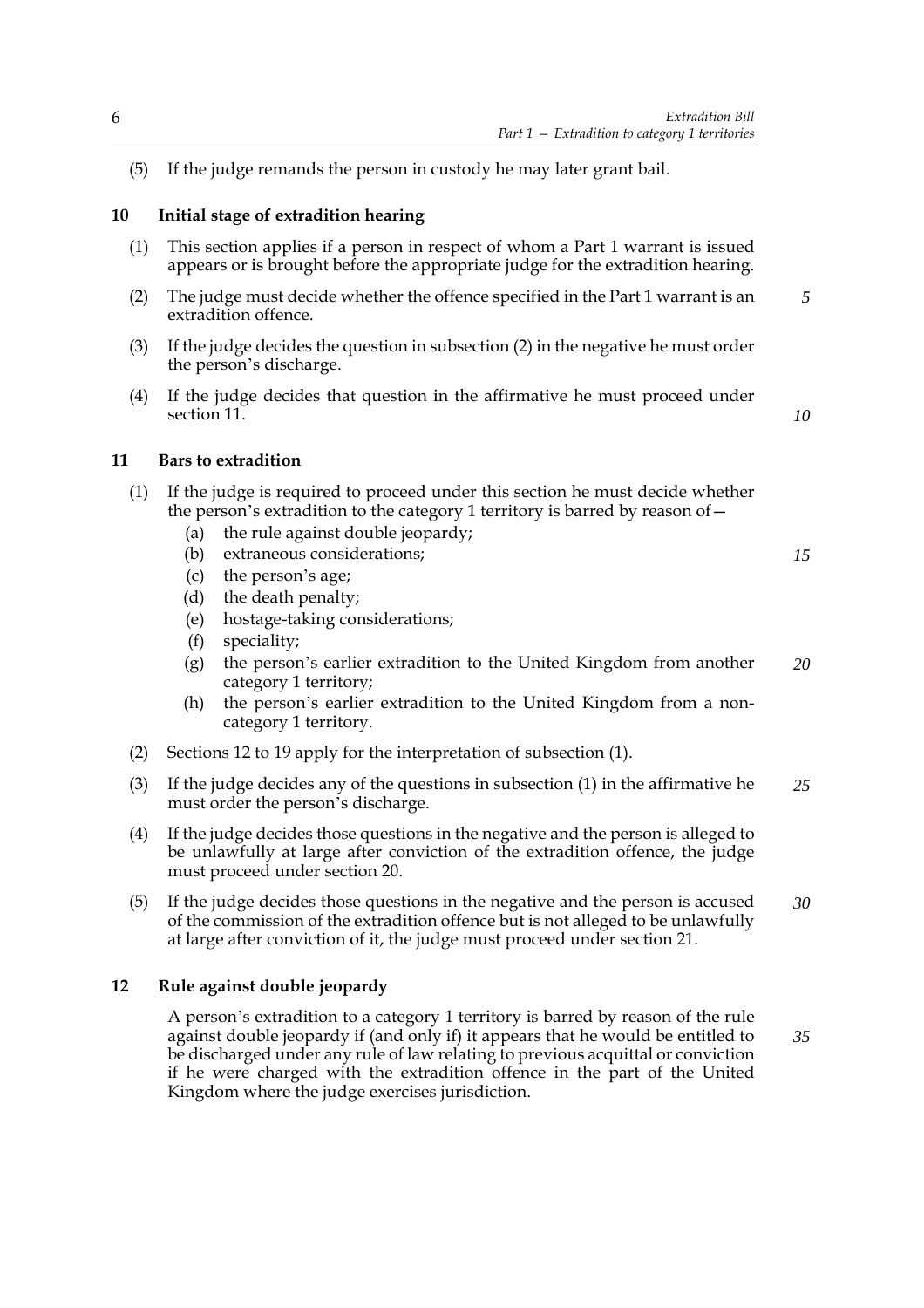## **13 Extraneous considerations**

A person's extradition to a category 1 territory is barred by reason of extraneous considerations if (and only if) it appears that—

- (a) the Part 1 warrant issued in respect of him (though purporting to be issued on account of the extradition offence) is in fact issued for the purpose of prosecuting or punishing him on account of his race, religion, nationality or political opinions, or
- (b) if extradited he might be prejudiced at his trial or punished, detained or restricted in his personal liberty by reason of his race, religion, nationality or political opinions.

## **14 Age**

A person's extradition to a category 1 territory is barred by reason of his age if (and only if) it would be conclusively presumed because of his age that he could not be guilty of the extradition offence on the assumption—

- (a) that the conduct constituting the extradition offence constituted an offence in the part of the United Kingdom where the judge exercises jurisdiction; *15*
- (b) that the person carried out the conduct when the extradition offence was committed (or alleged to be committed);
- (c) that the person carried out the conduct in the part of the United Kingdom where the judge exercises jurisdiction. *20*

#### **15 Death penalty**

- (1) A person's extradition to a category 1 territory is barred by reason of the death penalty if (and only if) he could be, will be or has been sentenced to death for the extradition offence in the category 1 territory.
- (2) Subsection (1) does not apply if the judge receives a written assurance which he considers adequate that a sentence of death—
	- (a) will not be imposed, or
	- (b) will not be carried out (if imposed).

## **16 Hostage-taking considerations**

- (1) A person's extradition to a category 1 territory is barred by reason of hostagetaking considerations if (and only if) the territory is a party to the Hostagetaking Convention and it appears that—
	- (a) if extradited he might be prejudiced at his trial because communication between him and the appropriate authorities would not be possible, and
	- (b) the act or omission constituting the extradition offence also constitutes an offence under section 1 of the Taking of Hostages Act 1982 (c. 28) or an attempt to commit such an offence.
- (2) The appropriate authorities are the authorities of the territory which are entitled to exercise rights of protection in relation to him. *40*
- (3) A certificate issued by the Secretary of State that a territory is a party to the Hostage-taking Convention is conclusive evidence of that fact for the purposes of subsection (1).

*5*

*10*

*25*

*35*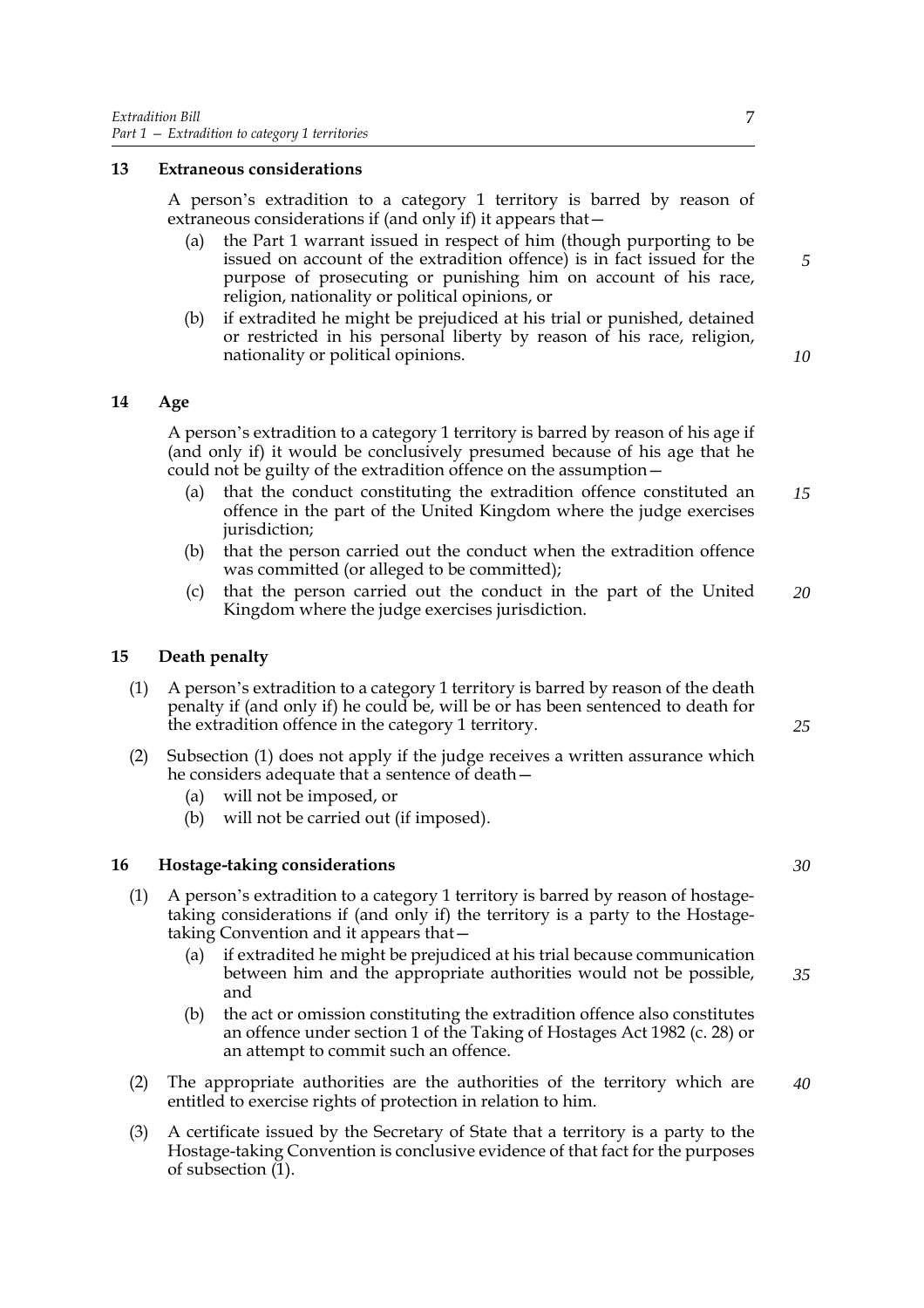(4) The Hostage-taking Convention is the International Convention against the Taking of Hostages opened for signature at New York on 18 December 1979.

## **17 Speciality**

- (1) A person's extradition to a category 1 territory is barred by reason of speciality if (and only if) there are no speciality arrangements with the category 1 territory.
- (2) There are speciality arrangements with a category 1 territory if, under the law of that territory or arrangements made between it and the United Kingdom, a person who is extradited to the territory from the United Kingdom may be dealt with in the territory for an offence committed before his extradition only  $if -$ 
	- (a) the offence is one falling within subsection (3), or
	- (b) the condition in subsection (4) is satisfied.
- (3) The offences are—
	- (a) the offence in respect of which the person is extradited;
	- (b) an extradition offence disclosed by the same facts as that offence;
	- (c) an extradition offence in respect of which the appropriate judge gives his consent under section 52 to the person being dealt with;
	- (d) an extradition offence in respect of which the appropriate judge is treated by section 53 as giving his consent to the person being dealt with;
	- (e) an offence which is not punishable with imprisonment or another form of detention;
	- (f) an offence in respect of which the person will not be detained in connection with his trial, sentence or appeal;
	- (g) an offence in respect of which the person waives the right that he would have (but for this paragraph) not to be dealt with for the offence.
- (4) The condition is that the person is given an opportunity to leave the category 1 territory and—
	- (a) he does not do so before the end of the permitted period, or
	- (b) if he does so before the end of the permitted period, he returns there.
- (5) The permitted period is 45 days starting with the day on which the person arrives in the category 1 territory.
- (6) Arrangements made with a category 1 territory which is a Commonwealth country or a British overseas territory may be made for a particular case or more generally. *35*
- (7) A certificate issued by or under the authority of the Secretary of State confirming the existence of arrangements with a category 1 territory which is a Commonwealth country or a British overseas territory and stating the terms of the arrangements is conclusive evidence of those matters.

## **18 Earlier extradition to United Kingdom from category 1 territory**

A person's extradition to a category 1 territory is barred by reason of his earlier extradition to the United Kingdom from another category 1 territory if (and only if)  $-$ 

*20*

*5*

*10*

*15*

*25*

*30*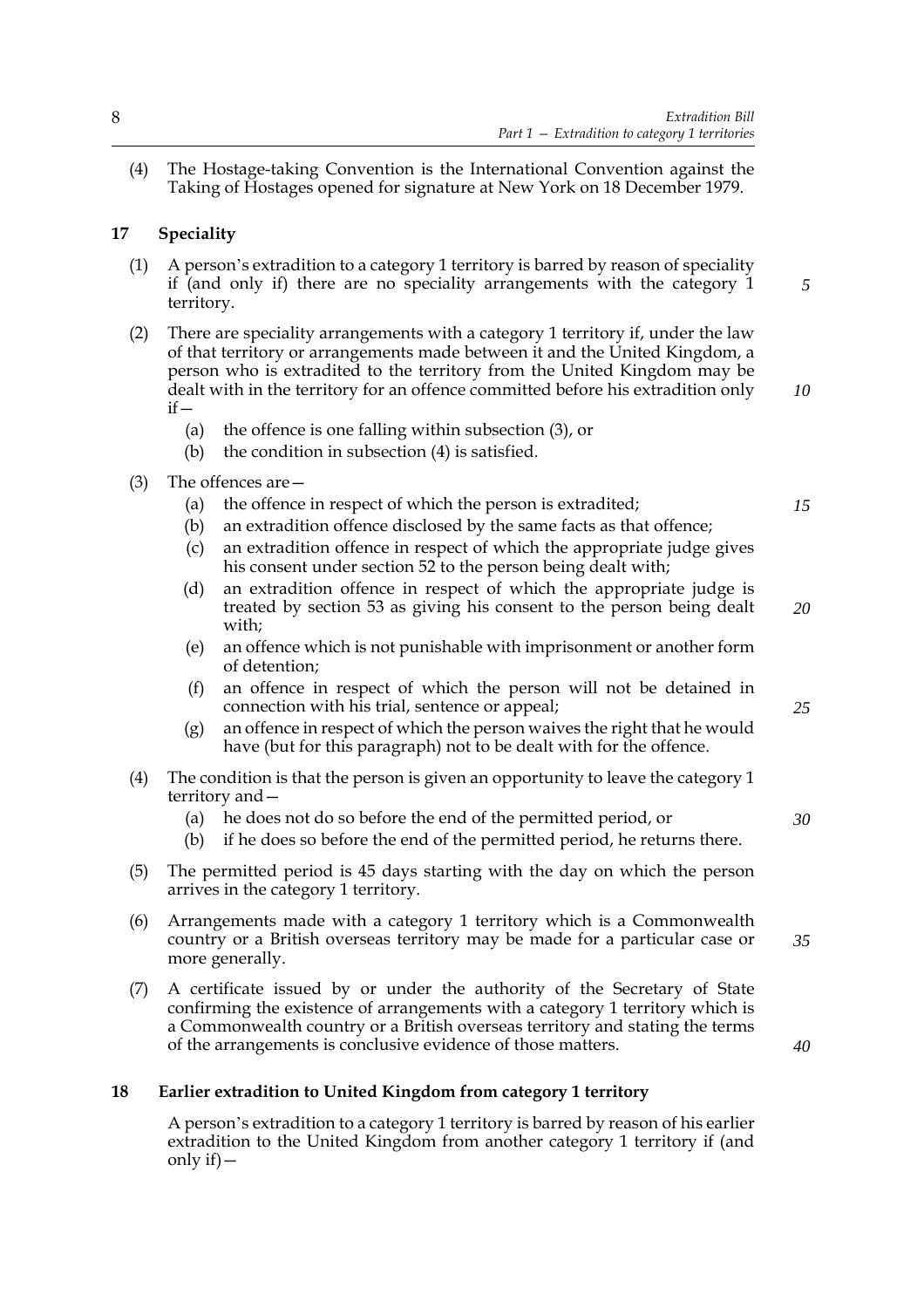- (a) the person was extradited to the United Kingdom from another category 1 territory (the extraditing territory);
- (b) under arrangements between the United Kingdom and the extraditing territory, that territory's consent is required to the person's extradition from the United Kingdom to the category 1 territory in respect of the extradition offence under consideration;
- (c) that consent has not been given on behalf of the extraditing territory and the arrangements do not treat it as having been given.

## **19 Earlier extradition to United Kingdom from non-category 1 territory**

A person's extradition to a category 1 territory is barred by reason of his earlier extradition to the United Kingdom from a non-category 1 territory if (and only  $if$ ) — *10*

- (a) the person was extradited to the United Kingdom from a territory that is not a category 1 territory (the extraditing territory);
- (b) under arrangements between the United Kingdom and the extraditing territory, that territory's consent is required to the person's being dealt with in the United Kingdom in respect of the extradition offence under consideration; *15*
- (c) consent has not been given on behalf of the extraditing territory to the person's extradition from the United Kingdom to the category 1 territory in respect of the extradition offence under consideration. *20*

## **20 Case where person has been convicted**

- (1) If the judge is required to proceed under this section (by virtue of section 11) he must decide—
	- (a) whether the person was convicted in his presence or in his absence; *25*
	- (b) if he was convicted in his absence, whether he deliberately absented himself from his trial;
	- (c) if he was convicted in his absence and he did not deliberately absent himself from his trial, whether he would be entitled to a retrial or (on appeal) to a review amounting to a retrial.
- (2) The judge must order the person's discharge if he decides that he $-$ 
	- (a) was convicted in his absence,
	- (b) did not deliberately absent himself from his trial, and
	- (c) would not be entitled to a retrial or (on appeal) to a review amounting to a retrial.
- (3) The judge must proceed under section 21 if he decides that the person—
	- (a) was convicted in his presence, or
	- (b) was convicted in his absence and deliberately absented himself from his trial, or
	- (c) was convicted in his absence, did not deliberately absent himself from his trial and would be entitled to a retrial or (on appeal) to a review amounting to a retrial. *40*

## **21 Human rights**

(1) If the judge is required to proceed under this section (by virtue of section 11 or 20) he must decide whether the person's extradition would be compatible with *5*

*45*

*30*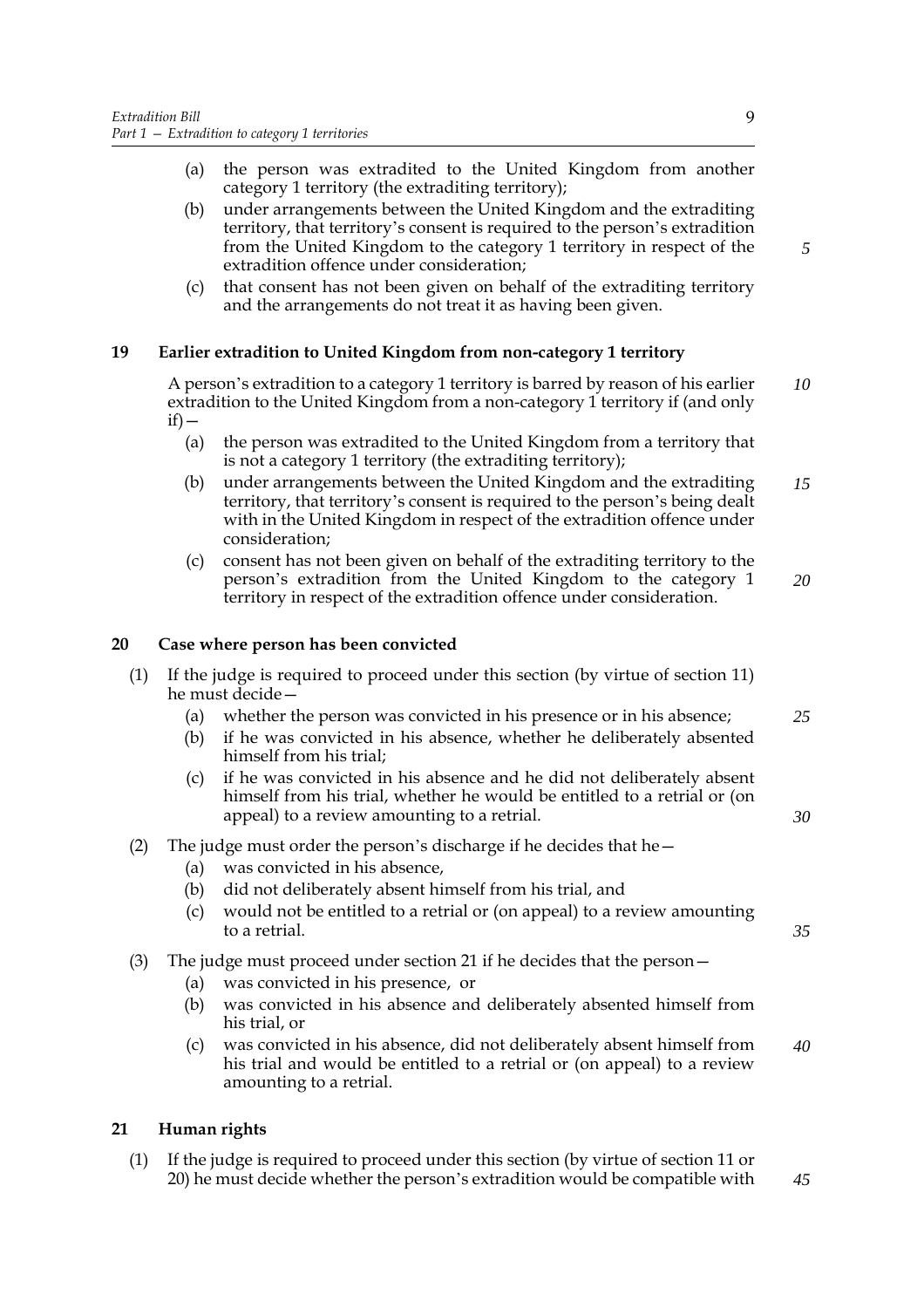the Convention rights within the meaning of the Human Rights Act 1998 (c. 42).

- (2) If the judge decides the question in subsection (1) in the negative he must order the person's discharge.
- (3) If the judge decides that question in the affirmative he must order the person to be extradited to the category 1 territory in which the warrant was issued. *5*
- (4) If the judge makes an order under subsection (3) he must remand the person in custody or on bail to wait for his extradition to the category 1 territory.
- (5) If the judge remands the person in custody he may later grant bail.

*Matters arising before end of extradition hearing*

*10*

## **22 Person charged with offence in United Kingdom**

- (1) This section applies if at any time in the extradition hearing the judge is informed that the person in respect of whom the Part 1 warrant is issued is charged with an offence in the United Kingdom.
- (2) The judge must adjourn the extradition hearing until one of these occurs— *15*
	- (a) the charge is disposed of;
	- (b) the charge is withdrawn;
	- (c) proceedings in respect of the charge are discontinued;
	- (d) an order is made for the charge to lie on the file, or in relation to Scotland, the diet is deserted *pro loco et tempore*.
- (3) If a sentence of imprisonment or another form of detention is imposed in respect of the offence charged, the judge may adjourn the extradition hearing until the sentence has been served.
- (4) If before he adjourns the extradition hearing under subsection (2) the judge has decided under section 11 whether the person's extradition is barred by reason of the rule against double jeopardy, the judge must decide that question again after the resumption of the hearing. *25*

## **23 Person serving sentence in United Kingdom**

- (1) This section applies if at any time in the extradition hearing the judge is informed that the person in respect of whom the Part 1 warrant is issued is serving a sentence of imprisonment or another form of detention in the United Kingdom.
- (2) The judge may adjourn the extradition hearing until the sentence has been served.

#### **24 Extradition request**

- (1) This section applies if at any time in the extradition hearing the judge is informed that—
	- (a) a certificate has been issued under section 69 in respect of a request for the person's extradition;
	- (b) the request has not been disposed of;

*35*

*20*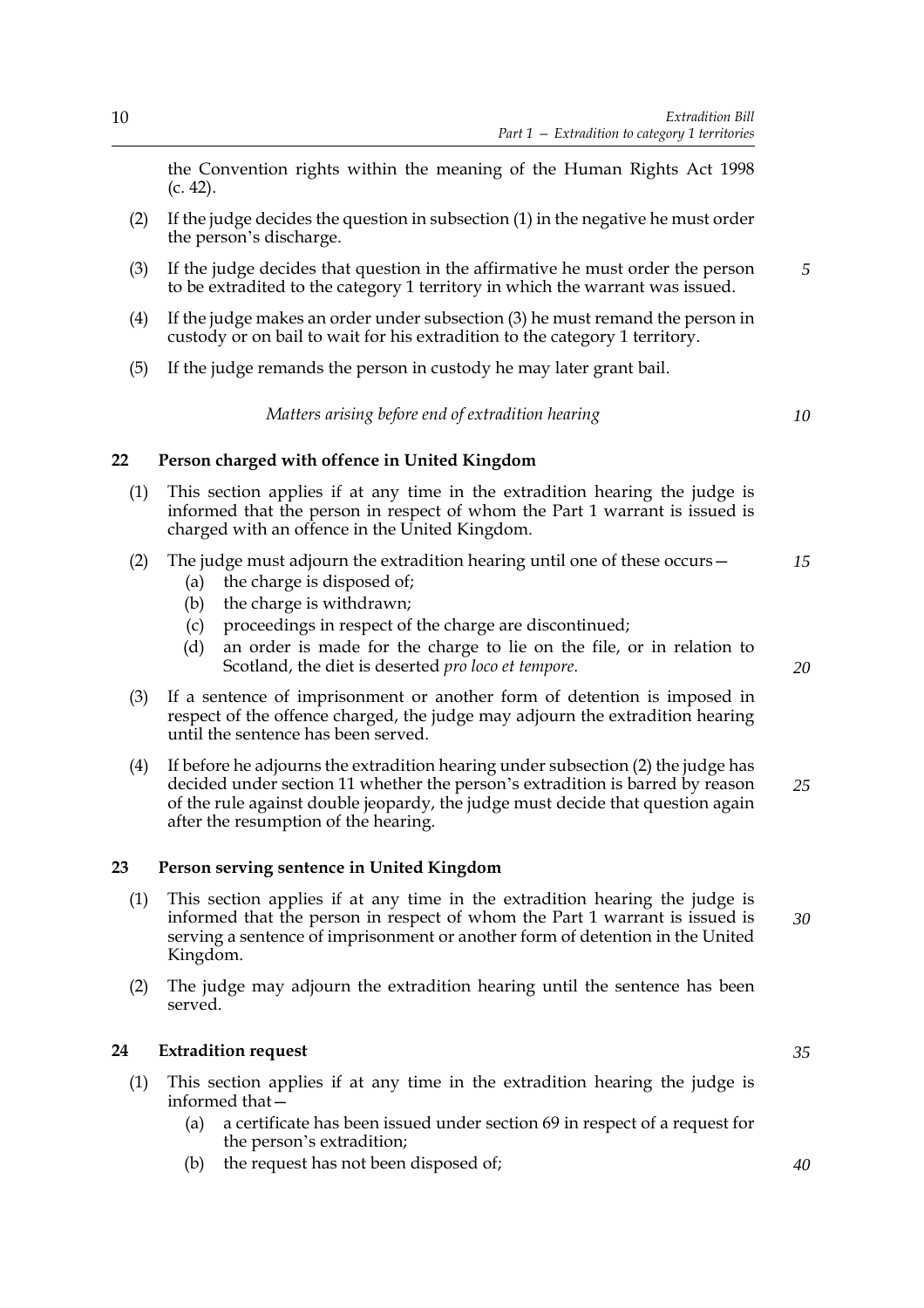- (c) an order has been made under section 179(2) for further proceedings on the warrant to be deferred until the request has been disposed of.
- (2) The judge must remand the person in custody or on bail.
- (3) If the judge remands the person in custody he may later grant bail.

## **25 Physical or mental condition**

- (1) This section applies if at any time in the extradition hearing it appears to the judge that the condition in subsection (2) is satisfied.
- (2) The condition is that the physical or mental condition of the person in respect of whom the Part 1 warrant is issued is such that it would be unjust or oppressive to extradite him.
- (3) The judge must—
	- (a) order the person's discharge, or
	- (b) adjourn the extradition hearing until it appears to him that the condition in subsection (2) is no longer satisfied.

*Appeals*

## <span id="page-18-0"></span>**26 Appeal against extradition order**

- (1) If the appropriate judge orders a person's extradition under this Part, the person may appeal to the High Court against the order.
- (2) But subsection (1) does not apply if the order is made under section 45 or 47.
- (3) An appeal under this section may be brought on a question of law or fact.
- (4) Notice of an appeal under this section must be given in accordance with rules of court before the end of the permitted period, which is 7 days starting with the day on which the order is made.

## <span id="page-18-1"></span>**27 Court's powers on appeal under section 26**

- (1) On an appeal under section 26 the High Court may— *25*
	- (a) allow the appeal;
	- (b) dismiss the appeal.
- (2) The court may allow the appeal only if the conditions in subsection (3) or the conditions in subsection (4) are satisfied.
- (3) The conditions are that—
	- (a) the appropriate judge ought to have decided a question before him at the extradition hearing differently;
	- (b) if he had decided the question in the way he ought to have done, he would have been required to order the person's discharge.
- (4) The conditions are that—
	- (a) an issue is raised that was not raised at the extradition hearing or evidence is available that was not available at the extradition hearing;
	- (b) the issue or evidence would have resulted in the appropriate judge deciding a question before him at the extradition hearing differently;

*5*

*10*

*15*

*20*

*30*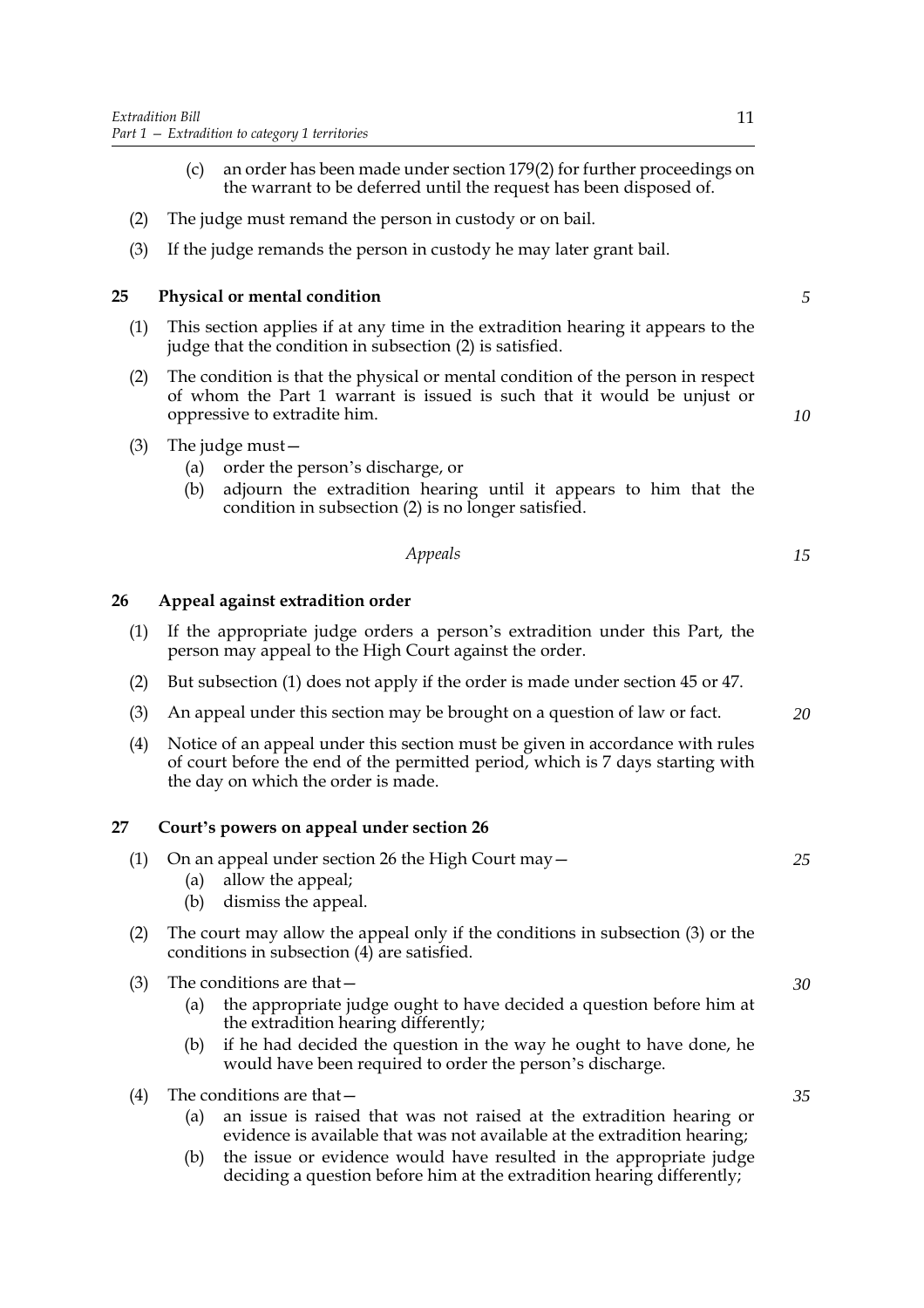- (c) if he had decided the question in that way, he would have been required to order the person's discharge.
- (5) If the court allows the appeal it must—
	- (a) order the person's discharge;
	- (b) quash the order for his extradition.

## <span id="page-19-0"></span>**28 Appeal against discharge at extradition hearing**

- (1) If the judge orders a person's discharge at the extradition hearing the authority which issued the Part 1 warrant may appeal to the High Court against the relevant decision.
- (2) But subsection (1) does not apply if the order for the person's discharge was under section 40. *10*
- (3) The relevant decision is the decision which resulted in the order for the person's discharge.
- (4) An appeal under this section may be brought on a question of law or fact.
- (5) Notice of an appeal under this section must be given in accordance with rules of court before the end of the permitted period, which is 7 days starting with the day on which the order for the person's discharge is made. *15*

#### **29 Court's powers on appeal under section 28**

- (1) On an appeal under section 28 the High Court may—
	- (a) allow the appeal;
	- (b) dismiss the appeal.
- (2) The court may allow the appeal only if the conditions in subsection (3) or the conditions in subsection  $(4)$  are satisfied.
- (3) The conditions are that—
	- (a) the judge ought to have decided the relevant question differently; *25*
	- (b) if he had decided the question in the way he ought to have done, he would not have been required to order the person's discharge.
- (4) The conditions are that—
	- (a) an issue is raised that was not raised at the extradition hearing or evidence is available that was not available at the extradition hearing;
	- (b) the issue or evidence would have resulted in the judge deciding the relevant question differently;
	- (c) if he had decided the question in that way, he would not have been required to order the person's discharge.
- (5) If the court allows the appeal it must—
	- (a) quash the order discharging the person;
	- (b) remit the case to the judge;
	- (c) direct him to proceed as he would have been required to do if he had decided the relevant question differently at the extradition hearing.
- (6) A question is the relevant question if the judge's decision on it resulted in the order for the person's discharge. *40*

*5*

*20*

*35*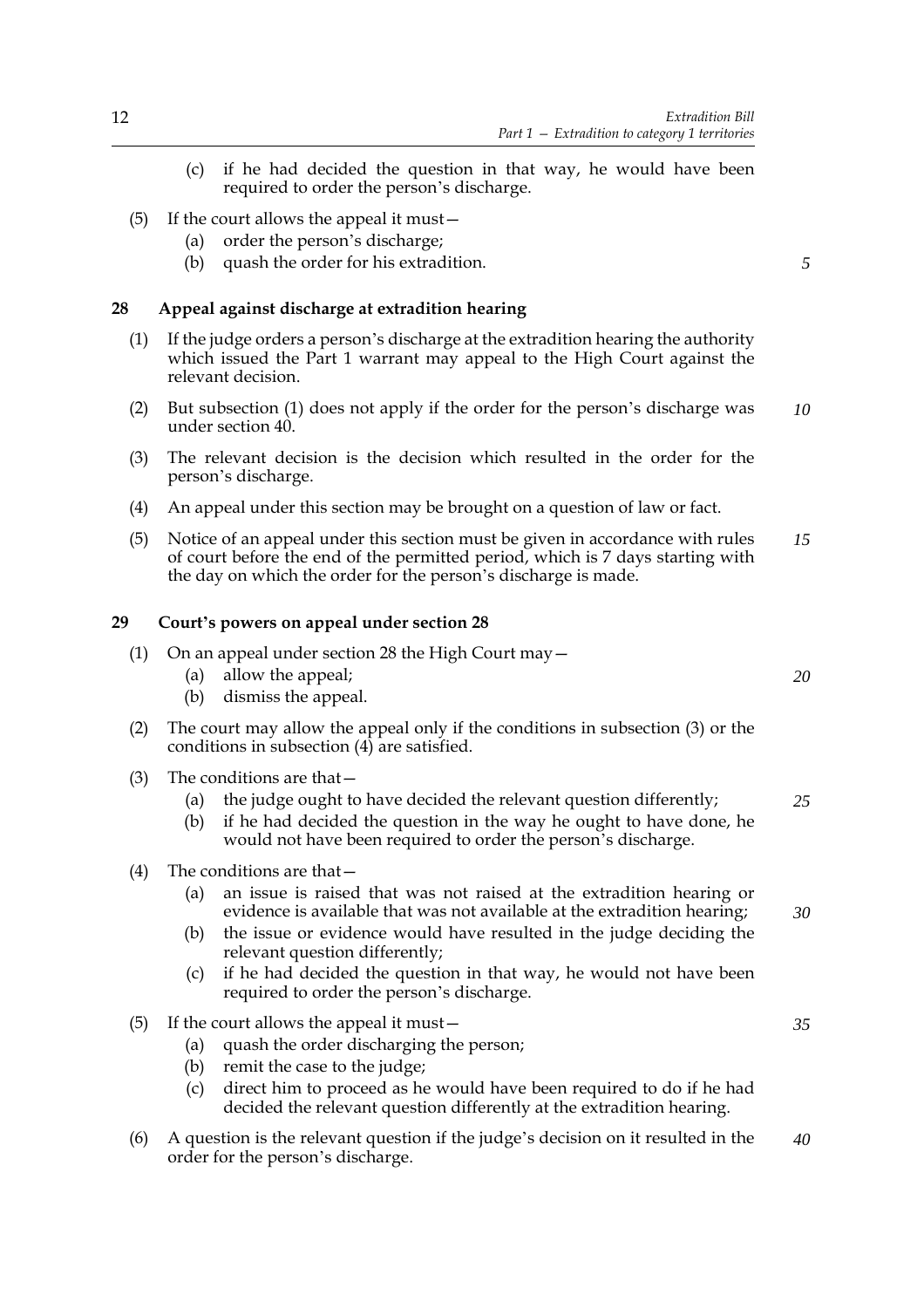## **30 Detention pending conclusion of appeal under section 28**

- (1) This section applies if immediately after the judge orders the person's discharge the judge is informed by the authority which issued the Part 1 warrant that it intends to appeal under section 28.
- (2) The judge must remand the person in custody or on bail while the appeal is pending. *5*
- (3) If the judge remands the person in custody he may later grant bail.

## (4) An appeal under section 28 ceases to be pending at the earliest of these times—

- (a) when the proceedings on the appeal are discontinued;
- (b) when the High Court dismisses the appeal, if the authority does not immediately inform the court that it intends to apply for leave to appeal to the House of Lords; *10*
- (c) at the end of the permitted period, which is 28 days starting with the day on which leave to appeal to the House of Lords against the decision of the High Court on the appeal is granted;
- (d) when there is no further step that can be taken by the authority which issued the Part 1 warrant in relation to the appeal (ignoring any power of a court to grant leave to take a step out of time).
- (5) The preceding provisions of this section apply to Scotland with these modifications—
	- (a) in subsection  $(4)(b)$  omit the words from "if" to the end;
	- (b) omit subsection  $(4)(c)$ .

## **31 Appeal to High Court: time limit for start of hearing**

- (1) Rules of court must prescribe the period within which the High Court must begin to hear an appeal under section 26 or 28.
- (2) Rules of court must provide for the period to start with the date on which the person in respect of whom a Part 1 warrant is issued—
	- (a) was arrested under section 5, if he was arrested under that section;
	- (b) was arrested under the Part 1 warrant, if he was not arrested under section 5.
- (3) The High Court must begin to hear the appeal before the end of the period.
- (4) If subsection (3) is not complied with and the appeal is under section  $26-$ 
	- (a) the appeal must be taken to have been allowed by a decision of the High Court;
	- (b) the person whose extradition has been ordered must be taken to have been discharged by the High Court; *35*
	- (c) the order for the person's extradition must be taken to have been quashed by the High Court.
- (5) If subsection (3) is not complied with and the appeal is under section 28 the appeal must be taken to have been dismissed by a decision of the High Court.

## <span id="page-20-0"></span>**32 Appeal to House of Lords**

(1) An appeal lies to the House of Lords from a decision of the High Court on an appeal under section 26 or 28.

*30*

*25*

*15*

*20*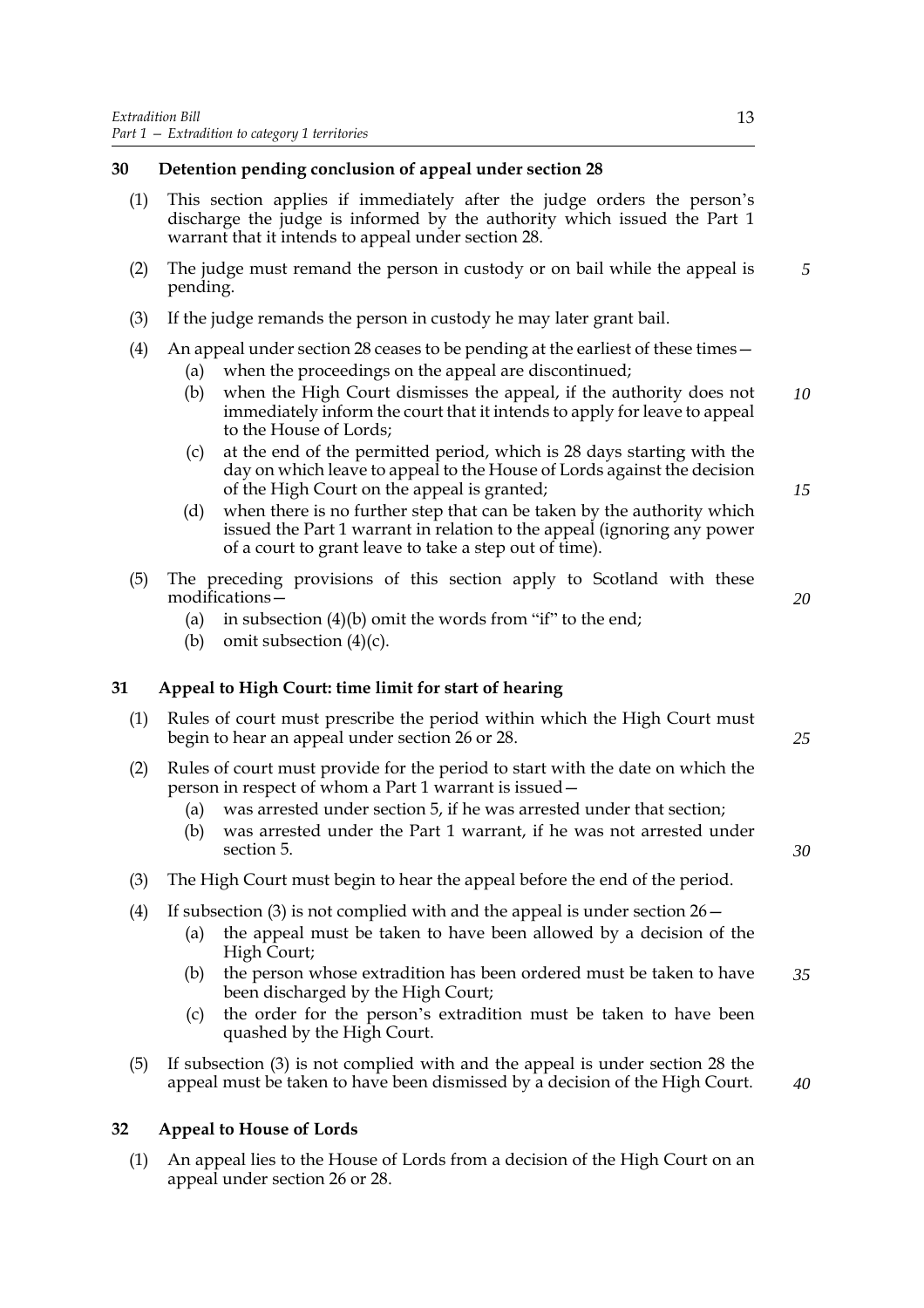- (2) An appeal under this section lies at the instance of  $-$ 
	- (a) the person in respect of whom the Part 1 warrant was issued;
	- (b) the authority which issued the Part 1 warrant.
- (3) An appeal under this section lies only with the leave of the High Court or the House of Lords.
- (4) Leave to appeal under this section must not be granted unless—
	- (a) the High Court has certified that there is a point of law of general public importance involved in the decision, and
	- (b) it appears to the court granting leave that the point is one which ought to be considered by the House of Lords.
- (5) An application to the High Court for leave to appeal under this section must be made before the end of the permitted period, which is 14 days starting with the day on which the court makes its decision on the appeal to it.
- (6) An application to the House of Lords for leave to appeal under this section must be made before the end of the permitted period, which is 14 days starting with the day on which the High Court refuses leave to appeal.
- (7) If leave to appeal under this section is granted, the appeal must be brought before the end of the permitted period, which is 28 days starting with the day on which leave is granted.
- (8) If subsection  $(7)$  is not complied with  $-$ 
	- (a) the appeal must be taken to have been brought;
	- (b) the appeal must be taken to have been dismissed by the House of Lords immediately after the end of the period permitted under that subsection.
- (9) These must be ignored for the purposes of subsection  $(8)(b)$  -
	- (a) any power of a court to extend the period permitted for bringing the appeal;
	- (b) any power of a court to grant leave to take a step out of time.
- (10) The High Court may grant bail to a person appealing under this section or applying for leave to appeal under this section.
- (11) Section 5 of the Appellate Jurisdiction Act 1876 (c. 59) (composition of House of Lords for hearing and determination of appeals) applies in relation to an appeal under this section or an application for leave to appeal under this section as it applies in relation to an appeal under that Act.
- (12) An order of the House of Lords which provides for an application for leave to appeal under this section to be determined by a committee constituted in accordance with section 5 of the Appellate Jurisdiction Act 1876 may direct that the decision of the committee is taken on behalf of the House. *35*
- (13) The preceding provisions of this section do not apply to Scotland.

#### **33 Powers of House of Lords on appeal under section 32**

- (1) On an appeal under section 32 the House of Lords may—
	- (a) allow the appeal;
	- (b) dismiss the appeal.

*20*

*5*

*10*

*15*

*25*

*30*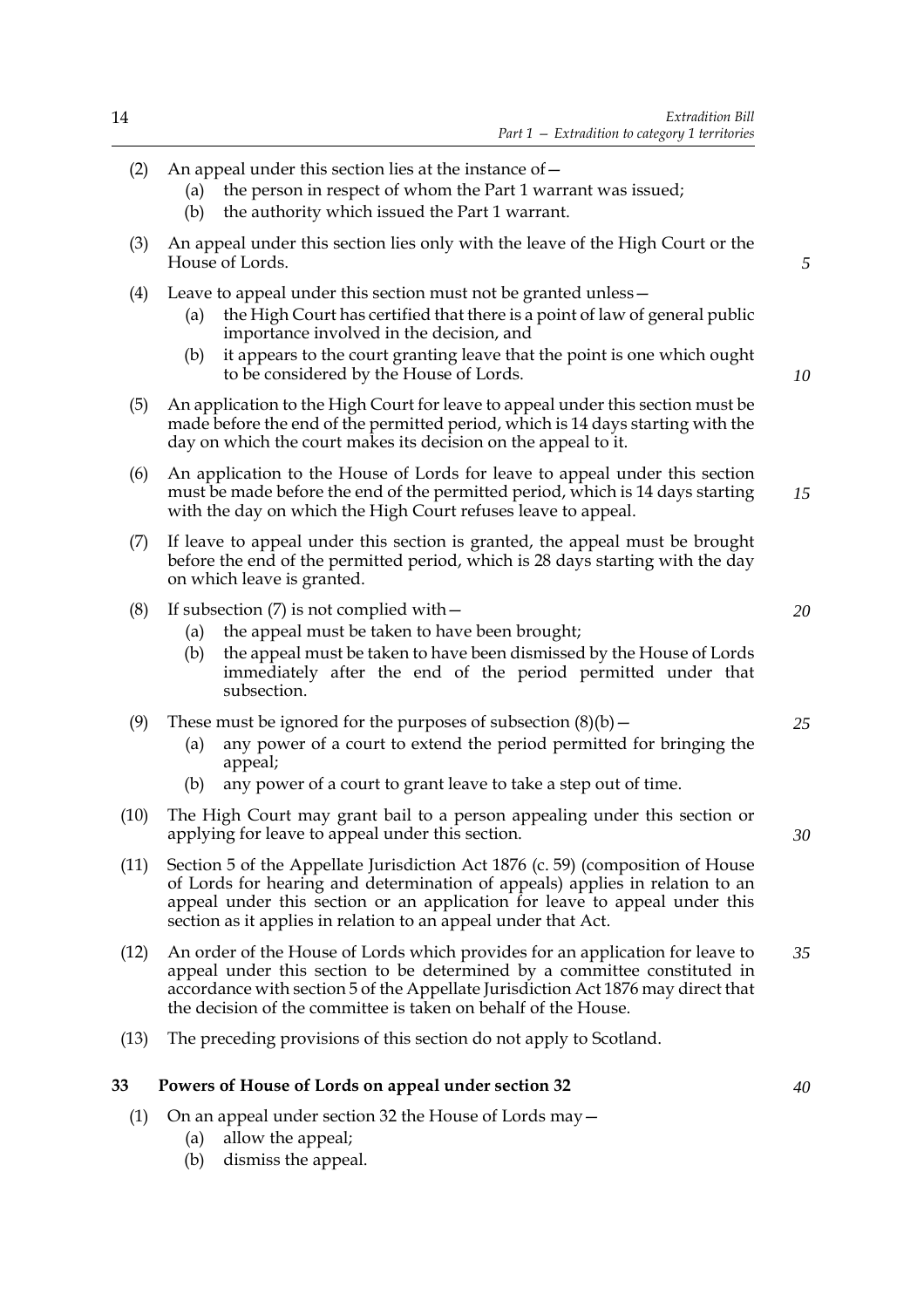(2) Subsection (3) applies if  $-$ (a) the person in respect of whom the Part 1 warrant was issued brings an appeal under section 32, and (b) the House of Lords allows the appeal. (3) The House of Lords must— (a) order the person's discharge; (b) quash the order for his extradition, if the appeal was against a decision of the High Court to dismiss an appeal under section 26. (4) Subsection (5) applies if— (a) the High Court allows an appeal under section 26 by the person in respect of whom the Part 1 warrant was issued, (b) the authority which issued the warrant brings an appeal under section 32 against the decision of the High Court, and (c) the House of Lords allows the appeal. (5) The House of Lords must— (a) quash the order of the High Court under section [27](#page-18-1)(5) discharging the person; (b) order the person to be extradited to the category 1 territory in which the warrant was issued. (6) Subsections (7) and (8) apply if  $-$ (a) the High Court dismisses an appeal under section 28 against a decision made by the judge at the extradition hearing, (b) the authority which issued the Part 1 warrant brings an appeal under section 32 against the decision of the High Court, and (c) the House of Lords allows the appeal. (7) If the judge would have been required to order the person in respect of whom the warrant was issued to be extradited had he decided the relevant question differently, the House of Lords must— (a) quash the order of the judge discharging the person; (b) order the person to be extradited to the category 1 territory in which the warrant was issued. (8) In any other case, the House of Lords must— (a) quash the order of the judge discharging the person in respect of whom the warrant was issued; (b) remit the case to the judge; (c) direct him to proceed as he would have been required to do if he had decided the relevant question differently at the extradition hearing. (9) A question is the relevant question if the judge's decision on it resulted in the order for the person's discharge. **34 Appeals: general** *5 10 15 20 25 30 35 40*

15

A decision of the judge under this Part may be questioned in legal proceedings only by means of an appeal under this Part.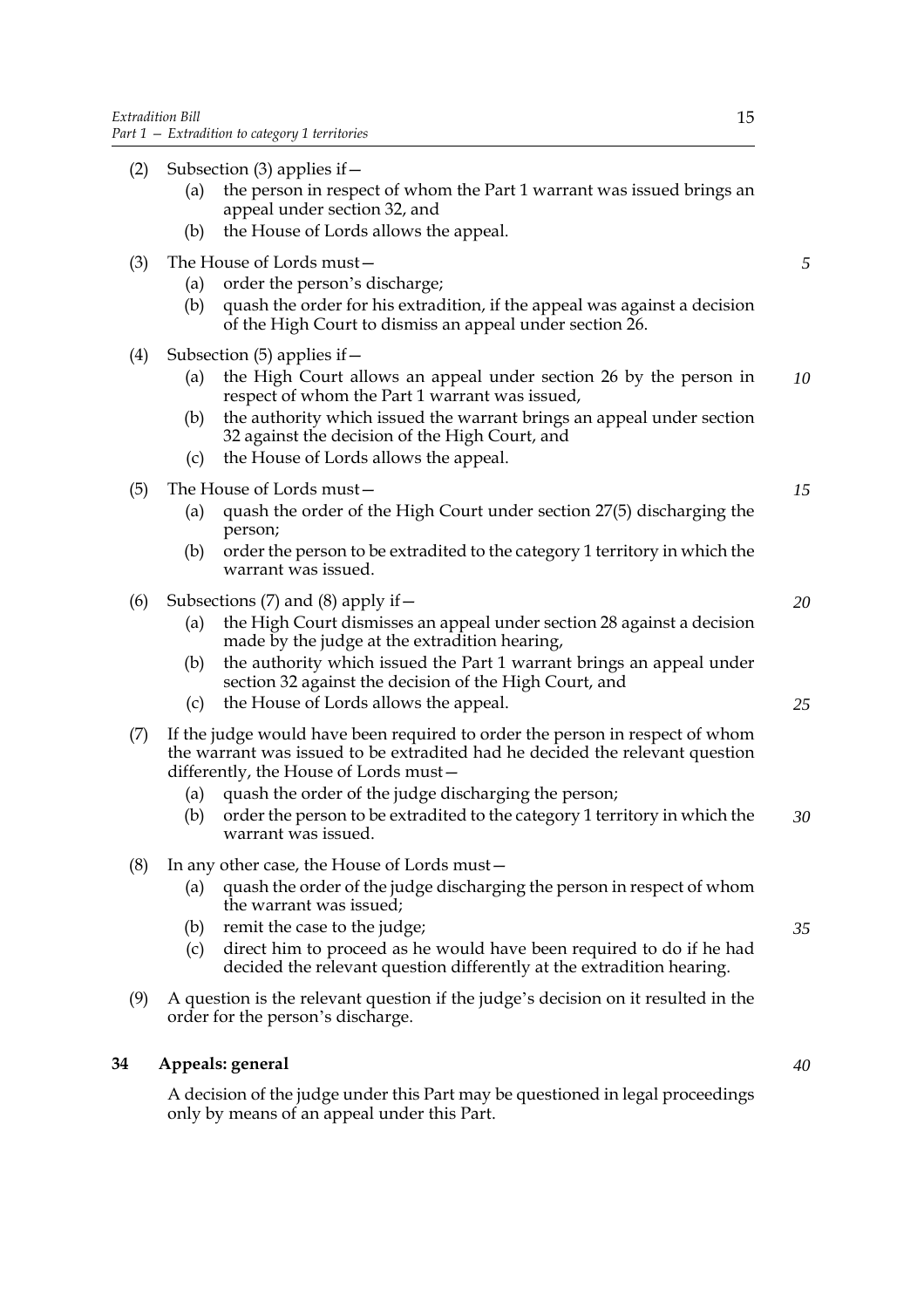## *Time for extradition*

## **35 Extradition where no appeal**

- (1) This section applies if  $-$ 
	- (a) the appropriate judge orders a person's extradition to a category 1 territory under this Part, and
	- (b) no notice of an appeal under section 26 is given before the end of the period permitted under that section.
- (2) But this section does not apply if the order is made under section 45 or 47.
- (3) The person must be extradited to the category 1 territory before the end of the required period.
- (4) The required period is—
	- (a) 10 days starting with the day on which the judge makes the order, or
	- (b) if the judge and the authority which issued the Part 1 warrant agree a later date, 10 days starting with the later date.
- (5) If subsection (3) is not complied with and the person applies to the appropriate judge to be discharged the judge must order his discharge, unless reasonable cause is shown for the delay. *15*
- (6) These must be ignored for the purposes of subsection  $(1)(b)$  -
	- (a) any power of a court to extend the period permitted for giving notice of appeal;
	- (b) any power of a court to grant leave to take a step out of time.

## **36 Extradition following appeal**

- (1) This section applies if  $-$ 
	- (a) there is an appeal to the High Court under section 26 against an order for a person's extradition to a category 1 territory, and
	- (b) the effect of the decision of the relevant court on the appeal is that the person is to be extradited there.
- (2) The person must be extradited to the category 1 territory before the end of the required period.
- (3) The required period is—
	- (a) 10 days starting with the day on which the decision of the relevant court on the appeal becomes final or proceedings on the appeal are discontinued, or
	- (b) if the relevant court and the authority which issued the Part 1 warrant agree a later date, 10 days starting with the later date.
- (4) The relevant court is—
	- (a) the High Court, if there is no appeal to the House of Lords against the decision of the High Court on the appeal;
	- (b) the House of Lords, if there is such an appeal.

(5) The decision of the High Court on the appeal becomes final—

(a) when the period permitted for applying to the High Court for leave to appeal to the House of Lords ends, if there is no such application;

*35*

*40*

*25*

*20*

*5*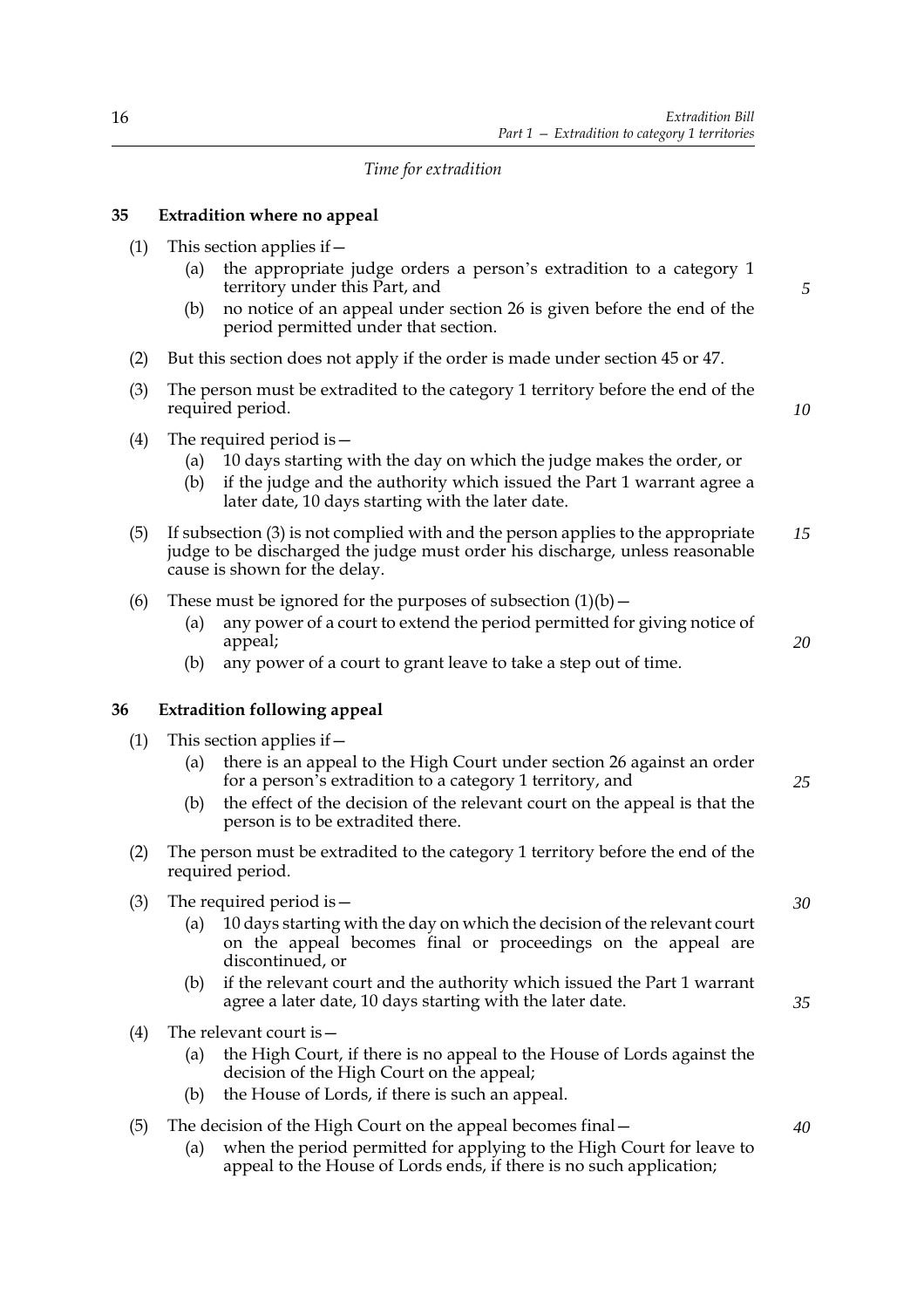- (b) when the period permitted for applying to the House of Lords for leave to appeal to it ends, if the High Court refuses leave to appeal and there is no application to the House of Lords for leave to appeal;
- (c) when the House of Lords refuses leave to appeal to it;
- (d) at the end of the permitted period, which is 28 days starting with the day on which leave to appeal to the House of Lords is granted, if no such appeal is brought before the end of that period.
- (6) These must be ignored for the purposes of subsection  $(5)$  -
	- (a) any power of a court to extend the period permitted for applying for leave to appeal;
	- (b) any power of a court to grant leave to take a step out of time.
- (7) The decision of the House of Lords on the appeal becomes final when it is made.
- (8) If subsection (2) is not complied with and the person applies to the appropriate judge to be discharged the judge must order his discharge, unless reasonable cause is shown for the delay. *15*
- (9) The preceding provisions of this section apply to Scotland with these modifications—
	- (a) in subsections (1) and (3) for "relevant court" substitute "High Court";
	- (b) omit subsections (4) to (7).

## **37 Undertaking in relation to person serving sentence in United Kingdom**

- (1) This section applies if  $-$ 
	- (a) the appropriate judge orders a person's extradition to a category 1 territory under this Part;
	- (b) the person is serving a sentence of imprisonment or another form of detention in the United Kingdom. *25*
- (2) But this section does not apply if the order is made under section 45 or 47.
- (3) The judge may make the order for extradition subject to the condition that extradition is not to take place before he receives an undertaking given on behalf of the category 1 territory in terms specified by him.
- (4) The terms which may be specified by the judge in relation to a person accused in a category 1 territory of the commission of an offence include terms—
	- (a) that the person be kept in custody until the conclusion of the proceedings against him for the offence and any other offence in respect of which he is permitted to be dealt with in the category 1 territory;
	- (b) that the person be returned to the United Kingdom to serve the remainder of his sentence on the conclusion of those proceedings.
- (5) The terms which may be specified by the judge in relation to a person alleged to be unlawfully at large after conviction of an offence by a court in a category 1 territory include terms that the person be returned to the United Kingdom to serve the remainder of his sentence after serving any sentence imposed on him in the category 1 territory for— *40*
	- (a) the offence, and
	- (b) any other offence in respect of which he is permitted to be dealt with in the category 1 territory. *45*

*5*

*10*

*20*

*30*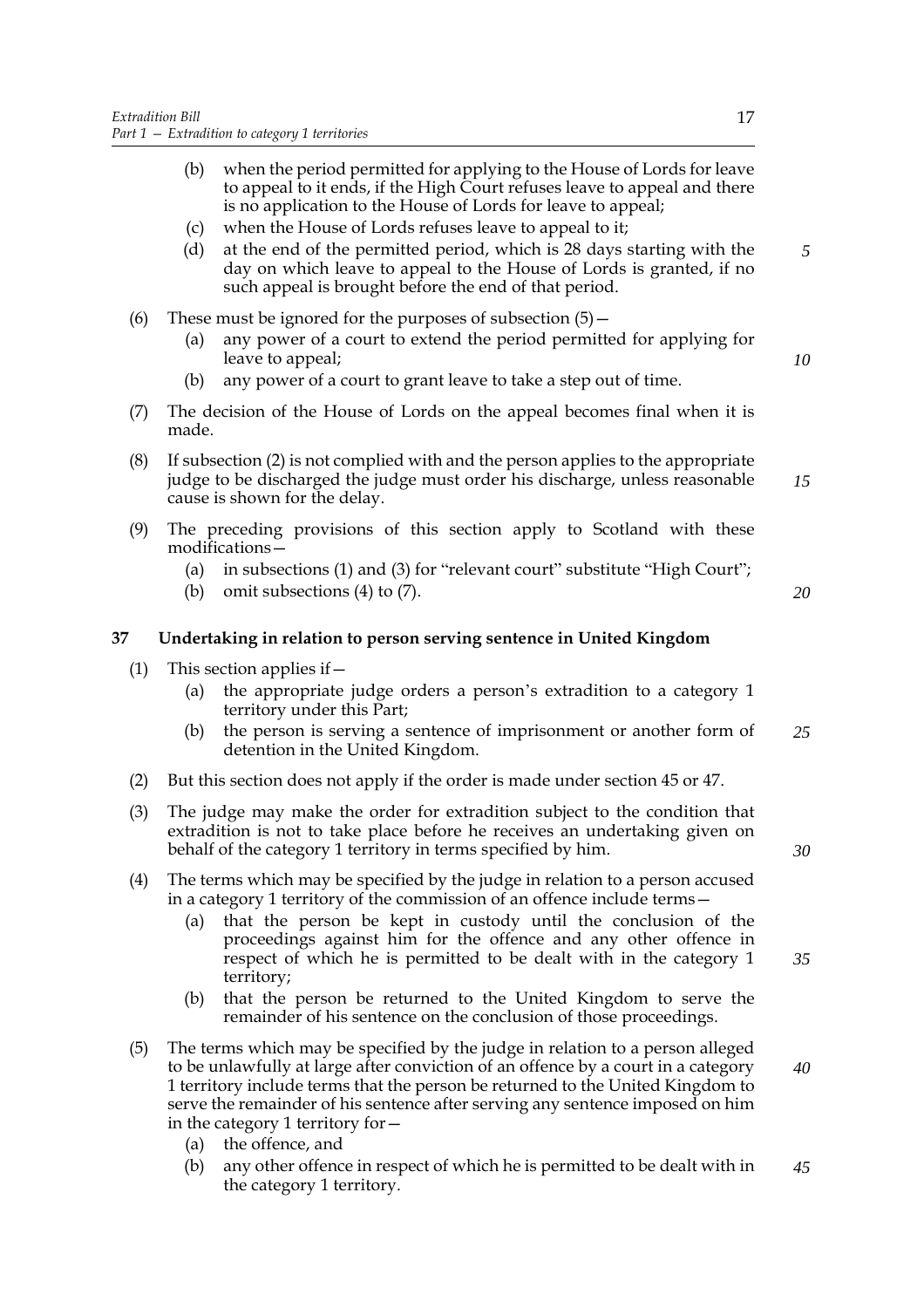- (6) If the judge makes an order for extradition subject to a condition under subsection  $(3)$  –
	- (a) in a case where section 35 applies, the required period for the purposes of section 35(3) is 10 days starting with the day on which the judge receives the undertaking;
	- (b) in a case where section 36 applies, the required period for the purposes of section 36(2) is 10 days starting with the day on which the decision of the relevant court on the appeal becomes final (within the meaning of that section) or (if later) the day on which the judge receives the undertaking.

*10*

*5*

## **38 Extradition following deferral for competing claim**

- (1) This section applies if—
	- (a) an order is made under this Part for a person to be extradited to a category 1 territory in pursuance of a Part 1 warrant;
	- (b) before the person is extradited to the territory an order is made under section  $43(\overline{4})(b)$  or  $179(2)(b)$  for the person's extradition in pursuance of the warrant to be deferred; *15*
	- (c) the appropriate judge makes an order under section 181(3)(a) for the person's extradition in pursuance of the warrant to cease to be deferred.
- (2) But this section does not apply if the order for the person's extradition is made under section 45 or 47.
- (3) In a case where section 35 applies, the required period for the purposes of section 35(3) is 10 days starting with the day on which the order under section 181(3)(a) is made.
- (4) In a case where section 36 applies, the required period for the purposes of section 36(2) is 10 days starting with the day on which the decision of the relevant court on the appeal becomes final (within the meaning of that section) or (if later) the day on which the order under section 181(3)(a) is made.

## **39 Position where asylum claimed**

- (1) This section applies if  $-$ 
	- (a) a person in respect of whom a Part 1 warrant is issued makes an asylum claim at any time in the relevant period;
	- (b) an order is made under this Part for the person to be extradited in pursuance of the warrant.
- (2) The relevant period is the period—
	- (a) starting when a certificate is issued under section 2 in respect of the warrant;
	- (b) ending when the person is extradited in pursuance of the warrant.
- (3) The person must not be extradited in pursuance of the warrant before the asylum claim is finally determined; and sections 35, 36, 46 and 48 have effect subject to this. *40*
- (4) If the Secretary of State allows the asylum claim, the claim is finally determined when he makes his decision on the claim.

*25*

*20*

*30*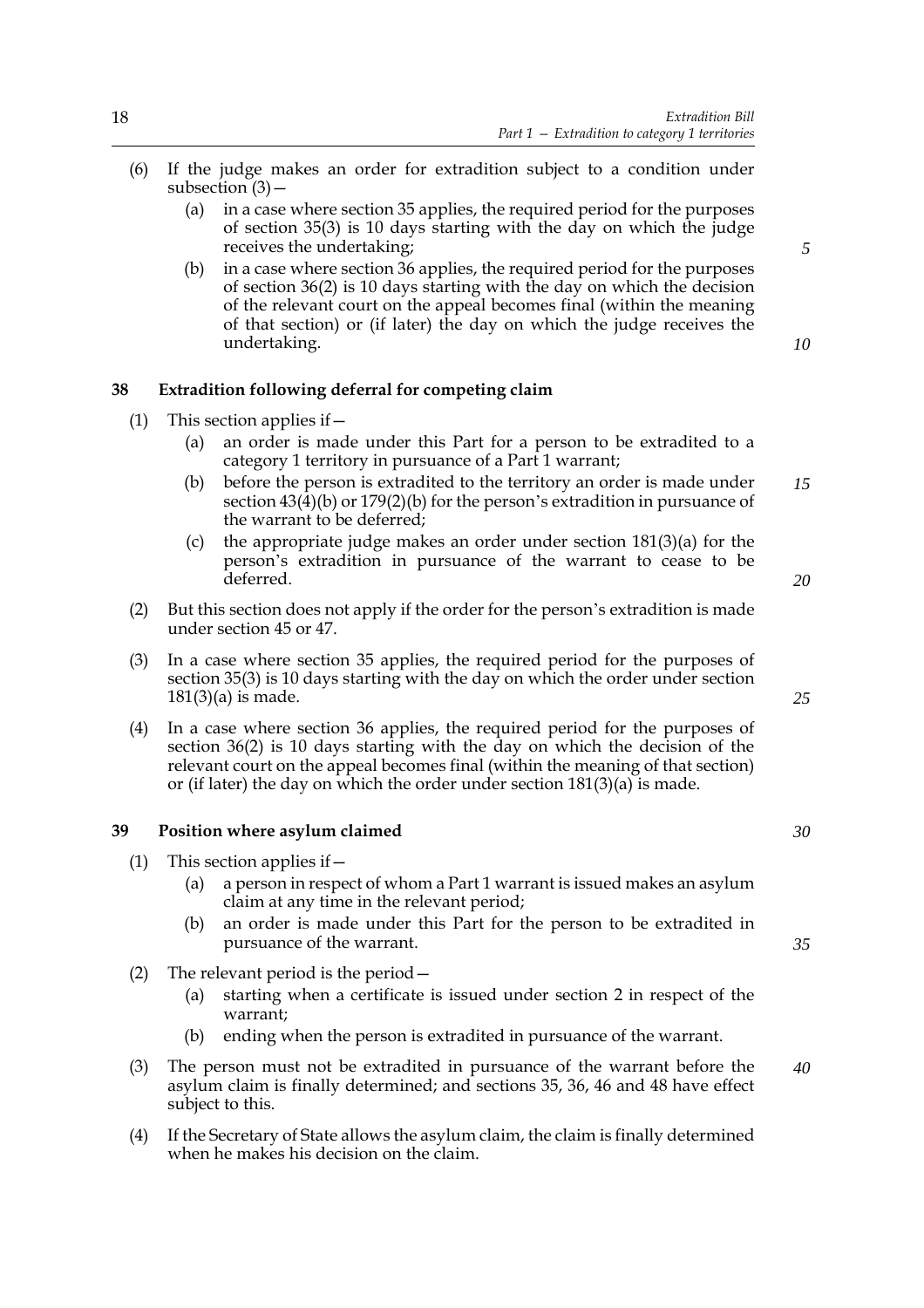- (5) If the Secretary of State rejects the asylum claim, the claim is finally determined—
	- (a) when the period permitted for appealing against the Secretary of State's decision on the claim ends, if there is no such appeal;
	- (b) when the appeal against that decision is finally determined or is withdrawn or abandoned, if there is such an appeal.
- (6) An appeal against the Secretary of State's decision on an asylum claim is not finally determined for the purposes of subsection (5) at any time when a further appeal or an application for leave to bring a further appeal—
	- (a) has been instituted and has not been finally determined or withdrawn or abandoned, or *10*
	- (b) may be brought.
- (7) The remittal of an appeal is not a final determination for the purposes of subsection (6).
- (8) The possibility of an appeal out of time with leave must be ignored for the purposes of subsections  $(5)$  and  $(6)$ . *15*
- (9) If the Secretary of State rejects the asylum claim and certifies that the asylum claim is clearly unfounded, subsection (5) does not apply and the asylum claim is finally determined when it is rejected by the Secretary of State.
- (10) If a certificate is issued under subsection (9) with respect to an asylum claim and the person who made the claim brings an appeal against the Secretary of State's decision on the claim after he has been extradited, the appeal must be considered as if he had not been removed from the United Kingdom. *20*
- (11) "Asylum claim" has the meaning given by section 113 of the Nationality, Immigration and Asylum Act 2002 (c. 41).

#### *Withdrawal of Part 1 warrant*

## **40 Withdrawal of warrant before extradition**

- (1) This section applies if at any time in the relevant period the appropriate judge is informed by the designated authority that a Part 1 warrant issued in respect of a person has been withdrawn.
- (2) The relevant period is the period—
	- (a) starting when the person is first brought before the appropriate judge following his arrest under this Part;
	- (b) ending when the person is extradited in pursuance of the warrant or discharged.
- (3) The judge must order the person's discharge.
- (4) If the person is not before the judge at the time the judge orders his discharge, the judge must inform him of the order.

#### **41 Withdrawal of warrant while appeal to High Court pending**

(1) This section applies if at any time in the relevant period the High Court is informed by the designated authority that a Part 1 warrant issued in respect of a person has been withdrawn. *40*

*5*

*30*

*25*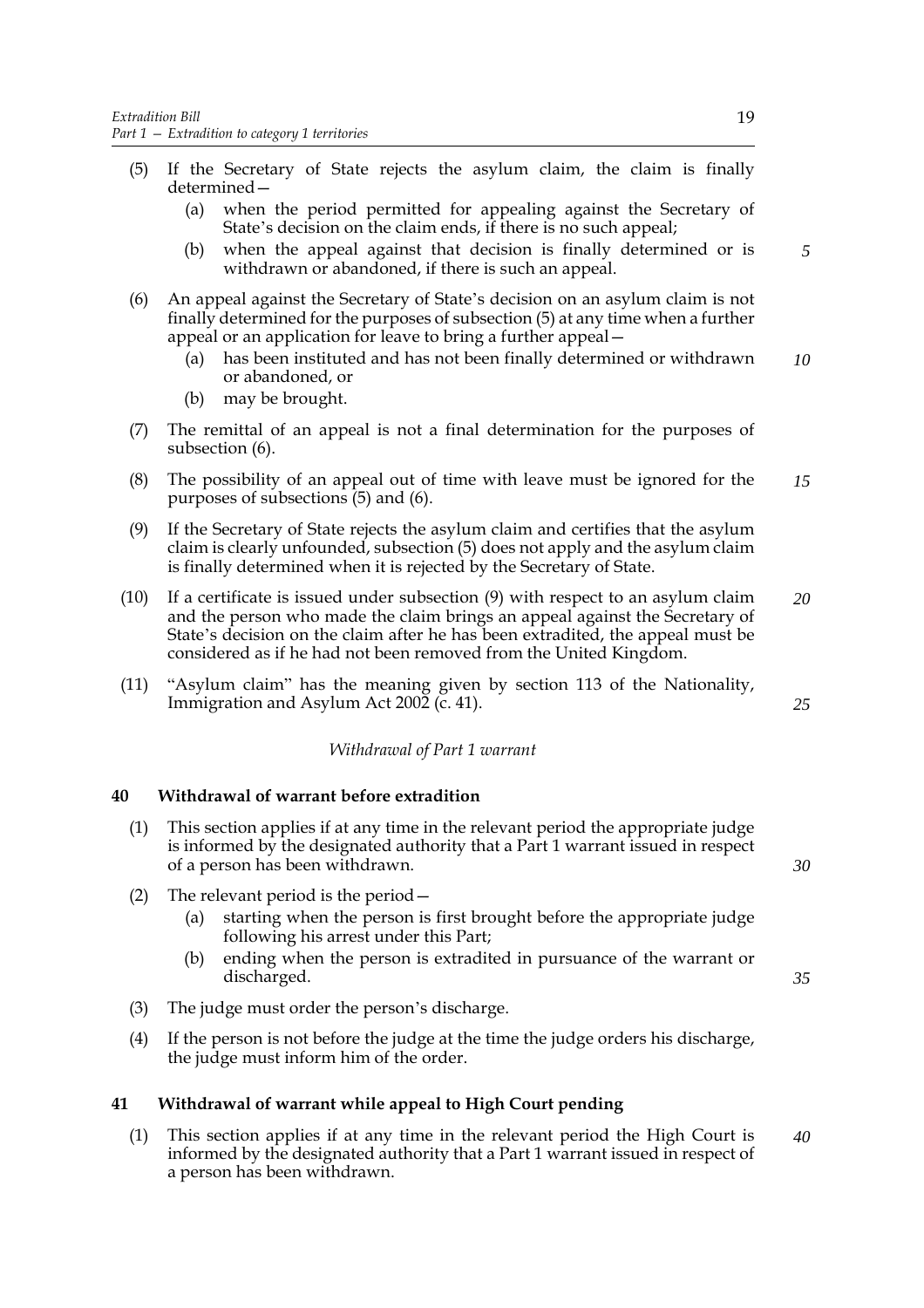|     | Part $1$ – Extradition to category 1 territories                                                                                                                                                                                                                                                                     |    |
|-----|----------------------------------------------------------------------------------------------------------------------------------------------------------------------------------------------------------------------------------------------------------------------------------------------------------------------|----|
| (2) | The relevant period is the period –<br>starting when notice of an appeal to the court is given by the person or<br>(a)<br>the authority which issued the warrant;                                                                                                                                                    |    |
|     | ending when proceedings on the appeal are discontinued or the court<br>(b)<br>makes its decision on the appeal.                                                                                                                                                                                                      | 5  |
| (3) | The court must-<br>if the appeal is under section 26, order the person's discharge and<br>(a)<br>quash the order for his extradition;                                                                                                                                                                                |    |
|     | if the appeal is under section 28, dismiss the appeal.<br>(b)                                                                                                                                                                                                                                                        |    |
| (4) | If the person is not before the court at the time the court orders his discharge,<br>the court must inform him of the order.                                                                                                                                                                                         | 10 |
| 42  | Withdrawal of warrant while appeal to House of Lords pending                                                                                                                                                                                                                                                         |    |
| (1) | This section applies if at any time in the relevant period the House of Lords is<br>informed by the designated authority that a Part 1 warrant issued in respect of<br>a person has been withdrawn.                                                                                                                  | 15 |
| (2) | The relevant period is the period –<br>starting when leave to appeal to the House of Lords is granted to the<br>(a)<br>person or the authority which issued the warrant;<br>ending when proceedings on the appeal are discontinued or the House<br>(b)<br>of Lords makes its decision on the appeal.                 | 20 |
| (3) | If the appeal is brought by the person in respect of whom the warrant was<br>issued the House of Lords must-<br>order the person's discharge;<br>(a)<br>quash the order for his extradition, in a case where the appeal was<br>(b)<br>against a decision of the High Court to dismiss an appeal under section<br>26. | 25 |
| (4) | If the appeal is brought by the authority which issued the warrant the House<br>of Lords must dismiss the appeal.                                                                                                                                                                                                    |    |
| (5) | If the person is not before the House of Lords at the time it orders his discharge,<br>the House of Lords must inform him of the order.                                                                                                                                                                              | 30 |
|     | Competing Part 1 warrants                                                                                                                                                                                                                                                                                            |    |
| 43  | <b>Competing Part 1 warrants</b>                                                                                                                                                                                                                                                                                     |    |
| (1) | This section applies if at any time in the relevant period the conditions in<br>subsection (3) are satisfied in relation to a person in respect of whom a Part 1<br>warrant has been issued.                                                                                                                         | 35 |

*Extradition Bill*

- (2) The relevant period is the period—
	- (a) starting when the person is first brought before the appropriate judge following his arrest under this Part;
	- (b) ending when the person is extradited in pursuance of the warrant or discharged.
- (3) The conditions are that—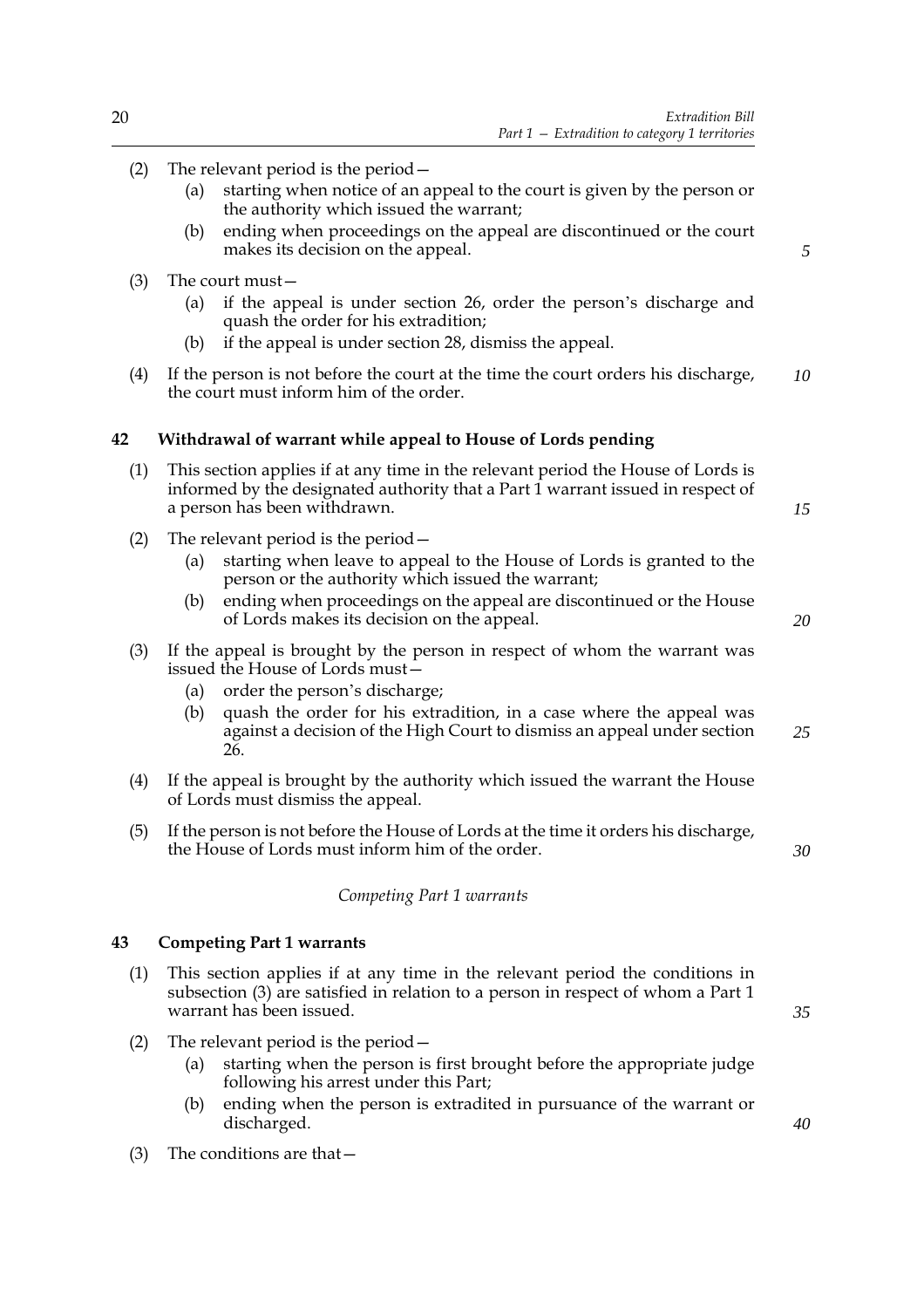- (a) the judge is informed that another Part 1 warrant has been issued in respect of the person;
- (b) the other warrant falls to be dealt with by the judge or by a judge who is the appropriate judge in another part of the United Kingdom;
- (c) the other warrant has not been disposed of.
- (4) The judge may—
	- (a) order further proceedings on the warrant under consideration to be deferred until the other warrant has been disposed of, if the warrant under consideration has not been disposed of;
	- (b) order the person's extradition in pursuance of the warrant under consideration to be deferred until the other warrant has been disposed of, if an order for his extradition in pursuance of the warrant under consideration has been made. *10*
- (5) If the judge makes an order under subsection (4) and the person is not already remanded in custody or on bail, the judge must remand the person in custody or on bail. *15*
- (6) If the judge remands the person in custody he may later grant bail.
- (7) In applying subsection (4) the judge must take account in particular of these matters—
	- (a) the relative seriousness of the offences concerned; *20*
	- (b) the place where each offence was committed (or was alleged to have been committed);
	- (c) the date on which each warrant was issued;
	- (d) whether, in the case of each offence, the person is accused of its commission (but not alleged to have been convicted) or is alleged to be unlawfully at large after conviction. *25*

#### *Consent to extradition*

## **44 Consent to extradition**

- (1) A person arrested under a Part 1 warrant may consent to his extradition to the category 1 territory in which the warrant was issued.
- (2) A person arrested under section 5 may consent to his extradition to the category 1 territory referred to in subsection (1) of that section.
- (3) If a person consents to his extradition under this section he must be taken to have waived any right he would have (apart from the consent) not to be dealt with in the category 1 territory for an offence committed before his extradition. *35*
- (4) Consent under this section—
	- (a) must be given before the appropriate judge;
	- (b) must be recorded in writing;
	- (c) is irrevocable.

#### **45 Extradition order following consent**

- (1) This section applies if a person consents to his extradition under section 44.
- (2) The judge must remand the person in custody or on bail.

*5*

*30*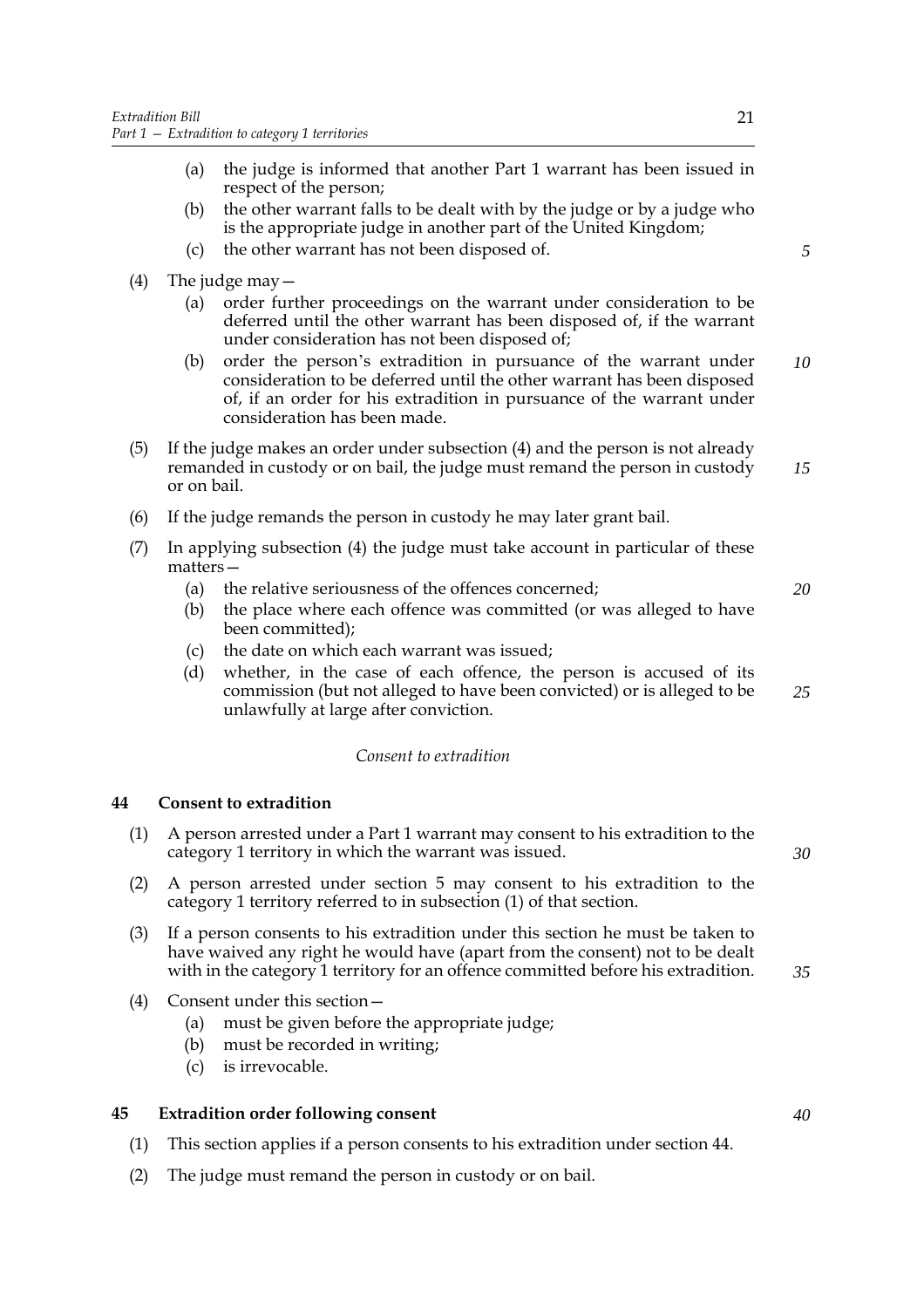- (3) If the judge remands the person in custody he may later grant bail.
- (4) If the judge has not fixed a date under section 8 on which the extradition hearing is to begin he is not required to do so.
- (5) If the extradition hearing has begun the judge is no longer required to proceed or continue proceeding under sections 10 to 25.
- (6) The judge must within the period of 10 days starting with the day on which consent is given order the person's extradition to the category 1 territory.
- (7) Subsection (6) has effect subject to sections 47 and 50.
- (8) If subsection (6) is not complied with and the person applies to the judge to be discharged the judge must order his discharge.

*10*

*15*

*25*

*5*

## **46 Extradition to category 1 territory following consent**

- (1) This section applies if the appropriate judge makes an order under section 45(6) for a person's extradition to a category 1 territory.
- (2) The person must be extradited to the category 1 territory before the end of the required period.
- (3) The required period is—
	- (a) 10 days starting with the day on which the order is made, or
	- (b) if the judge and the authority which issued the Part 1 warrant agree a later date, 10 days starting with the later date.
- (4) If subsection (2) is not complied with and the person applies to the judge to be discharged the judge must order his discharge, unless reasonable cause is shown for the delay. *20*
- (5) If before the person is extradited to the category 1 territory the judge is informed by the designated authority that the Part 1 warrant has been withdrawn—
	- (a) subsection (2) does not apply, and
	- (b) the judge must order the person's discharge.

## **47 Other warrant issued following consent**

- (1) This section applies if—
	- (a) a person consents under section 44 to his extradition to a category 1 territory, and *30*
	- (b) the conditions in subsection (2) are satisfied before the judge orders his extradition under section 45(6).
- (2) The conditions are that—
	- (a) the judge is informed that another Part 1 warrant has been issued in respect of the person; *35*
	- (b) the warrant falls to be dealt with by the judge or by a judge who is the appropriate judge in another part of the United Kingdom;
	- (c) the warrant has not been disposed of.
- (3) Section 45(6) does not apply but the judge may—
	- (a) order the person's extradition in pursuance of his consent, or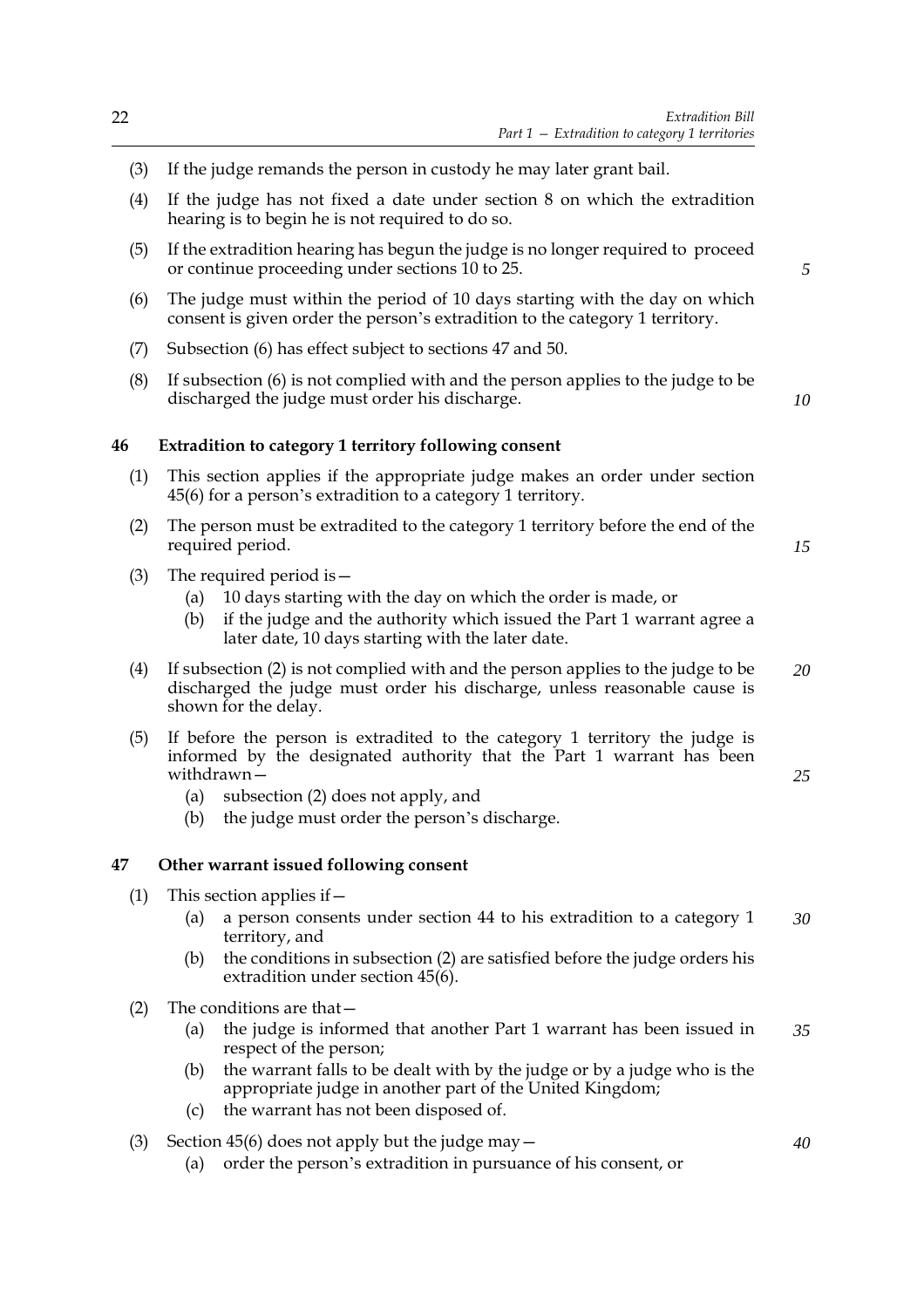- (b) order further proceedings on the warrant under consideration to be deferred until the other warrant has been disposed of.
- (4) Subsection (3) is subject to section 50.
- (5) In applying subsection (3) the judge must take account in particular of these matters—
	- (a) the relative seriousness of the offences concerned;
	- (b) the place where each offence was committed (or was alleged to have been committed);
	- (c) the date on which each warrant was issued;
	- (d) whether, in the case of each offence, the person is accused of its commission (but not alleged to have been convicted) or is alleged to be unlawfully at large after conviction. *10*

## **48 Other warrant issued: extradition to category 1 territory**

(1) This section applies if the appropriate judge makes an order under section 47(3)(a) for a person's extradition to a category 1 territory.

*15*

*5*

- (2) The person must be extradited to the category 1 territory before the end of the required period.
- (3) The required period is—
	- (a) 10 days starting with the day on which the order is made, or
	- (b) if the judge and the authority which issued the Part 1 warrant agree a later date, 10 days starting with the later date. *20*
- (4) If subsection (2) is not complied with and the person applies to the judge to be discharged the judge must order his discharge, unless reasonable cause is shown for the delay.
- (5) If before the person is extradited to the category 1 territory the judge is informed by the designated authority that the Part 1 warrant has been withdrawn— *25*
	- (a) subsection (2) does not apply, and
	- (b) the judge must order the person's discharge.

## **49 Other warrant issued: proceedings deferred**

- (1) This section applies if the appropriate judge makes an order under section 47(3)(b) for further proceedings on a Part 1 warrant to be deferred.
- (2) The judge must remand the person in respect of whom the warrant was issued in custody or on bail.
- (3) If the judge remands the person in custody he may later grant bail. *35*
- (4) If an order is made under section 180 for proceedings on the warrant to be resumed, the period specified in section 45(6) must be taken to be 10 days starting with the day on which the order under section 180 is made.

## **50 Extradition request following consent**

(1) This section applies if  $-$ 

*40*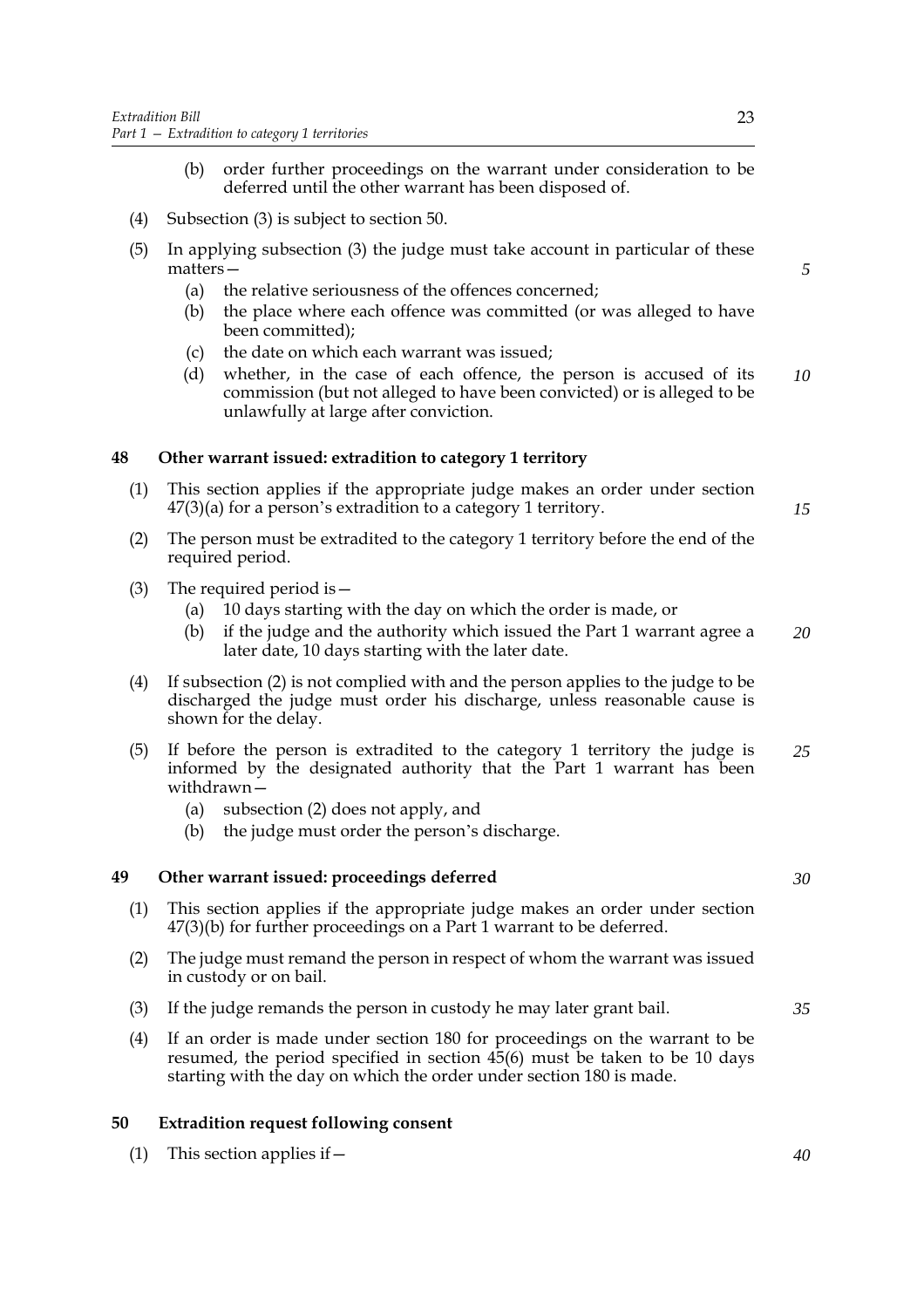- (a) a person in respect of whom a Part 1 warrant is issued consents under section 44 to his extradition to the category 1 territory in which the warrant was issued, and
- (b) the condition in subsection (2) is satisfied before the judge orders his extradition under section  $45(6)$  or  $47(3)(a)$ .
- (2) The condition is that the judge is informed that—
	- (a) a certificate has been issued under section 69 in respect of a request for the person's extradition;
	- (b) the request has not been disposed of;
	- (c) no order has been made under section 179(2).
- (3) The judge must not make an order under section 45(6) or 47(3) until he is informed what order has been made under section 179(2).
- (4) If the order under section 179(2) is for further proceedings on the warrant to be deferred until the request has been disposed of, the judge must remand the person in custody or on bail.
- (5) If the judge remands the person in custody he may later grant bail.
- $(6)$  If  $-$ 
	- (a) the order under section 179(2) is for further proceedings on the warrant to be deferred until the request has been disposed of, and
	- (b) an order is made under section 180 for proceedings on the warrant to be resumed, *20*

the period specified in section 45(6) must be taken to be 10 days starting with the day on which the order under section 180 is made.

(7) If the the order under section 179(2) is for further proceedings on the request to be deferred until the warrant has been disposed of, the period specified in section 45(6) must be taken to be 10 days starting with the day on which the judge is informed of the order. *25*

#### *Post-extradition matters*

## **51 Request for consent to other offence being dealt with**

- (1) This section applies if  $-$ 
	- (a) a person is extradited to a category 1 territory in respect of an offence in accordance with this Part;
	- (b) the appropriate judge receives a request for consent to the person being dealt with in the category 1 territory for another offence;
	- (c) the request is certified under this section by the designated authority. *35*
- (2) The designated authority may certify a request for consent under this section if it believes that the authority making the request—
	- (a) is an authority of the category 1 territory, and
	- (b) has the function of making requests for the consent referred to in subsection  $(1)(b)$  in that territory.
- (3) A certificate under subsection (2) must certify that the authority making the request falls within paragraphs (a) and (b) of that subsection.

*10*

*5*

*15*

*40*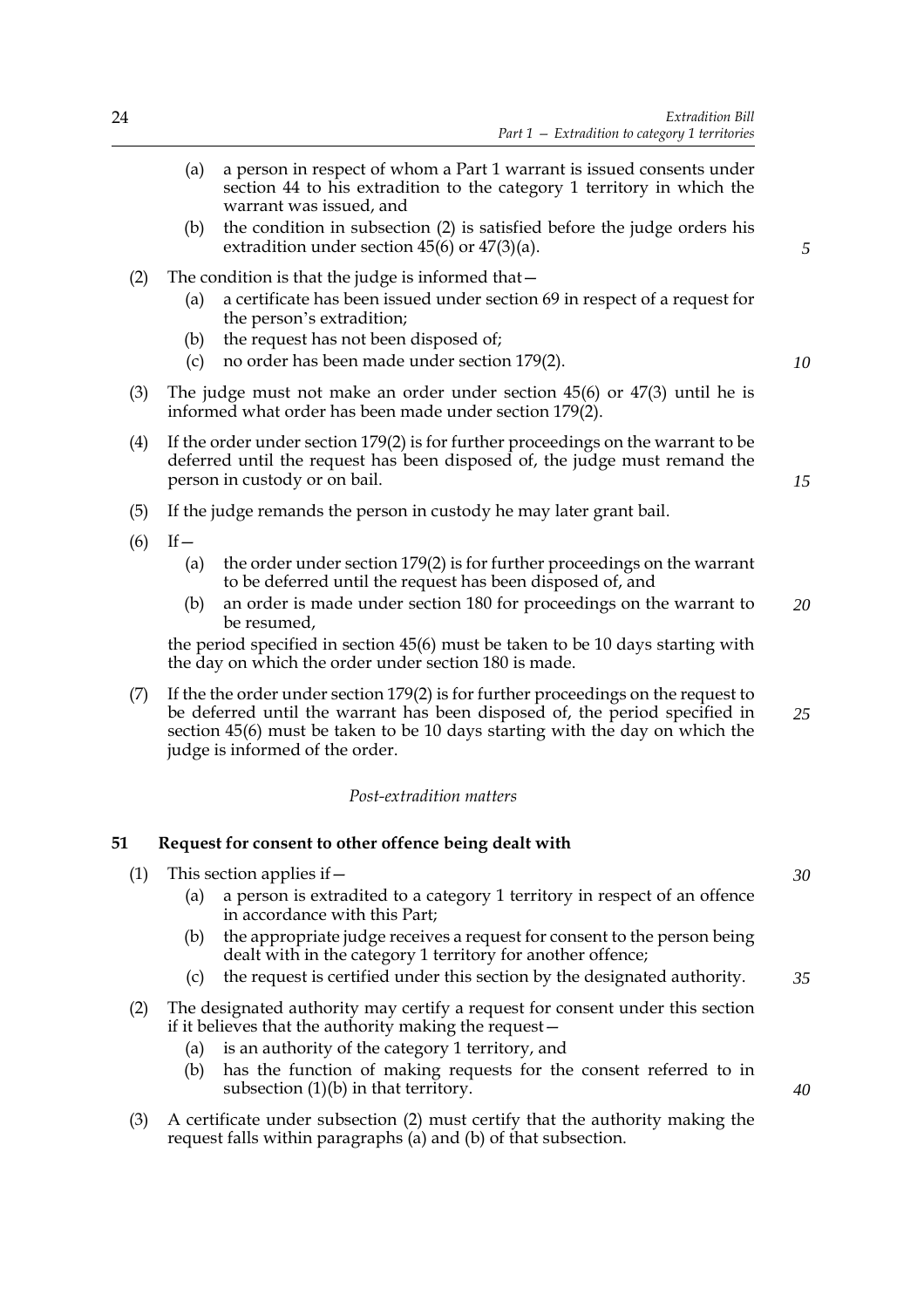- (4) The consent hearing must begin before the end of the required period, which is 21 days starting with the day on which the request for consent is received by the designated authority.
- (5) The judge may extend the required period if he believes there are exceptional circumstances; and this subsection may apply more than once.
- (6) The power in subsection (5) may be exercised even after the end of the required period.
- (7) If the consent hearing does not begin before the end of the required period and the person applies to the judge and shows reasonable cause for consent to be refused, the judge must refuse consent.
- (8) The judge may at any time adjourn the consent hearing.
- (9) The consent hearing is the hearing at which the judge is to consider the request for consent.

## **52 Questions for decision at consent hearing**

- (1) At the consent hearing under section 51 the judge must decide whether consent is required to the person being dealt with in the category 1 territory for the offence for which consent is requested. *15*
- (2) If the judge decides the question in subsection (1) in the negative he must inform the authority making the request of his decision.
- (3) If the judge decides that question in the affirmative he must decide whether the offence for which consent is requested is an extradition offence. *20*
- (4) If the judge decides the question in subsection (3) in the negative he must refuse consent.
- (5) If the judge decides that question in the affirmative he must decide whether he would order the person's extradition under sections 11 to 25 if—
	- (a) the person were in the United Kingdom, and
	- (b) the judge were required to proceed under section 11 in respect of the offence for which consent is requested.
- (6) If the judge decides the question in subsection (5) in the affirmative he must give consent.
- (7) If the judge decides that question in the negative he must refuse consent.

#### **53 Presumed consent to other offence being dealt with**

- (1) This section applies if—
	- (a) a person is extradited to a category 1 territory in respect of an offence in accordance with this Part;
	- (b) the category 1 territory and the United Kingdom have each given a notification under article 27.1 of the European framework decision in relation to another offence (presumed consent to other offence being dealt with).
- (2) The appropriate judge is to be treated as having given consent to the person being dealt with in the category 1 territory for the other offence. *40*

*5*

*10*

*35*

*25*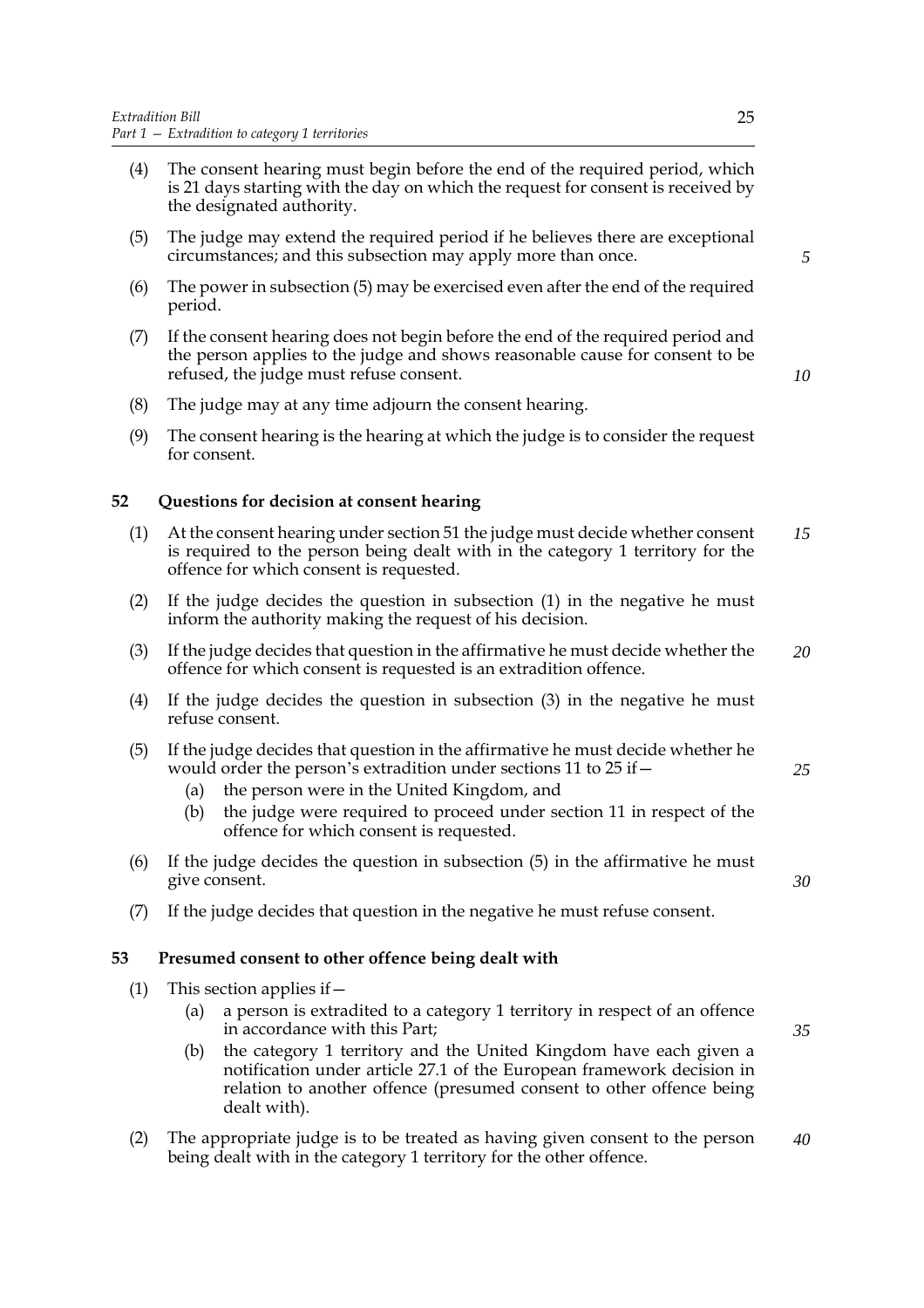(3) But subsection (2) does not apply if the judge who orders the extradition makes a statement to that effect in the person's case.

## **54 Request for consent to further extradition to category 1 territory**

- (1) This section applies if  $-$ 
	- (a) a person is extradited to a category 1 territory (the requesting territory) in accordance with this Part; *5*
	- (b) the appropriate judge receives a request for consent to the person's extradition to another category 1 territory for an offence;
	- (c) the request is certified under this section by the designated authority.
- (2) The designated authority may certify a request for consent under this section if it believes that the authority making the request— *10*
	- (a) is an authority of the requesting territory, and
	- (b) has the function of making requests for the consent referred to in subsection  $(1)(b)$  in that territory.
- (3) A certificate under subsection (2) must certify that the authority making the request falls within paragraphs (a) and (b) of that subsection. *15*
- (4) The consent hearing must begin before the end of the required period, which is 21 days starting with the day on which the request for consent is received by the designated authority.
- (5) The judge may extend the required period if he believes there are exceptional circumstances; and this subsection may apply more than once. *20*
- (6) The power in subsection (5) may be exercised even after the end of the required period.
- (7) If the consent hearing does not begin before the end of the required period and the person applies to the judge and shows reasonable cause for consent to be refused, the judge must refuse consent. *25*
- (8) The judge may at any time adjourn the consent hearing.
- (9) The consent hearing is the hearing at which the judge is to consider the request for consent.

## **55 Questions for decision at consent hearing**

- (1) At the consent hearing under section 54 the judge must decide whether consent is required to the person's extradition to the other category 1 territory for the offence.
- (2) If the judge decides the question in subsection (1) in the negative he must inform the authority making the request of his decision.
- (3) If the judge decides that question in the affirmative he must decide whether the offence is an extradition offence in relation to the category 1 territory referred to in section  $54(1)(b)$ .
- (4) If the judge decides the question in subsection (3) in the negative he must refuse consent.
- (5) If the judge decides that question in the affirmative he must decide whether he would order the person's extradition under sections 11 to 25 if—

*30*

*35*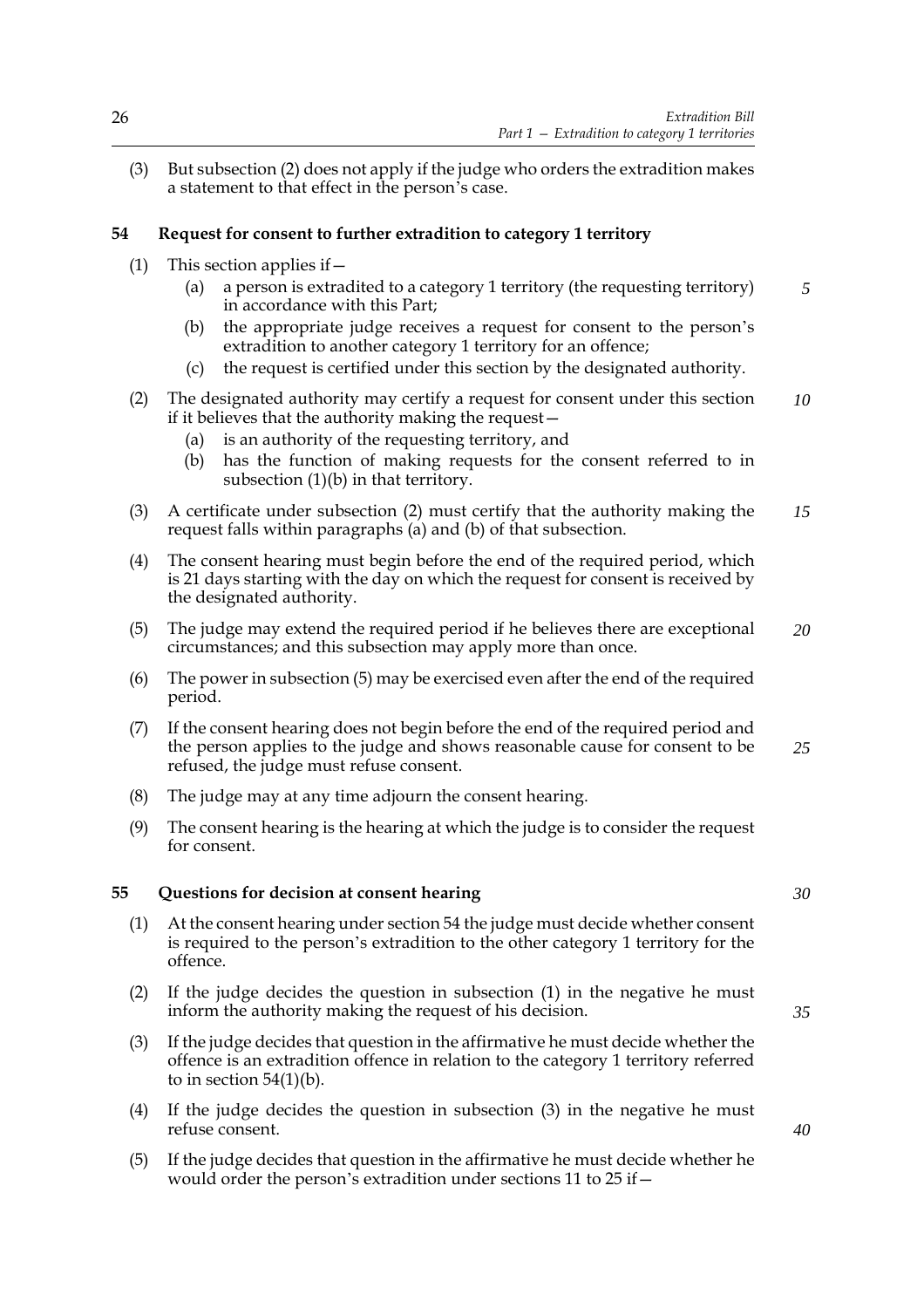- (a) the person were in the United Kingdom, and
- (b) the judge were required to proceed under section 11 in respect of the offence for which consent is requested.
- (6) If the judge decides the question in subsection (5) in the affirmative he must give consent.
- (7) If the judge decides that question in the negative he must refuse consent.

## **56 Presumed consent to further extradition to category 1 territory**

- (1) This section applies if  $-$ 
	- (a) a person is extradited to a category 1 territory in accordance with this Part;

*10*

*15*

*35*

*5*

- (b) the category 1 territory and the United Kingdom have each given a notification under article 28.1 of the European framework decision in relation to an offence (presumed consent to further extradition).
- (2) The appropriate judge is to be treated as having given consent to the person's extradition to another category 1 territory in respect of the offence.
- (3) But subsection (2) does not apply if the judge who orders the extradition makes a statement to that effect in the person's case.

## **57 Consent to further extradition to category 2 territory**

- (1) This section applies if—
	- (a) a person is extradited to a category 1 territory in accordance with this Part; *20*
	- (b) the appropriate judge receives a request for consent to the person's extradition to a category 2 territory for an offence;
	- (c) the request is certified under this section by the designated authority.
- (2) The designated authority may certify a request for consent under this section if it believes that the authority making the request— *25*
	- (a) is an authority of the category 1 territory, and
	- (b) has the function of making requests for the consent referred to in subsection  $(1)(b)$  in that territory.
- (3) A certificate under subsection (2) must certify that the authority making the request falls within paragraphs (a) and (b) of that subsection. *30*
- (4) The judge must decide whether the offence is an extradition offence within the meaning given by section 136 in relation to the category 2 territory.
- (5) If the judge decides the question in subsection (4) in the negative he must refuse consent.
- (6) If the judge decides that question in the affirmative he must decide whether he would send the case to the Secretary of State (for his decision whether the person was to be extradited) under sections 78 to 88 if—
	- (a) the person were in the United Kingdom, and
	- (b) the judge were required to proceed under section 78 in respect of the offence for which his consent is requested. *40*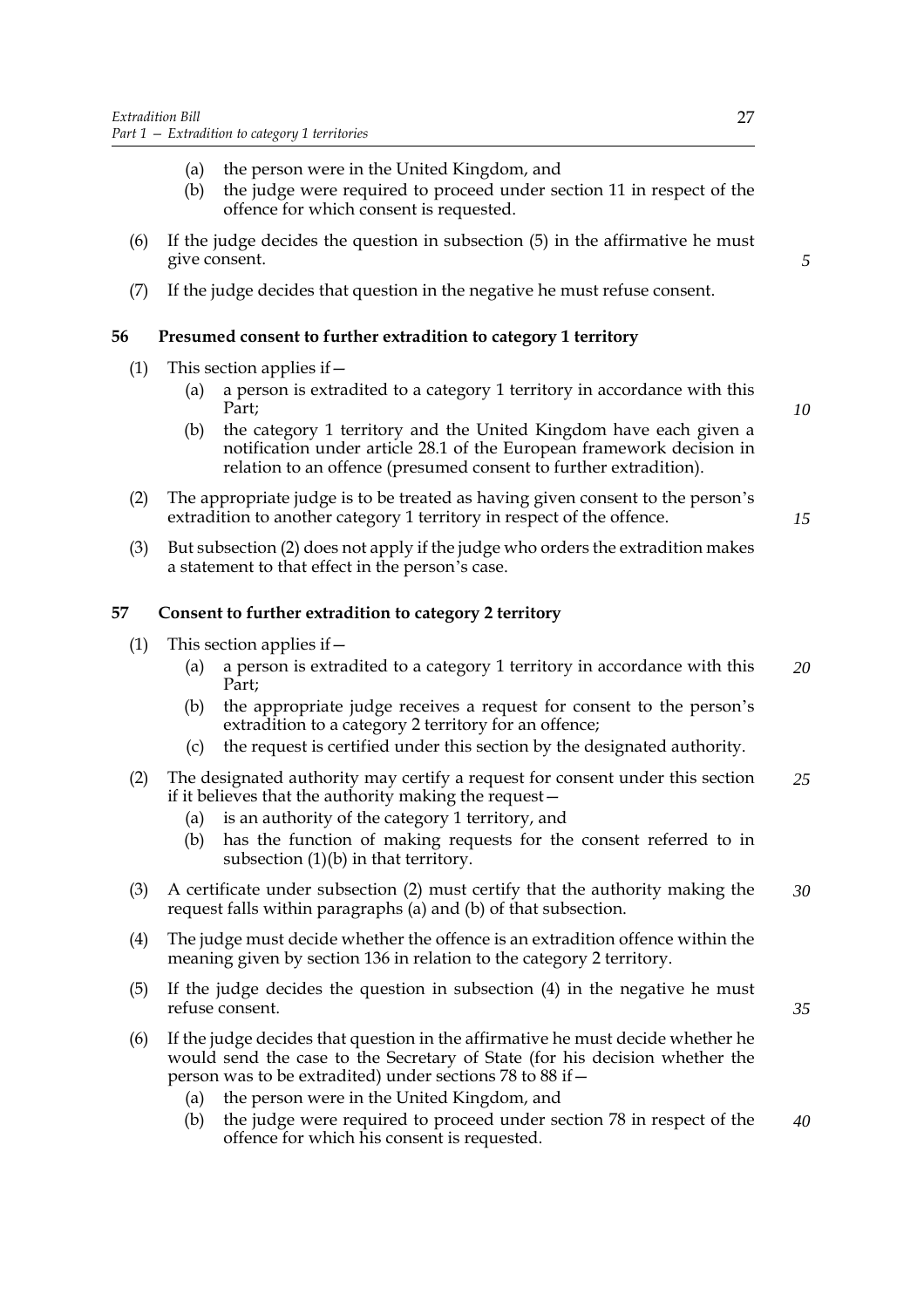- (7) If the judge decides the question in subsection (6) in the affirmative he must send the case to the Secretary of State for him to decide whether to give consent.
- (8) If the judge decides that question in the negative he must refuse consent.
- (9) If the judge sends the case to the Secretary of State under subsection (7) the Secretary of State must decide whether, if the person were in the United Kingdom, his extradition to the category 2 territory in respect of the offence would be prohibited under section 91, 92 or 93.
- (10) If the Secretary of State decides the question in subsection (9) in the negative he must give consent.
- (11) If the Secretary of State decides that question in the affirmative he must refuse consent.
- (12) If the appropriate judge is the sheriff of Lothian and Borders, the preceding provisions of this section apply as if the references to the Secretary of State were to the Scottish Ministers.

## **58 Return of person to serve remainder of sentence**

- (1) This section applies if—
	- (a) a person who is serving a sentence of imprisonment or another form of detention in the United Kingdom is extradited to a category 1 territory in accordance with this Part;
	- (b) the person is returned to the United Kingdom to serve the remainder of his sentence.
- (2) The person is liable to be detained in pursuance of his sentence.
- (3) If he is at large he must be treated as being unlawfully at large.
- (4) Time during which the person was not in the United Kingdom as a result of his extradition does not count as time served by him as part of his sentence. *25*

#### *Costs*

#### **59 Costs where extradition ordered**

| respect of whom a Part 1 warrant is issued -<br>an order for the person's extradition is made under this Part;<br>(a)<br>the High Court dismisses an appeal under section 26;<br>(b)<br>the High Court or the House of Lords dismisses an application for leave<br>(C)<br>to appeal to the House of Lords under section 32, if the application is<br>made by the person;<br>the House of Lords dismisses an appeal under section 32, if the appeal<br>(d)<br>is brought by the person. | (1) | This section applies if any of the following occurs in relation to a person in |    |
|----------------------------------------------------------------------------------------------------------------------------------------------------------------------------------------------------------------------------------------------------------------------------------------------------------------------------------------------------------------------------------------------------------------------------------------------------------------------------------------|-----|--------------------------------------------------------------------------------|----|
|                                                                                                                                                                                                                                                                                                                                                                                                                                                                                        |     |                                                                                | 30 |
|                                                                                                                                                                                                                                                                                                                                                                                                                                                                                        |     |                                                                                |    |
|                                                                                                                                                                                                                                                                                                                                                                                                                                                                                        |     |                                                                                |    |
|                                                                                                                                                                                                                                                                                                                                                                                                                                                                                        |     |                                                                                | 35 |
|                                                                                                                                                                                                                                                                                                                                                                                                                                                                                        |     |                                                                                |    |

(2) In a case falling within subsection  $(1)(a)$ , the appropriate judge may make such order as he considers just and reasonable with regard to the costs to be paid by the person.

*40*

*5*

*10*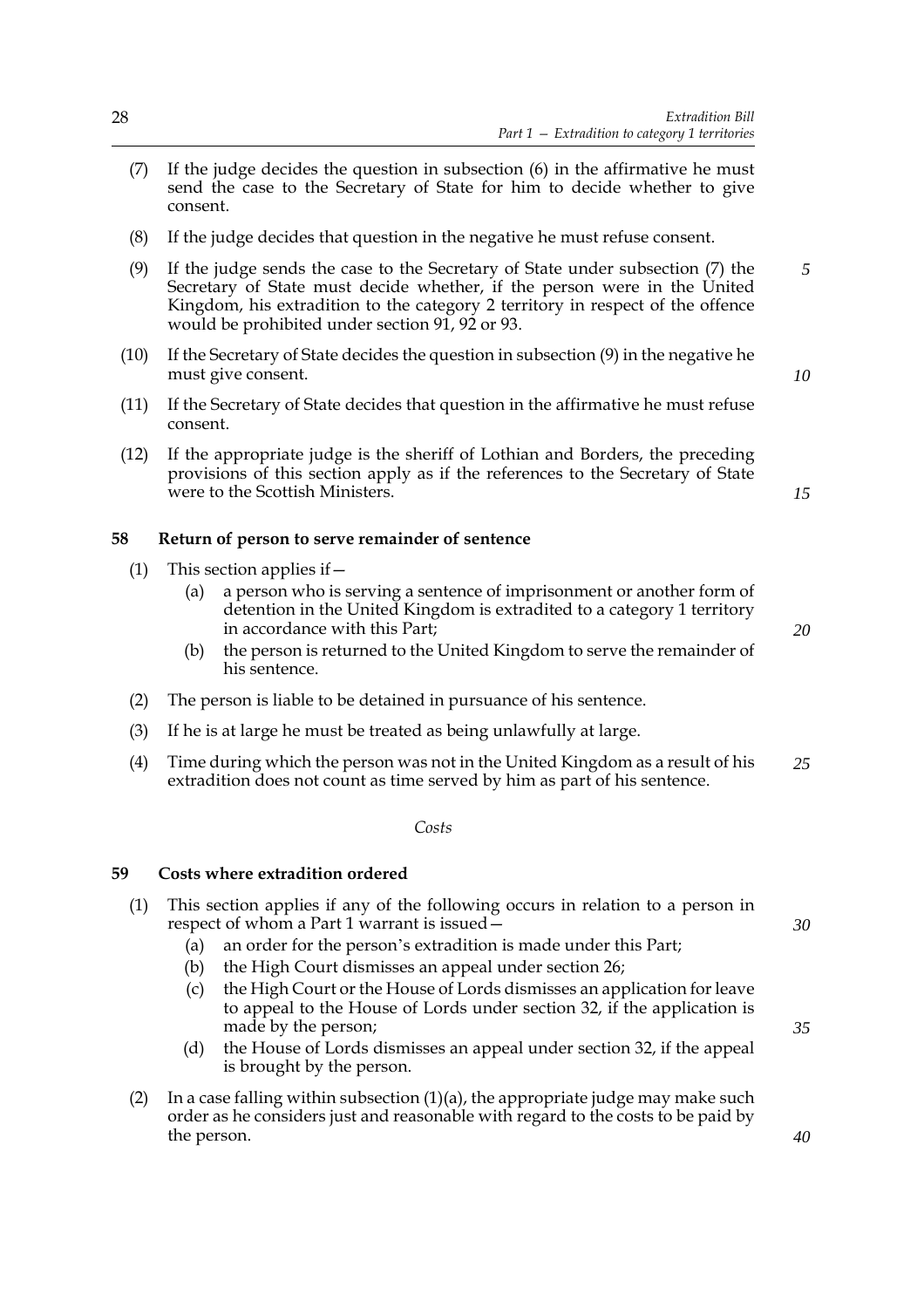- (3) In a case falling within subsection  $(1)(b)$ , (c) or (d), the court by which the application or appeal is dismissed may make such order as it considers just and reasonable with regard to the costs to be paid by the person.
- (4) An order for costs under this section—
	- (a) must specify their amount;
	- (b) may name the person to whom they are to be paid.

## **60 Costs where discharge ordered**

- (1) This section applies if any of the following occurs in relation to a person in respect of whom a Part 1 warrant is issued—
	- (a) an order for the person's discharge is made under this Part;
	- (b) the person is taken to be discharged under this Part;
	- (c) the High Court dismisses an appeal under section 28;
	- (d) the High Court or the House of Lords dismisses an application for leave to appeal to the House of Lords under section 32, if the application is made by the authority which issued the warrant;
	- (e) the House of Lords dismisses an appeal under section 32, if the appeal is brought by the authority which issued the warrant.
- (2) In a case falling within subsection  $(1)(a)$ , an order under subsection  $(5)$  in favour of the person may be made by—
	- (a) the appropriate judge, if the order for the person's discharge is made by him; *20*
	- (b) the High Court, if the order for the person's discharge is made by it;
	- (c) the House of Lords, if the order for the person's discharge is made by it.
- (3) In a case falling within subsection  $(1)(b)$ , the appropriate judge may make an order under subsection (5) in favour of the person.
- (4) In a case falling within subsection  $(1)(c)$ ,  $(d)$  or  $(e)$ , the court by which the application or appeal is dismissed may make an order under subsection (5) in favour of the person.
- (5) An order under this subsection in favour of a person is an order for a payment of the appropriate amount to be made to the person out of money provided by Parliament.
- (6) The appropriate amount is such amount as the judge or court making the order under subsection (5) considers reasonably sufficient to compensate the person in whose favour the order is made for any expenses properly incurred by him in the proceedings under this Part.
- (7) But if the judge or court making an order under subsection (5) is of the opinion that there are circumstances which make it inappropriate that the person in whose favour the order is made should recover the full amount mentioned in subsection (6), the judge or court must—
	- (a) assess what amount would in his or its opinion be just and reasonable; *40*
	- (b) specify that amount in the order as the appropriate amount.
- (8) Unless subsection (7) applies, the appropriate amount—
	- (a) must be specified in the order, if the court considers it appropriate for it to be so specified and the person in whose favour the order is made agrees the amount;

*25*

*35*

*30*

*15*

*10*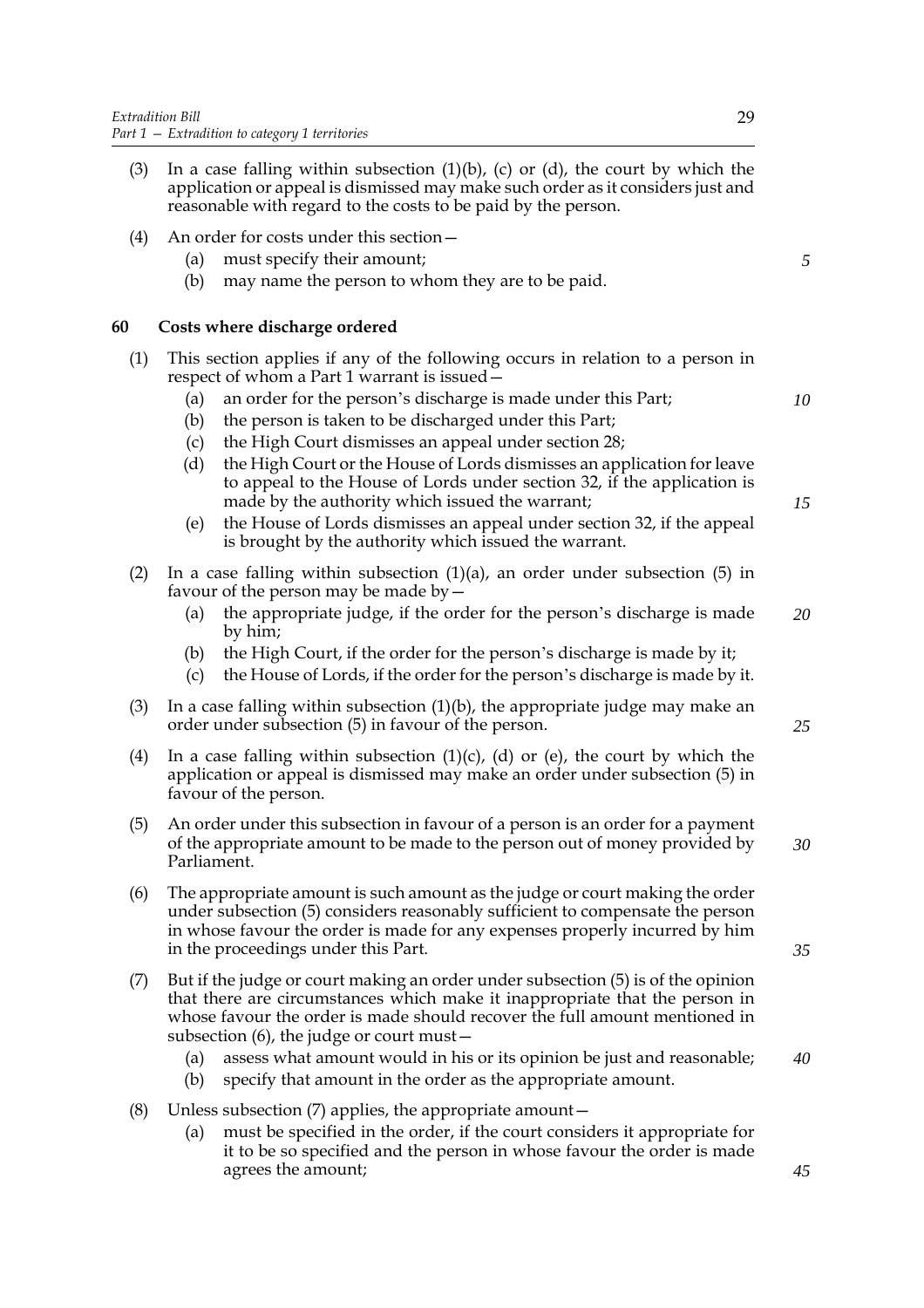(b) must be determined in accordance with regulations made by the Lord Chancellor for the purposes of this section, in any other case.

## **61 Costs where discharge ordered: supplementary**

- (1) In England and Wales, subsections (1) and (3) of section 20 of the Prosecution of Offences Act 1985 (c. 23) (regulations for carrying Part 2 of that Act into effect) apply in relation to section 60 as those subsections apply in relation to Part 2 of that Act.
- (2) As so applied those subsections have effect as if an order under section  $60(5)$ were an order under Part 2 of that Act for a payment to be made out of central funds.
- (3) In Northern Ireland, section 7 of the Costs in Criminal Cases Act (Northern Ireland) 1968 (c.10) (rules relating to costs) applies in relation to section 60 as that section applies in relation to sections 2 to 5 of that Act.

#### *Documents*

#### **62 Documents sent by facsimile**

- (1) Any document to be sent in connection with proceedings under this Part may be sent by facsimile transmission.
- (2) If a document mentioned in subsection (1) is sent by facsimile transmission—
	- (a) this Act has effect as if the document so sent were the original used to make the transmission;
	- (b) the document so sent may be received in evidence accordingly.

#### *Interpretation*

#### **63 Extradition offences: person not sentenced for offence**

- (1) This section applies in relation to conduct of a person if  $-$ 
	- (a) he is accused in a category 1 territory of the commission of an offence constituted by the conduct, or *25*
	- (b) he is alleged to be unlawfully at large after conviction by a court in a category 1 territory of an offence constituted by the conduct and he has not been sentenced for the offence.
- (2) The conduct constitutes an extradition offence in relation to the category 1 territory if these conditions are satisfied— *30*
	- (a) the conduct occurs in the category 1 territory;
	- (b) a certificate issued by an appropriate authority of the category 1 territory shows that the conduct falls within the European framework list;
	- (c) the certificate shows that the conduct is punishable under the law of the category 1 territory with imprisonment or another form of detention for a term of 12 months or a greater punishment.
- (3) The conduct also constitutes an extradition offence in relation to the category 1 territory if these conditions are satisfied—
	- (a) the conduct occurs in the category 1 territory;

*15*

*5*

*10*

*20*

*35*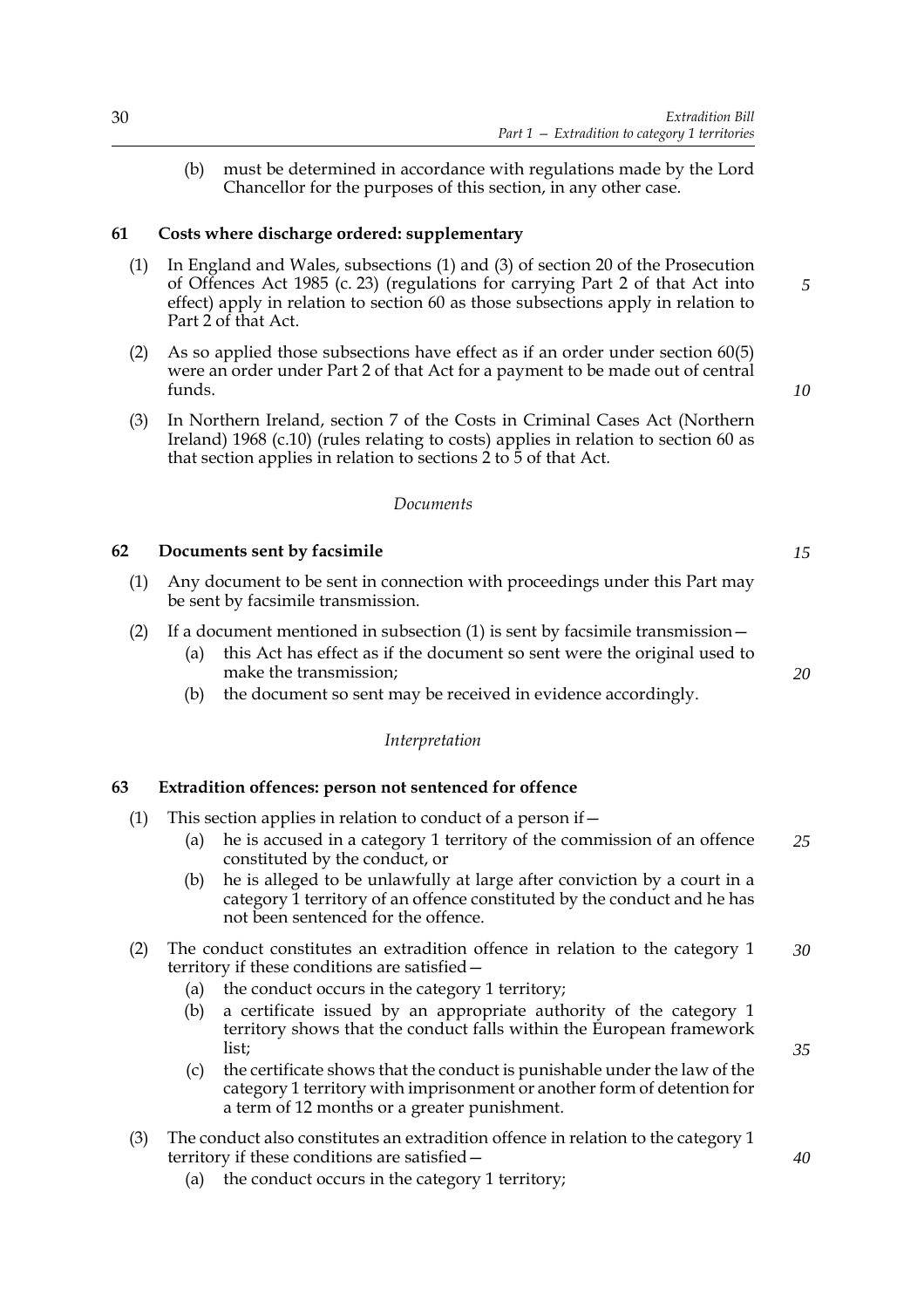- (b) the conduct would constitute an offence under the law of the relevant part of the United Kingdom if it occurred in that part of the United Kingdom;
- (c) the conduct is punishable under the law of the category 1 territory with imprisonment or another form of detention for a term of 12 months or a greater punishment (however it is described in that law).
- (4) The conduct also constitutes an extradition offence in relation to the category 1 territory if these conditions are satisfied—
	- (a) the conduct occurs outside the category 1 territory;
	- (b) the conduct is punishable under the law of the category 1 territory with imprisonment or another form of detention for a term of 12 months or a greater punishment (however it is described in that law); *10*
	- (c) in corresponding circumstances equivalent conduct would constitute an extra-territorial offence under the law of the relevant part of the United Kingdom punishable with imprisonment or another form of detention for a term of 12 months or a greater punishment.
- (5) The conduct also constitutes an extradition offence in relation to the category 1 territory if these conditions are satisfied—
	- (a) the conduct occurs outside the category 1 territory and no part of it occurs in the United Kingdom;
	- (b) the conduct would constitute an offence under the law of the relevant part of the United Kingdom punishable with imprisonment or another form of detention for a term of 12 months or a greater punishment if it occurred in that part of the United Kingdom;
	- (c) the conduct is so punishable under the law of the category 1 territory (however it is described in that law). *25*
- (6) The conduct also constitutes an extradition offence in relation to the category 1 territory if these conditions are satisfied—
	- (a) the conduct occurs outside the category 1 territory and no part of it occurs in the United Kingdom;
	- (b) the conduct is punishable under the law of the category 1 territory with imprisonment or another form of detention for a term of 12 months or a greater punishment (however it is described in that law);
	- (c) the conduct constitutes or if committed in the United Kingdom would constitute an offence mentioned in subsection (7).
- (7) The offences are—
	- (a) an offence under section 51 or 58 of the International Criminal Court Act 2001 (c. 17) (genocide, crimes against humanity and war crimes);
	- (b) an offence under section 52 or 59 of that Act (conduct ancillary to genocide etc. committed outside the jurisdiction);
	- (c) an ancillary offence, as defined in section 55 or 62 of that Act, in relation to an offence falling within paragraph (a) or (b);
	- (d) an offence under section 1 of the International Criminal Court (Scotland) Act 2001 (asp 13) (genocide, crimes against humanity and war crimes);
	- (e) an offence under section 2 of that Act (conduct ancillary to genocide etc. committed outside the jurisdiction);
	- (f) an ancillary offence, as defined in section 7 of that Act, in relation to an offence falling within paragraph (d) or (e).

*5*

*15*

*20*

*30*

*35*

*40*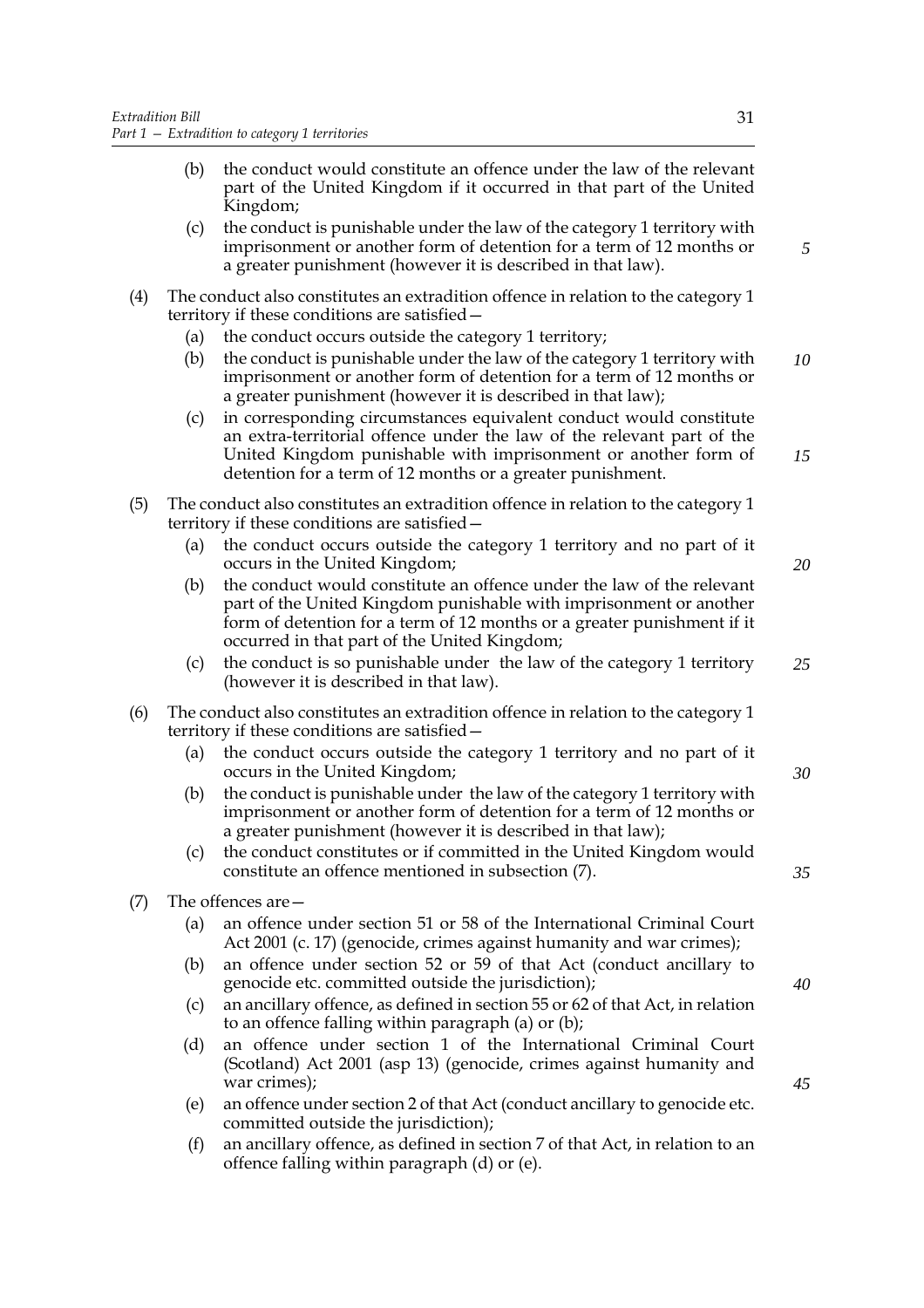- (8) For the purposes of subsections  $(3)(b)$ ,  $(4)(c)$  and  $(5)(b)$  -
	- (a) if the conduct relates to a tax or duty, it is immaterial that the law of the relevant part of the United Kingdom does not impose the same kind of tax or duty or does not contain rules of the same kind as those of the law of the category 1 territory;
	- (b) if the conduct relates to customs or exchange, it is immaterial that the law of the relevant part of the United Kingdom does not contain rules of the same kind as those of the law of the category 1 territory.
- (9) This section applies for the purposes of this Part.

## **64 Extradition offences: person sentenced for offence**

- (1) This section applies in relation to conduct of a person if  $-$ 
	- (a) he is alleged to be unlawfully at large after conviction by a court in a category 1 territory of an offence constituted by the conduct, and
	- (b) he has been sentenced for the offence.
- (2) The conduct constitutes an extradition offence in relation to the category 1 territory if these conditions are satisfied— *15*
	- (a) the conduct occurs in the category 1 territory;
	- (b) a certificate issued by an appropriate authority of the category 1 territory shows that the conduct falls within the European framework list;
	- (c) the certificate shows that a sentence of imprisonment or another form of detention for a term of 4 months or a greater punishment has been imposed in the category 1 territory in respect of the conduct.
- (3) The conduct also constitutes an extradition offence in relation to the category 1 territory if these conditions are satisfied—
	- (a) the conduct occurs in the category 1 territory;
	- (b) the conduct would constitute an offence under the law of the relevant part of the United Kingdom if it occurred in that part of the United Kingdom;
	- (c) a sentence of imprisonment or another form of detention for a term of 4 months or a greater punishment has been imposed in the category 1 territory in respect of the conduct. *30*
- (4) The conduct also constitutes an extradition offence in relation to the category 1 territory if these conditions are satisfied—
	- (a) the conduct occurs outside the category 1 territory;
	- (b) a sentence of imprisonment or another form of detention for a term of 4 months or a greater punishment has been imposed in the category 1 territory in respect of the conduct;
	- (c) in corresponding circumstances equivalent conduct would constitute an extra-territorial offence under the law of the relevant part of the United Kingdom punishable with imprisonment or another form of detention for a term of 12 months or a greater punishment. *40*
- (5) The conduct also constitutes an extradition offence in relation to the category 1 territory if these conditions are satisfied—
	- (a) the conduct occurs outside the category 1 territory and no part of it occurs in the United Kingdom; *45*

*20*

*5*

*10*

*25*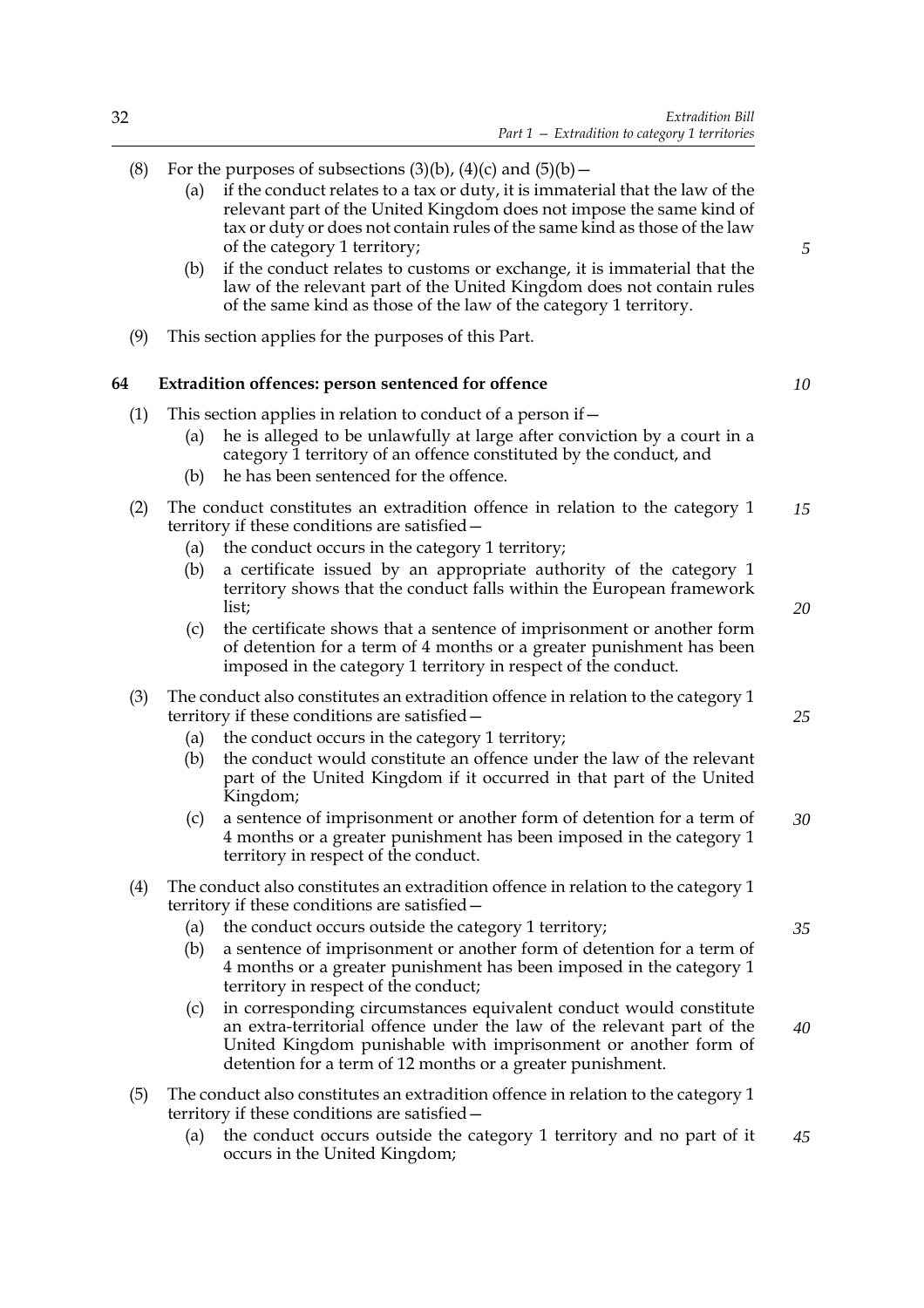- (c) a sentence of imprisonment or another form of detention for a term of 4 months or a greater punishment has been imposed in the category 1 territory in respect of the conduct.
- (6) The conduct also constitutes an extradition offence in relation to the category 1 territory if these conditions are satisfied—
	- (a) the conduct occurs outside the category 1 territory and no part of it occurs in the United Kingdom; *10*
	- (b) the conduct is punishable under the law of the category 1 territory with imprisonment or another form of detention for a term of 12 months or a greater punishment (however it is described in that law);
	- (c) the conduct constitutes or if committed in the United Kingdom would constitute an offence mentioned in subsection (7). *15*
- (7) The offences are—
	- (a) an offence under section 51 or 58 of the International Criminal Court Act 2001 (c. 17) (genocide, crimes against humanity and war crimes);
	- (b) an offence under section 52 or 59 of that Act (conduct ancillary to genocide etc. committed outside the jurisdiction); *20*
	- (c) an ancillary offence, as defined in section 55 or 62 of that Act, in relation to an offence falling within paragraph (a) or (b);
	- (d) an offence under section 1 of the International Criminal Court (Scotland) Act 2001 (asp 13) (genocide, crimes against humanity and war crimes); *25*
	- (e) an offence under section 2 of that Act (conduct ancillary to genocide etc. committed outside the jurisdiction);
	- (f) an ancillary offence, as defined in section 7 of that Act, in relation to an offence falling within paragraph (d) or (e).
- (8) For the purposes of subsections  $(3)(b)$ ,  $(4)(c)$  and  $(5)(b)$  -
	- (a) if the conduct relates to a tax or duty, it is immaterial that the law of the relevant part of the United Kingdom does not impose the same kind of tax or duty or does not contain rules of the same kind as those of the law of the category 1 territory;
	- (b) if the conduct relates to customs or exchange, it is immaterial that the law of the relevant part of the United Kingdom does not contain rules of the same kind as those of the law of the category 1 territory.
- (9) This section applies for the purposes of this Part.

## **65 Extradition offences: supplementary**

- (1) Subsections (2) to (5) apply for the purposes of sections 63 and 64.
- (2) An appropriate authority of a category 1 territory is an authority of the territory which the appropriate judge believes has the function of issuing arrest warrants in that territory.
- (3) The European framework list is the list of conduct set out in article 2.2 of the European framework decision. *45*

*5*

*40*

*30*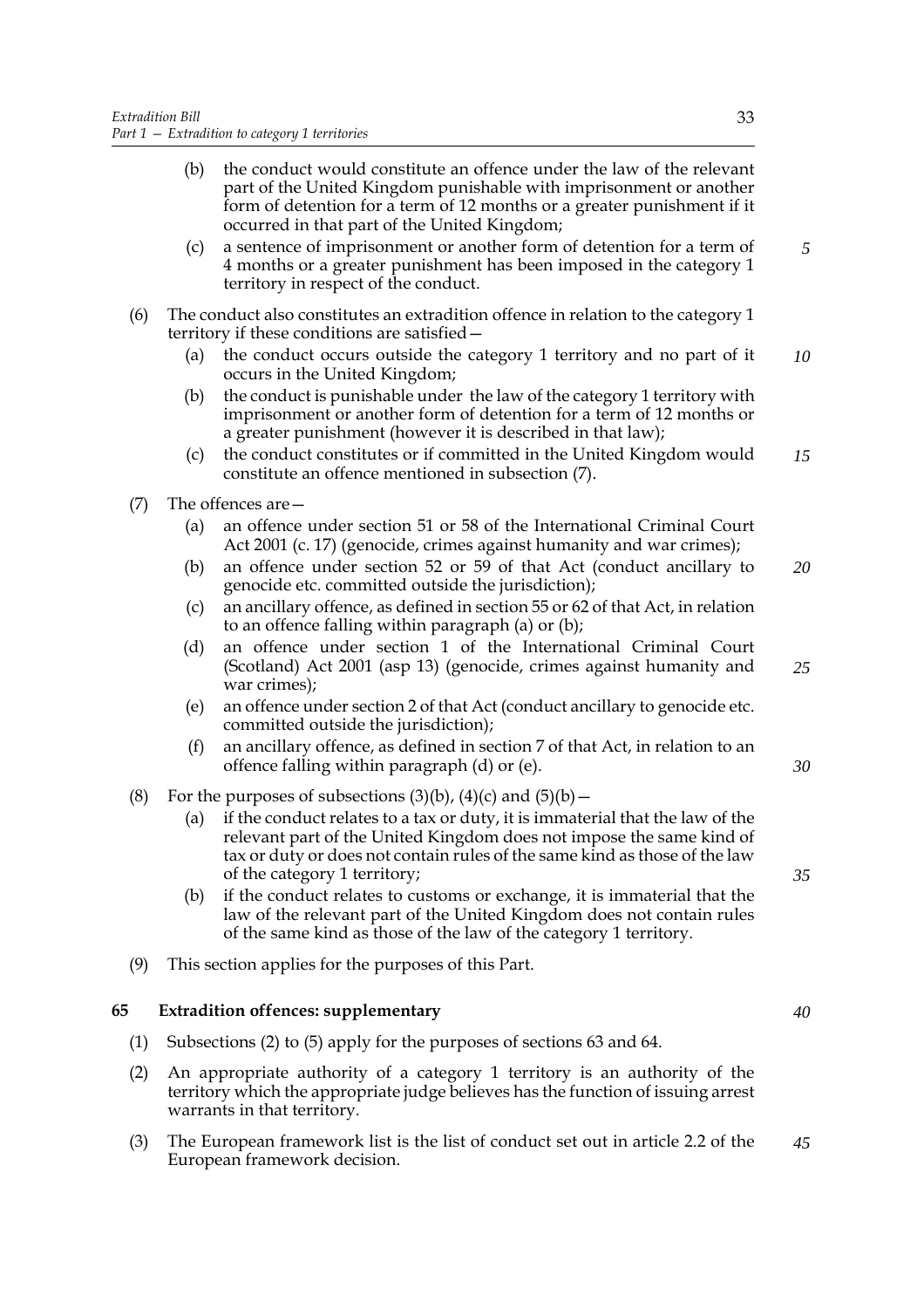| (4) | The law of a territory is the general criminal law of the territory.                                                                                                                                                                                                                                                                                                                               |    |
|-----|----------------------------------------------------------------------------------------------------------------------------------------------------------------------------------------------------------------------------------------------------------------------------------------------------------------------------------------------------------------------------------------------------|----|
| (5) | The relevant part of the United Kingdom is the part of the United Kingdom in<br>which the relevant proceedings are taking place.                                                                                                                                                                                                                                                                   |    |
| (6) | The relevant proceedings are the proceedings in which it is necessary to decide<br>whether conduct constitutes an extradition offence.                                                                                                                                                                                                                                                             | 5  |
| 66  | The appropriate judge                                                                                                                                                                                                                                                                                                                                                                              |    |
| (1) | The appropriate judge is $-$<br>in England and Wales, the Senior District Judge (Chief Magistrate) or<br>(a)<br>another District Judge (Magistrates' Courts) designated by him;<br>in Scotland, the sheriff of Lothian and Borders;<br>(b)<br>in Northern Ireland, such county court judge or resident magistrate as<br>(c)<br>is designated for the purposes of this Part by the Lord Chancellor. | 10 |
| (2) | The Lord Chancellor may designate a particular District Judge (Magistrates'<br>Courts) to be the appropriate judge in England and Wales instead of the judge<br>referred to in subsection $(1)(a)$ .                                                                                                                                                                                               | 15 |
| (3) | A designation under subsection (2) may be made for all cases or for such cases<br>(or cases of such description) as the designation stipulates.                                                                                                                                                                                                                                                    |    |
| (4) | More than one designation may be made under subsection (2).                                                                                                                                                                                                                                                                                                                                        |    |
| (5) | This section applies for the purposes of this Part.                                                                                                                                                                                                                                                                                                                                                |    |
| 67  | Other interpretative provisions                                                                                                                                                                                                                                                                                                                                                                    | 20 |
| (1) | The extradition hearing is the hearing at which the appropriate judge is to<br>decide whether a person in respect of whom a Part 1 warrant was issued is to<br>be extradited to the category 1 territory in which it was issued.                                                                                                                                                                   |    |
| (2) | References to the designated authority must be read in accordance with section<br>$2(9)$ .                                                                                                                                                                                                                                                                                                         | 25 |
| (3) | This section applies for the purposes of this Part.                                                                                                                                                                                                                                                                                                                                                |    |
|     | PART <sub>2</sub>                                                                                                                                                                                                                                                                                                                                                                                  |    |
|     | EXTRADITION TO CATEGORY 2 TERRITORIES                                                                                                                                                                                                                                                                                                                                                              |    |
|     |                                                                                                                                                                                                                                                                                                                                                                                                    |    |

## *Introduction*

# **68 Extradition to category 2 territories**

- (1) This Part deals with extradition from the United Kingdom to the territories designated for the purposes of this Part by Order in Council.
- (2) In this Act references to category 2 territories are to the territories designated for the purposes of this Part.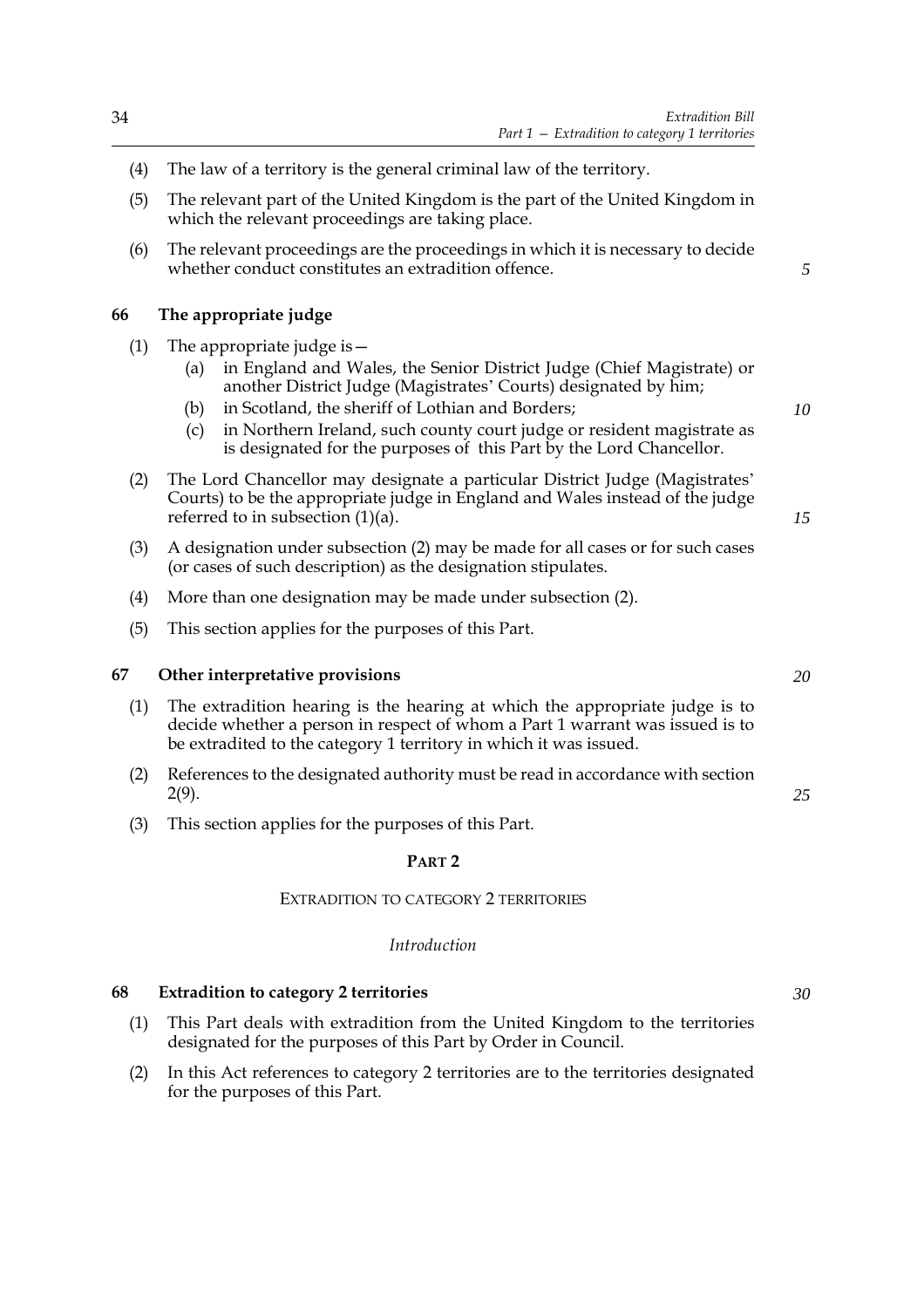## **69 Extradition request and certificate**

- (1) The Secretary of State must issue a certificate under this section if he receives a valid request for the extradition to a category 2 territory of a person who is in the United Kingdom.
- (2) But subsection (1) does not apply if the Secretary of State decides under section 122 that the request is not to be proceeded with. *5*
- (3) A request for a person's extradition is valid if  $-$ 
	- (a) it contains the statement referred to in subsection (4), and
	- (b) it is made in the approved way.
- (4) The statement is one that the person—
	- (a) is accused in the category 2 territory of the commission of an offence specified in the request, or
	- (b) is alleged to be unlawfully at large after conviction by a court in the category 2 territory of an offence specified in the request.
- (5) A request for extradition to a category 2 territory which is a British overseas territory is made in the approved way if it is made by or on behalf of the person administering the territory. *15*
- (6) A request for extradition to a category 2 territory which is the Hong Kong Special Administrative Region of the People's Republic of China is made in the approved way if it is made by or on behalf of the government of the Region.
- (7) A request for extradition to any other category 2 territory is made in the approved way if it is made—
	- (a) by an authority of the territory which the Secretary of State believes has the function of making requests for extradition in that territory, or
	- (b) by a person recognised by the Secretary of State as a diplomatic or consular representative of the territory. *25*
- (8) A certificate under this section must certify that the request is made in the approved way.
- (9) If a certificate is issued under this section the Secretary of State must send these documents to the appropriate judge—
	- (a) the request;
	- (b) the certificate;
	- (c) a copy of any relevant Order in Council.
- (10) When he sends documents under subsection (9) the Secretary of State must also send—
	- (a) any documents sent to him with the request;
	- (b) any documents sent to him by a justice or sheriff in connection with the issue of a provisional warrant.

#### *Arrest*

#### **70 Arrest warrant following extradition request**

(1) This section applies if the Secretary of State sends documents to the appropriate judge under section 69.

*10*

*20*

*30*

*35*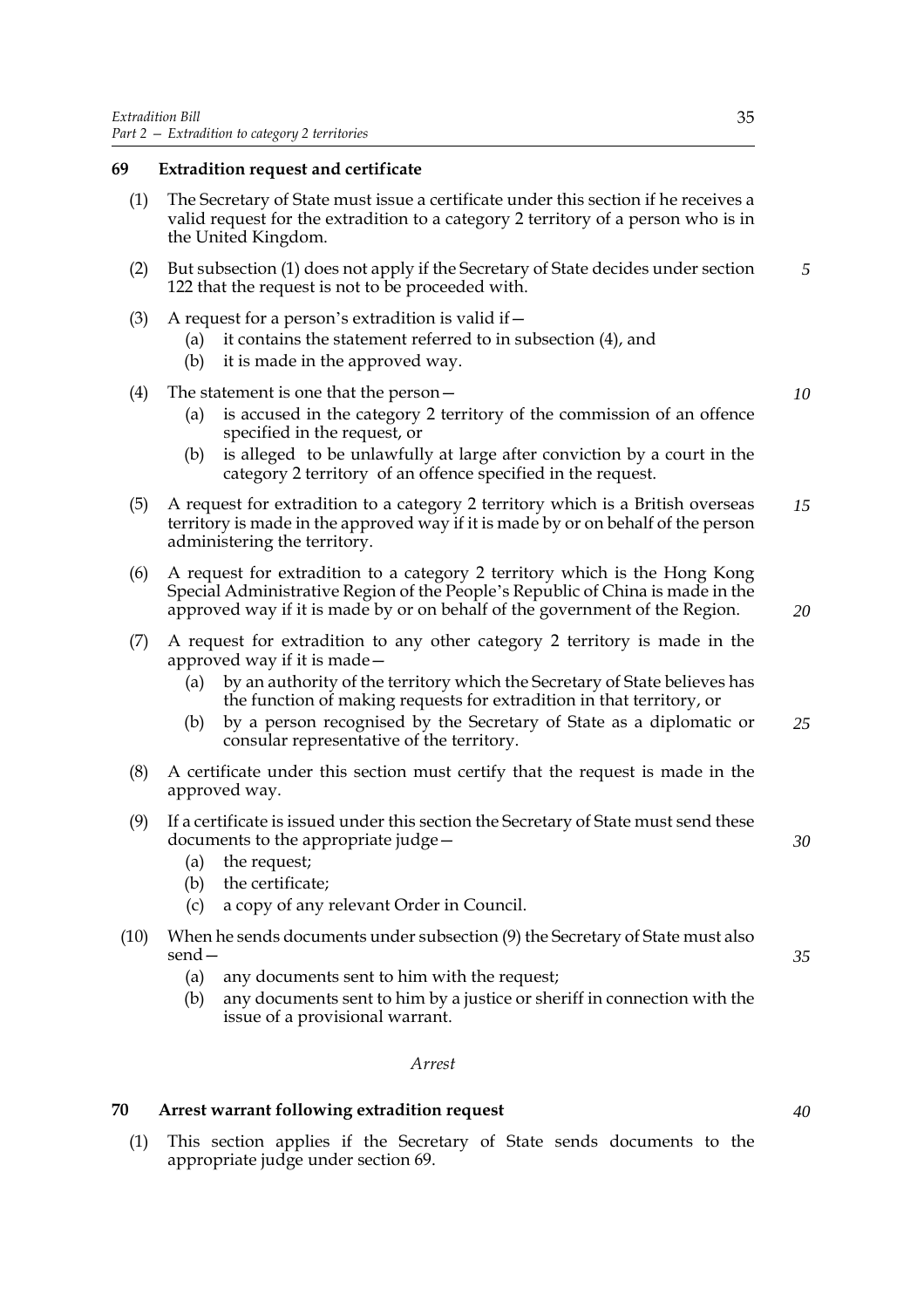- (2) The judge may issue a warrant for the arrest of the person whose extradition is requested if it appears to the judge that—
	- (a) the offence in respect of which extradition is requested is an extradition offence, and
	- (b) there is evidence falling within subsection (3).
- (3) The evidence is—
	- (a) evidence that would justify the issue of a warrant for the arrest of a person accused of the offence within the judge's jurisdiction, if the person whose extradition is requested is accused of the commission of the offence;
	- (b) evidence that would justify the issue of a warrant for the arrest of a person unlawfully at large after conviction of the offence within the judge's jurisdiction, if the person whose extradition is requested is alleged to be unlawfully at large after conviction of the offence.
- (4) But if the category 2 territory to which extradition is requested is designated for the purposes of this section by Order in Council, subsections (2) and (3) have effect as if "evidence" read "information". *15*
- (5) A warrant issued under this section may—
	- (a) be executed in any part of the United Kingdom;
	- (b) be executed by any person to whom it is directed or by any constable; *20*
	- (c) be executed even if neither the warrant nor a copy of it is in the possession of the person executing it at the time of the arrest.

## **71 Person arrested under section 70**

- (1) This section applies if a person is arrested under a warrant issued under section 70.
- (2) If neither the warrant nor a copy of it was shown to the person at the time of his arrest and he asks to be shown the warrant, the warrant or a copy of it must be shown to him as soon as practicable after his request.
- (3) The person must be brought as soon as practicable before the appropriate judge.
- (4) But subsection (3) does not apply if  $-$ 
	- (a) the person is granted bail by a constable following his arrest, or
	- (b) the Secretary of State decides under section 122 that the request for the person's extradition is not to be proceeded with.
- (5) If subsection (2) or (3) is not complied with the warrant ceases to have effect and accordingly the person must be taken to be discharged. *35*
- (6) When the person first appears or is brought before the appropriate judge, the judge must—
	- (a) give him the required information about consent;
	- (b) remand him in custody or on bail.
- (7) The required information about consent is—
	- (a) that the person may consent to his extradition to the category 2 territory to which his extradition is requested;
	- (b) an explanation of the effect of consent and the procedure that will apply if he gives consent;

*10*

*5*

*25*

*30*

*40*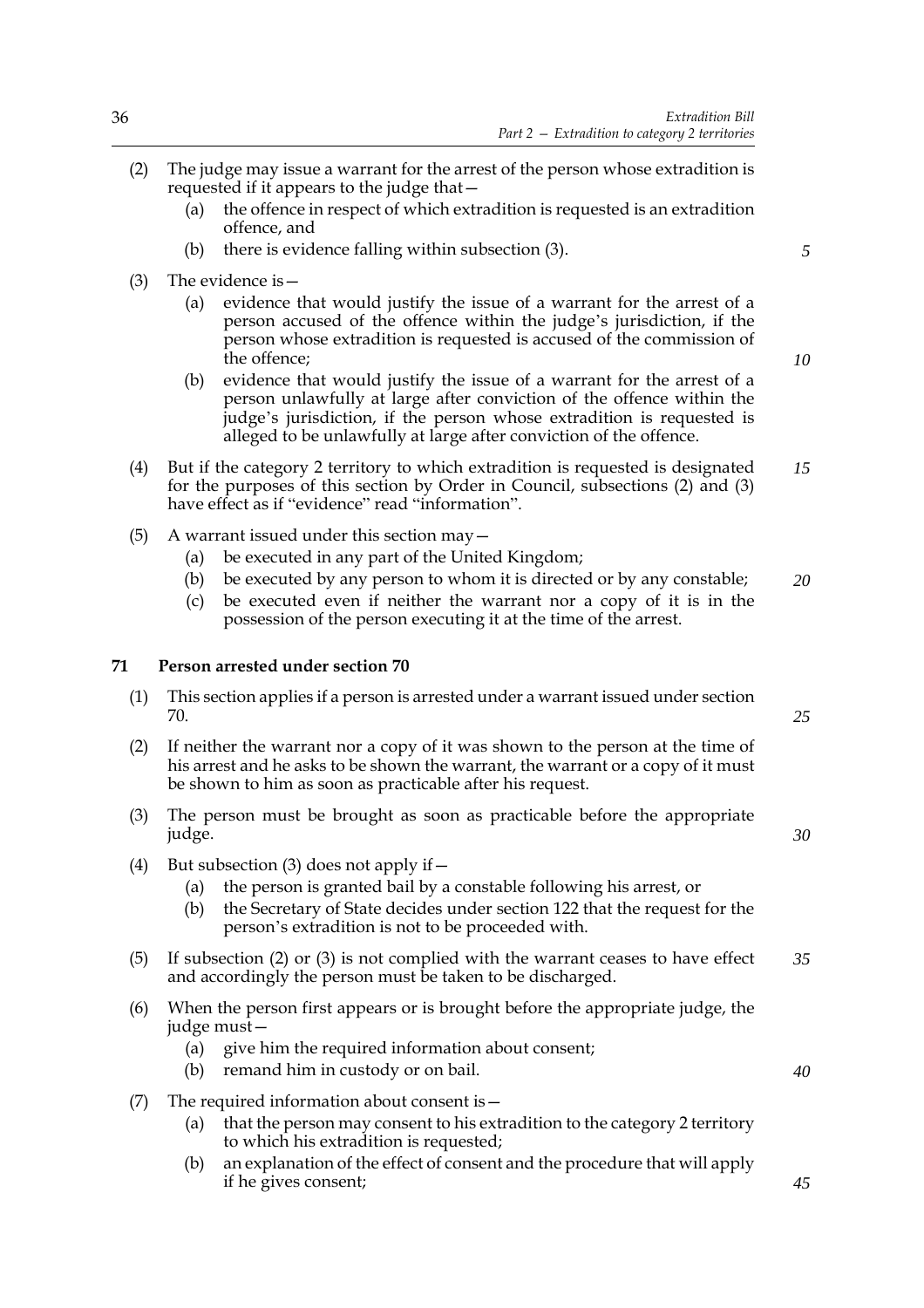- that consent must be given in writing and is irrevocable.
- (8) If the judge remands the person in custody he may later grant bail.
- (9) Subsection (4)(a) does not apply to Scotland.

# **72 Provisional warrant**

- (1) This section applies if a justice of the peace is satisfied on information in writing and on oath that a person within subsection  $(2)$  -*5*
	- (a) is or is believed to be in the United Kingdom, or
	- (b) is or is believed to be on his way to the United Kingdom.
- (2) A person is within this subsection if  $-$ 
	- (a) he is accused in a category 2 territory of the commission of an offence, or *10*
	- (b) he is alleged to be unlawfully at large after conviction of an offence by a court in a category 2 territory.
- (3) The justice may issue a warrant for the arrest of the person (a provisional warrant) if it appears to him that—
	- (a) the offence of which the person is accused or has been convicted is an extradition offence, and
	- (b) there is written evidence falling within subsection (4).
- (4) The evidence is—
	- (a) evidence that would justify the issue of a warrant for the arrest of a person accused of the offence within the justice's jurisdiction, if the person in respect of whom the warrant is sought is accused of the commission of the offence; *20*
	- (b) evidence that would justify the issue of a warrant for the arrest of a person unlawfully at large after conviction of the offence within the justice's jurisdiction, if the person in respect of whom the warrant is sought is alleged to be unlawfully at large after conviction of the offence. *25*
- (5) But if the category 2 territory is designated for the purposes of this section by Order in Council, subsections (3) and (4) have effect as if "evidence" read "information". *30*
- (6) A provisional warrant may—
	- (a) be executed in any part of the United Kingdom;
	- (b) be executed by any person to whom it is directed or by any constable;
	- (c) be executed even if neither the warrant nor a copy of it is in the possession of the person executing it at the time of the arrest. *35*
- (7) The preceding provisions of this section apply to Scotland with these modifications—
	- (a) in subsection (1) for "justice of the peace is satisfied on information in writing and on oath" substitute "sheriff is satisfied, on an application by a procurator fiscal,";
	- (b) in subsection (3) for "justice" substitute "sheriff";
	- (c) in subsection (4) for "justice's", in paragraphs (a) and (b), substitute "sheriff's".

*40*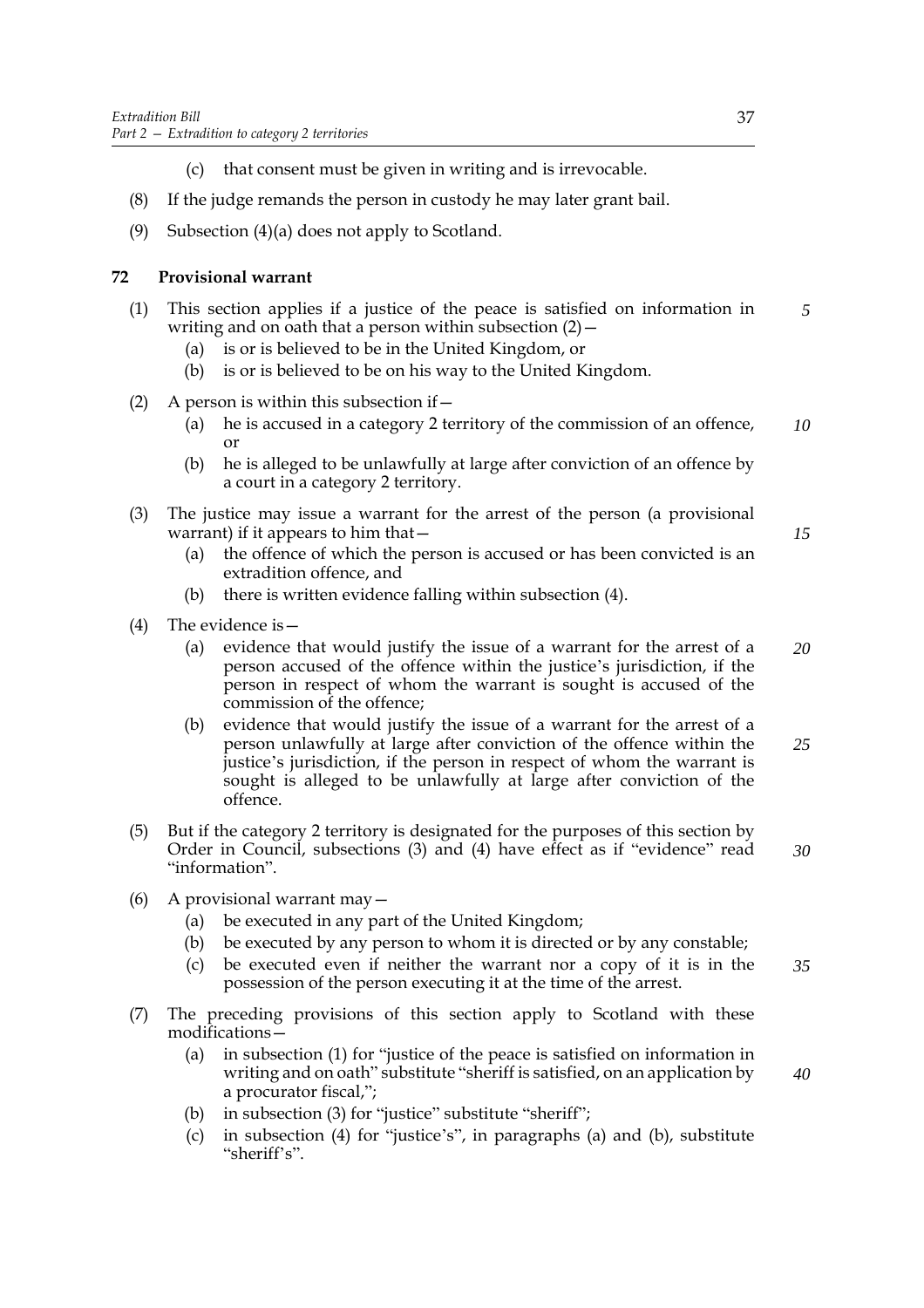(8) Subsection (1) applies to Northern Ireland with the substitution of "a complaint" for "information".

## **73 Person arrested under provisional warrant**

- (1) This section applies if a person is arrested under a provisional warrant.
- (2) If neither the warrant nor a copy of it was shown to the person at the time of his arrest and he asks to be shown the warrant, the warrant or a copy of it must be shown to him as soon as practicable after his request. *5*
- (3) The person must be brought as soon as practicable before the appropriate judge.
- (4) But subsection (3) does not apply if  $-$ 
	- (a) the person is granted bail by a constable following his arrest, or
	- (b) in a case where the Secretary of State has received a valid request for the person's extradition, the Secretary of State decides under section 122 that the request is not to be proceeded with.
- (5) If subsection (2) or (3) is not complied with the provisional warrant ceases to have effect and accordingly the person must be taken to be discharged. *15*
- (6) When the person first appears or is brought before the appropriate judge, the judge must—
	- (a) give him the required information about consent;
	- (b) remand him in custody or on bail.
- (7) The required information about consent is—
	- (a) that the person may consent to his extradition to the category 2 territory in which he is accused of the commission of an offence or is alleged to have been convicted of an offence;
	- (b) an explanation of the effect of consent and the procedure that will apply if he gives consent; *25*
	- (c) that consent must be given in writing and is irrevocable.
- (8) If the judge remands the person in custody he may later grant bail.
- (9) The judge must order the person's discharge if the documents referred to in section  $69(9)$  are not received by the judge within the required period.
- (10) The required period is—
	- (a) 40 days starting with the day on which the person was arrested, or
	- (b) if the category 2 territory is designated by Order in Council for the purposes of this section, any longer period permitted by the Order in Council.
- (11) Subsection (4)(a) does not apply to Scotland.

#### *The extradition hearing*

## **74 Date of extradition hearing: arrest under section 70**

(1) When a person arrested under a warrant issued under section 70 first appears or is brought before the appropriate judge, the judge must fix a date on which the extradition hearing is to begin. *40*

*20*

*30*

*35*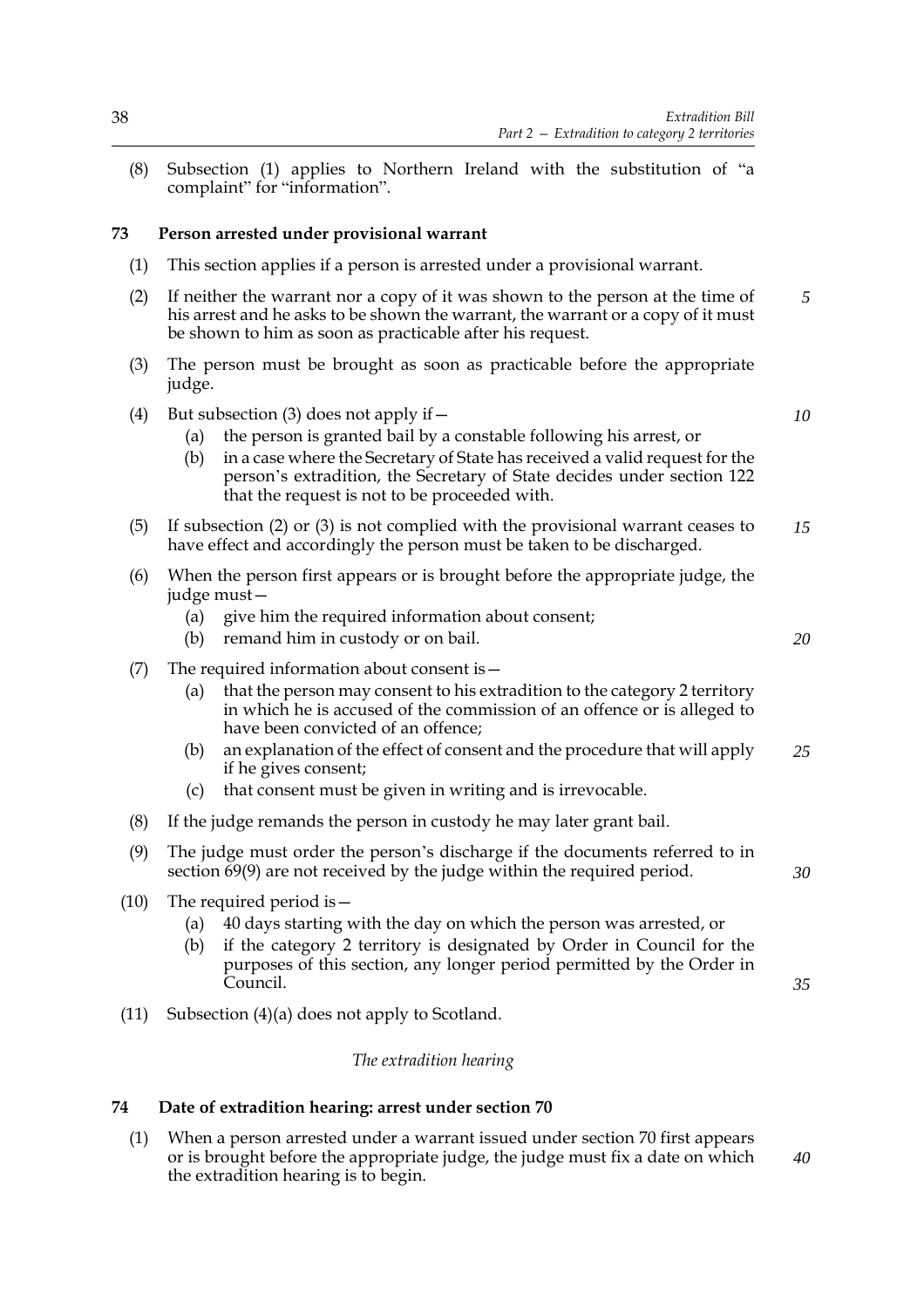- (2) The date fixed under subsection (1) must not be later than the end of the permitted period, which is 2 months starting with the the date on which the person first appears or is brought before the judge.
- (3) If before the date fixed under subsection (1) (or this subsection) a party to the proceedings applies to the judge for a later date to be fixed and the judge believes there are exceptional circumstances, he may fix a later date; and this subsection may apply more than once.
- (4) If the extradition hearing does not begin on or before the date fixed under this section the person must be taken to be discharged.

## **75 Date of extradition hearing: arrest under provisional warrant**

- (1) Subsection (2) applies if  $-$ 
	- (a) a person is arrested under a provisional warrant, and
	- (b) the documents referred to in section 69(9) are received by the appropriate judge within the period required under section 73(9).
- (2) The judge must fix a date on which the extradition hearing is to begin.
- (3) The date fixed under subsection (2) must not be later than the end of the permitted period, which is 2 months starting with the the date on which the judge receives the documents.
- (4) If before the date fixed under subsection (2) (or this subsection) a party to the proceedings applies to the judge for a later date to be fixed and the judge believes there are exceptional circumstances, he may fix a later date; and this subsection may apply more than once.
- (5) If the extradition hearing does not begin on or before the date fixed under this section the person must be taken to be discharged.

## **76 Judge's powers at extradition hearing**

- (1) In England and Wales, at the extradition hearing the appropriate judge has the same powers (as nearly as may be) as a magistrates' court would have if the proceedings were the summary trial of an information against the person whose extradition is requested.
- (2) In Scotland—
	- (a) at the extradition hearing the appropriate judge has the same powers (as nearly as may be) as if the proceedings were summary proceedings in respect of an offence alleged to have been committed by the person whose extradition is requested; but
	- (b) in his making any decision under section 77(4)(a) evidence from a single source shall be sufficient. *35*
- (3) In Northern Ireland, at the extradition hearing the appropriate judge has the same powers (as nearly as may be) as a magistrates' court would have if the proceedings were the hearing and determination of a complaint against the person whose extradition is requested.
- (4) If the judge adjourns the extradition hearing he must remand the person in custody or on bail.
- (5) If the judge remands the person in custody he may later grant bail.

*30*

*15*

*10*

*5*

*25*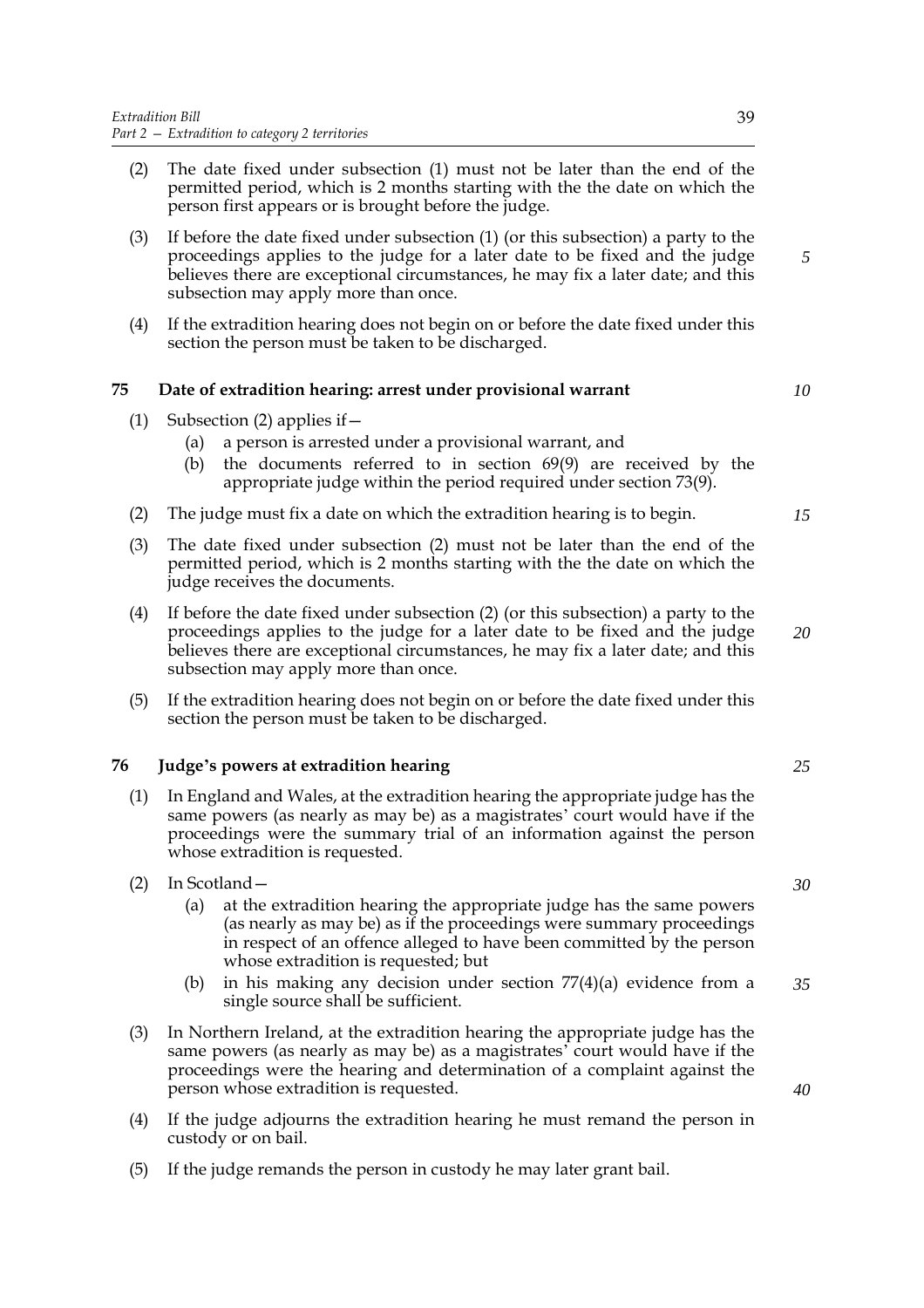## **77 Initial stages of extradition hearing**

- (1) This section applies if a person alleged to be the person whose extradition is requested appears or is brought before the appropriate judge for the extradition hearing.
- (2) The judge must decide whether the documents sent to him under section 69 consist of (or include)— *5*
	- (a) the documents referred to in section  $69(9)$ ;
	- (b) particulars of the person whose extradition is requested;
	- (c) particulars of the offence specified in the request;
	- (d) in the case of a person accused of an offence, a warrant for his arrest issued in the category 2 territory; *10*
	- (e) in the case of a person alleged to be unlawfully at large after conviction of an offence, a certificate issued in the category 2 territory of the conviction and (if he has been sentenced) of the sentence.
- (3) If the judge decides the question in subsection (2) in the negative he must order the person's discharge. *15*
- (4) If the judge decides that question in the affirmative he must decide whether  $-$ 
	- (a) the person appearing or brought before him is the person whose extradition is requested;
	- (b) the offence specified in the request is an extradition offence;
	- (c) copies of the documents sent to the judge under section 69 have been served on the person.
- (5) If the judge decides any of the questions in subsection (4) in the negative he must order the person's discharge.
- (6) If the judge decides those questions in the affirmative he must proceed under section 78. *25*
- (7) The reference in subsection  $(2)(d)$  to a warrant for a person's arrest includes a reference to a judicial document authorising his arrest.

## **78 Bars to extradition**

- (1) If the judge is required to proceed under this section he must decide whether the person's extradition to the category 2 territory is barred by reason of— *30*
	- (a) the rule against double jeopardy;
	- (b) extraneous considerations;
	- (c) the passage of time;
	- (d) hostage-taking considerations.
- (2) Sections 79 to 82 apply for the interpretation of subsection (1).
- (3) If the judge decides any of the questions in subsection (1) in the affirmative he must order the person's discharge.
- (4) If the judge decides those questions in the negative and the person is accused of the commission of the extradition offence but is not alleged to be unlawfully at large after conviction of it, the judge must proceed under section 83.
- (5) If the judge decides those questions in the negative and the person is alleged to be unlawfully at large after conviction of the extradition offence, the judge must proceed under section 84.

*35*

*40*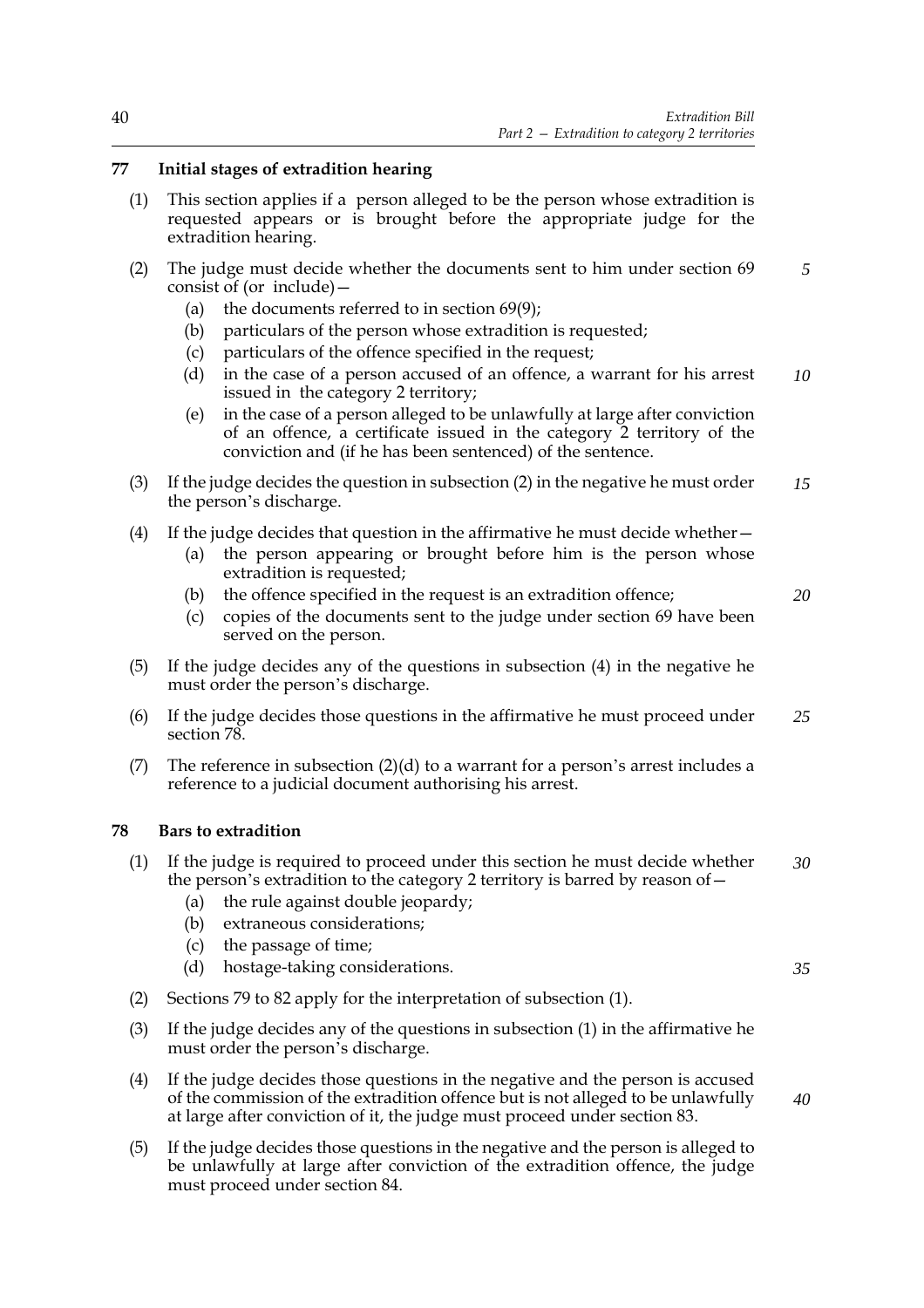## **79 Rule against double jeopardy**

A person's extradition to a category 2 territory is barred by reason of the rule against double jeopardy if (and only if) it appears that he would be entitled to be discharged under any rule of law relating to previous acquittal or conviction if he were charged with the extradition offence in the part of the United Kingdom where the judge exercises jurisdiction.

## **80 Extraneous considerations**

A person's extradition to a category 2 territory is barred by reason of extraneous considerations if (and only if) it appears that—

- (a) the request for his extradition (though purporting to be made on account of the extradition offence) is in fact made for the purpose of prosecuting or punishing him on account of his race, religion, nationality or political opinions, or *10*
- (b) if extradited he might be prejudiced at his trial or punished, detained or restricted in his personal liberty by reason of his race, religion, nationality or political opinions.

#### **81 Passage of time**

A person's extradition to a category 2 territory is barred by reason of the passage of time if (and only if) it appears that it would be unjust or oppressive to extradite him by reason of the passage of time since he is alleged to have committed the extradition offence or since he is alleged to have become unlawfully at large (as the case may be).

## **82 Hostage-taking considerations**

- (1) A person's extradition to a category 2 territory is barred by reason of hostagetaking considerations if (and only if) the territory is a party to the Hostagetaking Convention and it appears that— *25*
	- (a) if extradited he might be prejudiced at his trial because communication between him and the appropriate authorities would not be possible, and
	- (b) the act or omission constituting the extradition offence also constitutes an offence under section 1 of the Taking of Hostages Act 1982 (c. 28) or an attempt to commit such an offence. *30*
- (2) The appropriate authorities are the authorities of the territory which are entitled to exercise rights of protection in relation to him.
- (3) A certificate issued by the Secretary of State that a territory is a party to the Hostage-taking Convention is conclusive evidence of that fact for the purposes of subsection (1). *35*
- (4) The Hostage-taking Convention is the International Convention against the Taking of Hostages opened for signature at New York on 18 December 1979.

#### **83 Case where person has not been convicted**

(1) If the judge is required to proceed under this section he must decide whether there is evidence which would be sufficient to make a case requiring an answer *5*

*15*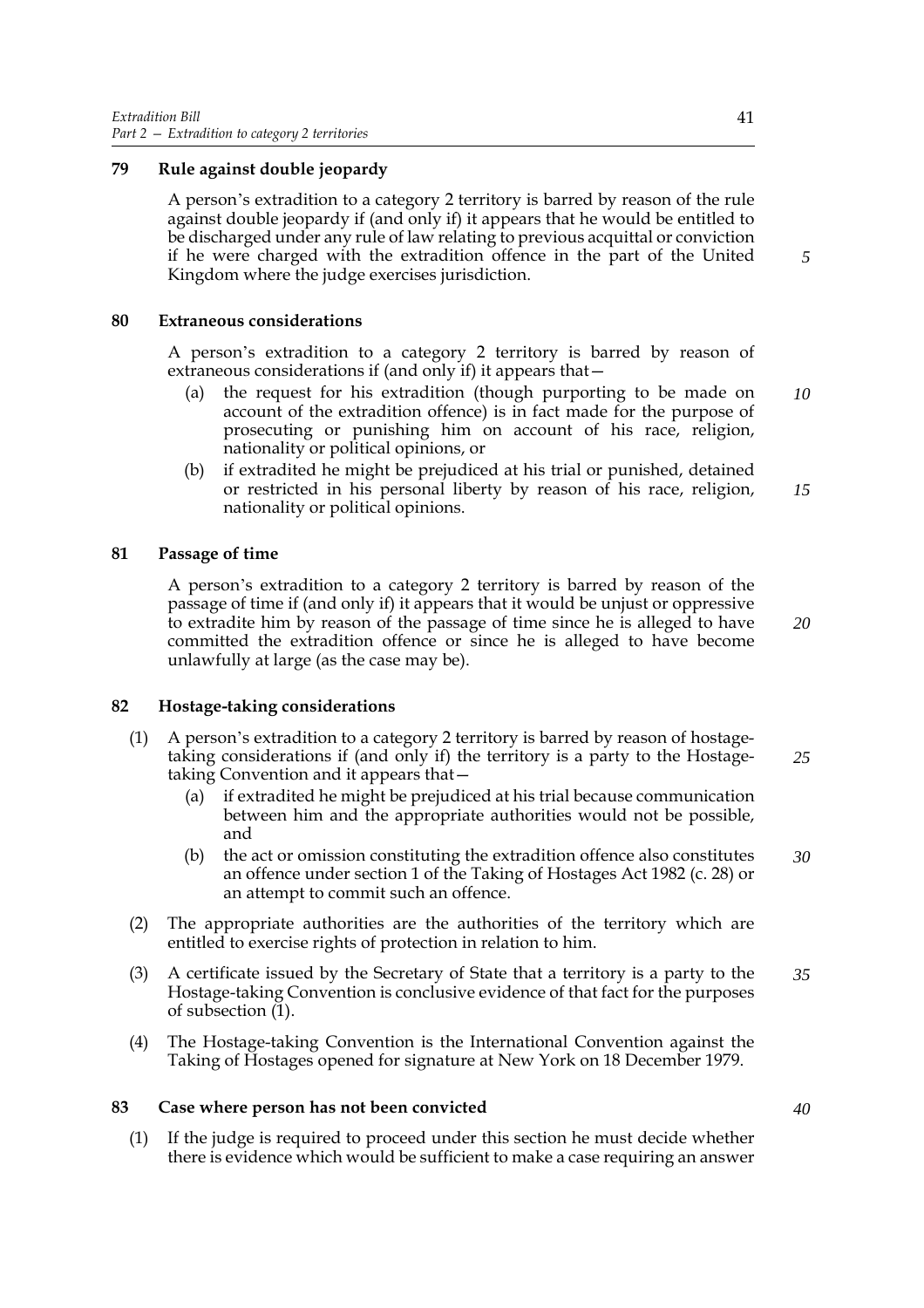by the person if the proceedings were the summary trial of an information against him.

- (2) In deciding the question in subsection (1) the judge must treat a statement made by a person in a document as admissible evidence of a fact if—
	- (a) the statement is made by the person to a police officer or another person charged with the duty of investigating offences or charging offenders, and *5*
	- (b) direct oral evidence by the person of the fact would be admissible.
- (3) A summary in a document of a statement made by a person must be treated as a statement made by the person in the document for the purposes of subsection  $(2).$ *10*
- (4) If the judge decides the question in subsection (1) in the negative he must order the person's discharge.
- (5) If the judge decides that question in the affirmative he must proceed under section 86.

*15*

*20*

*40*

- (6) If the judge is required to proceed under this section and the category 2 territory to which extradition is requested is designated for the purposes of this section by Order in Council—
	- (a) the judge must not decide under subsection (1), and
	- (b) he must proceed under section 86.
- (7) Subsection (1) applies to Scotland with the substitution of "summary proceedings in respect of an offence alleged to have been committed by the person (except that for this purpose evidence from a single source shall be sufficient)" for "the summary trial of an information against him".
- (8) Subsection (1) applies to Northern Ireland with the substitution of "the hearing and determination of a complaint" for "the summary trial of an information". *25*

#### **84 Case where person has been convicted**

- (1) If the judge is required to proceed under this section he must decide—
	- (a) whether the person was convicted in his presence or in his absence;
		- (b) if he was convicted in his absence, whether he deliberately absented himself from his trial; *30*
		- (c) if he was convicted in his absence and he did not deliberately absent himself from his trial, whether he would be entitled to a retrial or (on appeal) to a review amounting to a retrial.

#### (2) The judge must order the person's discharge if he decides that the person— *35*

- (a) was convicted in his absence,
- (b) did not deliberately absent himself from his trial, and
- (c) would not be entitled to a retrial or (on appeal) to a review amounting to a retrial.

## (3) The judge must proceed under section 85 if he decides that the person—

- (a) was convicted in his absence,
- (b) did not deliberately absent himself from his trial, and
- (c) would be entitled to a retrial or (on appeal) to a review amounting to a retrial.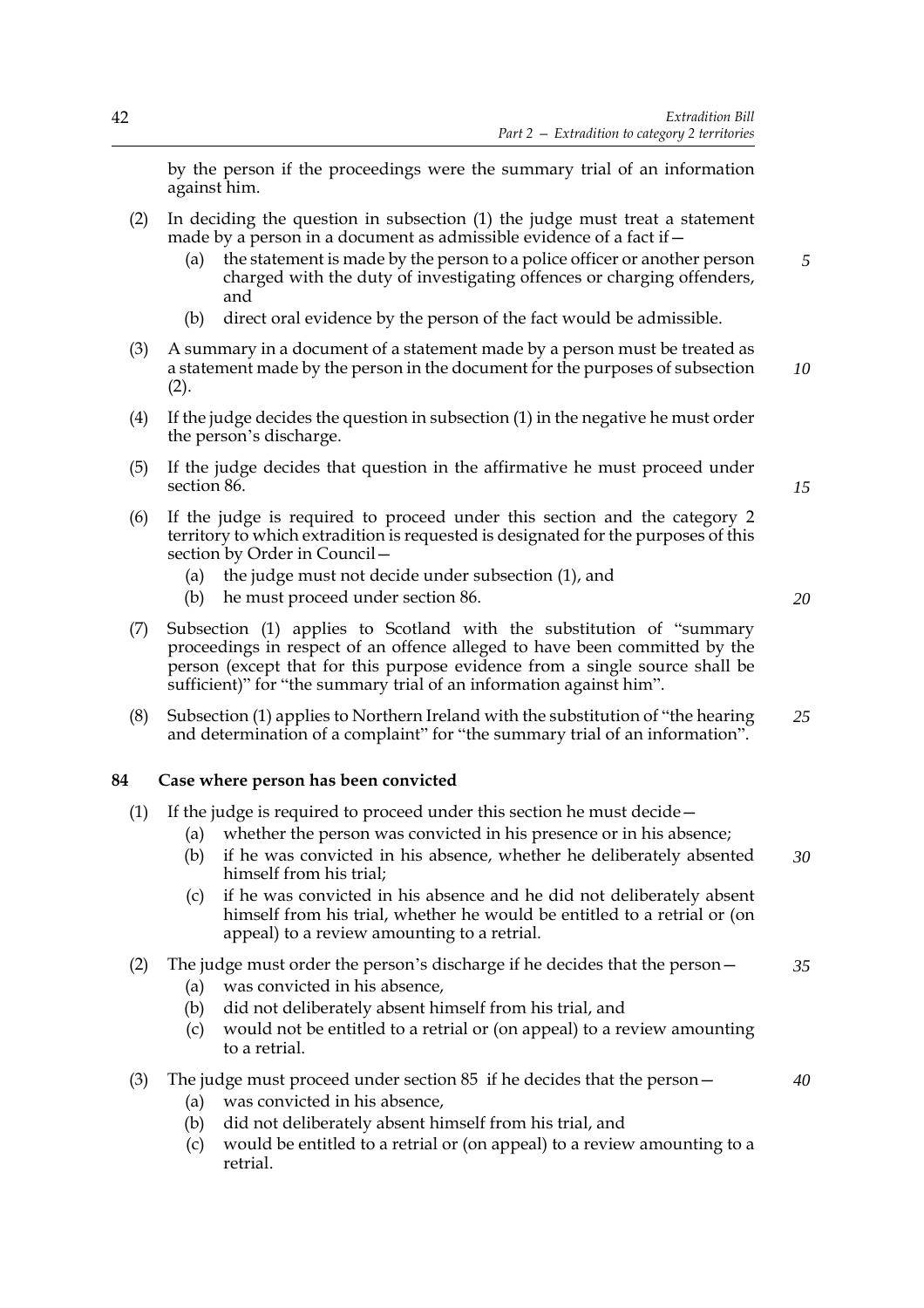- (4) The judge must proceed under section 86 if he decides that the person—
	- (a) was convicted in his presence, or
	- (b) was convicted in his absence and deliberately absented himself from his trial.

## **85 Conviction in person's absence**

- (1) If the judge is required to proceed under this section he must decide whether there is evidence which would be sufficient to make a case requiring an answer by the person if the proceedings were the summary trial of an information against him.
- (2) In deciding the question in subsection (1) the judge must treat a statement made by a person in a document as admissible evidence of a fact if – *10*
	- (a) the statement is made by the person to a police officer or another person charged with the duty of investigating offences or charging offenders, and
	- (b) direct oral evidence by the person of the fact would be admissible.
- (3) A summary in a document of a statement made by a person must be treated as a statement made by the person in the document for the purposes of subsection  $(2).$
- (4) If the judge decides the question in subsection (1) in the negative he must order the person's discharge.
- (5) If the judge decides that question in the affirmative he must proceed under section 86.
- (6) If the judge is required to proceed under this section and the category 2 territory to which extradition is requested is designated for the purposes of this section by Order in Council—
	- (a) the judge must not decide under subsection (1), and
	- (b) he must proceed under section 86.
- (7) Subsection (1) applies to Scotland with the substitution of "summary proceedings in respect of an offence alleged to have been committed by the person (except that for this purpose evidence from a single source shall be sufficient)" for "the summary trial of an information against him".
- (8) Subsection (1) applies to Northern Ireland with the substitution of "the hearing and determination of a complaint" for "the summary trial of an information".

## **86 Human rights**

- (1) If the judge is required to proceed under this section (by virtue of section 83, 84 or 85) he must decide whether the person's extradition would be compatible with the Convention rights within the meaning of the Human Rights Act 1998 (c. 42). *35*
- (2) If the judge decides the question in subsection (1) in the negative he must order the person's discharge.
- (3) If the judge decides that question in the affirmative he must send the case to the Secretary of State for his decision whether the person is to be extradited.

*5*

*15*

*20*

*25*

*40*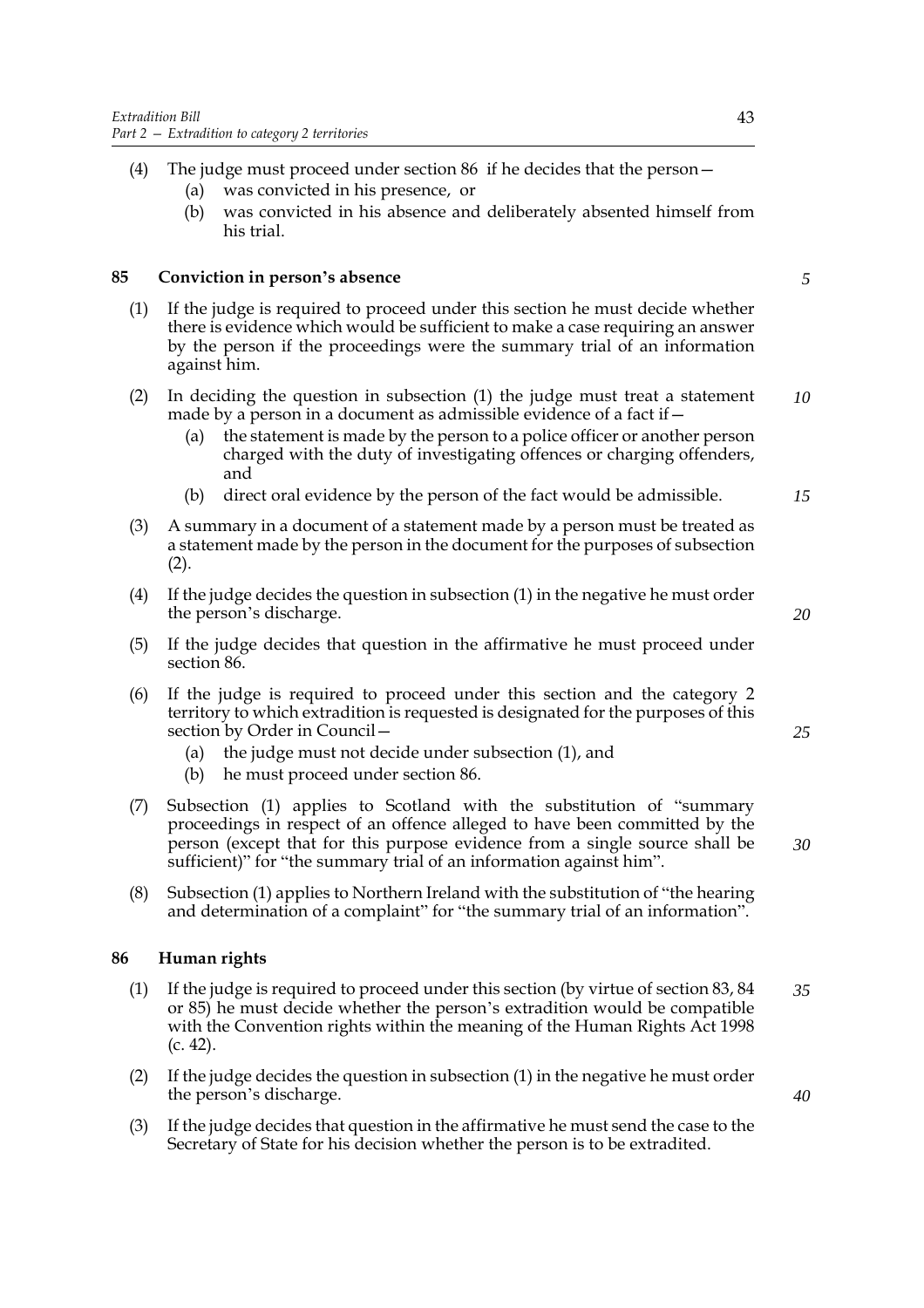## **87 Competing extradition claim**

- (1) This section applies if at any time in the extradition hearing the judge is informed that the conditions in subsection (2) or (3) are met.
- (2) The conditions are that—
	- (a) the Secretary of State has received another valid request for the person's extradition to a category 2 territory; *5*
	- (b) the other request has not been disposed of;
	- (c) the Secretary of State has made an order under section 122(2) for further proceedings on the request under consideration to be deferred until the other request has been disposed of.
- (3) The conditions are that—
	- (a) a certificate has been issued under section 2 in respect of a Part 1 warrant issued in respect of the person;
	- (b) the warrant has not been disposed of;
	- (c) the Secretary of State has made an order under section 179(2) for further proceedings on the request to be deferred until the warrant has been disposed of. *15*
- (4) The judge must remand the person in custody or on bail.
- (5) If the judge remands the person in custody he may later grant bail.

#### **88 Physical or mental condition**

- (1) This section applies if at any time in the extradition hearing it appears to the judge that the condition in subsection (2) is satisfied.
- (2) The condition is that the physical or mental condition of the person is such that it would be unjust or oppressive to extradite him.
- (3) The judge must—
	- (a) order the person's discharge, or
	- (b) adjourn the extradition hearing until it appears to him that the condition in subsection (2) is no longer satisfied.

## **89 Case sent to Secretary of State**

- (1) This section applies if the appropriate judge sends a case to the Secretary of State under this Part for his decision whether a person is to be extradited. *30*
- (2) The judge must inform the person in ordinary language that—
	- (a) he has a right to appeal to the High Court;
	- (b) if he exercises the right the appeal will not be heard until the Secretary of State has made his decision.
- (3) But subsection (2) does not apply if the person has consented to his extradition under section 123.
- (4) The judge must remand the person in custody or on bail—
	- (a) to wait for the Secretary of State's decision, and
	- (b) to wait for his extradition to the territory to which extradition is requested (if the Secretary of State orders him to be extradited). *40*

*20*

*25*

*35*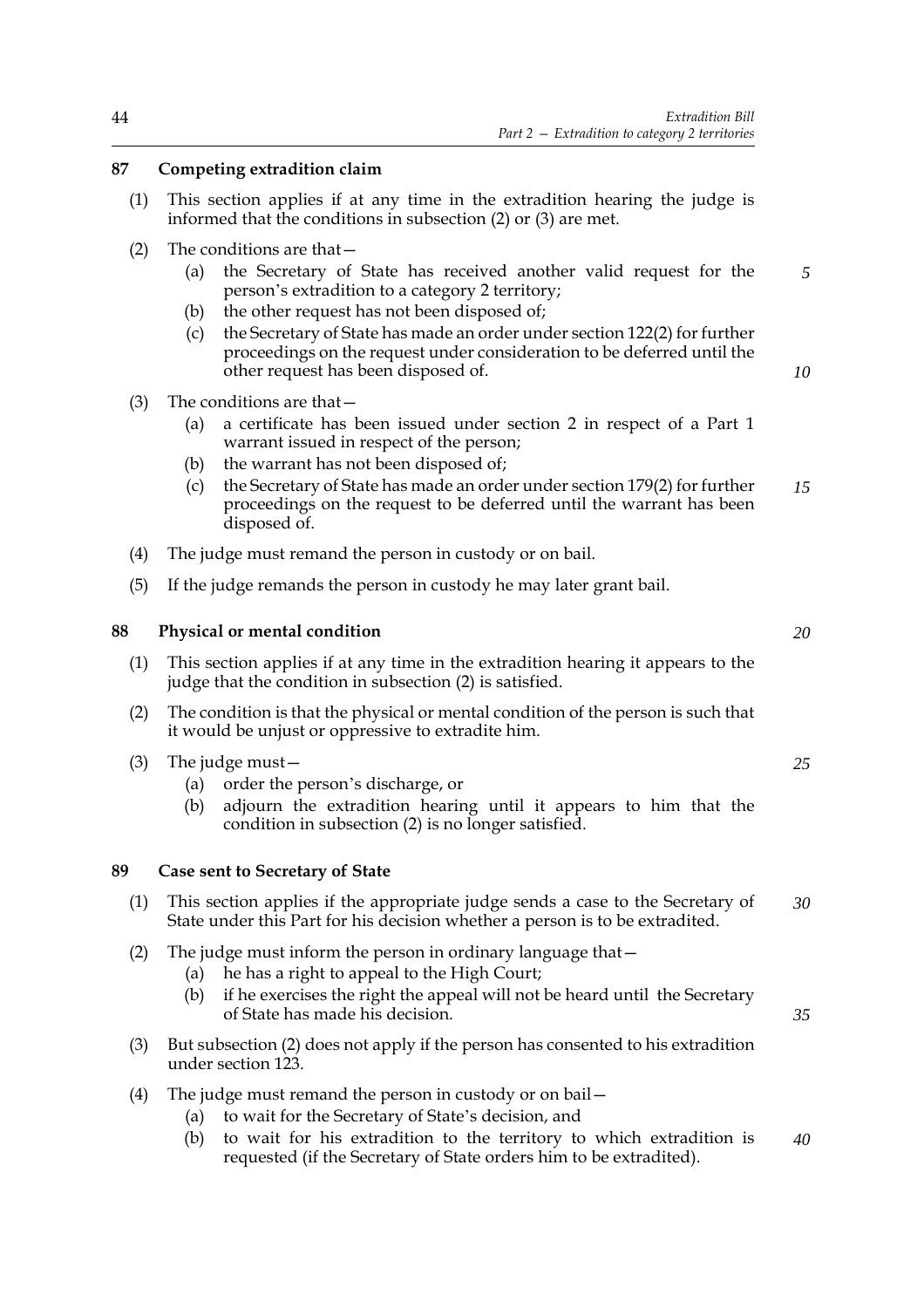(5) If the judge remands the person in custody he may later grant bail.

## *Secretary of State's functions*

#### **90 Secretary of State's consideration of case**

- (1) This section applies if the appropriate judge sends a case to the Secretary of State under this Part for his decision whether a person is to be extradited.
- (2) The Secretary of State must decide whether he is prohibited from ordering the person's extradition under any of these sections—
	- (a) section 91 (death penalty);
	- (b) section 92 (speciality);
	- (c) section 93 (earlier extradition to United Kingdom from other territory). *10*
- (3) If the Secretary of State decides any of the questions in subsection (2) in the affirmative he must order the person's discharge.
- (4) If the Secretary of State decides those questions in the negative he must order the person to be extradited to the territory to which his extradition is requested unless—
	- (a) he is informed that the request has been withdrawn,
	- (b) he makes an order under section 122(2) or 179(2) for further proceedings on the request to be deferred and the person is discharged under section 180, or
	- (c) he orders the person's discharge under section 193.

## **91 Death penalty**

- (1) The Secretary of State must not order a person's extradition to a category 2 territory if he could be, will be or has been sentenced to death for the offence concerned in the category 2 territory.
- (2) Subsection (1) does not apply if the Secretary of State receives a written assurance which he considers adequate that a sentence of death— *25*
	- (a) will not be imposed, or
	- (b) will not be carried out (if imposed).
- (3) Subsection (1) does not apply if the person has consented to his extradition under section 123.

## **92 Speciality**

- (1) The Secretary of State must not order a person's extradition to a category 2 territory if there are no speciality arrangements with the category 2 territory.
- (2) But subsection (1) does not apply if the person consented to his extradition under section 123 before his case was sent to the Secretary of State.
- (3) There are speciality arrangements with a category 2 territory if (and only if) under the law of that territory or arrangements made between it and the United Kingdom a person who is extradited to the territory from the United Kingdom may be dealt with in the territory for an offence committed before his extradition only if—
	- (a) the offence is one falling within subsection (4), or

*30*

*15*

*20*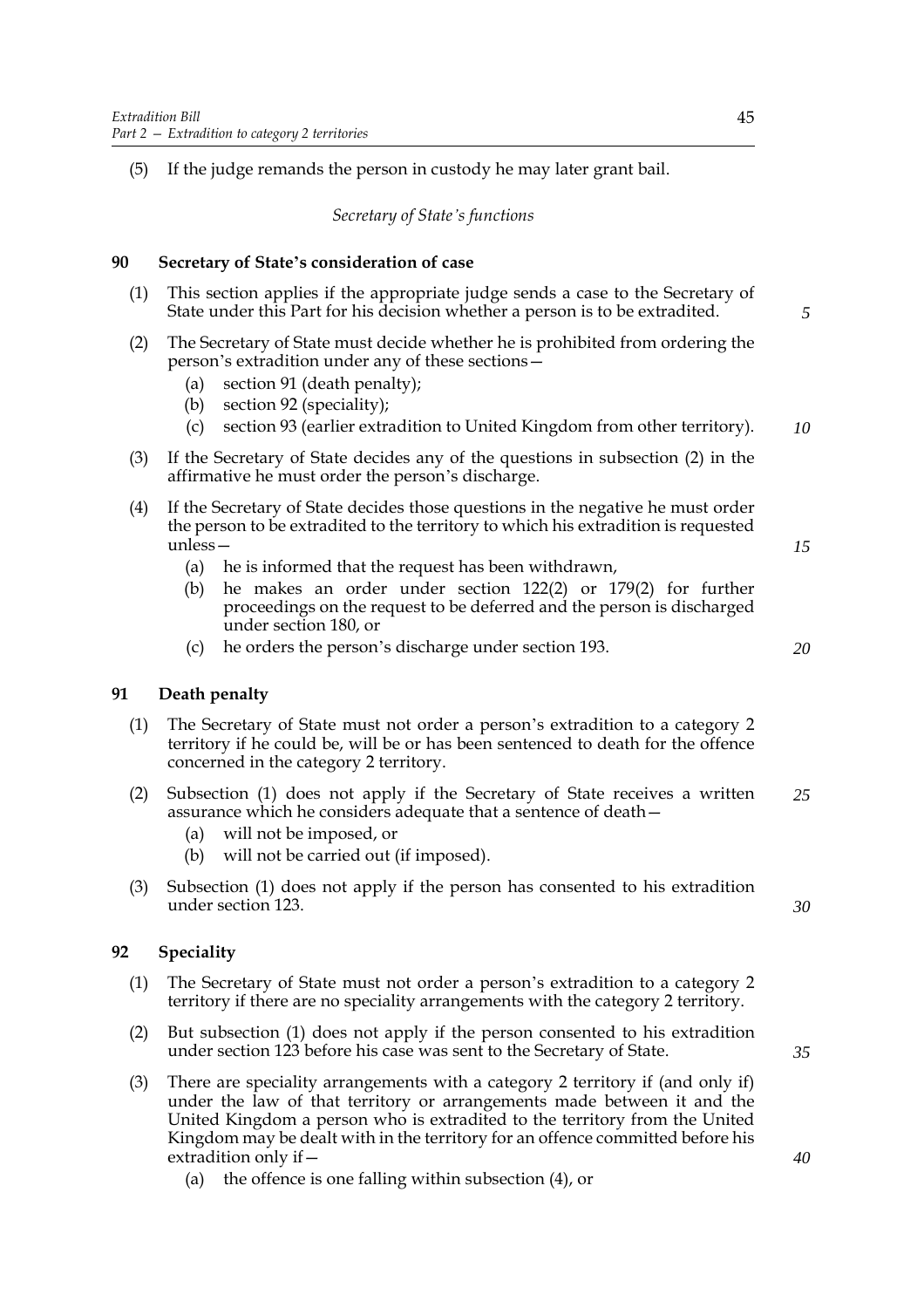- (b) he is first given an opportunity to leave the territory.
- (4) The offences are—
	- (a) the offence in respect of which the person is extradited;
	- (b) an extradition offence disclosed by the same facts as that offence, other than one in respect of which a sentence of death could be imposed;
	- (c) an extradition offence in respect of which the Secretary of State consents to the person being dealt with.
- (5) Arrangements made with a category 2 territory which is a Commonwealth country or a British overseas territory may be made for a particular case or more generally.
- (6) A certificate issued by or under the authority of the Secretary of State confirming the existence of arrangements with a category 2 territory which is a Commonwealth country or a British overseas territory and stating the terms of the arrangements is conclusive evidence of those matters.

#### **93 Earlier extradition to United Kingdom from other territory**

The Secretary of State must not order a person's extradition to a category 2 territory if—

- (a) the person was extradited to the United Kingdom from another territory (the extraditing territory);
- (b) under arrangements between the United Kingdom and the extraditing territory, that territory's consent is required to the person's extradition from the United Kingdom to the category 2 territory in respect of the extradition offence under consideration; *20*
- (c) that consent has not been given on behalf of the extraditing territory.

#### **94 Deferral: person charged with offence in United Kingdom**

- (1) This section applies if  $-$ 
	- (a) the appropriate judge sends a case to the Secretary of State under this Part for his decision whether a person is to be extradited;
	- (b) the person is charged with an offence in the United Kingdom.
- (2) The Secretary of State must not make a decision with regard to the person's extradition until one of these occurs— *30*
	- (a) the charge is disposed of;
	- (b) the charge is withdrawn;
	- (c) proceedings in respect of the charge are discontinued;
	- (d) an order is made for the charge to lie on the file or, in relation to Scotland, the diet is deserted *pro loco et tempore*. *35*
- (3) If a sentence of imprisonment or another form of detention is imposed in respect of the offence charged, the Secretary of State may defer making a decision with regard to the person's extradition until the sentence has been served.

## **95 Deferral: person serving sentence in United Kingdom**

(1) This section applies if  $-$ 

*5*

*10*

*15*

*25*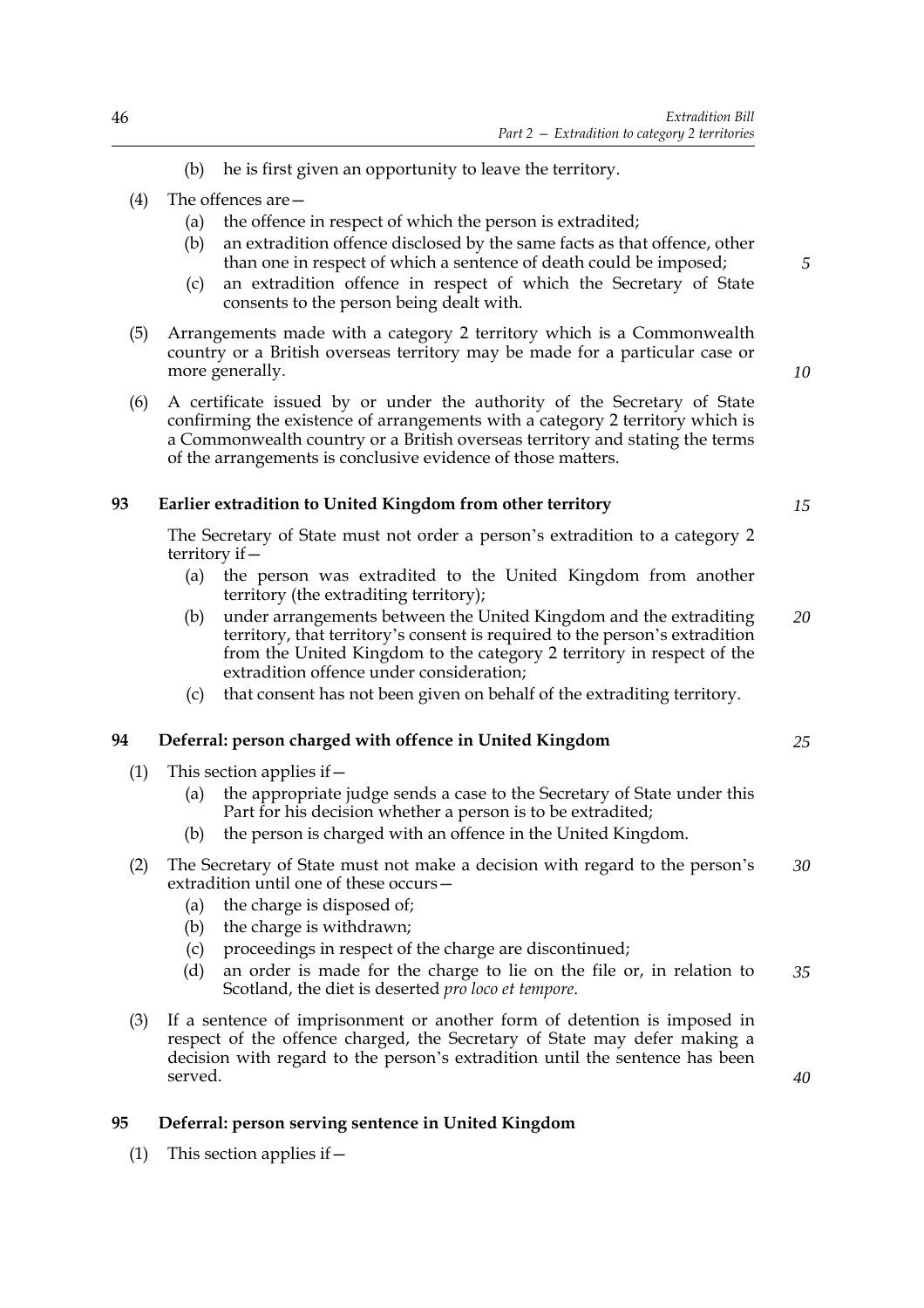- (a) the appropriate judge sends a case to the Secretary of State under this Part for his decision whether a person is to be extradited;
- (b) the person is serving a sentence of imprisonment or another form of detention in the United Kingdom.
- (2) The Secretary of State may defer making a decision with regard to the person's extradition until the sentence has been served.

## **96 Time limit for order for extradition or discharge**

- (1) This section applies if—
	- (a) the appropriate judge sends a case to the Secretary of State under this Part for his decision whether a person is to be extradited;
	- (b) within the required period the Secretary of State does not make an order for the person's extradition or discharge.
- (2) The person must be taken to be discharged at the end of the required period.
- (3) The required period is the period of 2 months starting with the appropriate day.
- (4) If the person is charged with an offence in the United Kingdom, the appropriate day is the day on which one of these occurs—
	- (a) the charge is disposed of;
	- (b) the charge is withdrawn;
	- (c) proceedings in respect of the charge are discontinued;
	- (d) an order is made for the charge to lie on the file, or in relation to Scotland, the diet is deserted *pro loco et tempore*.
- (5) If under section 94(3) or 95(2) the Secretary of State defers making a decision until the person has served a sentence, the appropriate day is the day on which the person finishes serving the sentence.
- (6) If section 122 applies in relation to the request for the person's extradition (the request concerned) the appropriate day is—
	- (a) the day on which the Secretary of State makes an order under that section, if the order is for proceedings on the other request to be deferred;
	- (b) the day on which an order under section 180 is made, if the order under section 122 is for proceedings on the request concerned to be deferred and the order under section 180 is for the proceedings to be resumed.
- (7) If section 179 applies in relation to the request for the person's extradition, the appropriate day is—
	- (a) the day on which the Secretary of State makes an order under that section, if the order is for proceedings on the warrant to be deferred;
	- (b) the day on which an order under section 180 is made, if the order under section 179 is for proceedings on the request to be deferred and the order under section 180 is for the proceedings to be resumed.
- (8) If more than one of subsections (4) to (7) applies, the appropriate day is the latest of the days found under the subsections which apply.
- (9) In any other case, the appropriate day is the day on which the judge sends the case to the Secretary of State for his decision whether the person is to be extradited.

*35*

*20*

*25*

*30*

*15*

*5*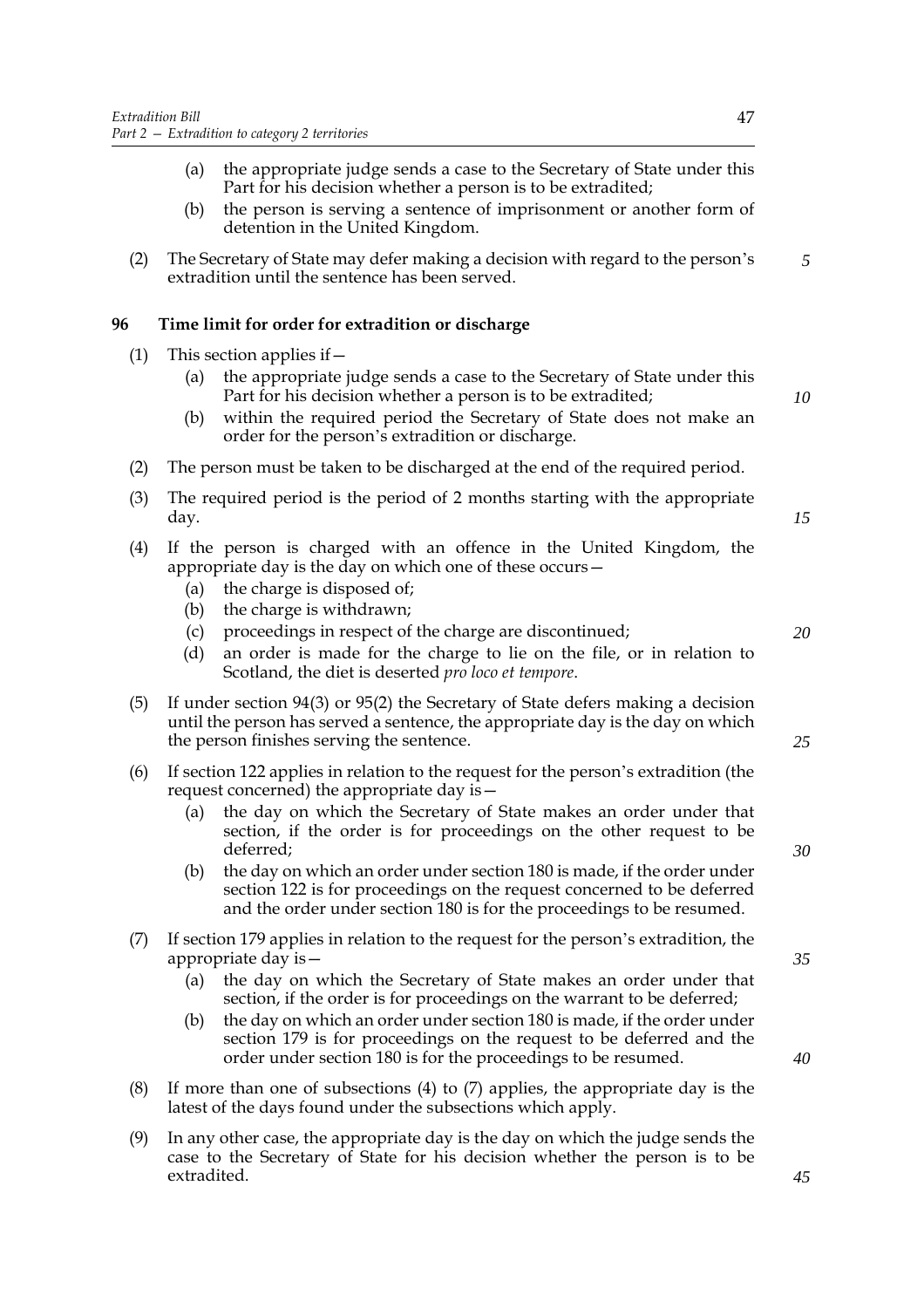(10) If before the required period ends the Secretary of State applies to the High Court for it to be extended the High Court may make an order accordingly; and this subsection may apply more than once.

## **97 Information**

- (1) If the Secretary of State orders a person's extradition under this Part he must— *5*
	- (a) inform the person of the order;
	- (b) inform him in ordinary language that he has a right of appeal to the High Court;
	- (c) inform a person acting on behalf of the category 2 territory of the order.
- (2) But subsection (1)(b) does not apply if the person has consented to his extradition under section 123. *10*
- (3) If the Secretary of State orders a person's extradition under this Part and he has received an assurance such as is mentioned in section 91(2), he must give the person a copy of the assurance when he informs him under subsection (1) of the order.
- (4) If the Secretary of State orders a person's discharge under this Part he must—
	- (a) inform him of the order;
	- (b) inform a person acting on behalf of the category 2 territory of the order.

## **98 Making of order for extradition or discharge**

- (1) An order to which this section applies must be made under the hand of one of these— *20*
	- (a) the Secretary of State;
	- (b) a Minister of State;
	- (c) a Parliamentary Under-Secretary of State;
	- (d) a senior official.
- (2) This section applies to—
	- (a) an order under section 90 for a person's extradition;
	- (b) an order under section 90 or 119 for a person's discharge.
- (3) A senior official is—
	- (a) a member of the Senior Civil Service;
	- (b) a member of the Senior Management Structure of Her Majesty's Diplomatic Service.
- (4) If it appears to the Secretary of State that it is necessary to do so in consequence of any changes to the structure or grading of the home civil service or diplomatic service, he may by order make such amendments to subsection (3) as appear to him appropriate to preserve (so far as practicable) the effect of that subsection.

*30*

*35*

*25*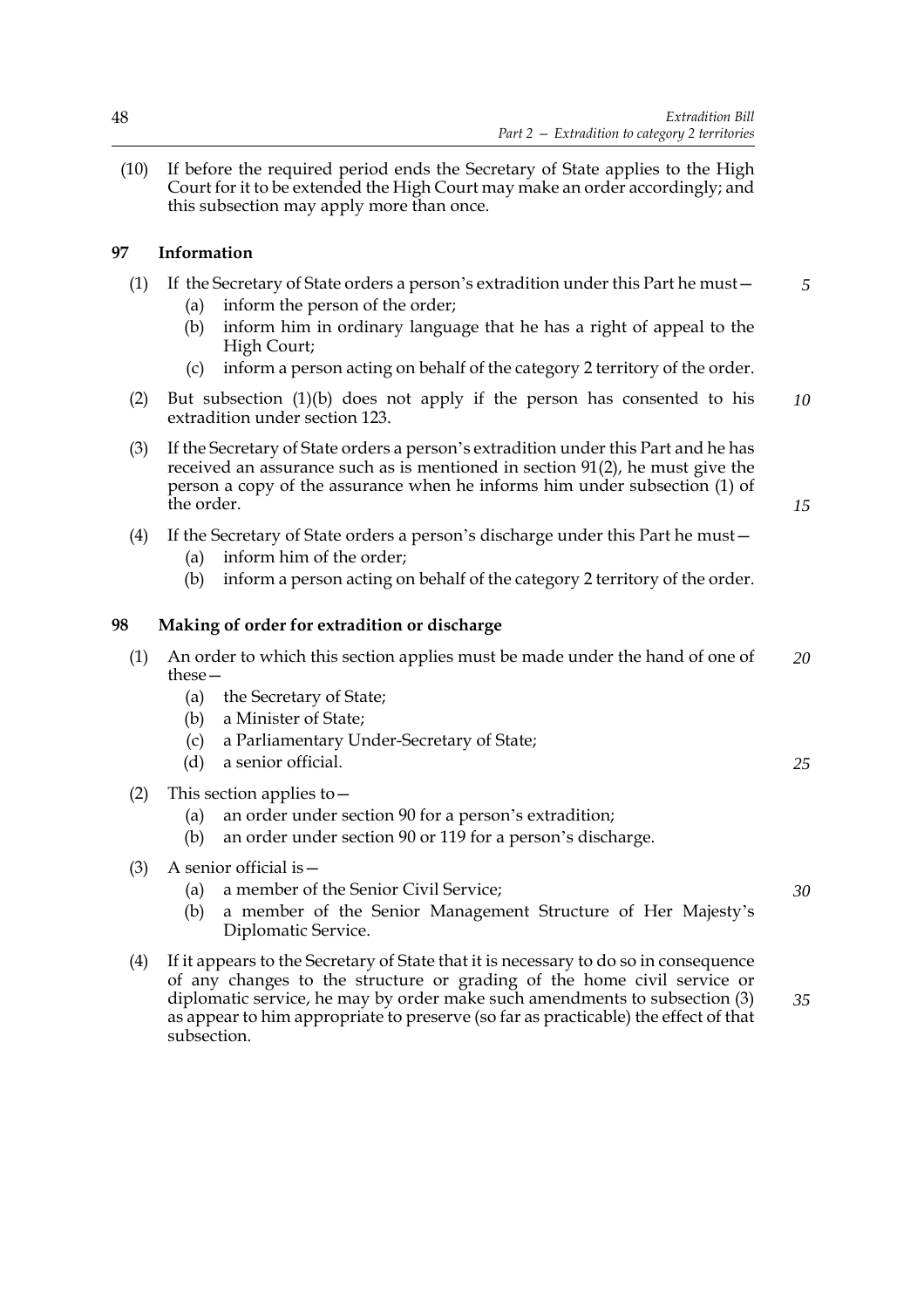## *Appeals*

#### **99 Appeal where case sent to Secretary of State**

- (1) If the judge sends a case to the Secretary of State under this Part for his decision whether a person is to be extradited, the person may appeal to the High Court against the relevant decision.
- (2) But subsection (1) does not apply if the person consented to his extradition under section 123 before his case was sent to the Secretary of State.
- (3) The relevant decision is the decision that resulted in the case being sent to the Secretary of State.
- (4) An appeal under this section may be brought on a question of law or fact.
- (5) If an appeal is brought under this section before the Secretary of State has decided whether the person is to be extradited the appeal must not be heard until after the Secretary of State has made his decision.
- (6) If the Secretary of State orders the person's discharge the appeal must not be proceeded with.
- (7) No appeal may be brought under this section if the Secretary of State has ordered the person's discharge.
- (8) Notice of an appeal under this section must be given in accordance with rules of court before the end of the permitted period, which is 14 days starting with the day on which the Secretary of State informs the person under section 97(1) that he has ordered his extradition.

#### <span id="page-56-0"></span>**100 Court's powers on appeal under section 99**

- (1) On an appeal under section 99 the High Court may—
	- (a) allow the appeal;
	- (b) direct the judge to decide again a question (or questions) which he decided at the extradition hearing; *25*
	- (c) dismiss the appeal.
- (2) The court may allow the appeal only if the conditions in subsection (3) or the conditions in subsection  $(4)$  are satisfied.
- (3) The conditions are that—
	- (a) the judge ought to have decided a question before him at the extradition hearing differently;
	- (b) if he had decided the question in the way he ought to have done, he would have been required to order the person's discharge.
- (4) The conditions are that—
	- (a) an issue is raised that was not raised at the extradition hearing or evidence is available that was not available at the extradition hearing;
	- (b) the issue or evidence would have resulted in the judge deciding a question before him at the extradition hearing differently;
	- (c) if he had decided the question in that way, he would have been required to order the person's discharge. *40*
- (5) If the court allows the appeal it must—

*5*

*10*

*15*

*20*

*30*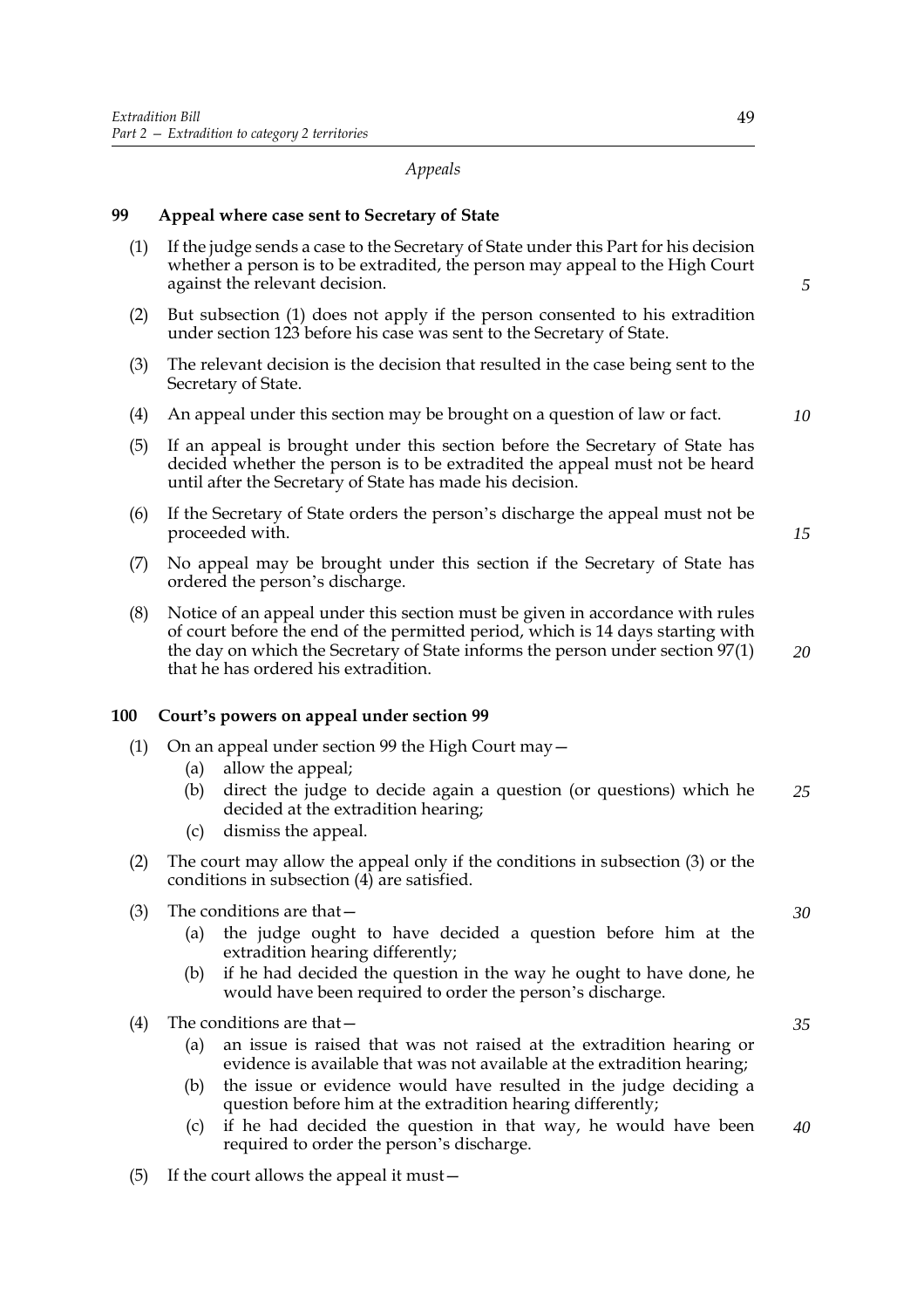- (a) order the person's discharge;
- (b) quash the order for his extradition.
- (6) If the judge comes to a different decision on any question that is the subject of a direction under subsection (1)(b) he must order the person's discharge.
- (7) If the judge comes to the same decision as he did at the extradition hearing on the question that is (or all the questions that are) the subject of a direction under subsection (1)(b) the appeal must be taken to have been dismissed by a decision of the High Court. *5*

#### **101 Appeal against discharge at extradition hearing**

- (1) If at the extradition hearing the judge orders a person's discharge, an appeal to the High Court may be brought on behalf of the category 2 territory against the relevant decision. *10*
- (2) But subsection (1) does not apply if the order for the person's discharge was under section 118.
- (3) The relevant decision is the decision which resulted in the order for the person's discharge. *15*
- (4) An appeal under this section may be brought on a question of law or fact.
- (5) Notice of an appeal under this section must be given in accordance with rules of court before the end of the permitted period, which is 14 days starting with the day on which the order for the person's discharge is made.

#### **102 Court's powers on appeal under section 101**

- (1) On an appeal under section 101 the High Court may—
	- (a) allow the appeal;
	- (b) direct the judge to decide the relevant question again;
	- (c) dismiss the appeal.
- (2) A question is the relevant question if the judge's decision on it resulted in the order for the person's discharge.
- (3) The court may allow the appeal only if the conditions in subsection (4) or the conditions in subsection (5) are satisfied.
- (4) The conditions are that—
	- (a) the judge ought to have decided the relevant question differently;
	- (b) if he had decided the question in the way he ought to have done, he would not have been required to order the person's discharge.
- (5) The conditions are that—
	- (a) an issue is raised that was not raised at the extradition hearing or evidence is available that was not available at the extradition hearing; *35*
	- (b) the issue or evidence would have resulted in the judge deciding the relevant question differently;
	- (c) if he had decided the question in that way, he would not have been required to order the person's discharge.
- (6) If the court allows the appeal it must—
	- (a) quash the order discharging the person;

*30*

*40*

*25*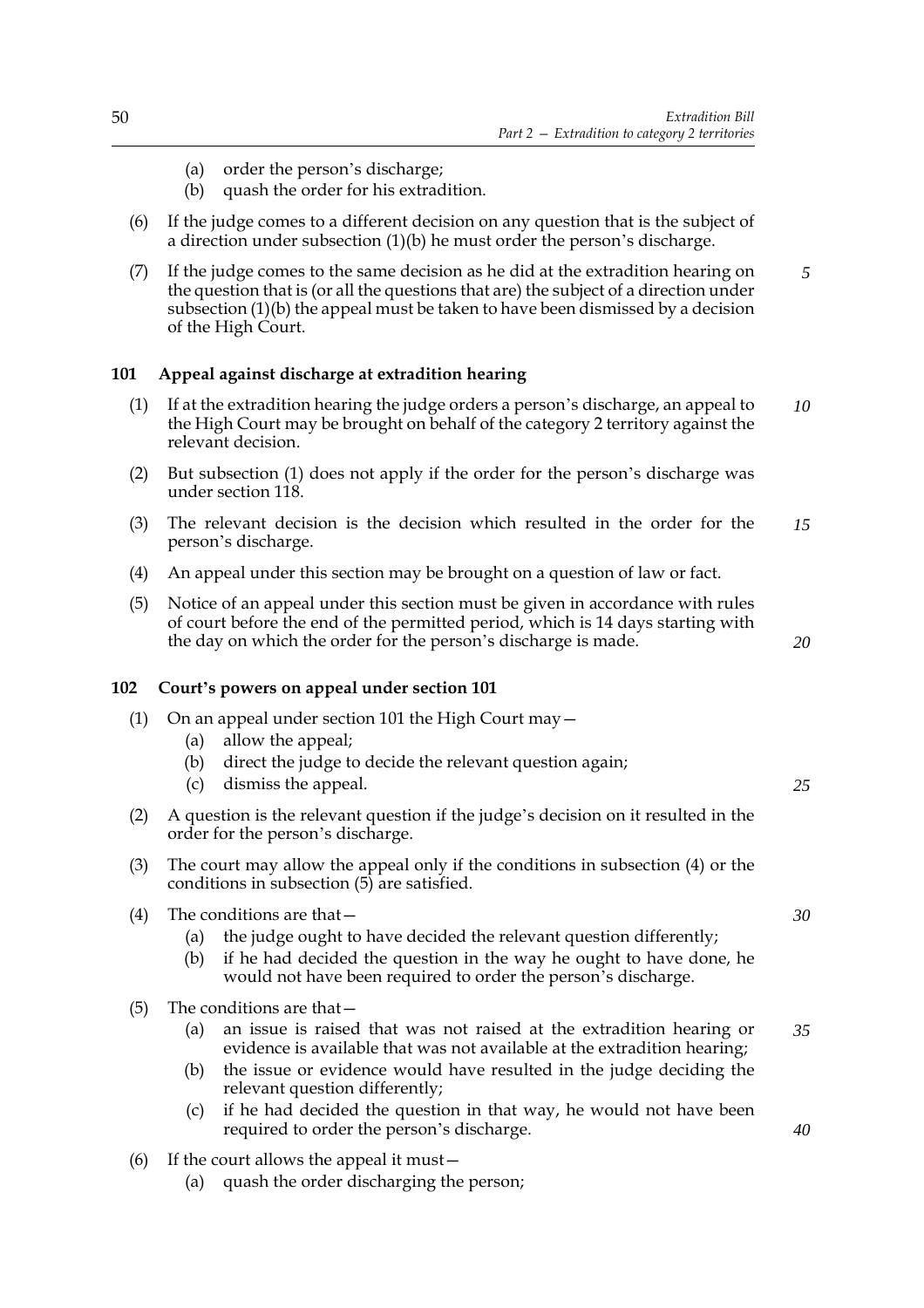- (b) remit the case to the judge;
- (c) direct him to proceed as he would have been required to do if he had decided the relevant question differently at the extradition hearing.
- (7) If the court makes a direction under subsection  $(1)(b)$  and the judge decides the relevant question differently he must proceed as he would have been required to do if he had decided that question differently at the extradition hearing.
- (8) If the court makes a direction under subsection (1)(b) and the judge does not decide the relevant question differently the appeal must be taken to have been dismissed by a decision of the High Court.

## **103 Detention pending conclusion of appeal under section 101**

- (1) This section applies if immediately after the judge orders the person's discharge the judge is informed on behalf of the category 2 territory of an intention to appeal under section 101.
- (2) The judge must remand the person in custody or on bail while the appeal is pending.
- (3) If the judge remands the person in custody he may later grant bail.
- (4) An appeal under section 101 ceases to be pending at the earliest of these times—
	- (a) when the proceedings on the appeal are discontinued;
	- (b) when the High Court dismisses the appeal, if the court is not immediately informed on behalf of the category 2 territory of an intention to apply for leave to appeal to the House of Lords; *20*
	- (c) at the end of the permitted period, which is 28 days starting with the day on which leave to appeal to the House of Lords against the decision of the High Court on the appeal is granted;
	- (d) when there is no further step that can be taken on behalf of the category 2 territory in relation to the appeal (ignoring any power of a court to grant leave to take a step out of time).
- (5) The preceding provisions of this section apply to Scotland with these modifications—
	- (a) in subsection  $(4)(b)$  omit the words from "if" to the end;
		- (b) omit subsection  $(4)(c)$ .

## **104 Appeal against extradition order**

- (1) If the Secretary of State orders a person's extradition under this Part, the person may appeal to the High Court against the order.
- (2) But subsection (1) does not apply if the person has consented to his extradition under section 123.
- (3) An appeal under this section may be brought on a question of law or fact.
- (4) Notice of an appeal under this section must be given in accordance with rules of court before the end of the permitted period, which is 14 days starting with the day on which the Secretary of State informs the person of the order under section 97(1).

*5*

*10*

*15*

*25*

*30*

*35*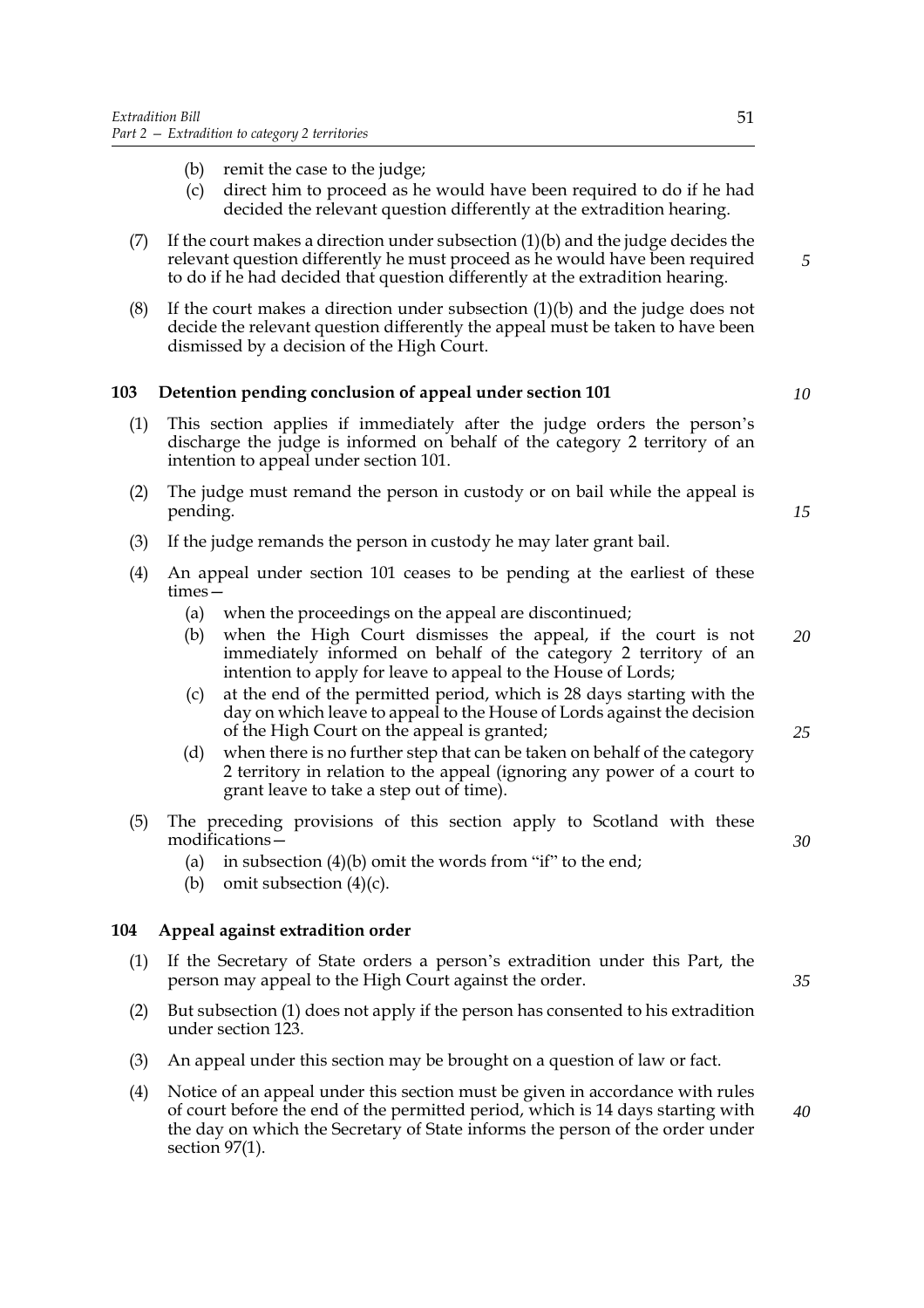## <span id="page-59-0"></span>**105 Court's powers on appeal under section 104**

- (1) On an appeal under section 104 the High Court may  $-$ 
	- (a) allow the appeal;
	- (b) dismiss the appeal.
- (2) The court may allow the appeal only if the conditions in subsection (3) or the conditions in subsection (4) are satisfied. *5*
- (3) The conditions are that—
	- (a) the Secretary of State ought to have decided a question before him differently;
	- (b) if he had decided the question in the way he ought to have done, he would not have ordered the person's extradition. *10*
- (4) The conditions are that—
	- (a) an issue is raised that was not raised when the case was being considered by the Secretary of State or information is available that was not available at that time;
	- (b) the issue or information would have resulted in the Secretary of State deciding a question before him differently;
	- (c) if he had decided the question in that way, he would not have ordered the person's extradition.
- (5) If the court allows the appeal it must—
	- (a) order the person's discharge;
	- (b) quash the order for his extradition.

#### **106 Appeal against discharge by Secretary of State**

- (1) If the Secretary of State makes an order for a person's discharge under this Part, an appeal to the High Court may be brought on behalf of the category 2 territory against the relevant decision. *25*
- (2) But subsection (1) does not apply if the order for the person's discharge was under section 119.
- (3) The relevant decision is the decision which resulted in the order for the person's discharge.
- (4) An appeal under this section may be brought on a question of law or fact.
- (5) Notice of an appeal under this section must be given in accordance with rules of court before the end of the permitted period, which is 14 days starting with the day on which (under section 97(4)) the Secretary of State informs a person acting on behalf of the category 2 territory of the order.

#### **107 Court's powers on appeal under section 106**

- (1) On an appeal under section 106 the High Court may—
	- (a) allow the appeal;
	- (b) dismiss the appeal.
- (2) The court may allow the appeal only if the conditions in subsection (3) or the conditions in subsection (4) are satisfied. *40*
- (3) The conditions are that—

*20*

*15*

*30*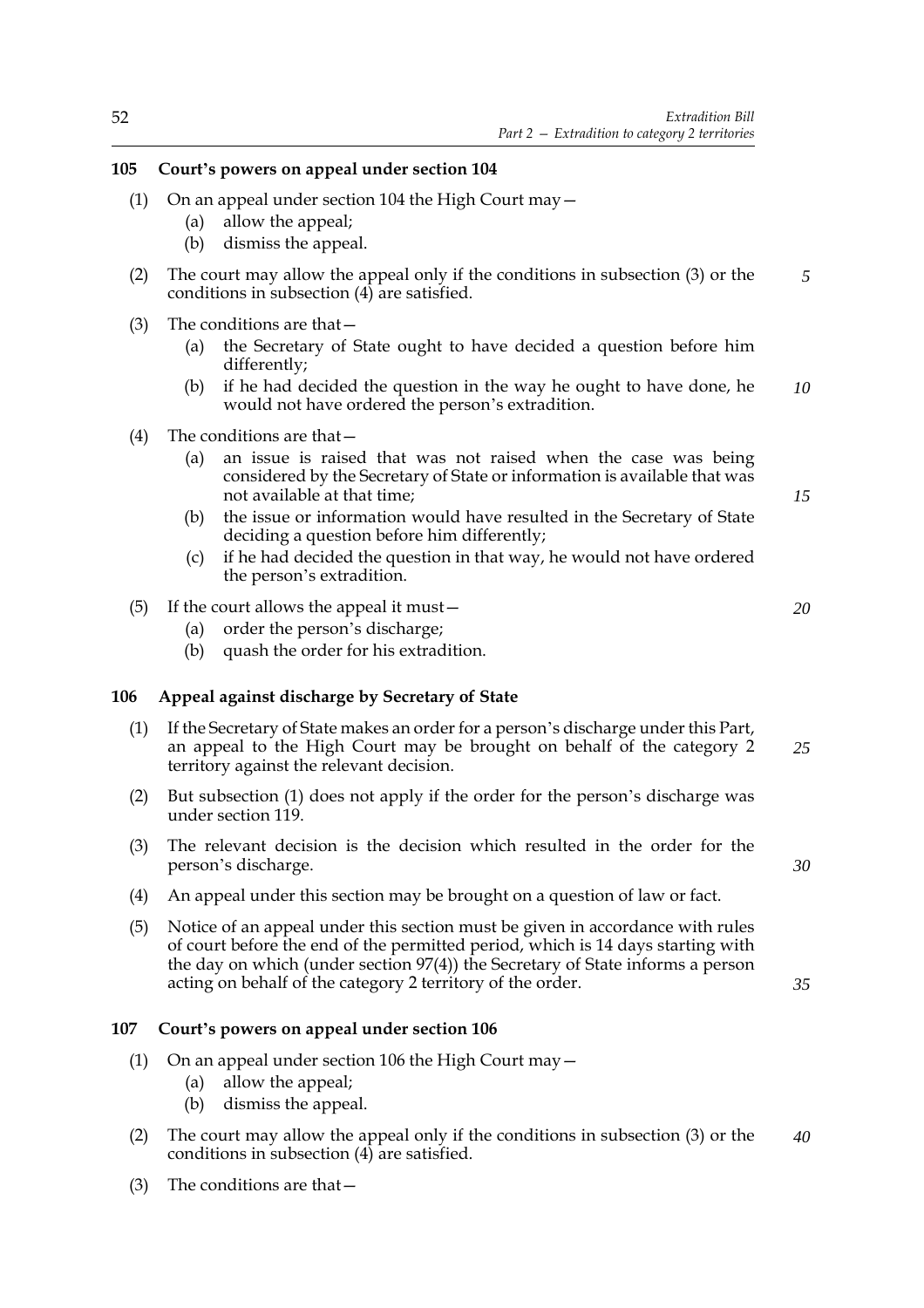- (a) the Secretary of State ought to have decided a question before him differently;
- (b) if he had decided the question in the way he ought to have done, he would have ordered the person's extradition.
- (4) The conditions are that—
	- (a) an issue is raised that was not raised when the case was being considered by the Secretary of State or information is available that was not available at that time;
	- (b) the issue or information would have resulted in the Secretary of State deciding a question before him differently;
	- (c) if he had decided the question in that way, he would have ordered the person's extradition.
- (5) If the court allows the appeal it must—
	- (a) quash the order discharging the person;
	- (b) order the person's extradition.

## **108 Detention pending conclusion of appeal under section 106**

- (1) This section applies if immediately after the Secretary of State orders the person's discharge under this Part the Secretary of State is informed on behalf of the category 2 territory of an intention to appeal under section 106.
- (2) The judge must remand the person in custody or on bail while the appeal is pending. *20*
- (3) If the judge remands the person in custody he may later grant bail.
- (4) An appeal under section 106 ceases to be pending at the earliest of these times—
	- (a) when the proceedings on the appeal are discontinued;
	- (b) when the High Court dismisses the appeal, if the court is not immediately informed on behalf of the category 2 territory of an intention to apply for leave to appeal to the House of Lords;
	- (c) at the end of the permitted period, which is 28 days starting with the day on which leave to appeal to the House of Lords against the decision of the High Court on the appeal is granted;
	- (d) when there is no further step that can be taken on behalf of the category 2 territory in relation to the appeal (ignoring any power of a court to grant leave to take a step out of time).
- (5) The preceding provisions of this section apply to Scotland with these modifications— *35*
	- (a) in subsection  $(4)(b)$  omit the words from "if" to the end;
	- (b) omit subsection  $(4)(c)$ .

## **109 Appeal to High Court: time limit for start of hearing**

- (1) Rules of court must prescribe the period within which the High Court must begin to hear an appeal under section 99, 101, 104 or 106. *40*
- (2) The High Court must begin to hear the appeal before the end of the period.

*5*

*10*

*15*

*25*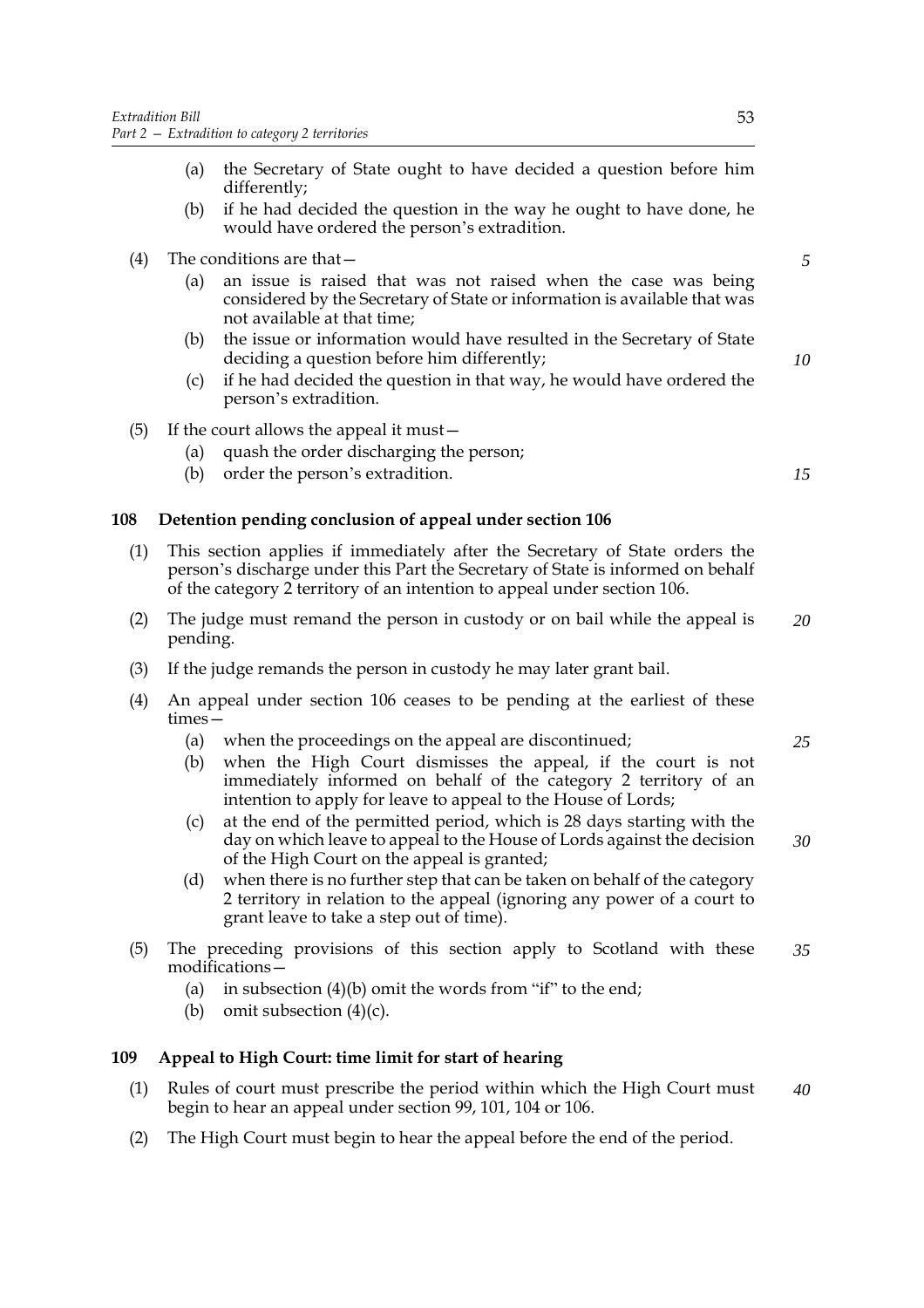- (3) If subsection (2) is not complied with and the appeal is under section 99 or 104—
	- (a) the appeal must be taken to have been allowed by a decision of the High Court;
	- (b) the person whose extradition has been ordered must be taken to have been discharged by the High Court;
	- (c) the order for the person's extradition must be taken to have been quashed by the High Court.
- (4) If subsection (2) is not complied with and the appeal is under section 101 or 106 the appeal must be taken to have been dismissed by a decision of the High Court. *10*

#### **110 Appeal to House of Lords**

(1) An appeal lies to the House of Lords from a decision of the High Court on an appeal under section 99, 101, 104 or 106.

| (2) An appeal under this section lies at the instance of $-$ |  |
|--------------------------------------------------------------|--|
|--------------------------------------------------------------|--|

- (a) the person whose extradition is requested;
- (b) a person acting on behalf of the category 2 territory.
- (3) An appeal under this section lies only with the leave of the High Court or the House of Lords.

#### (4) Leave to appeal under this section must not be granted unless— *20*

- (a) the High Court has certified that there is a point of law of general public importance involved in the decision, and
- (b) it appears to the court granting leave that the point is one which ought to be considered by the House of Lords.
- (5) An application to the High Court for leave to appeal under this section must be made before the end of the permitted period, which is 14 days starting with the day on which the court makes its decision on the appeal to it. *25*
- (6) An application to the House of Lords for leave to appeal under this section must be made before the end of the permitted period, which is 14 days starting with the day on which the High Court refuses leave to appeal.
- (7) If leave to appeal under this section is granted, the appeal must be brought before the end of the permitted period, which is 28 days starting with the day on which leave is granted.
- (8) If subsection  $(7)$  is not complied with  $-$ 
	- (a) the appeal must be taken to have been brought;
	- (b) the appeal must be taken to have been dismissed by the House of Lords immediately after the end of the period permitted under that subsection.
- (9) These must be ignored for the purposes of subsection  $(8)(b)$  -
	- (a) any power of a court to extend the period permitted for bringing the appeal; *40*
	- (b) any power of a court to grant leave to take a step out of time.
- (10) The High Court may grant bail to a person appealing under this section or applying for leave to appeal under this section.

*5*

*30*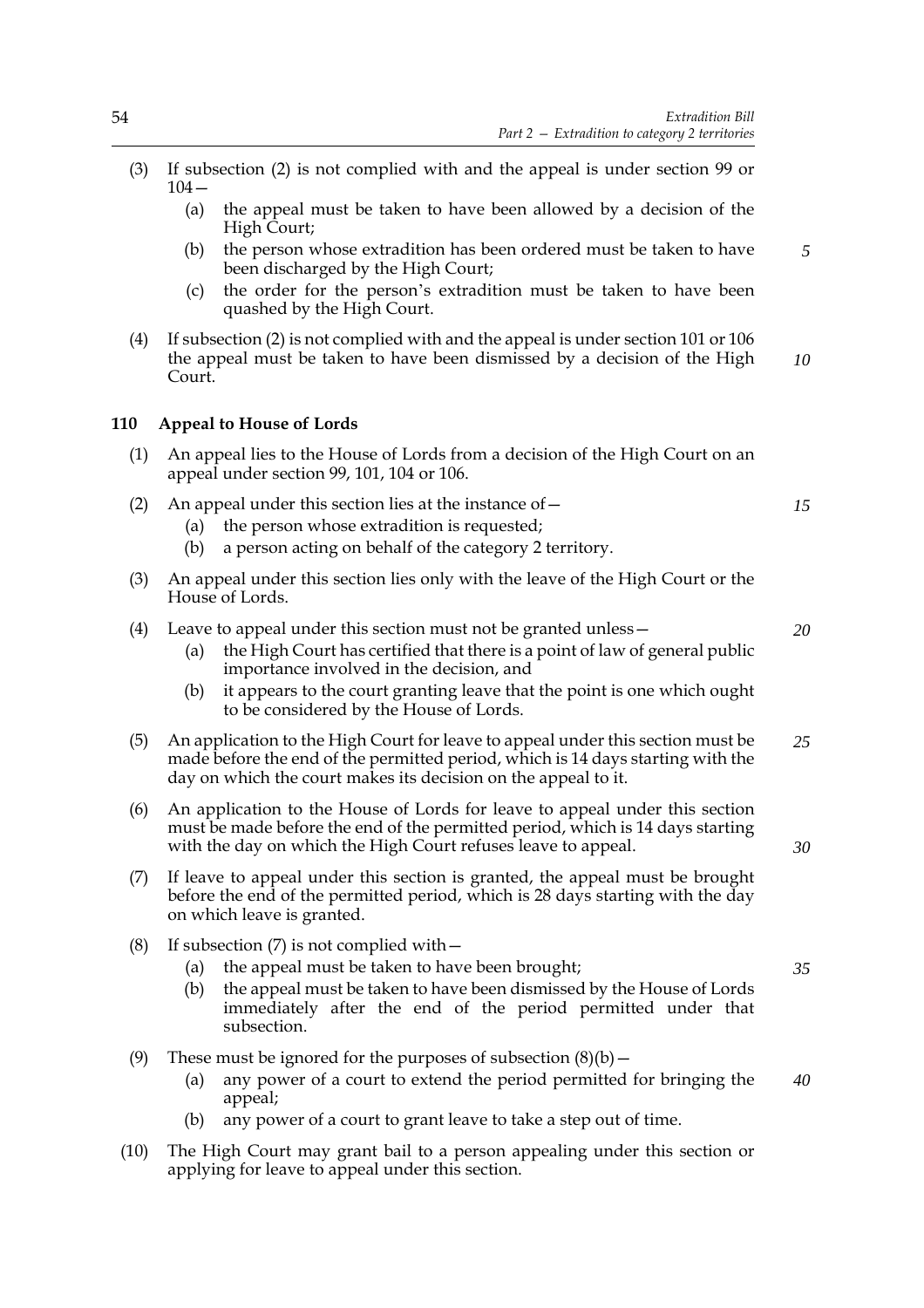- (11) Section 5 of the Appellate Jurisdiction Act 1876 (c. 59) (composition of House of Lords for hearing and determination of appeals) applies in relation to an appeal under this section or an application for leave to appeal under this section as it applies in relation to an appeal under that Act.
- (12) An order of the House of Lords which provides for an application for leave to appeal under this section to be determined by a committee constituted in accordance with section 5 of the Appellate Jurisdiction Act 1876 may direct that the decision of the committee is taken on behalf of the House.
- (13) The preceding provisions of this section do not apply to Scotland.

## **111 Powers of House of Lords on appeal under section 110**

- (1) On an appeal under section 110 the House of Lords may—
	- (a) allow the appeal;
	- (b) dismiss the appeal.
- (2) Subsection (3) applies if  $-$ 
	- (a) the person whose extradition is requested brings an appeal under section 110, and *15*
	- (b) the House of Lords allows the appeal.
- (3) The House of Lords must—
	- (a) order the person's discharge;
	- (b) quash the order for his extradition, if the appeal was against a decision of the High Court to dismiss an appeal under section 99 or 104 or to allow an appeal under section 106. *20*
- (4) Subsection (5) applies if—
	- (a) the High Court allows an appeal under section 99 or 104 by the person whose extradition is requested or dismisses an appeal under section 106 by a person acting on behalf of the category 2 territory, *25*
	- (b) a person acting on behalf of the category 2 territory brings an appeal under section 110 against the decision of the High Court, and
	- (c) the House of Lords allows the appeal.
- (5) The House of Lords must—
	- (a) quash the order discharging the person made by the High Court under section [100](#page-56-0)(5) or [105](#page-59-0)(5) or by the Secretary of State under this Part;
	- (b) order the person to be extradited to the category 2 territory.
- (6) Subsection  $(7)$  applies if  $-$ 
	- (a) the High Court dismisses an appeal under section 101 against a decision made by the judge at the extradition hearing, *35*
	- (b) a person acting on behalf of the category 2 territory brings an appeal under section 110 against the decision of the High Court, and
	- (c) the House of Lords allows the appeal.
- (7) The House of Lords must—
	- (a) quash the order of the judge discharging the person whose extradition is requested;
	- (b) remit the case to the judge;
	- (c) direct him to proceed as he would have been required to do if he had decided the relevant question differently at the extradition hearing.

*5*

*10*

*30*

*40*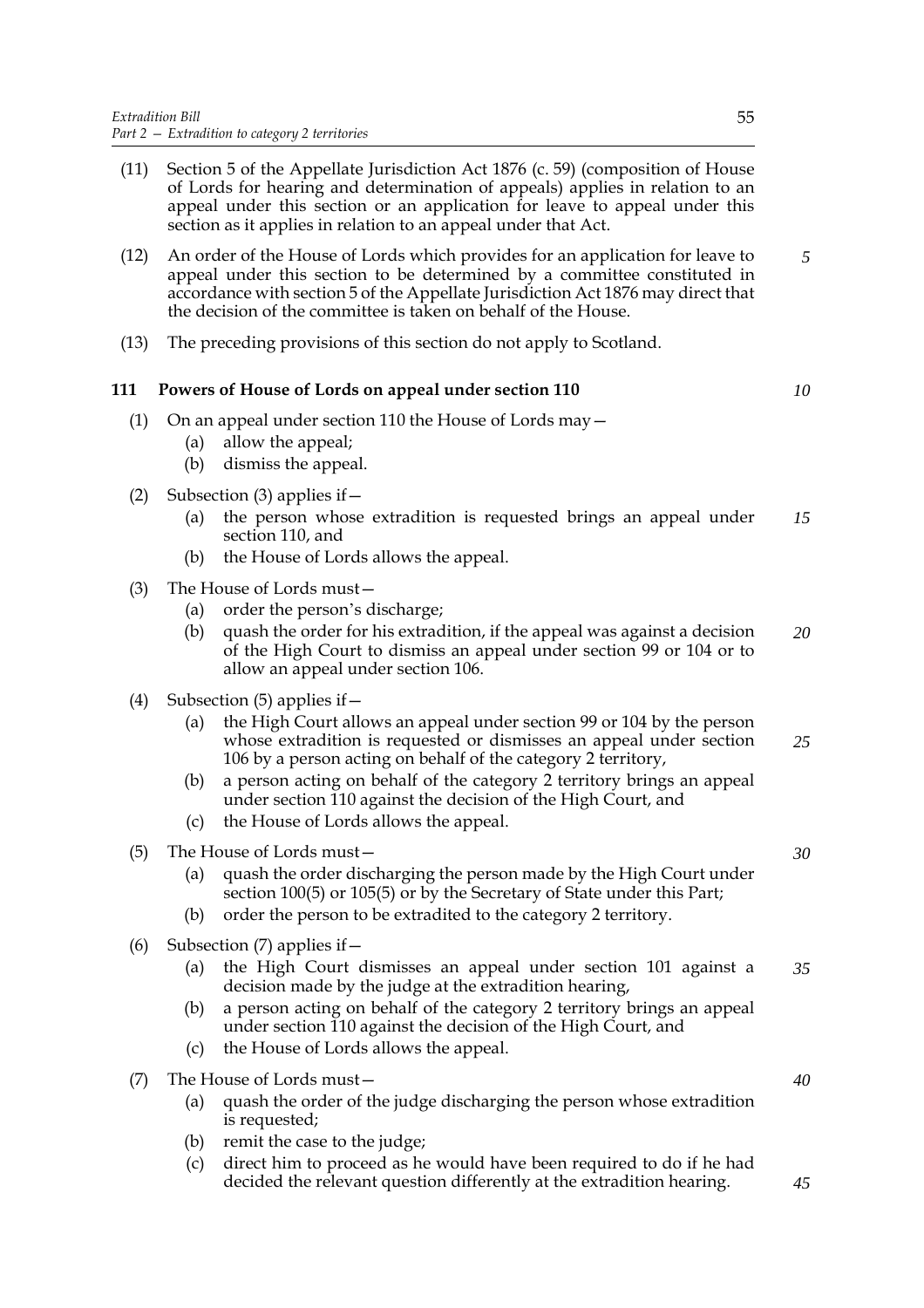(8) A question is the relevant question if the judge's decision on it resulted in the order for the person's discharge.

## **112 Appeals: general**

A decision under this Part of the judge or the Secretary of State may be questioned in legal proceedings only by means of an appeal under this Part.

#### *Time for extradition*

## **113 Extradition where no appeal**

- (1) This section applies if  $-$ 
	- (a) the Secretary of State orders a person's extradition to a category 2 territory under this Part, and
	- (b) no notice of an appeal under section 99 or 104 is given before the end of the permitted period, which is 14 days starting with the day on which the Secretary of State informs the person under section 97(1) that he has ordered his extradition.
- (2) The person must be extradited to the category 2 territory before the end of the required period, which is 28 days starting with the day on which the Secretary of State makes the order. *15*
- (3) If subsection (2) is not complied with and the person applies to the appropriate judge to be discharged the judge must order his discharge, unless reasonable cause is shown for the delay.
- (4) These must be ignored for the purposes of subsection  $(1)(b)$ 
	- (a) any power of a court to extend the period permitted for giving notice of appeal;
	- (b) any power of a court to grant leave to take a step out of time.

#### **114 Extradition following appeal**

- (1) This section applies if  $-$ 
	- (a) there is an appeal to the High Court under section 99, 104 or 106 against a decision or order relating to a person's extradition to a category 2 territory, and
	- (b) the effect of the decision of the relevant court on the appeal is that the person is to be extradited there. *30*

#### (2) The person must be extradited to the category 2 territory before the end of the required period, which is 28 days starting with—

- (a) the day on which the decision of the relevant court on the appeal becomes final, or
- (b) the day on which proceedings on the appeal are discontinued.
- (3) The relevant court is—
	- (a) the High Court, if there is no appeal to the House of Lords against the decision of the High Court on the appeal;
	- (b) the House of Lords, if there is such an appeal.
- (4) The decision of the High Court on the appeal becomes final—

*10*

*5*

*20*

*25*

*35*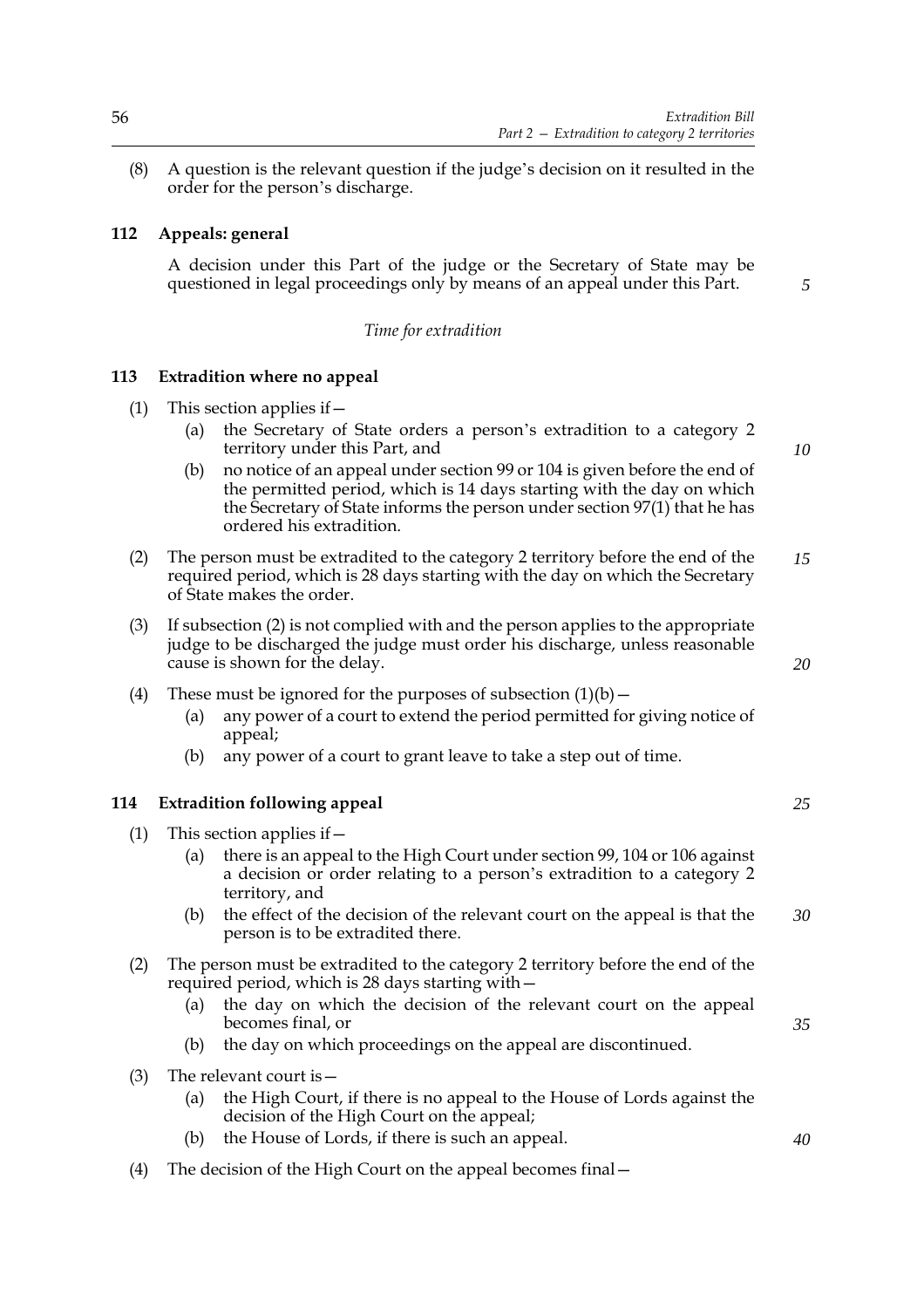- (b) when the period permitted for applying to the House of Lords for leave to appeal to it ends, if the High Court refuses leave to appeal and there is no application to the House of Lords for leave to appeal;
- (c) when the House of Lords refuses leave to appeal to it;
- (d) at the end of the permitted period, which is 28 days starting with the day on which leave to appeal to the House of Lords is granted, if no such appeal is brought before the end of that period.
- (5) These must be ignored for the purposes of subsection  $(4)$  -
	- (a) any power of a court to extend the period permitted for applying for leave to appeal;
	- (b) any power of a court to grant leave to take a step out of time.
- (6) The decision of the House of Lords on the appeal becomes final when it is made.
- (7) If subsection (2) is not complied with and the person applies to the appropriate judge to be discharged the judge must order his discharge, unless reasonable cause is shown for the delay.
- (8) The preceding provisions of this section apply to Scotland with these modifications—
	- (a) in subsections (1) and (2) for "relevant court" substitute "High Court";
	- (b) omit subsections (3) to (6).

## **115 Undertaking in relation to person serving sentence in United Kingdom**

- (1) This section applies if  $-$ 
	- (a) the Secretary of State orders a person's extradition to a category 2 territory under this Part; *25*
	- (b) the person is serving a sentence of imprisonment or another form of detention in the United Kingdom.
- (2) The Secretary of State may make the order for extradition subject to the condition that extradition is not to take place before he receives an undertaking given on behalf of the category 2 territory in terms specified by him.
- (3) The terms which may be specified by the Secretary of State in relation to a person accused in a category 2 territory of the commission of an offence include terms—
	- (a) that the person be kept in custody until the conclusion of the proceedings against him for the offence and any other offence in respect of which he is permitted to be dealt with in the category 2 territory;
	- (b) that the person be returned to the United Kingdom to serve the remainder of his sentence on the conclusion of those proceedings.
- (4) The terms which may be specified by the Secretary of State in relation to a person alleged to be unlawfully at large after conviction of an offence by a court in a category 2 territory include terms that the person be returned to the United Kingdom to serve the remainder of his sentence after serving any sentence imposed on him in the category 2 territory for —
	- (a) the offence, and

*5*

*10*

*15*

*20*

*35*

*30*

*40*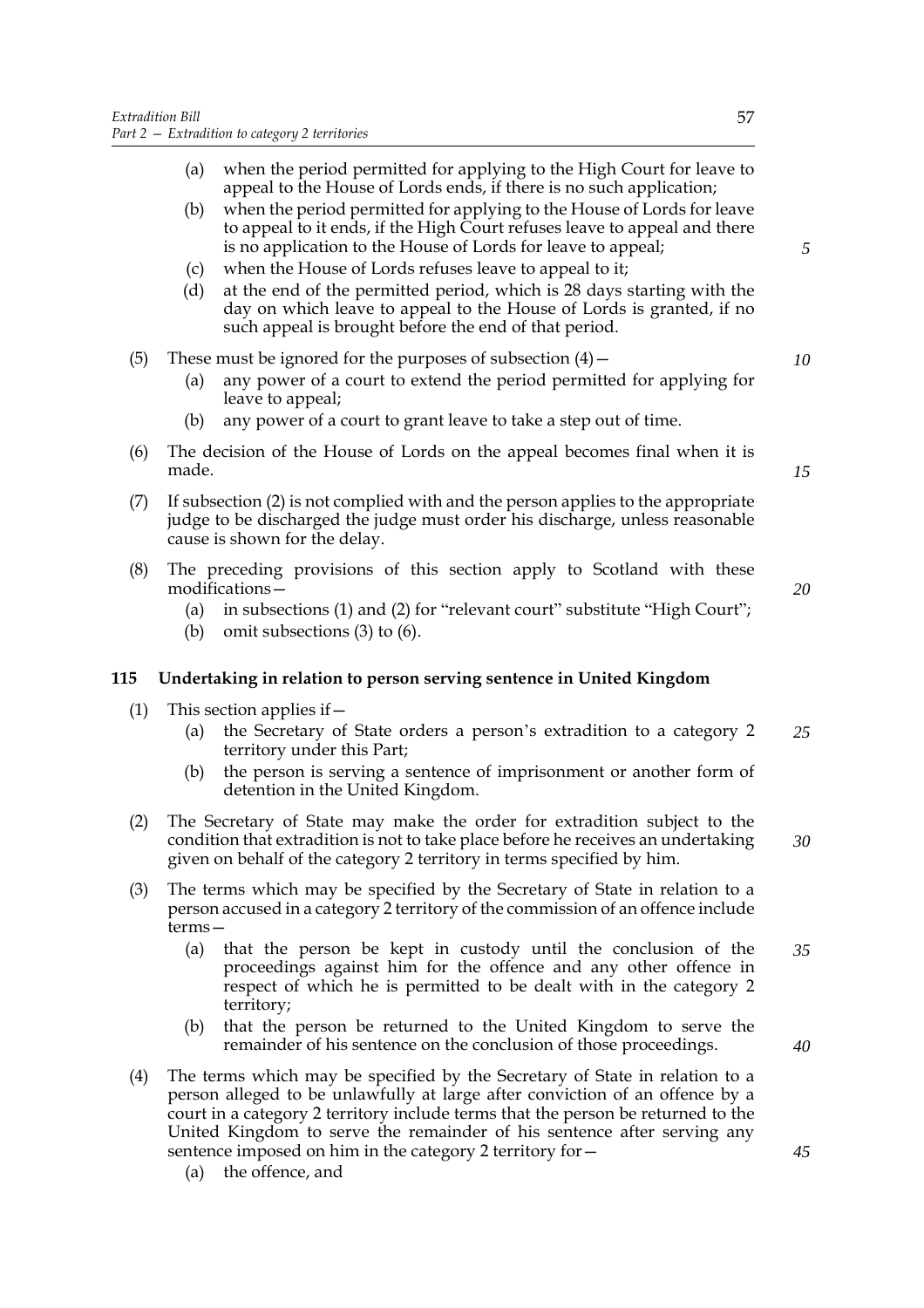- (b) any other offence in respect of which he is permitted to be dealt with in the category 2 territory.
- (5) If the Secretary of State makes an order for extradition subject to a condition under subsection (2)—
	- (a) in a case where section 113 applies, the required period for the purposes of section 113(2) is 28 days starting with the day on which the Secretary of State receives the undertaking; *5*
	- (b) in a case where section 114 applies, the required period for the purposes of section 114(2) is 28 days starting with the day on which the decision of the relevant court on the appeal becomes final (within the meaning of that section) or (if later) the day on which the Secretary of State receives the undertaking. *10*

## **116 Extradition following deferral for competing claim**

- (1) This section applies if—
	- (a) an order is made under this Part for a person to be extradited to a category 2 territory in pursuance of a request for his extradition; *15*
	- (b) before the person is extradited to the territory an order is made under section 122(2) or 179(2) for the person's extradition in pursuance of the request to be deferred;
	- (c) the appropriate judge makes an order under section 181(3)(a) for the person's extradition in pursuance of the request to cease to be deferred. *20*
- (2) In a case where section 113 applies, the required period for the purposes of section 113(2) is 28 days starting with the day on which the order under section 181(3)(a) is made.
- (3) In a case where section 114 applies, the required period for the purposes of section 114(2) is 28 days starting with the day on which the decision of the relevant court on the appeal becomes final (within the meaning of that section) or (if later) the day on which the order under section 181(3)(a) is made. *25*

## **117 Position where asylum claimed**

- (1) This section applies if—
	- (a) a person whose extradition is requested makes an asylum claim at any time in the relevant period;
	- (b) an order is made under this Part for the person to be extradited in pursuance of the request.
- (2) The relevant period is the period—
	- (a) starting when a certificate is issued under section 69 in respect of the request;
	- (b) ending when the person is extradited in pursuance of the request.
- (3) The person must not be extradited in pursuance of the request before the asylum claim is finally determined; and sections 113 and 114 have effect subject to this. *40*
- (4) If the Secretary of State allows the asylum claim, the claim is finally determined when he makes his decision on the claim.
- (5) If the Secretary of State rejects the asylum claim, the claim is finally determined—

*30*

*35*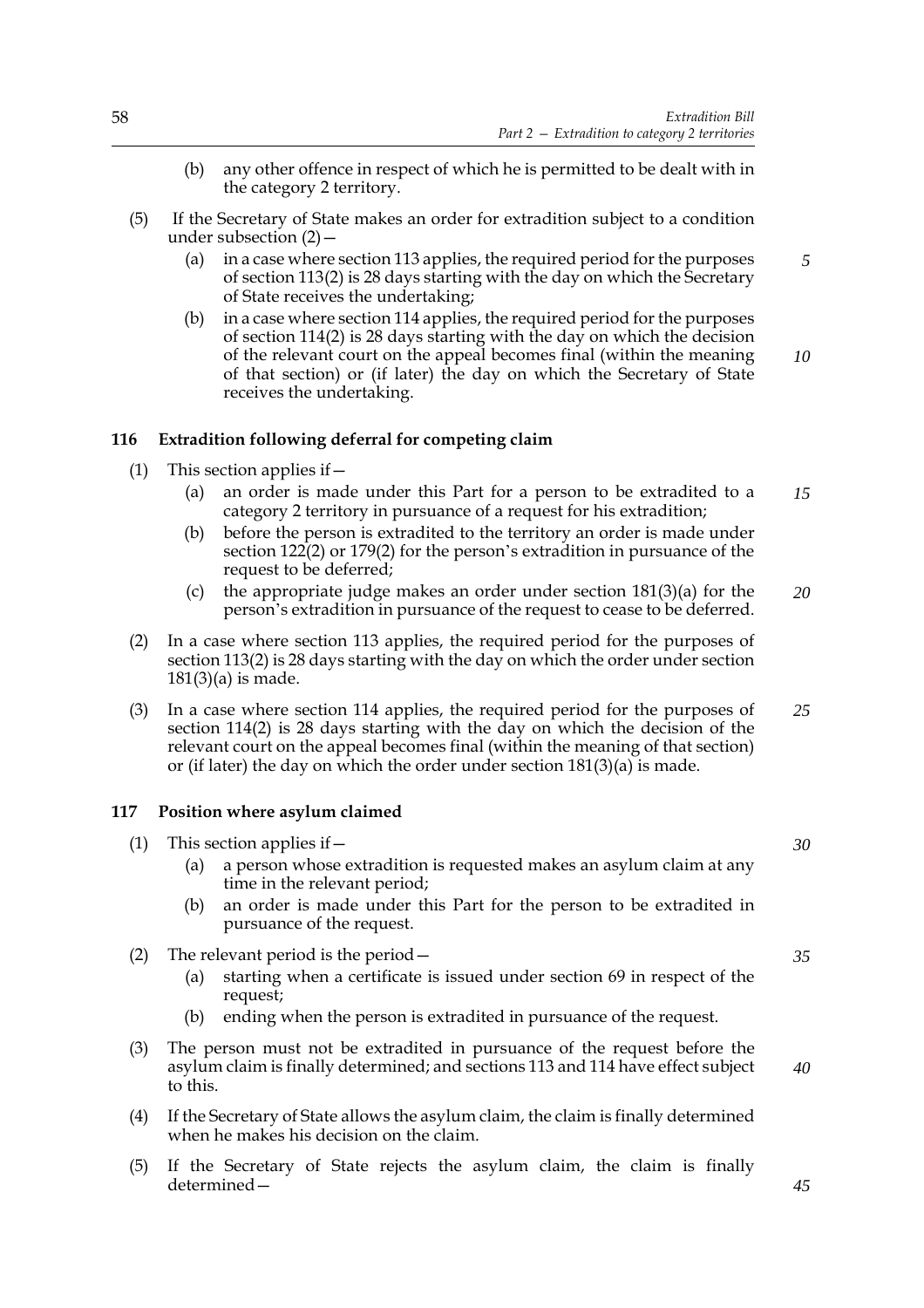- (a) when the period permitted for appealing against the Secretary of State's decision on the claim ends, if there is no such appeal;
- (b) when the appeal against that decision is finally determined or is withdrawn or abandoned, if there is such an appeal.
- (6) An appeal against the Secretary of State's decision on an asylum claim is not finally determined for the purposes of subsection (5) at any time when a further appeal or an application for leave to bring a further appeal—
	- (a) has been instituted and has not been finally determined or withdrawn or abandoned, or
	- (b) may be brought.
- (7) The remittal of an appeal is not a final determination for the purposes of subsection (6).
- (8) The possibility of an appeal out of time with leave must be ignored for the purposes of subsections (5) and (6).
- (9) "Asylum claim" has the meaning given by section 113 of the Nationality, Immigration and Asylum Act 2002 (c. 41). *15*

## *Withdrawal of extradition request*

## **118 Withdrawal of request before end of extradition hearing**

- (1) This section applies if at any time in the relevant period the appropriate judge is informed by the Secretary of State that a request for a person's extradition has been withdrawn. *20*
- (2) The relevant period is the period—
	- (a) starting when the person first appears or is brought before the appropriate judge following his arrest under this Part;
	- (b) ending when the judge orders the person's discharge or sends the case to the Secretary of State for his decision whether the person is to be extradited. *25*
- (3) The judge must order the person's discharge.
- (4) If the person is not before the judge at the time the judge orders his discharge, the judge must inform him of the order.

# *30*

## **119 Withdrawal of request after case sent to Secretary of State**

- (1) This section applies if at any time in the relevant period the Secretary of State is informed that a request for a person's extradition has been withdrawn.
- (2) The relevant period is the period—
	- (a) starting when the judge sends the case to the Secretary of State for his decision whether the person is to be extradited; *35*
	- (b) ending when the person is extradited in pursuance of the request or discharged.
- (3) The Secretary of State must order the person's discharge.

*10*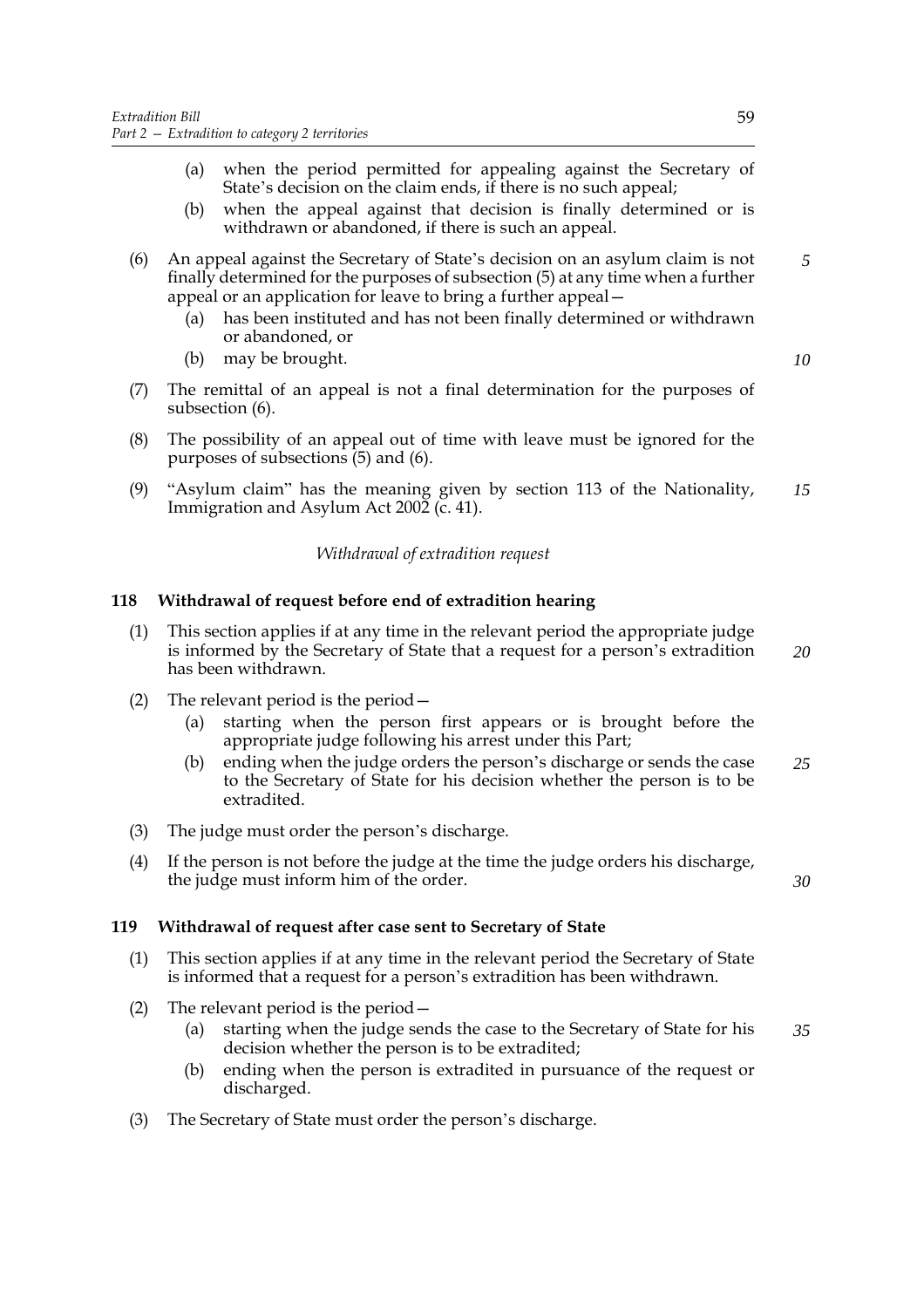## **120 Withdrawal of request while appeal to High Court pending**

- (1) This section applies if at any time in the relevant period the High Court is informed by the Secretary of State that a request for a person's extradition has been withdrawn.
- (2) The relevant period is the period—
	- (a) starting when notice of an appeal to the court is given by the person whose extradition is requested or by a person acting on behalf of the category 2 territory to which his extradition is requested;
	- (b) ending when proceedings on the appeal are discontinued or the court makes its decision on the appeal.
- (3) If the appeal is under section 99 or 104, the court must—
	- (a) order the person's discharge;
	- (b) quash the order for his extradition, if the Secretary of State has ordered his extradition.
- (4) If the appeal is under section 101 or 106, the court must dismiss the appeal.
- (5) If the person is not before the court at the time the court orders his discharge, the court must inform him of the order.

## **121 Withdrawal of request while appeal to House of Lords pending**

- (1) This section applies if at any time in the relevant period the House of Lords is informed by the Secretary of State that a request for a person's extradition has been withdrawn.
- (2) The relevant period is the period—
	- (a) starting when leave to appeal to the House of Lords is granted to the person whose extradition is requested or a person acting on behalf of the category 2 territory to which his extradition is requested;
	- (b) ending when proceedings on the appeal are discontinued or the House of Lords makes its decision on the appeal.
- (3) If the appeal is brought by the person whose extradition is requested the House of Lords must—
	- (a) order the person's discharge;
	- (b) quash the order for his extradition, in a case where the appeal was against a decision of the High Court to dismiss an appeal under section 99 or 104.
- (4) If the appeal is brought by a person acting on behalf of the category 2 territory the House of Lords must dismiss the appeal.
- (5) If the person whose extradition is requested is not before the House of Lords at the time it orders his discharge, the House of Lords must inform him of the order.

*Competing extradition requests*

## **122 Competing extradition requests**

(1) This section applies if  $-$ 

*30*

*40*

*10*

*5*

*15*

*20*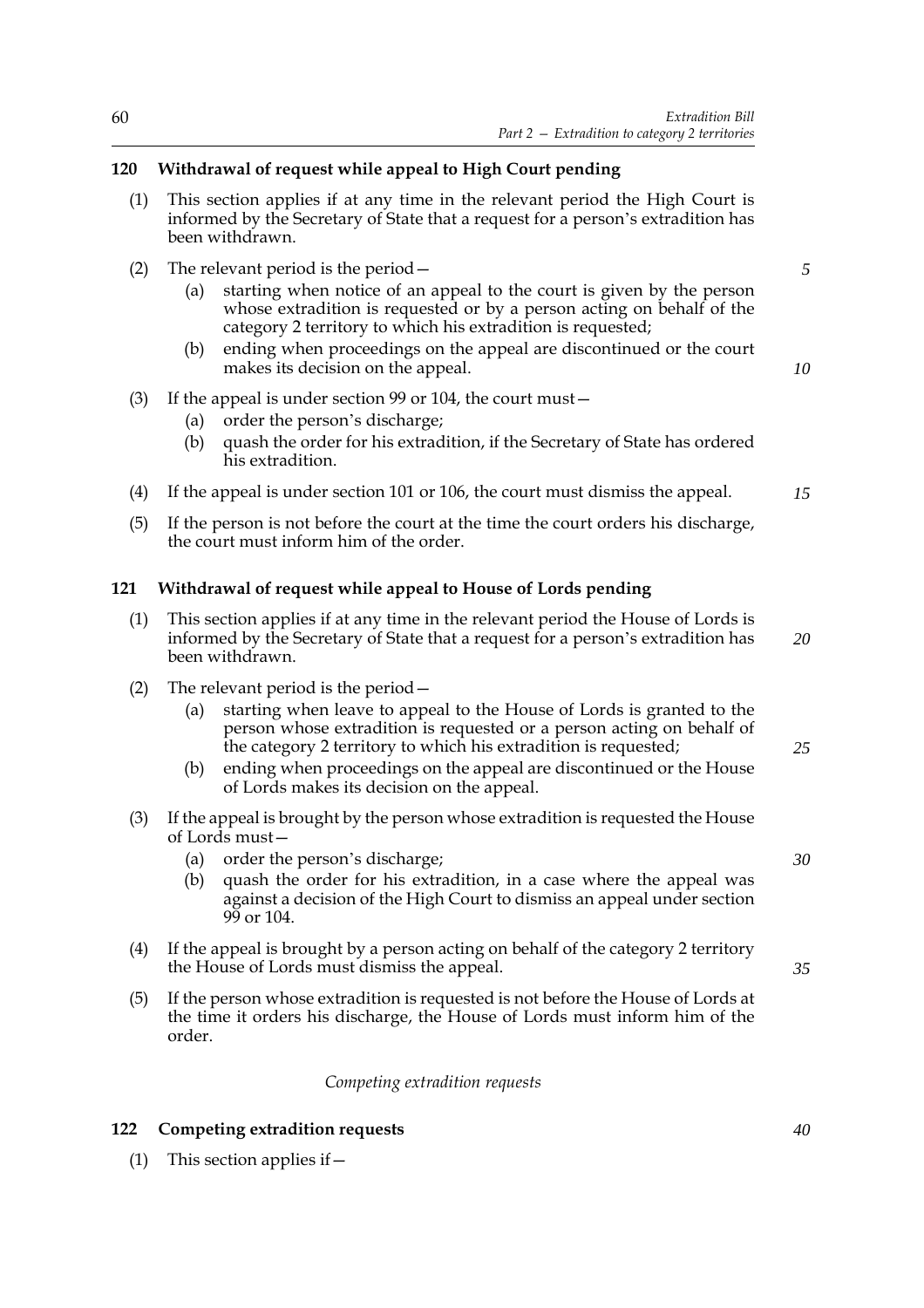- (a) the Secretary of State receives a valid request for a person's extradition to a category 2 territory;
- (b) the person is in the United Kingdom;
- (c) before the person is extradited in pursuance of the request or discharged, the Secretary of State receives another valid request for the person's extradition.
- (2) The Secretary of State may—
	- (a) order proceedings (or further proceedings) on one of the requests to be deferred until the other one has been disposed of, if neither of the requests has been disposed of;
	- (b) order the person's extradition in pursuance of the request under consideration to be deferred until the other request has been disposed of, if an order for his extradition in pursuance of the request under consideration has been made.
- (3) In applying subsection (2) the Secretary of State must take account of these matters— *15*
	- (a) the relative seriousness of the offences concerned;
	- (b) the place where each offence was committed (or was alleged to have been committed);
	- (c) the date when each request was received;
	- (d) whether, in the case of each offence, the person is accused of its commission (but not alleged to have been convicted) or is alleged to be unlawfully at large after conviction.

#### *Consent to extradition*

#### **123 Consent to extradition: general**

- (1) A person arrested under a warrant issued under section 70 may consent to his extradition to the category 2 territory to which his extradition is requested.
- (2) A person arrested under a provisional warrant may consent to his extradition to the category 2 territory in which he is accused of the commission of an offence or is alleged to have been convicted of an offence.
- (3) Consent under this section—
	- (a) must be given in writing;
	- (b) is irrevocable.

#### **124 Consent to extradition before case sent to Secretary of State**

- (1) This section applies if a person consents to his extradition under section 123 before his case is sent to the Secretary of State for the Secretary of State's decision whether he is to be extradited. *35*
- (2) The consent must be given to the appropriate judge.
- (3) If the judge has not fixed a date under section 74 or 75 on which the extradition hearing is to begin he is not required to do so.
- (4) If the extradition hearing has begun the judge is no longer required to proceed or continue proceeding under sections 77 to 88.

*20*

*5*

*10*

*25*

*30*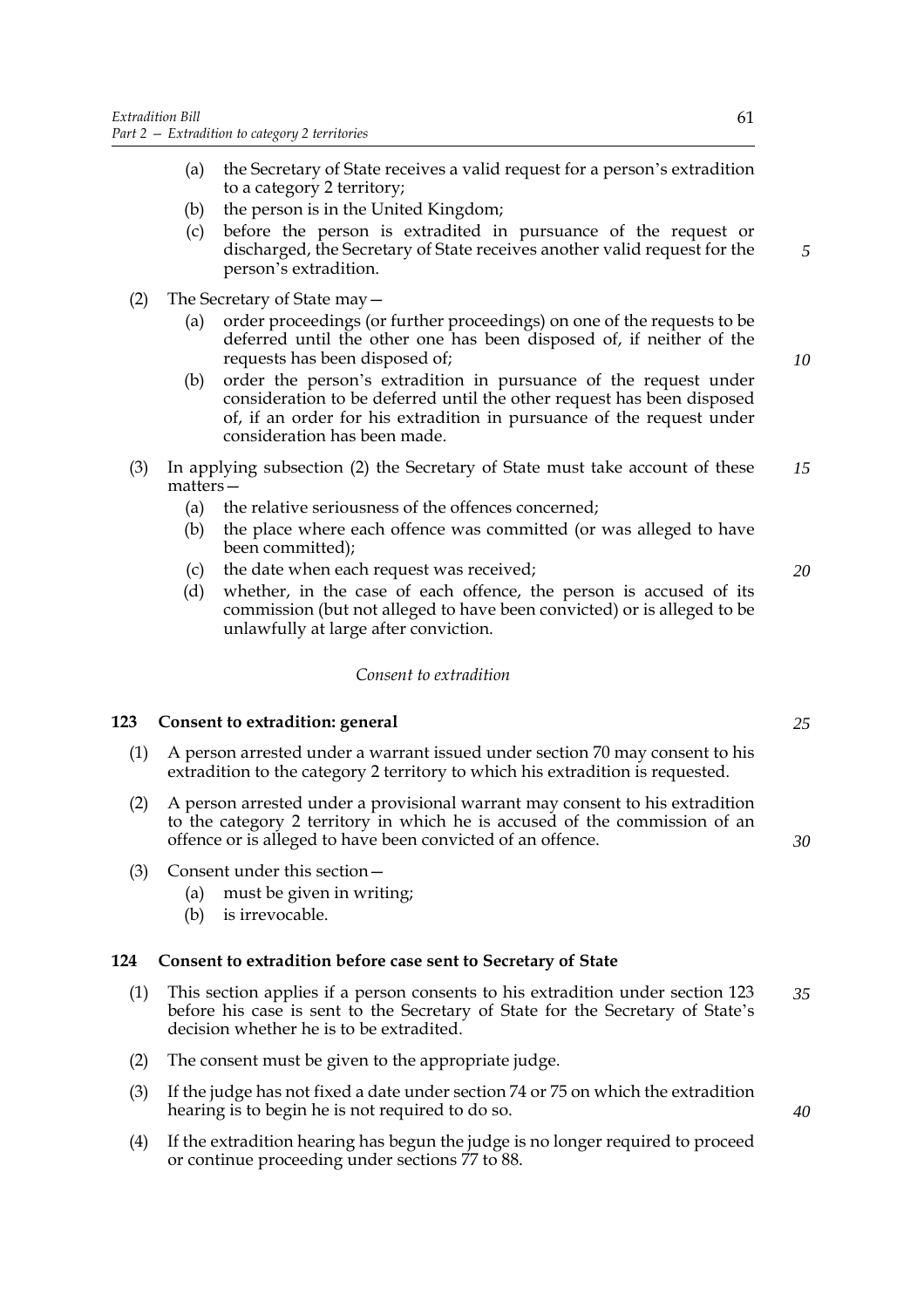- (5) The judge must send the case to the Secretary of State for his decision whether the person is to be extradited.
- (6) The person must be taken to have waived any right he would have (apart from the consent) not to be dealt with in the category 2 territory for an offence committed before his extradition.

#### **125 Consent to extradition after case sent to Secretary of State**

If a person consents to his extradition under section 123 after his case is sent to the Secretary of State for the Secretary of State's decision whether he is to be extradited, the consent must be given to the Secretary of State.

### *Post-extradition matters*

*10*

*20*

*25*

*30*

*5*

## **126 Consent to other offence being dealt with**

- (1) This section applies if—
	- (a) a person is extradited to a category 2 territory in accordance with this Part;
	- (b) the Secretary of State receives a valid request for his consent to the person being dealt with in the category 2 territory for an offence other than the offence in respect of which he was extradited. *15*
- (2) A request for consent is valid if it is made by an authority which is an authority of the category 2 territory and which the Secretary of State believes has the function of making requests for the consent referred to in subsection (1)(b) in that territory.
- (3) The Secretary of State must decide whether the offence is an extradition offence.
- (4) If the Secretary of State decides the question in subsection (3) in the negative he must refuse his consent.
- (5) If the Secretary of State decides that question in the affirmative he must decide whether, if the person were in the United Kingdom, his extradition in respect of the offence would be prohibited under section 91.
- (6) If the Secretary of State decides the question in subsection (5) in the affirmative he must refuse his consent.
- (7) If the Secretary of State decides that question in the negative he may give his consent.

#### **127 Consent to further extradition to category 2 territory**

- (1) This section applies if—
	- (a) a person is extradited to a category 2 territory in accordance with this Part; *35*
	- (b) the Secretary of State receives a valid request for his consent to the person's extradition to another category 2 territory for an offence other than the offence in respect of which he was extradited.
- (2) A request for consent is valid if it is made by an authority which is an authority of the category 2 territory referred to in subsection  $(1)(a)$  and which the *40*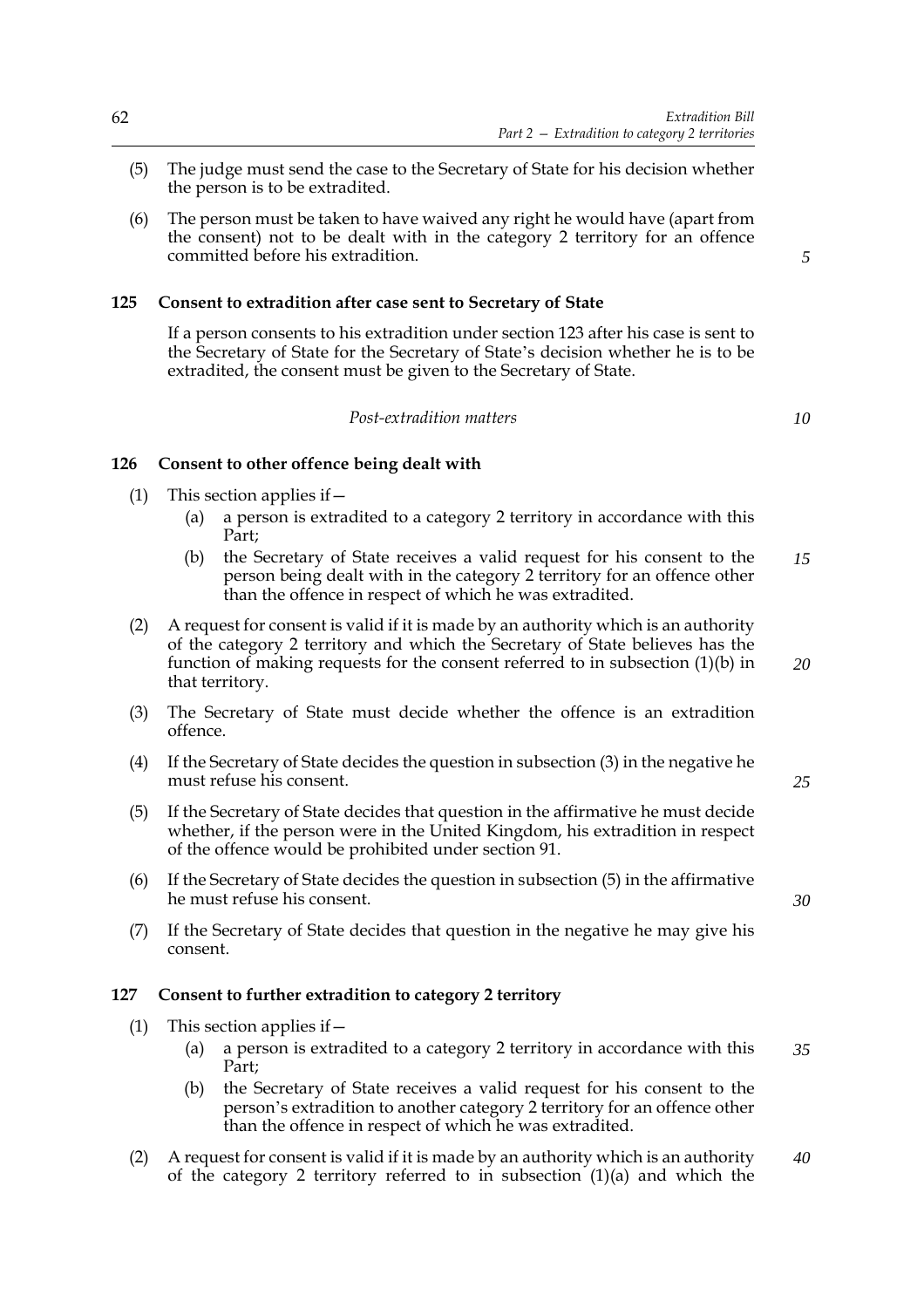Secretary of State believes has the function of making requests for the consent referred to in subsection  $(1)(b)$  in that territory.

- (3) The Secretary of State must decide whether the offence is an extradition offence in relation to the category 2 territory referred to in subsection (1)(b).
- (4) If the Secretary of State decides the question in subsection (3) in the negative he must refuse his consent. *5*
- (5) If the Secretary of State decides that question in the affirmative he must decide whether, if the person were in the United Kingdom, his extradition in respect of the offence would be prohibited under section 91.
- (6) If the Secretary of State decides the question in subsection (5) in the affirmative he must refuse his consent. *10*
- (7) If the Secretary of State decides that question in the negative he may give his consent.

## **128 Consent to further extradition to category 1 territory**

- (1) This section applies if—
	- (a) a person is extradited to a category 2 territory in accordance with this Part;
	- (b) the Secretary of State receives a valid request for his consent to the person's extradition to a category 1 territory for an offence other than the offence in respect of which he was extradited.
- (2) A request for consent is valid if it is made by an authority which is an authority of the category 2 territory and which the Secretary of State believes has the function of making requests for the consent referred to in subsection (1)(b) in that territory.
- (3) The Secretary of State must decide whether the offence is an extradition offence within the meaning given by section 63 in relation to the category 1 territory. *25*
- (4) If the Secretary of State decides the question in subsection (3) in the negative he must refuse his consent.
- (5) If the Secretary of State decides that question in the affirmative he must decide whether the appropriate judge would order the person's extradition under sections 11 to  $25$  if  $-$ *30*
	- (a) the person were in the United Kingdom, and
	- (b) the judge were required to proceed under section 11 in respect of the offence for which the Secretary of State's consent is requested.
- (6) If the Secretary of State decides the question in subsection (5) in the affirmative he must give his consent. *35*
- (7) If the Secretary of State decides that question in the negative he must refuse his consent.

## **129 Return of person to serve remainder of sentence**

- (1) This section applies if  $-$ 
	- (a) a person who is serving a sentence of imprisonment or another form of detention in the United Kingdom is extradited to a category 2 territory in accordance with this Part;

*40*

*15*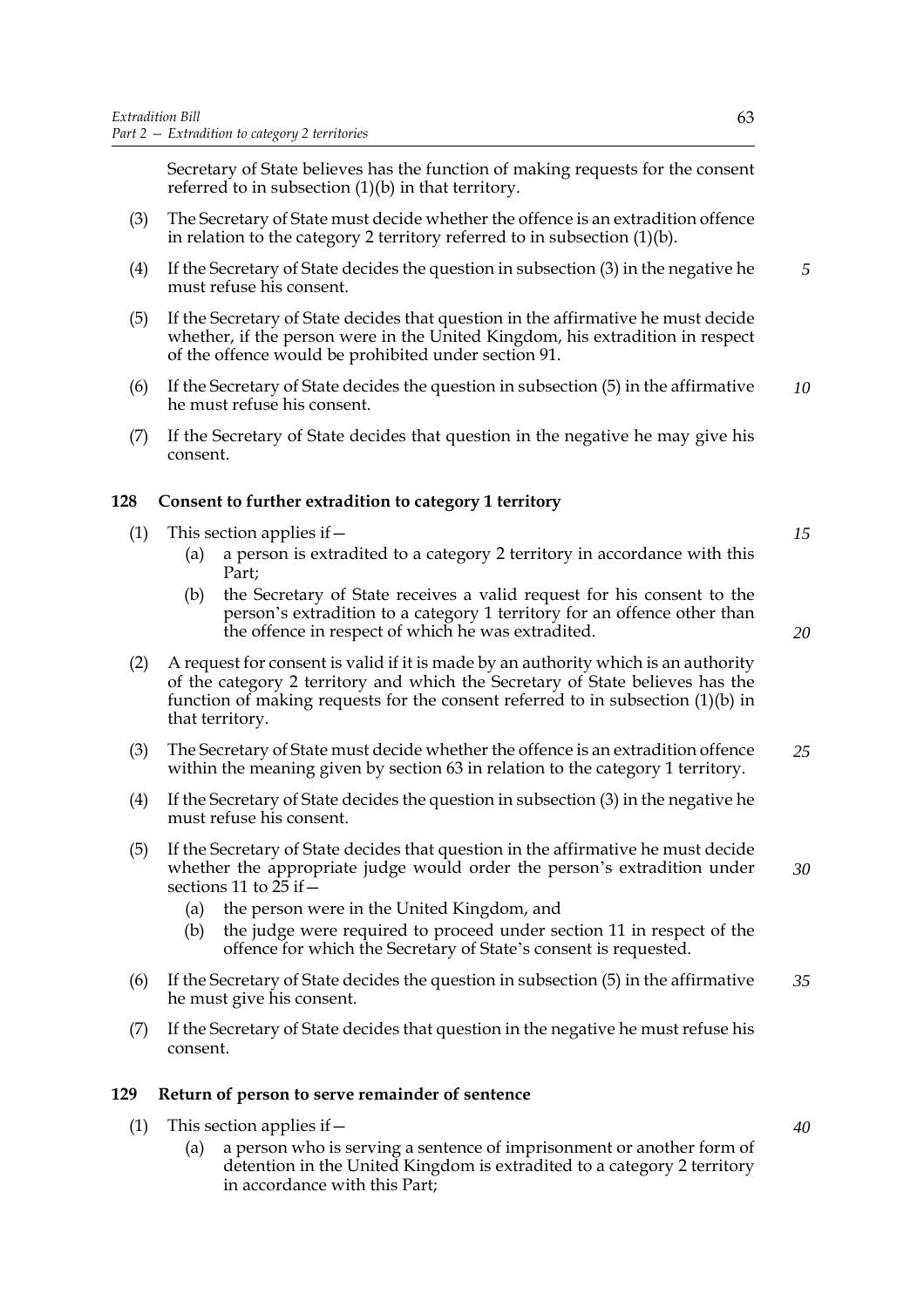- (b) the person is returned to the United Kingdom to serve the remainder of his sentence.
- (2) The person is liable to be detained in pursuance of his sentence.
- (3) If he is at large he must be treated as being unlawfully at large.
- (4) Time during which the person was not in the United Kingdom as a result of his extradition does not count as time served by him as part of his sentence.

#### *Costs*

#### **130 Costs where extradition ordered**

- (1) This section applies if any of the following occurs in relation to a person whose extradition is requested under this Part—
	- (a) an order for the person's extradition is made under this Part;
	- (b) the High Court dismisses an appeal under section 99 or 104;
	- (c) the High Court or the House of Lords dismisses an application for leave to appeal to the House of Lords under section 110, if the application is made by the person;
	- (d) the House of Lords dismisses an appeal under section 110, if the appeal is brought by the person.
- (2) In a case falling within subsection  $(1)(a)$ , the appropriate judge may make such order as he considers just and reasonable with regard to the costs to be paid by the person.
- (3) In a case falling within subsection  $(1)(b)$  by virtue of section [100](#page-56-0)(7), the judge who decides the question that is (or all the questions that are) the subject of a direction under section [100](#page-56-0)(1)(b) may make such order as he considers just and reasonable with regard to the costs to be paid by the person.
- (4) In any other case falling within subsection (1)(b), the High Court may make such order as it considers just and reasonable with regard to the costs to be paid by the person. *25*
- (5) In a case falling within subsection (1)(c) or (d), the court by which the application or appeal is dismissed may make such order as it considers just and reasonable with regard to the costs to be paid by the person.
- (6) An order for costs under this section—
	- (a) must specify their amount;
	- (b) may name the person to whom they are to be paid.

#### **131 Costs where discharge ordered**

- (1) This section applies if any of the following occurs in relation to a person whose extradition to a category 2 territory is requested under this Part— *35*
	- (a) an order for the person's discharge is made under this Part;
	- (b) the person is taken to be discharged under this Part;
	- (c) the High Court dismisses an appeal under section 101 or 106;
	- (d) the High Court or the House of Lords dismisses an application for leave to appeal to the House of Lords under section 110, if the application is made on behalf of the category 2 territory; *40*

*10*

*15*

*20*

*30*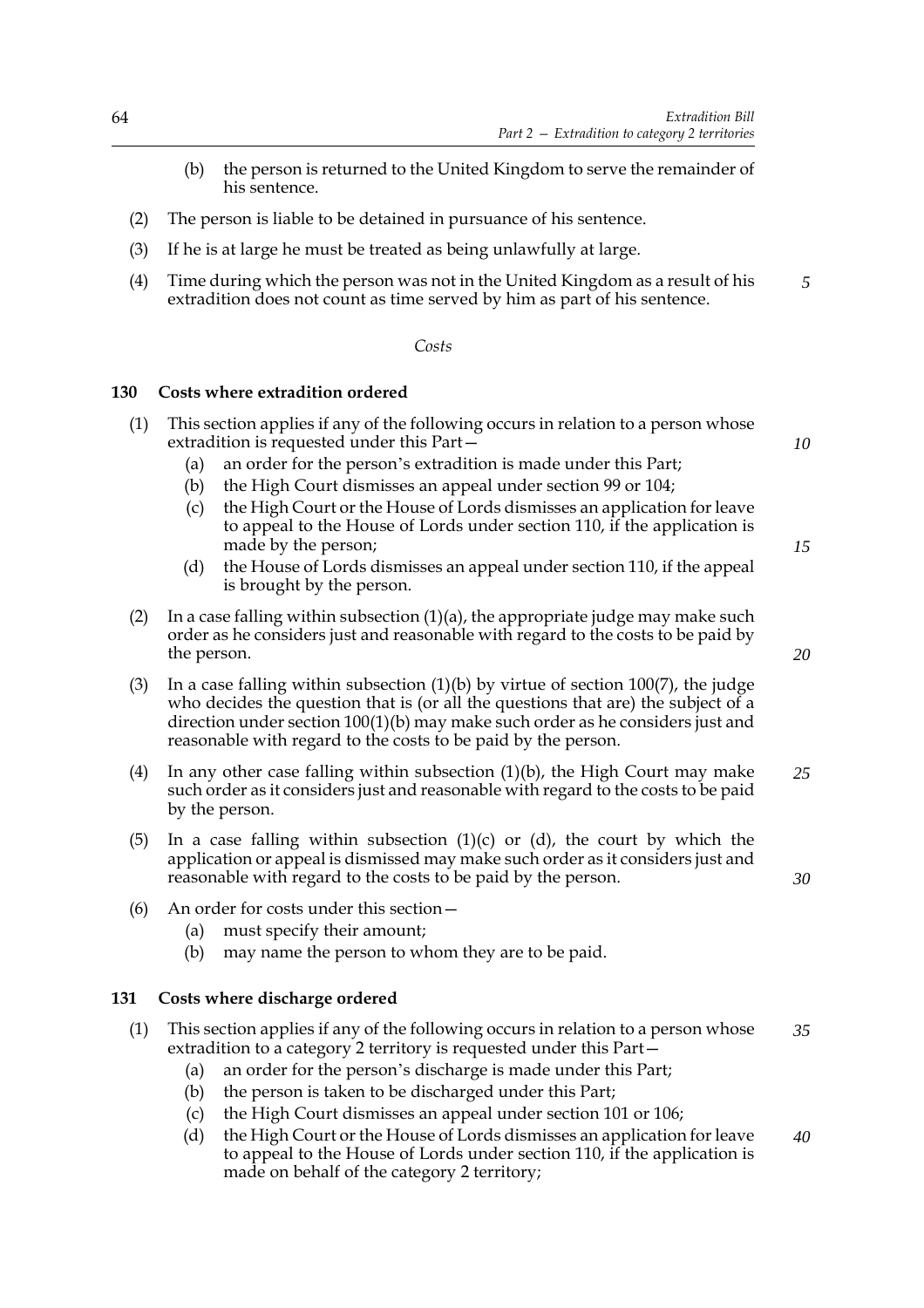- (e) the House of Lords dismisses an appeal under section 110, if the appeal is brought on behalf of the category 2 territory.
- (2) In a case falling within subsection  $(1)(a)$ , an order under subsection (5) in favour of the person may be made by  $-$ 
	- (a) the appropriate judge, if the order for the person's discharge is made by him or by the Secretary of State;
	- (b) the High Court, if the order for the person's discharge is made by it;
	- (c) the House of Lords, if the order for the person's discharge is made by it.
- (3) In a case falling within subsection  $(1)(b)$ , the appropriate judge may make an order under subsection (5) in favour of the person.
- (4) In a case falling within subsection  $(1)(c)$ ,  $(d)$  or  $(e)$ , the court by which the application or appeal is dismissed may make an order under subsection (5) in favour of the person.
- (5) An order under this subsection in favour of a person is an order for a payment of the appropriate amount to be made to the person out of money provided by Parliament.
- (6) The appropriate amount is such amount as the judge or court making the order under subsection (5) considers reasonably sufficient to compensate the person in whose favour the order is made for any expenses properly incurred by him in the proceedings under this Part.
- (7) But if the judge or court making an order under subsection (5) is of the opinion that there are circumstances which make it inappropriate that the person in whose favour the order is made should recover the full amount mentioned in subsection (6), the judge or court must—
	- (a) assess what amount would in his or its opinion be just and reasonable; *25*
	- (b) specify that amount in the order as the appropriate amount.
- (8) Unless subsection (7) applies, the appropriate amount—
	- (a) must be specified in the order, if the court considers it appropriate for it to be so specified and the person in whose favour the order is made agrees the amount;
	- (b) must be determined in accordance with regulations made by the Lord Chancellor for the purposes of this section, in any other case.

#### **132 Costs where discharge ordered: supplementary**

- (1) In England and Wales, subsections (1) and (3) of section 20 of the Prosecution of Offences Act 1985 (c. 23) (regulations for carrying Part 2 of that Act into effect) apply in relation to section 131 as those subsections apply in relation to Part 2 of that Act.
- (2) As so applied those subsections have effect as if an order under section 131(5) were an order under Part 2 of that Act for a payment to be made out of central funds.
- (3) In Northern Ireland, section 7 of the Costs in Criminal Cases Act (Northern Ireland) 1968 (c.10) (rules relating to costs) applies in relation to section 131 as that section applies in relation to sections 2 to 5 of that Act.

*5*

*10*

*15*

*20*

*30*

*40*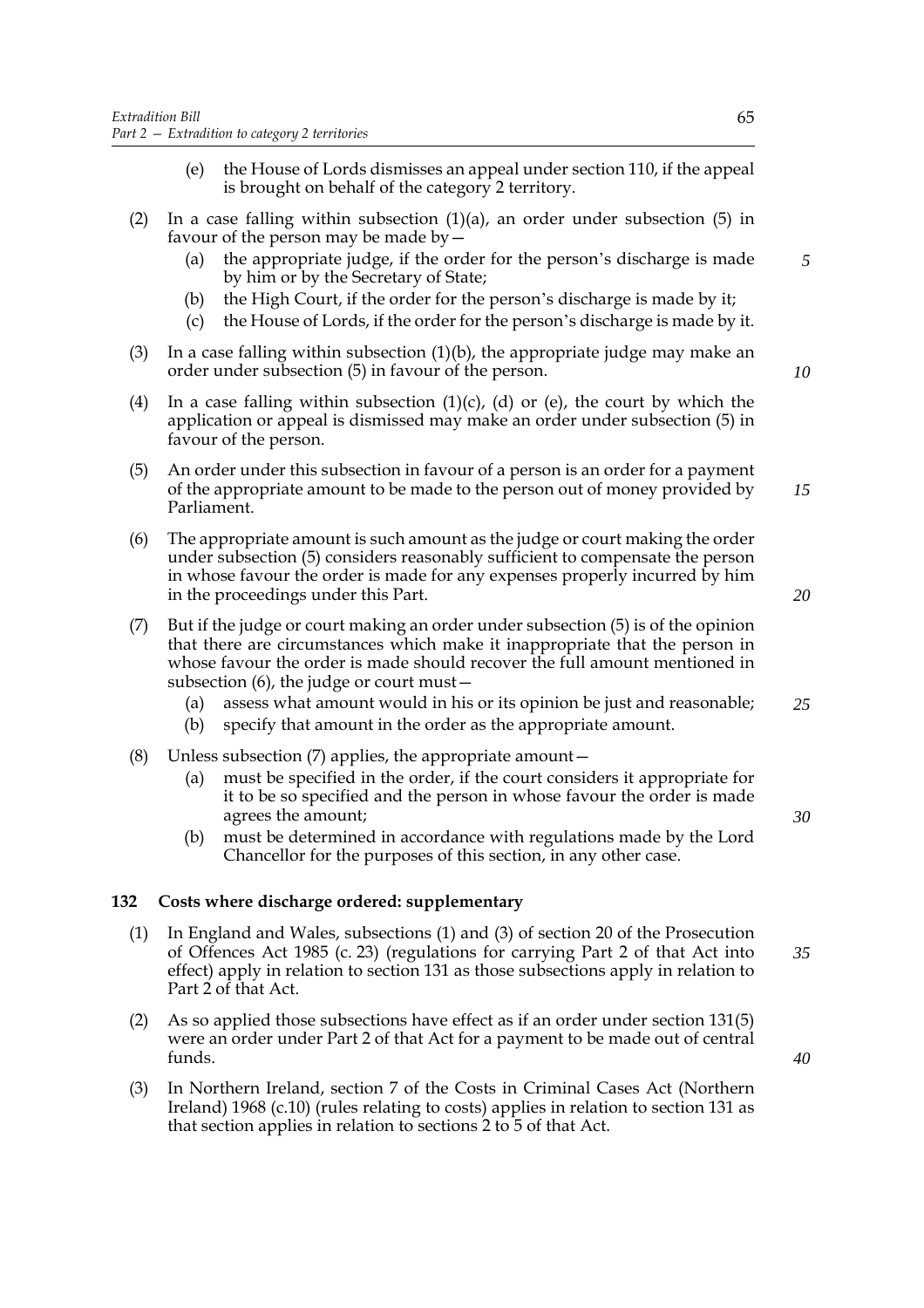#### *Documents*

### **133 Documents sent by facsimile**

- (1) Any document to be sent in connection with proceedings under this Part may be sent by facsimile transmission.
- (2) If a document mentioned in subsection  $(1)$  is sent by facsimile transmission *5*
	- (a) this Act has effect as if the document so sent were the original used to make the transmission, and
	- (b) the document so sent may be received in evidence accordingly.

#### **134 Receivable documents**

- (1) A duly authenticated document issued in a category 2 territory may be received in evidence in proceedings under this Part. *10*
- (2) A document issued in a category 2 territory is duly authenticated if (and only if) one of these applies—
	- (a) it purports to be signed by a judge, magistrate or other judicial authority of the territory;
	- (b) it purports to be authenticated by the oath or affirmation of a witness.
- (3) Nothing in this section prevents a document that is not duly authenticated from being received in evidence in proceedings under this Part.

#### *Repatriation cases*

#### **135 Persons serving sentences outside territory where convicted**

- (1) This section applies if  $-$ 
	- (a) a request is made for a person's extradition to a category 2 territory and the request contains the statement referred to in subsection (2), or
	- (b) a provisional warrant for a person's arrest is sought on behalf of a category 2 territory and the information laid before the justice contains the statement referred to in subsection (2). *25*
- (2) The statement is one that the person—
	- (a) is unlawfully at large from a prison in one territory (the imprisoning territory) in which he was serving a sentence after conviction of an offence by a court in another territory (the convicting territory), and
	- (b) was serving the sentence in pursuance of international arrangements for prisoners sentenced in one territory to be repatriated to another territory in order to serve their sentence.
- (3) If the category 2 territory is either the imprisoning territory or the convicting territory—
	- (a) section 69(3) has effect as if the reference to the statement referred to in subsection (4) of that section were a reference to the statement referred to in subsection (2) of this section;
	- (b) section 72(1) has effect as if the reference to a person within subsection (2) of that section were a reference to the person referred to in subsection (1)(b) of this section.

*15*

*20*

*30*

*35*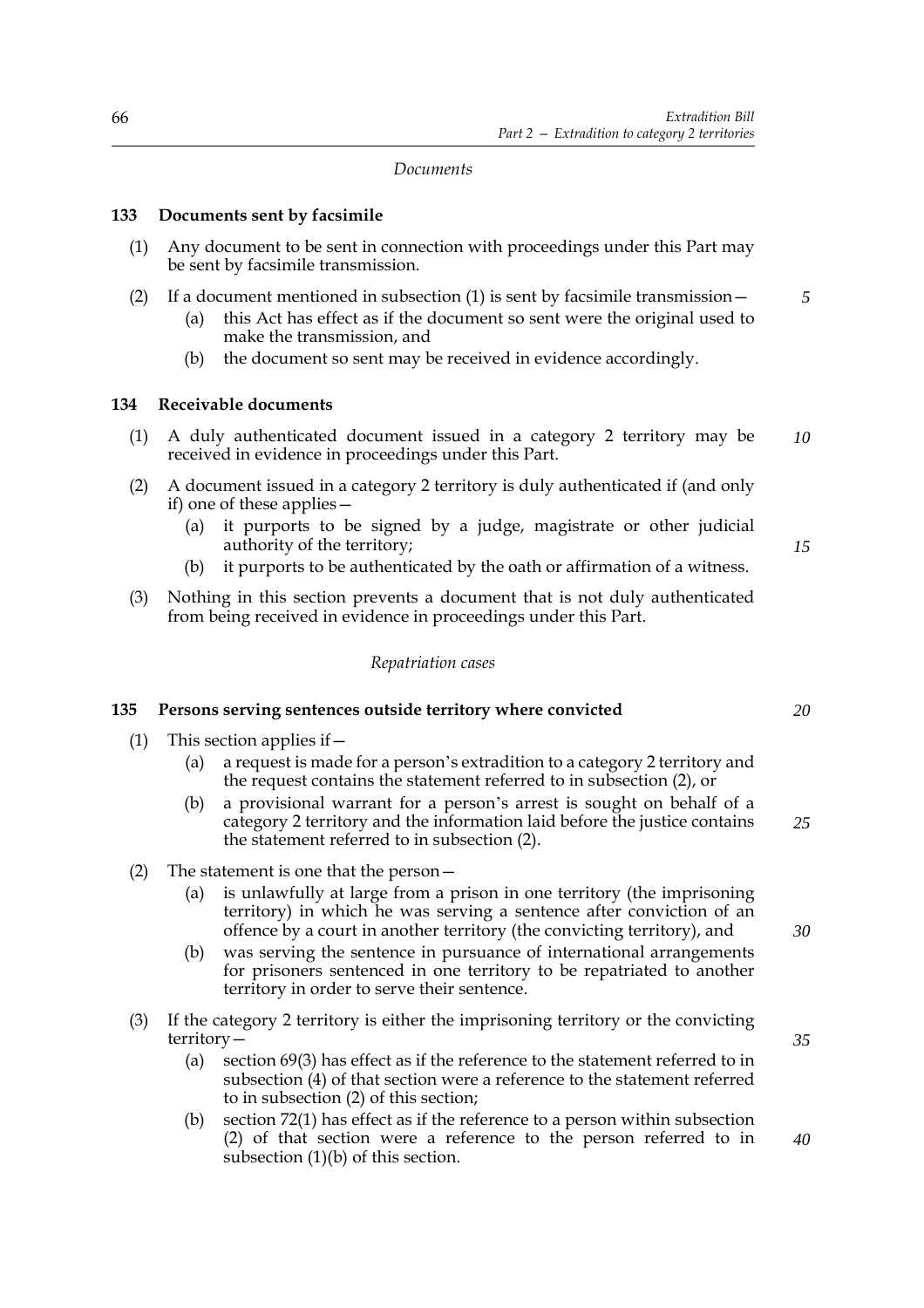- (4) If the category 2 territory is the imprisoning territory—
	- (a) sections  $70(2)(a)$ ,  $72(3)(a)$  and  $77(4)(b)$  have effect as if "an extradition offence" read "an extradition offence in relation to the convicting territory";
	- (b) sections 73(7)(a) and 123(2) have effect as if "the category 2 territory in which he is accused of the commission of an offence or is alleged to have been convicted of an offence" read "the imprisoning territory";
	- (c) section 73(10)(b) has effect as if "the category 2 territory" read "the imprisoning territory";
	- (d) section 77(2)(e) has effect as if "the category 2 territory" read "the convicting territory". *10*
- (5) Subsection (1)(b) applies to Scotland with the substitution of "application by the procurator fiscal sets out the matters referred to in paragraphs (a) and (b) of subsection (2)" for "information laid by the justice contains the statement referred to in subsection (2)".
- (6) Subsection (1)(b) applies to Northern Ireland with the substitution of "the complaint made to" for "the information laid before".

## *Interpretation*

## **136 Extradition offences: person not sentenced for offence**

(1) This section applies in relation to conduct of a person if  $-$ (a) he is accused in a category 2 territory of the commission of an offence constituted by the conduct, or (b) he is alleged to be unlawfully at large after conviction by a court in a category 2 territory of an offence constituted by the conduct and he has not been sentenced for the offence. (2) The conduct constitutes an extradition offence in relation to the category 2 territory if these conditions are satisfied— (a) the conduct occurs in the category 2 territory; (b) the conduct would constitute an offence under the law of the relevant part of the United Kingdom punishable with imprisonment or another form of detention for a term of 12 months or a greater punishment if it occurred in that part of the United Kingdom; (c) the conduct is so punishable under the law of the category 2 territory (however it is described in that law). (3) The conduct also constitutes an extradition offence in relation to the category 2 territory if these conditions are satisfied— (a) the conduct occurs outside the category 2 territory; (b) the conduct is punishable under the law of the category 2 territory with imprisonment or another form of detention for a term of 12 months or a greater punishment (however it is described in that law); (c) in corresponding circumstances equivalent conduct would constitute an extra-territorial offence under the law of the relevant part of the United Kingdom punishable with imprisonment or another form of detention for a term of 12 months or a greater punishment. (4) The conduct also constitutes an extradition offence in relation to the category 2 territory if these conditions are satisfied— *20 25 30 35 40 45*

*5*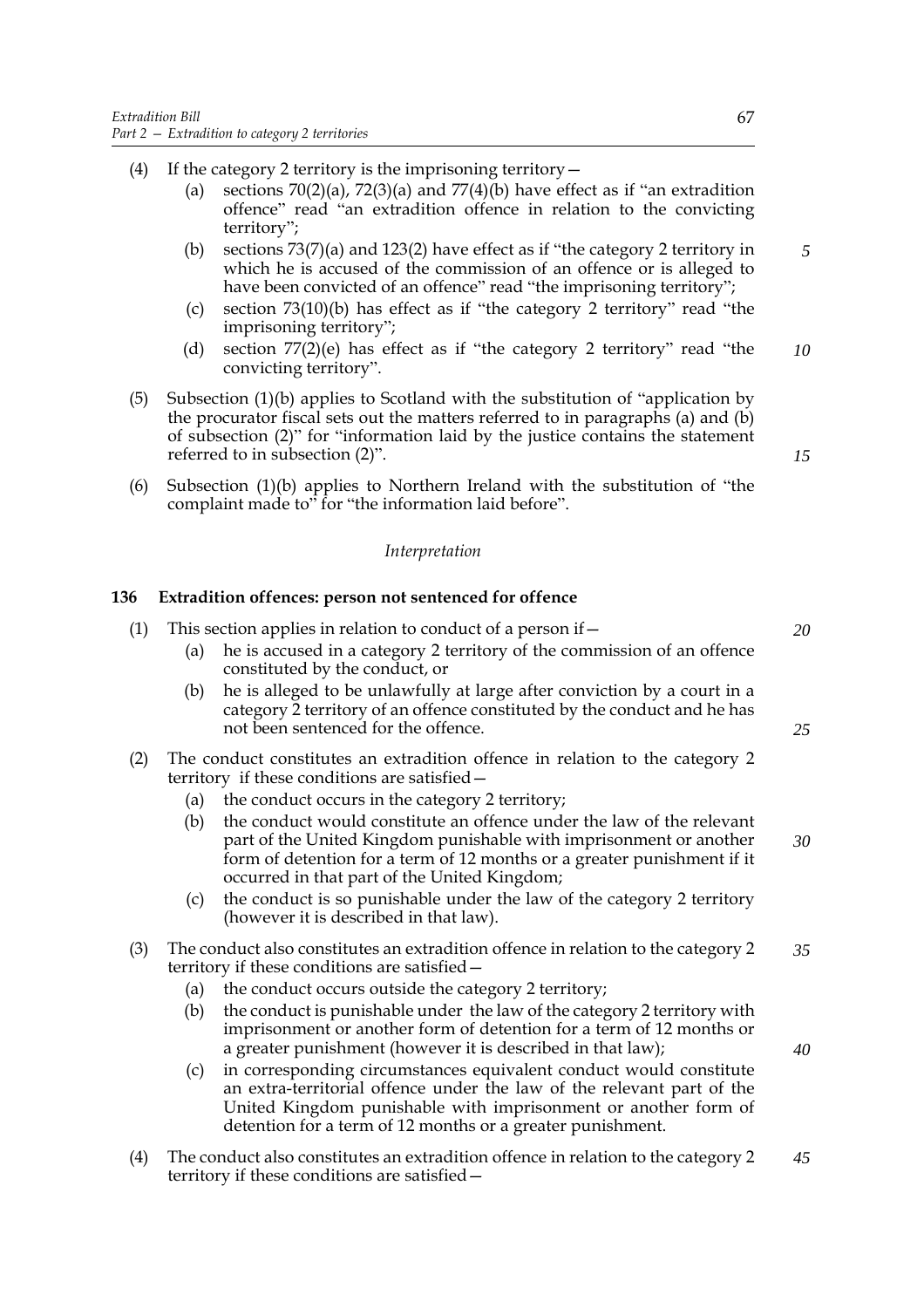- (a) the conduct occurs outside the category 2 territory and no part of it occurs in the United Kingdom;
- (b) the conduct would constitute an offence under the law of the relevant part of the United Kingdom punishable with imprisonment or another form of detention for a term of 12 months or a greater punishment if it occurred in that part of the United Kingdom;
- (c) the conduct is so punishable under the law of the category 2 territory (however it is described in that law).
- (5) The conduct also constitutes an extradition offence in relation to the category 2 territory if these conditions are satisfied—
	- (a) the conduct occurs outside the category 2 territory and no part of it occurs in the United Kingdom;
	- (b) the conduct is punishable under the law of the category 2 territory with imprisonment for a term of 12 months or another form of detention or a greater punishment (however it is described in that law);
	- (c) the conduct constitutes or if committed in the United Kingdom would constitute an offence mentioned in subsection (6).
- (6) The offences are—
	- (a) an offence under section 51 or 58 of the International Criminal Court Act 2001 (c. 17) (genocide, crimes against humanity and war crimes);
	- (b) an offence under section 52 or 59 of that Act (conduct ancillary to genocide etc. committed outside the jurisdiction);
	- (c) an ancillary offence, as defined in section 55 or 62 of that Act, in relation to an offence falling within paragraph (a) or (b);
	- (d) an offence under section 1 of the International Criminal Court (Scotland) Act 2001 (asp 13) (genocide, crimes against humanity and war crimes); *25*
	- (e) an offence under section 2 of that Act (conduct ancillary to genocide etc. committed outside the jurisdiction);
	- (f) an ancillary offence, as defined in section 7 of that Act, in relation to an offence falling within paragraph (d) or (e). *30*
- (7) If the conduct constitutes an offence under the military law of the category 2 territory but does not constitute an offence under the general criminal law of the relevant part of the United Kingdom it does not constitute an extradition offence; and subsections (1) to (6) have effect subject to this.
- (8) The relevant part of the United Kingdom is the part of the United Kingdom in which—
	- (a) the extradition hearing took place, if the question of whether conduct constitutes an extradition offence is to be decided by the Secretary of State;
	- (b) proceedings in which it is necessary to decide that question are taking place, in any other case.
- (9) Subsections (1) to (7) apply for the purposes of this Part.

## **137 Extradition offences: person sentenced for offence**

- (1) This section applies in relation to conduct of a person if  $-$ 
	- (a) he is alleged to be unlawfully at large after conviction by a court in a category 2 territory of an offence constituted by the conduct, and

*10*

*15*

*5*

*20*

*35*

*40*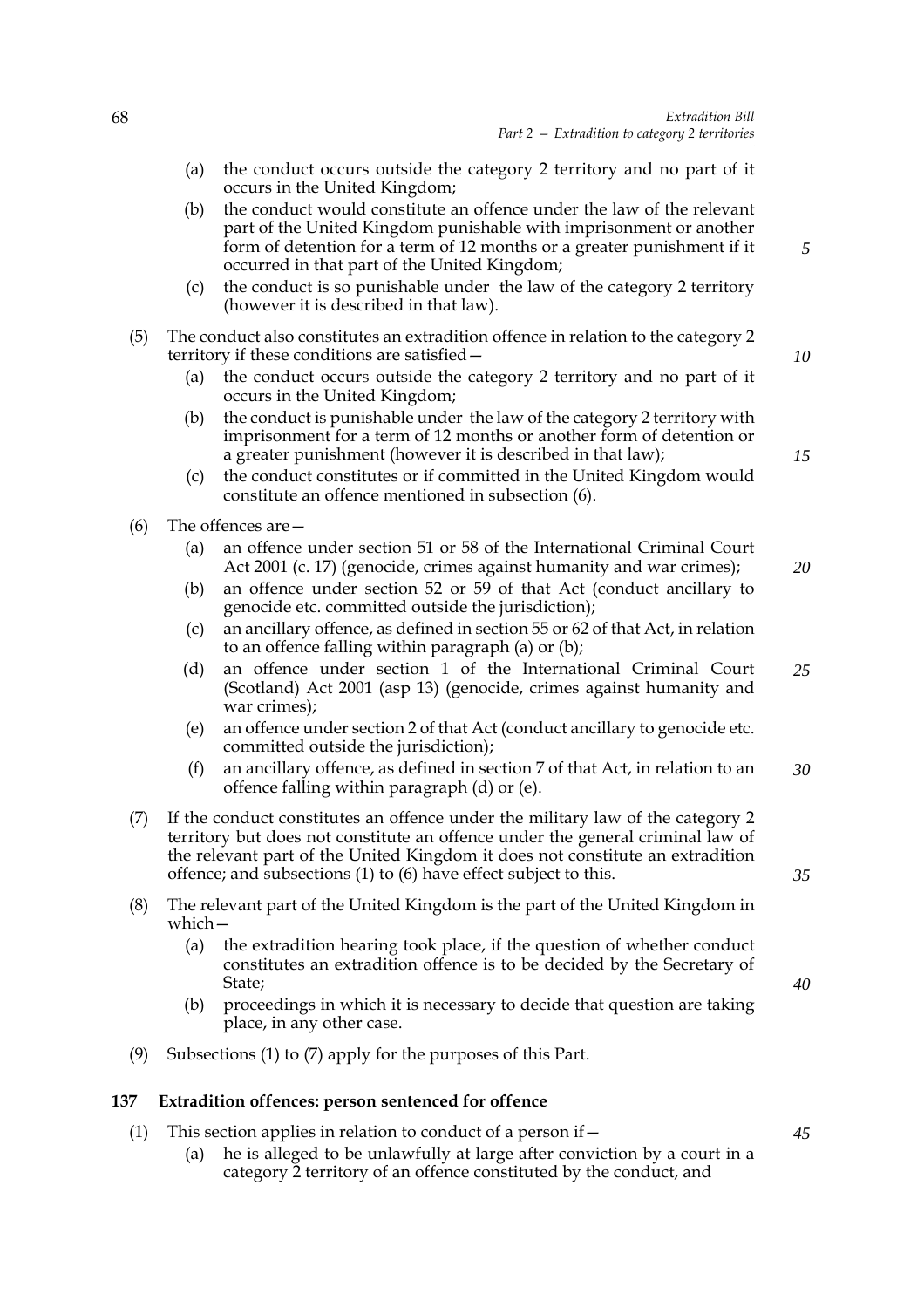- (b) he has been sentenced for the offence.
- (2) The conduct constitutes an extradition offence in relation to the category 2 territory if these conditions are satisfied—
	- (a) the conduct occurs in the category 2 territory;
	- (b) the conduct would constitute an offence under the law of the relevant part of the United Kingdom punishable with imprisonment or another form of detention for a term of 12 months or a greater punishment if it occurred in that part of the United Kingdom; *5*
	- (c) a sentence of imprisonment or another form of detention for a term of 4 months or a greater punishment has been imposed in the category 2 territory in respect of the conduct. *10*
- (3) The conduct also constitutes an extradition offence in relation to the category 2 territory if these conditions are satisfied—
	- (a) the conduct occurs outside the category 2 territory;
	- (b) a sentence of imprisonment or another form of detention for a term of 4 months or a greater punishment has been imposed in the category 2 territory in respect of the conduct; *15*
	- (c) in corresponding circumstances equivalent conduct would constitute an extra-territorial offence under the law of the relevant part of the United Kingdom punishable with imprisonment or another form of detention for a term of 12 months or a greater punishment. *20*
- (4) The conduct also constitutes an extradition offence in relation to the category 2 territory if these conditions are satisfied—
	- (a) the conduct occurs outside the category 2 territory and no part of it occurs in the United Kingdom;

*25*

- (b) the conduct would constitute an offence under the law of the relevant part of the United Kingdom punishable with imprisonment or another form of detention for a term of 12 months or a greater punishment if it occurred in that part of the United Kingdom;
- (c) a sentence of imprisonment or another form of detention for a term of 4 months or a greater punishment has been imposed in the category 2 territory in respect of the conduct. *30*
- (5) The conduct also constitutes an extradition offence in relation to the category 2 territory if these conditions are satisfied—
	- (a) the conduct occurs outside the category 2 territory and no part of it occurs in the United Kingdom; *35*
	- (b) the conduct is punishable under the law of the category 2 territory with imprisonment or another form of detention for a term of 12 months or a greater punishment (however it is described in that law);
	- (c) the conduct constitutes or if committed in the United Kingdom would constitute an offence mentioned in subsection (6). *40*
- (6) The offences are—
	- (a) an offence under section 51 or 58 of the International Criminal Court Act 2001 (c. 17) (genocide, crimes against humanity and war crimes);
	- (b) an offence under section 52 or 59 of that Act (conduct ancillary to genocide etc. committed outside the jurisdiction);
	- (c) an ancillary offence, as defined in section 55 or 62 of that Act, in relation to an offence falling within paragraph (a) or (b);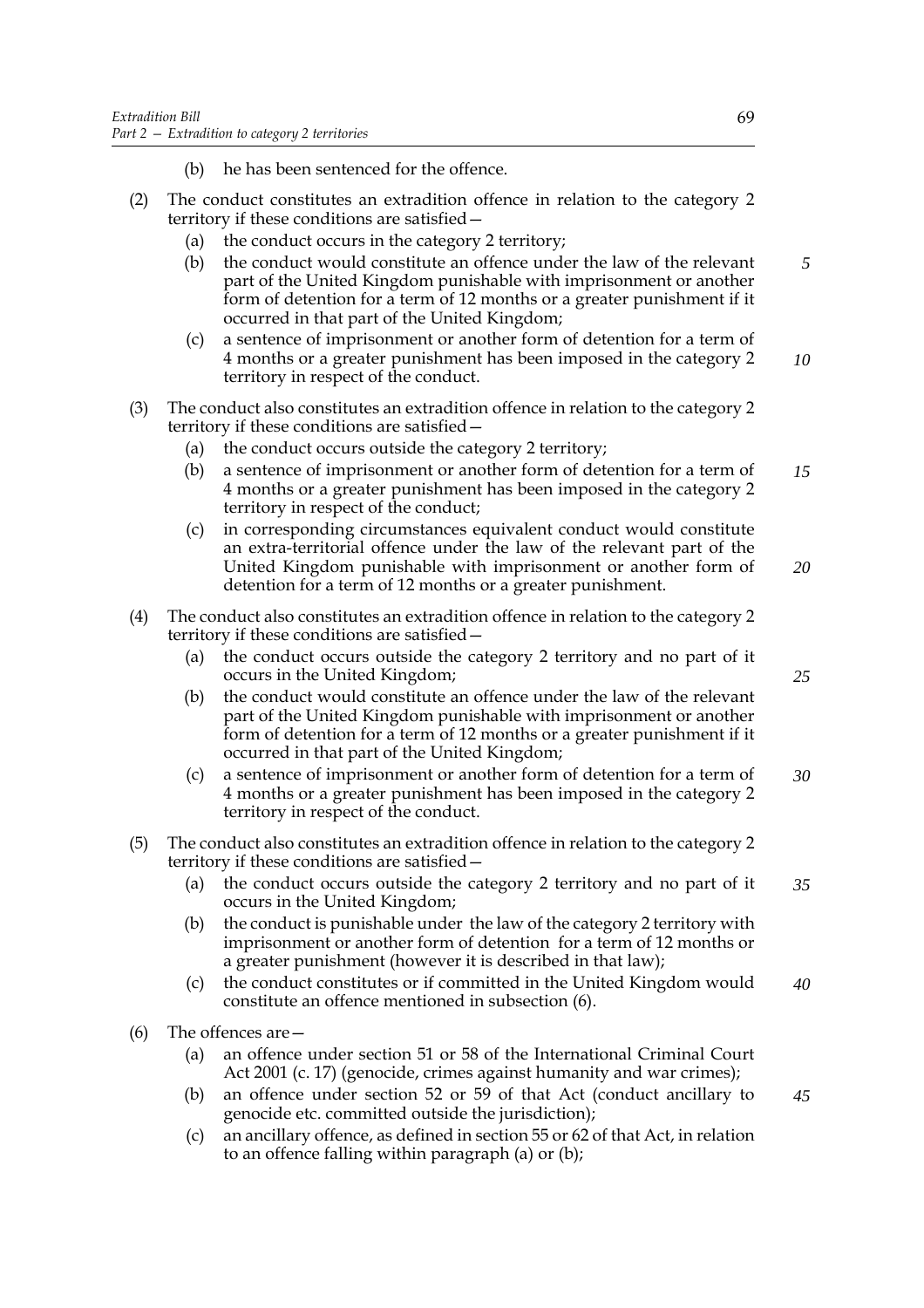- (d) an offence under section 1 of the International Criminal Court (Scotland) Act 2001 (asp 13) (genocide, crimes against humanity and war crimes);
- (e) an offence under section 2 of that Act (conduct ancillary to genocide etc. committed outside the jurisdiction);
- (f) an ancillary offence, as defined in section 7 of that Act, in relation to an offence falling within paragraph (d) or (e).
- (7) If the conduct constitutes an offence under the military law of the category 2 territory but does not constitute an offence under the general criminal law of the relevant part of the United Kingdom it does not constitute an extradition offence; and subsections (1) to (6) have effect subject to this. *10*
- (8) The relevant part of the United Kingdom is the part of the United Kingdom in which—
	- (a) the extradition hearing took place, if the question of whether conduct constitutes an extradition offence is to be decided by the Secretary of State; *15*
	- (b) proceedings in which it is necessary to decide that question are taking place, in any other case.
- (9) Subsections (1) to (7) apply for the purposes of this Part.

# **138 The appropriate judge**

- (1) The appropriate judge is  $-$ 
	- (a) in England and Wales, the Senior District Judge (Chief Magistrate) or another District Judge (Magistrates' Courts) designated by him;
	- (b) in Scotland, the sheriff of Lothian and Borders;
	- (c) in Northern Ireland, such county court judge or resident magistrate as is designated for the purposes of this Part by the Lord Chancellor. *25*
- (2) The Lord Chancellor may designate a particular District Judge (Magistrates' Courts) to be the appropriate judge in England and Wales instead of the judge referred to in subsection  $(1)(a)$ .
- (3) A designation under subsection (2) may be made for all cases or for such cases (or cases of such description) as the designation stipulates. *30*
- (4) More than one designation may be made under subsection (2).
- (5) This section applies for the purposes of this Part.

## **139 The extradition hearing**

- (1) The extradition hearing is the hearing at which the appropriate judge is to deal with a request for extradition to a category 2 territory. *35*
- (2) This section applies for the purposes of this Part.

#### **140 Scotland: references to Secretary of State**

(1) This Part applies in relation to any function which falls under this Part to be exercised in relation to Scotland as if references in this Part to the Secretary of State were to the Scottish Ministers.

*20*

*40*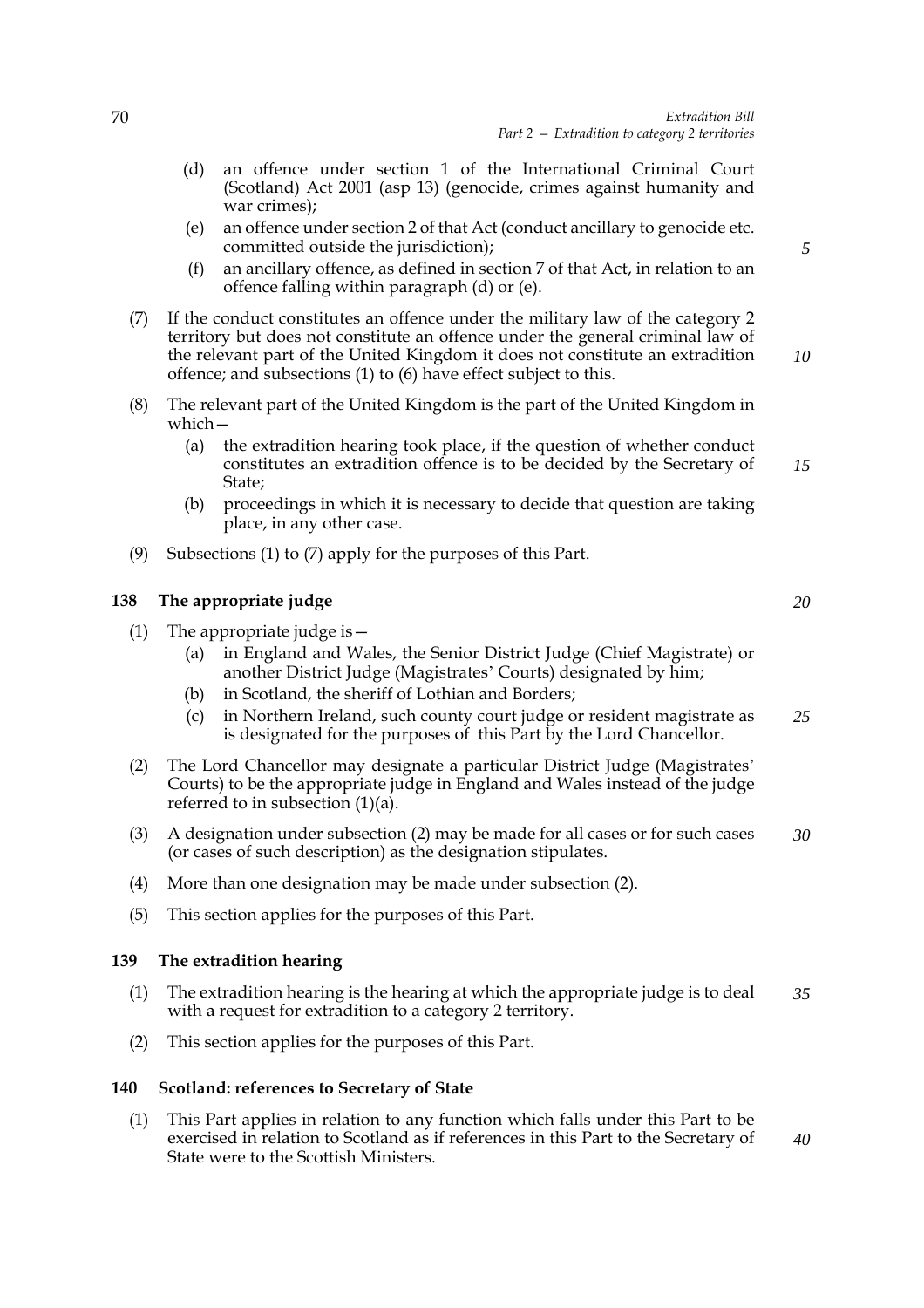(2) Subsection (1) does not apply to the references to the Secretary of State in sections 82(3), 98(4) and 117.

### **PART 3**

#### EXTRADITION TO THE UNITED KINGDOM

*Extradition from category 1 territories*

#### **141 Issue of Part 3 warrant**

- (1) The appropriate judge may issue a Part 3 warrant in respect of a person if  $-$ 
	- (a) a constable or an appropriate person applies to the judge for a Part 3 warrant, and
	- (b) the condition in subsection (2) is satisfied.
- (2) The condition is that a domestic warrant has been issued in respect of the person and there is reason to believe—
	- (a) that the person has committed an extradition offence, or
	- (b) that the person is unlawfully at large after conviction of an extradition offence by a court in the United Kingdom. *15*
- (3) A Part 3 warrant is an arrest warrant which contains—
	- (a) the statement referred to in subsection (4) or the statement referred to in subsection (5), and
	- (b) the certificate referred to in subsection (6).
- (4) The statement is one that—
	- (a) the person in respect of whom the warrant is issued is accused in the United Kingdom of the commission of an extradition offence specified in the warrant, and
	- (b) the warrant is issued with a view to his arrest and extradition to the United Kingdom for the purpose of being prosecuted for the offence.
- (5) The statement is one that—
	- (a) the person in respect of whom the warrant is issued is alleged to be unlawfully at large after conviction of an extradition offence specified in the warrant by a court in the United Kingdom, and
	- (b) the warrant is issued with a view to his arrest and extradition to the United Kingdom for the purpose of being sentenced for the offence or of serving a sentence of imprisonment or another form of detention imposed in respect of the offence. *30*
- (6) The certificate is one certifying—
	- (a) whether the conduct constituting the extradition offence specified in the warrant falls within the European framework list; *35*
	- (b) whether the offence is an extra-territorial offence;
	- (c) what is the maximum punishment that may be imposed on conviction of the offence or (if the person has been sentenced for the offence) what sentence has been imposed.
- (7) The conduct which falls within the European framework list must be taken for the purposes of subsection  $(6)(a)$  to include conduct which constitutes –

*5*

*10*

*20*

*25*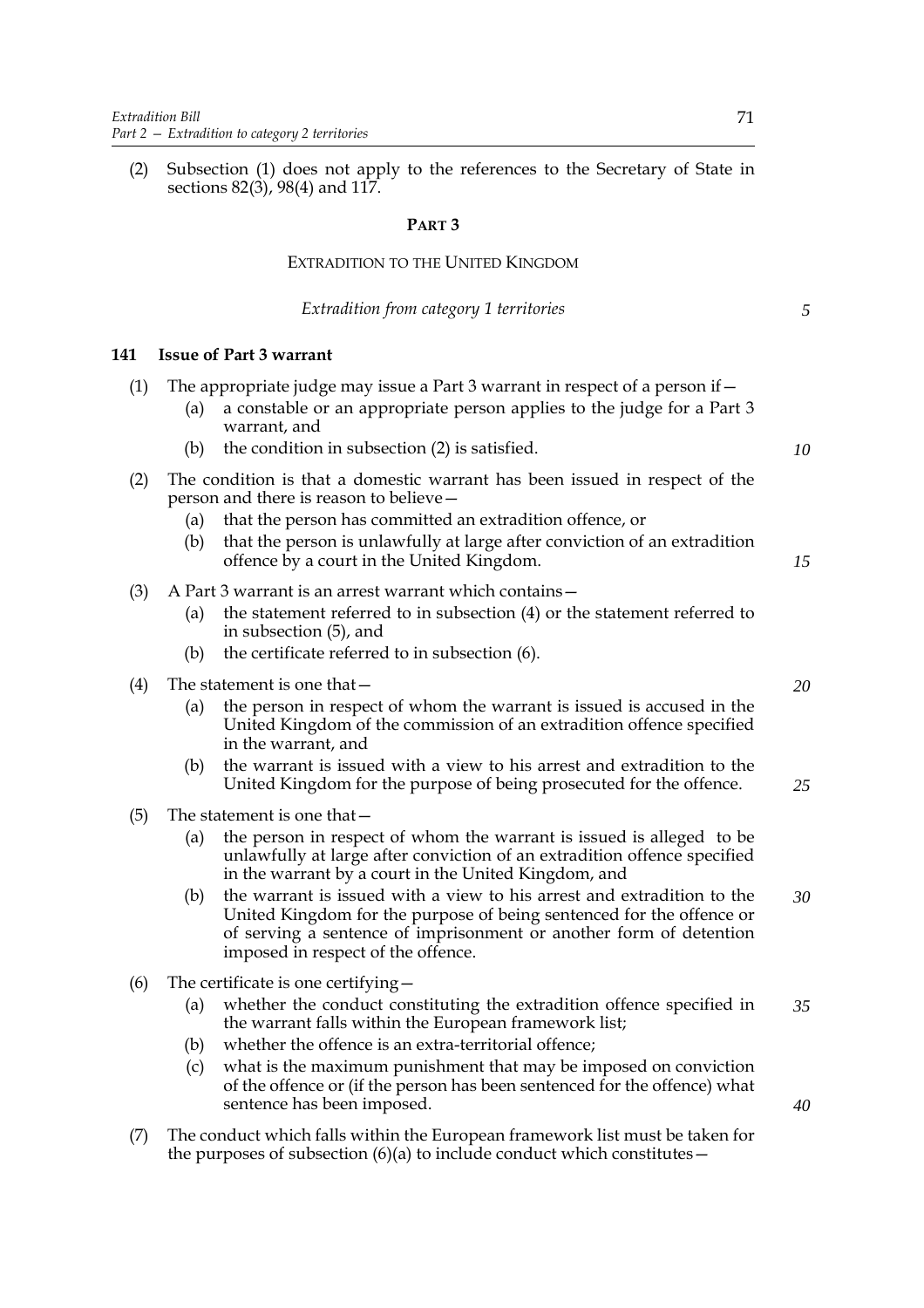|      | an attempt, conspiracy or incitement to carry out conduct falling within<br>(a)<br>the list, or<br>aiding, abetting, counselling or procuring the carrying out of conduct<br>(b)<br>falling within the list.                                                                                                                                                                                                                       |          |
|------|------------------------------------------------------------------------------------------------------------------------------------------------------------------------------------------------------------------------------------------------------------------------------------------------------------------------------------------------------------------------------------------------------------------------------------|----------|
| (8)  | The European framework list is the list of conduct set out in article 2.2 of the<br>European framework decision.                                                                                                                                                                                                                                                                                                                   | 5        |
| (9)  | A domestic warrant is a warrant for the arrest or apprehension of a person<br>which is issued under any of these $-$<br>section 72 of the Criminal Justice Act 1967 (c. 80);<br>(a)                                                                                                                                                                                                                                                |          |
|      | section 7 of the Bail Act 1976 (c. 63);<br>(b)<br>section 51 of the Judicature (Northern Ireland) Act 1978 (c. 23);<br>(c)<br>section 1 of the Magistrates' Courts Act 1980 (c. 43);<br>(d)<br>Article 20 or 25 of the Magistrates' Courts (Northern Ireland) Order<br>(e)<br>1981 (S.I. 1981/1675 (N.I. 26));<br>the Criminal Procedure (Scotland) Act 1995 (c. 46).<br>(f)                                                       | 10<br>15 |
| (10) | An appropriate person is a person of a description specified in an order made<br>by the Secretary of State for the purposes of this section.                                                                                                                                                                                                                                                                                       |          |
| (11) | Subsection $(1)(a)$ applies to Scotland with the substitution of "a procurator"<br>fiscal" for "a constable or an appropriate person".                                                                                                                                                                                                                                                                                             |          |
| 142  | Undertaking in relation to person serving sentence                                                                                                                                                                                                                                                                                                                                                                                 | 20       |
| (1)  | This section applies if $-$<br>a Part 3 warrant is issued in respect of a person;<br>(a)<br>the person is serving a sentence of imprisonment or another form of<br>(b)<br>detention in a category 1 territory;<br>the person's extradition to the United Kingdom from the category 1<br>(c)<br>territory in pursuance of the warrant is made subject to a condition that                                                           | 25       |
|      | an undertaking is given on behalf of the United Kingdom with regard<br>to his treatment in the United Kingdom or his return to the category 1<br>territory (or both).                                                                                                                                                                                                                                                              |          |
| (2)  | The Secretary of State may give an undertaking to a person acting on behalf of<br>the category 1 territory with regard to either or both of these things -<br>the treatment in the United Kingdom of the person in respect of whom<br>(a)<br>the warrant is issued;<br>the return of that person to the category 1 territory.<br>(b)                                                                                               | 30       |
| (3)  | The terms which may be included by the Secretary of State in an undertaking<br>given under subsection (2) in relation to a person accused in the United<br>Kingdom of the commission of an offence include terms -<br>that the person be kept in custody until the conclusion of the<br>(a)<br>proceedings against him for the offence and any other offence in<br>respect of which he is permitted to be dealt with in the United | 35<br>40 |
|      | Kingdom;<br>that the person be returned to the category 1 territory to serve the<br>(b)<br>remainder of his sentence on the conclusion of those proceedings.                                                                                                                                                                                                                                                                       |          |
| (4)  | The terms which may be included by the Secretary of State in an undertaking<br>given under subsection (2) in relation to a person alleged to be unlawfully at<br>large after conviction of an offence by a court in the United Kingdom include                                                                                                                                                                                     | 45       |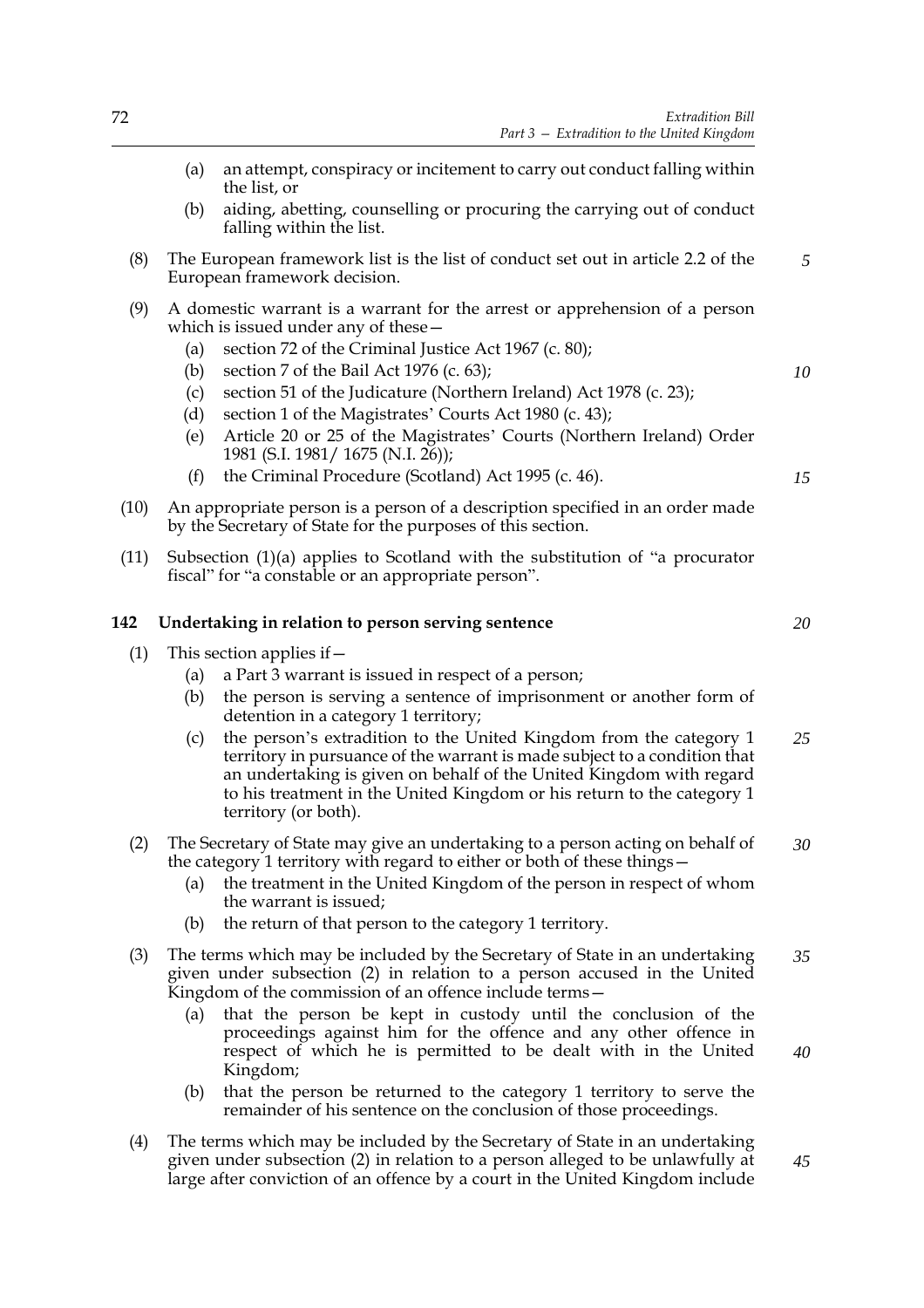terms that the person be returned to the category 1 territory to serve the remainder of his sentence after serving any sentence imposed on him in the United Kingdom.

(5) If the Part 3 warrant was issued by a sheriff, the preceding provisions of this section apply as if the references to the Secretary of State were to the Scottish Ministers.

# **143 Return to extraditing territory to serve sentence**

- (1) This section applies if—
	- (a) a Part 3 warrant is issued in respect of a person;
	- (b) the warrant states that it is issued with a view to his extradition to the United Kingdom for the purpose of being prosecuted for an offence; *10*
	- (c) he is extradited to the United Kingdom from a category 1 territory in pursuance of the warrant;
	- (d) he is extradited on the condition that, if he is convicted of the offence and a sentence of imprisonment or another form of detention is imposed in respect of it, he must be returned to the category 1 territory to serve the sentence; *15*
	- (e) he is convicted of the offence and a sentence of imprisonment or another form of detention is imposed in respect of it.
- (2) The person must be returned to the category 1 territory to serve the sentence as soon as is reasonably practicable after the sentence is imposed. *20*
- (3) If subsection (2) is complied with the punishment for the offence must be treated as remitted but the person's conviction for the offence must be treated as a conviction for all other purposes.
- (4) If subsection (2) is not complied with and the person applies to the appropriate judge to be discharged the judge must order his discharge, unless reasonable cause is shown for the delay. *25*

## **144 Service of sentence in territory executing Part 3 warrant**

- (1) This section applies if  $-$ 
	- (a) a Part 3 warrant is issued in respect of a person;
	- (b) the certificate contained in the warrant certifies that a sentence has been imposed;
	- (c) an undertaking is given on behalf of a category 1 territory that the person will be required to serve the sentence in the territory;
	- (d) on the basis of the undertaking the person is not extradited to the United Kingdom from the category 1 territory. *35*
- (2) The punishment for the offence must be treated as remitted but the person's conviction for the offence must be treated as a conviction for all other purposes.

## **145 Dealing with person for other offences**

- (1) This section applies if a person is extradited to the United Kingdom from a category 1 territory in pursuance of a Part 3 warrant. *40*
- (2) The person may be dealt with in the United Kingdom for an offence committed before his extradition only if—

*5*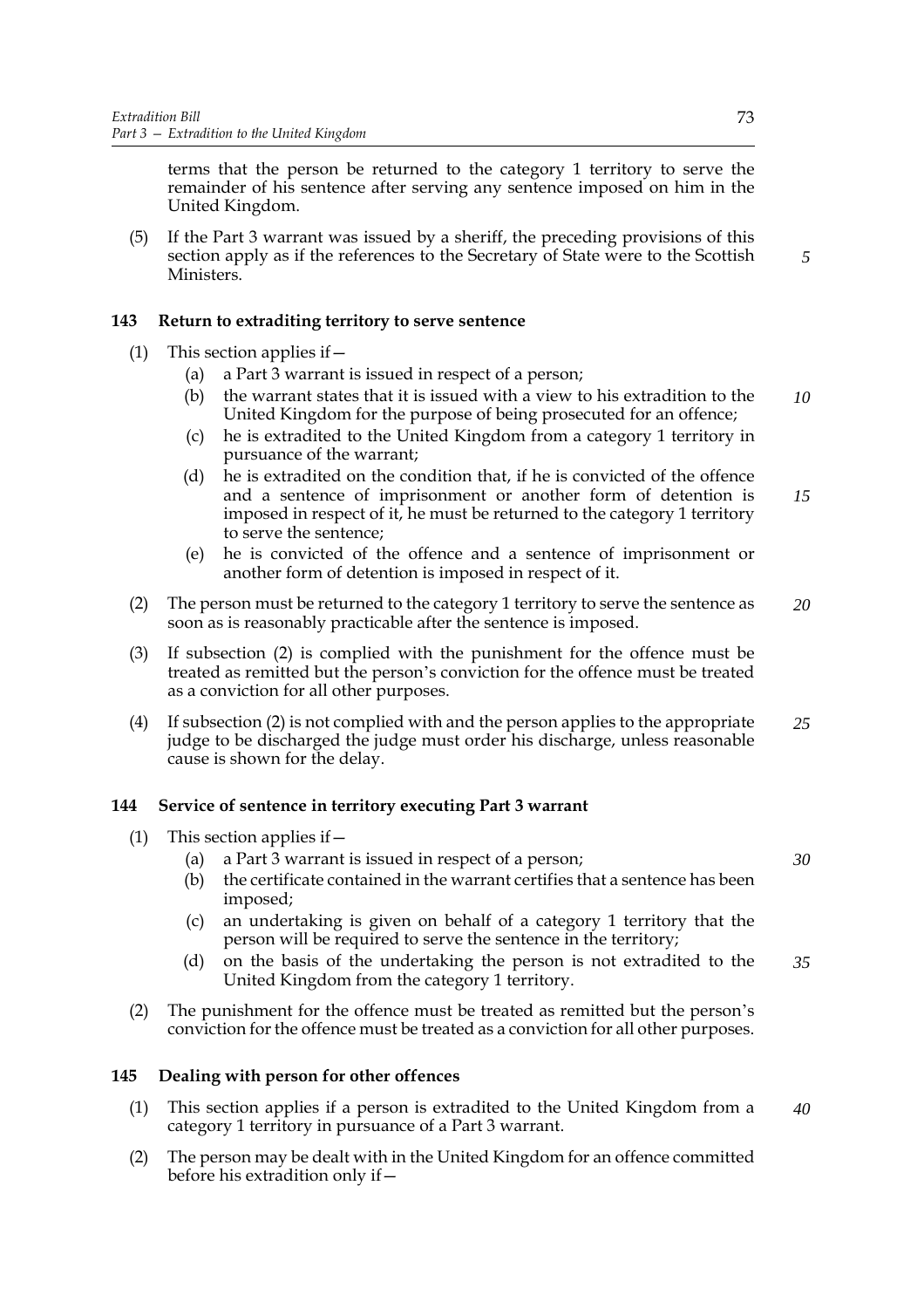*10*

*30*

- (a) the offence is one falling within subsection (3), or
- (b) the condition in subsection (4) is satisfied.
- (3) The offences are—
	- (a) the offence in respect of which the person is extradited;
	- (b) an offence disclosed by the information provided to the category 1 territory in respect of that offence; *5*
	- (c) an extradition offence in respect of which consent to the person being dealt with is given on behalf of the territory;
	- (d) an extradition offence in respect of which consent to the person being dealt with is treated as given on behalf of the territory;
	- (e) an offence which is not punishable with imprisonment or another form of detention;
	- (f) an offence in respect of which the person will not be detained in connection with his trial, sentence or appeal;
	- (g) an offence in respect of which the person waives the right that he would have (but for this paragraph) not to be dealt with for the offence. *15*
- (4) The condition is that the person has been given an opportunity to leave the United Kingdom and—
	- (a) he has not done so before the end of the permitted period, or
	- (b) he has done so before the end of the permitted period and has returned to the United Kingdom. *20*
- (5) The permitted period is 45 days starting with the day on which the person arrives in the United Kingdom.
- (6) Consent to the person being dealt with for an offence is treated as given on behalf of the category 1 territory if the category 1 territory and the United Kingdom have each given a notification under article 27.1 of the European framework decision in relation to the offence. *25*
- (7) But subsection (6) does not apply if the authority of the category 1 territory which ordered the person's extradition to the United Kingdom makes a statement to that effect in the person's case.

**146 Effect of consent to extradition to the United Kingdom**

- (1) This section applies if  $-$ 
	- (a) a person is extradited to the United Kingdom from a category 1 territory in pursuance of a Part 3 warrant;
	- (b) the person consented to his extradition to the United Kingdom in accordance with the law of the category 1 territory. *35*
- (2) Section 145(2) does not apply if the conditions in subsection (3) or the conditions in subsection (4) are satisfied.
- (3) The conditions are that—
	- (a) under the law of the category 1 territory, the effect of the person's consent is to waive his right under section 145(2); *40*
	- (b) the person has not revoked his consent in accordance with that law, if he is permitted to do so under that law.
- (4) The conditions are that—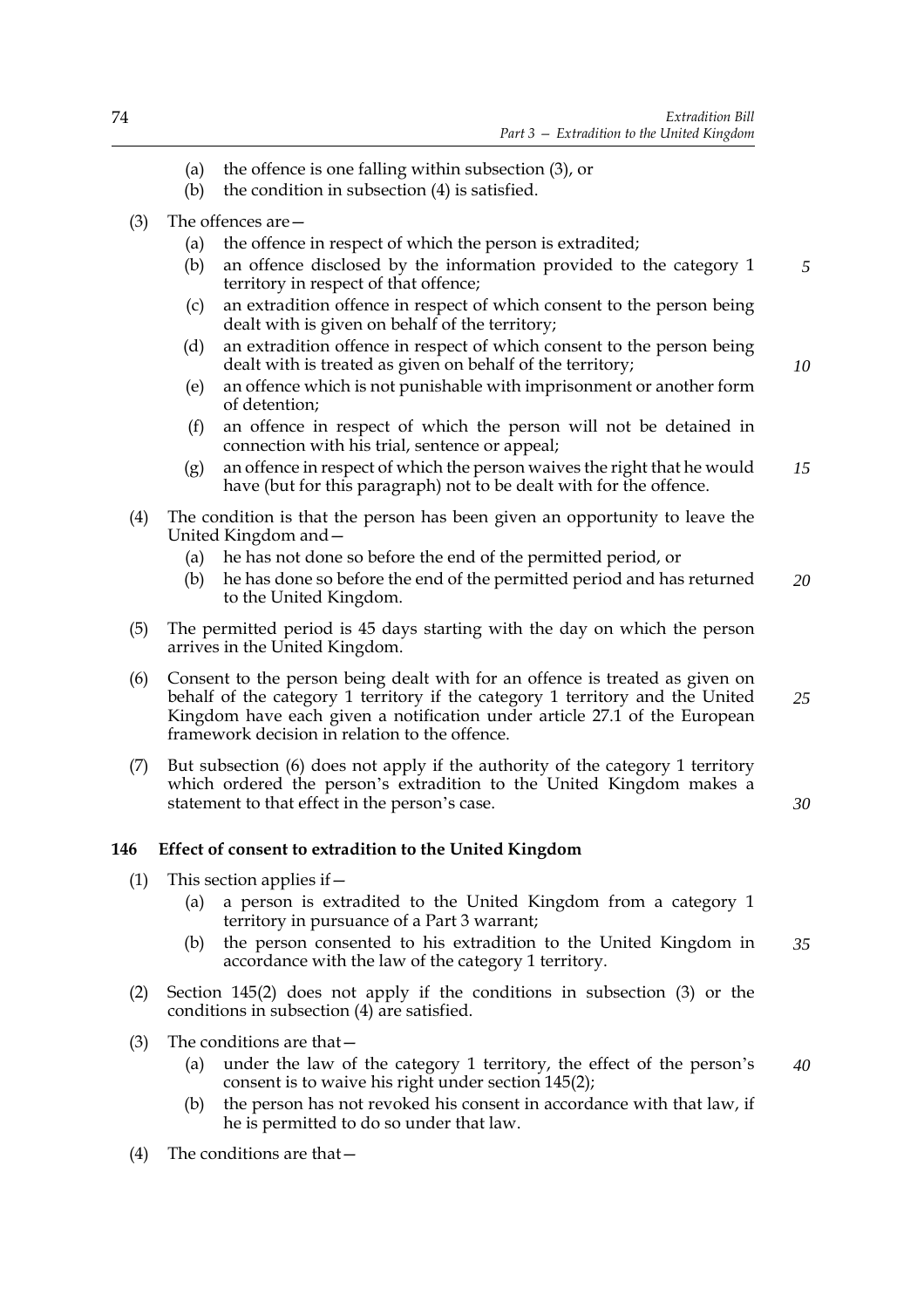- (a) under the law of the category 1 territory, the effect of the person's consent is not to waive his right under section 145(2);
- (b) the person has expressly waived his right under section 145(2) in accordance with that law;
- (c) the person has not revoked his consent in accordance with that law, if he is permitted to do so under that law;
- (d) the person has not revoked the waiver of his right under section 145(2) in accordance with that law, if he is permitted to do so under that law.

# **147 Extradition offences**

- (1) Conduct constitutes an extradition offence in relation to the United Kingdom if these conditions are satisfied— *10*
	- (a) the conduct occurs in the United Kingdom;
	- (b) the conduct is punishable under the law of the relevant part of the United Kingdom with imprisonment or another form of detention for a term of 12 months or a greater punishment.
- (2) Conduct also constitutes an extradition offence in relation to the United Kingdom if these conditions are satisfied—
	- (a) the conduct occurs outside the United Kingdom;
	- (b) the conduct constitutes an extra-territorial offence punishable under the law of the relevant part of the United Kingdom with imprisonment or another form of detention for a term of 12 months or a greater punishment.
- (3) But subsections (1) and (2) do not apply in relation to conduct of a person if  $$ 
	- he is alleged to be unlawfully at large after conviction by a court in the United Kingdom of the offence constituted by the conduct, and
	- (b) he has been sentenced for the offence.
- (4) Conduct also constitutes an extradition offence in relation to the United Kingdom if these conditions are satisfied—
	- (a) the conduct occurs in the United Kingdom;
	- (b) a sentence of imprisonment or another form of detention for a term of 4 months or a greater punishment has been imposed in the United Kingdom in respect of the conduct. *30*
- (5) Conduct also constitutes an extradition offence in relation to the United Kingdom if these conditions are satisfied—
	- (a) the conduct occurs outside the United Kingdom;
	- (b) the conduct constitutes an extra-territorial offence;
	- (c) a sentence of imprisonment or another form of detention for a term of 4 months or a greater punishment has been imposed in the United Kingdom in respect of the conduct.
- (6) The relevant part of the United Kingdom is the part of the United Kingdom in which the relevant proceedings are taking place. *40*
- (7) The relevant proceedings are the proceedings in which it is necessary to decide whether conduct constitutes an extradition offence.
- (8) Subsections (1) to (5) apply for the purposes of sections 141 to 146.

*5*

```
25
```
*15*

*20*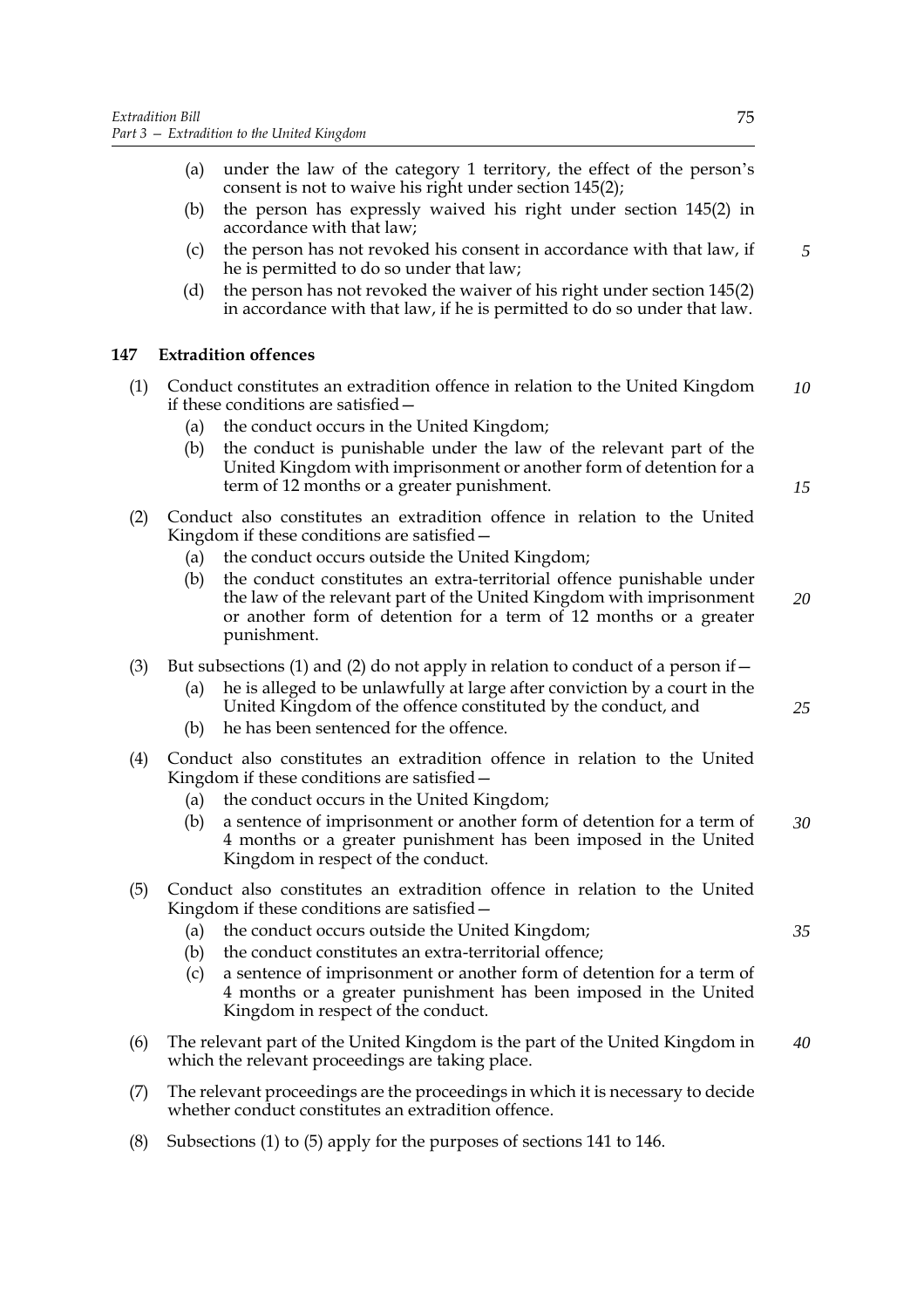## **148 The appropriate judge**

- (1) The appropriate judge is  $-$ 
	- (a) in England and Wales, a District Judge (Magistrates' Courts), a justice of the peace or a judge entitled to exercise the jurisdiction of the Crown Court;
	- (b) in Scotland, a sheriff;
	- (c) in Northern Ireland, a justice of the peace, a resident magistrate or a Crown Court judge.
- (2) This section applies for the purposes of sections 141 to 146.

*10*

*15*

*20*

*40*

*5*

#### **149 Dealing with person for other offences: Commonwealth countries etc.**

- (1) This section applies if  $-$ 
	- (a) a person is extradited to the United Kingdom from a category 2 territory under law of the territory corresponding to Part 2 of this Act, and
	- (b) the territory is a Commonwealth country, a British overseas territory or the Hong Kong Special Administrative Region of the People's Republic of China.
- (2) The person may be dealt with in the United Kingdom for an offence committed before his extradition only if—
	- (a) the offence is one falling within subsection (3), or
	- (b) the condition in subsection  $(6)$  is satisfied.
- (3) The offences are—
	- (a) the offence in respect of which the person is extradited;
	- (b) a lesser offence disclosed by the information provided to the category 2 territory in respect of that offence; *25*
	- (c) an offence in respect of which consent to the person being dealt with is given by or on behalf of the relevant authority.
- (4) An offence is a lesser offence in relation to another offence if the maximum punishment for it is less severe than the maximum punishment for the other offence. *30*
- (5) The relevant authority is  $-$ 
	- (a) if the person has been extradited from a Commonwealth country, the government of the country;
	- (b) if the person has been extradited from a British overseas territory, the person administering the territory; *35*
	- (c) if the person has been extradited from the Hong Kong Special Administrative Region of the People's Republic of China, the government of the Region.
- (6) The condition is that the protected period has ended.
- (7) The protected period is 45 days starting with the first day after his extradition to the United Kingdom on which the person is given an opportunity to leave the United Kingdom.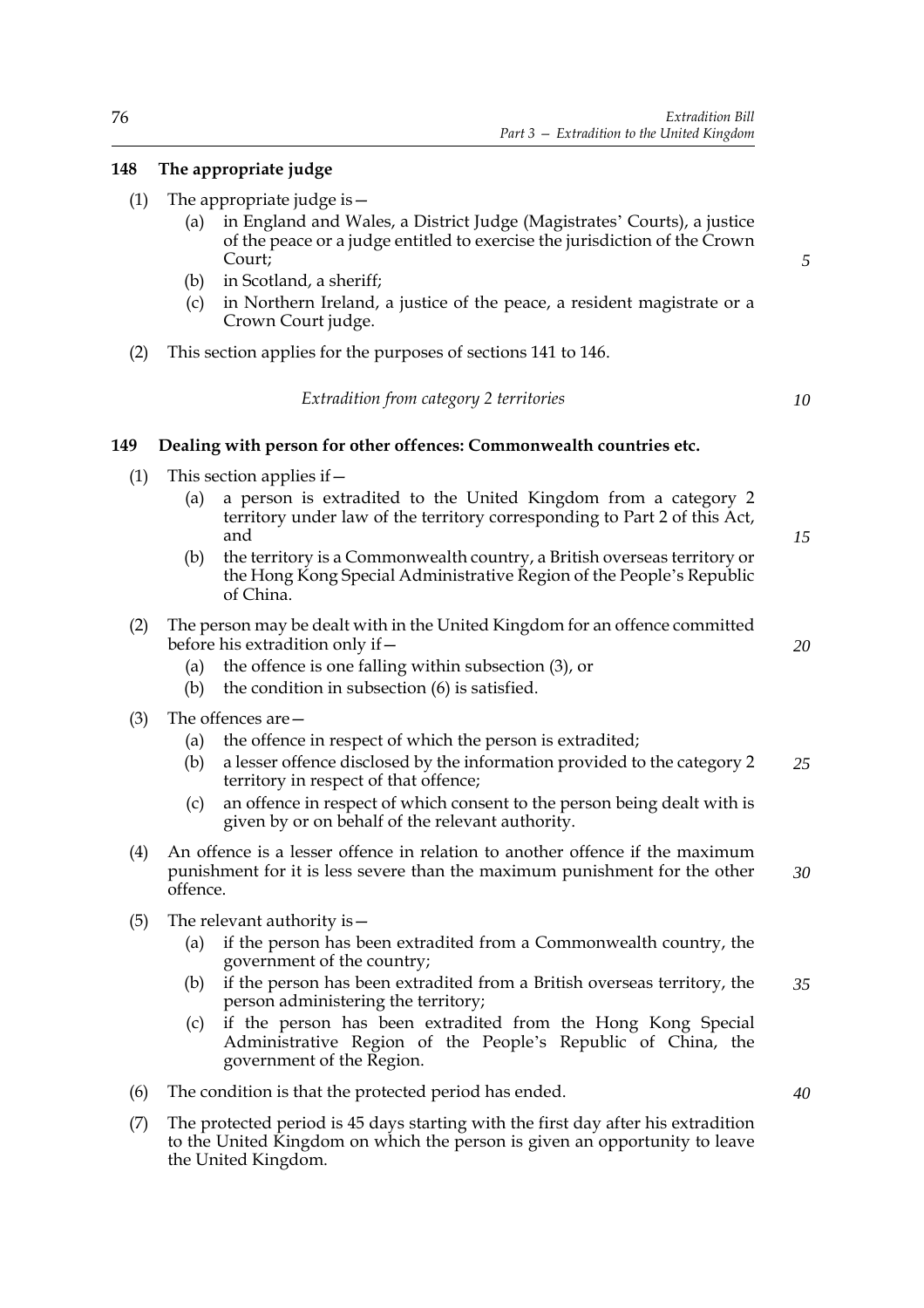- (8) A person is dealt with in the United Kingdom for an offence if  $-$ 
	- (a) he is tried there for it;
	- (b) he is detained with a view to trial there for it.

# **150 Dealing with person for other offences: other category 2 territories**

- (1) This section applies if—
	- (a) a person is extradited to the United Kingdom from a category 2 territory under law of the territory corresponding to Part 2 of this Act, and
	- (b) the territory is not one falling within section  $149(1)(b)$ .
- (2) The person may be dealt with in the United Kingdom for an offence committed before his extradition only if— *10*
	- (a) the offence is one falling within subsection (3), or
	- (b) the condition in subsection (4) is satisfied.
- (3) The offences are—
	- (a) the offence in respect of which the person is extradited;
	- (b) an offence disclosed by the information provided to the category 2 territory in respect of that offence;
	- (c) an offence in respect of which consent to the person being dealt with is given on behalf of the territory.

## (4) The condition is that—

- (a) the person has returned to the territory from which he was extradited, or
- (b) the person has been given an opportunity to leave the United Kingdom.
- (5) A person is dealt with in the United Kingdom for an offence if  $-$ 
	- (a) he is tried there for it;
	- (b) he is detained with a view to trial there for it.

## **151 Remission of punishment for other offences**

- (1) This section applies if  $-$ 
	- (a) a person is extradited to the United Kingdom from a category 2 territory under law of the territory corresponding to Part 2 of this Act;
	- (b) before his extradition he has been convicted of an offence in the United Kingdom;
	- (c) he has not been extradited in respect of that offence.
- (2) The punishment for the offence must be treated as remitted but the person's conviction for the offence must be treated as a conviction for all other purposes. *35*

# **152 Return of person acquitted or not tried**

- (1) This section applies if  $-$ 
	- (a) a person is accused in the United Kingdom of the commission of an offence;
	- (b) the person is extradited to the United Kingdom in respect of the offence from a category 2 territory under law of the territory corresponding to Part 2 of this Act; *40*

*5*

```
25
```
*15*

*20*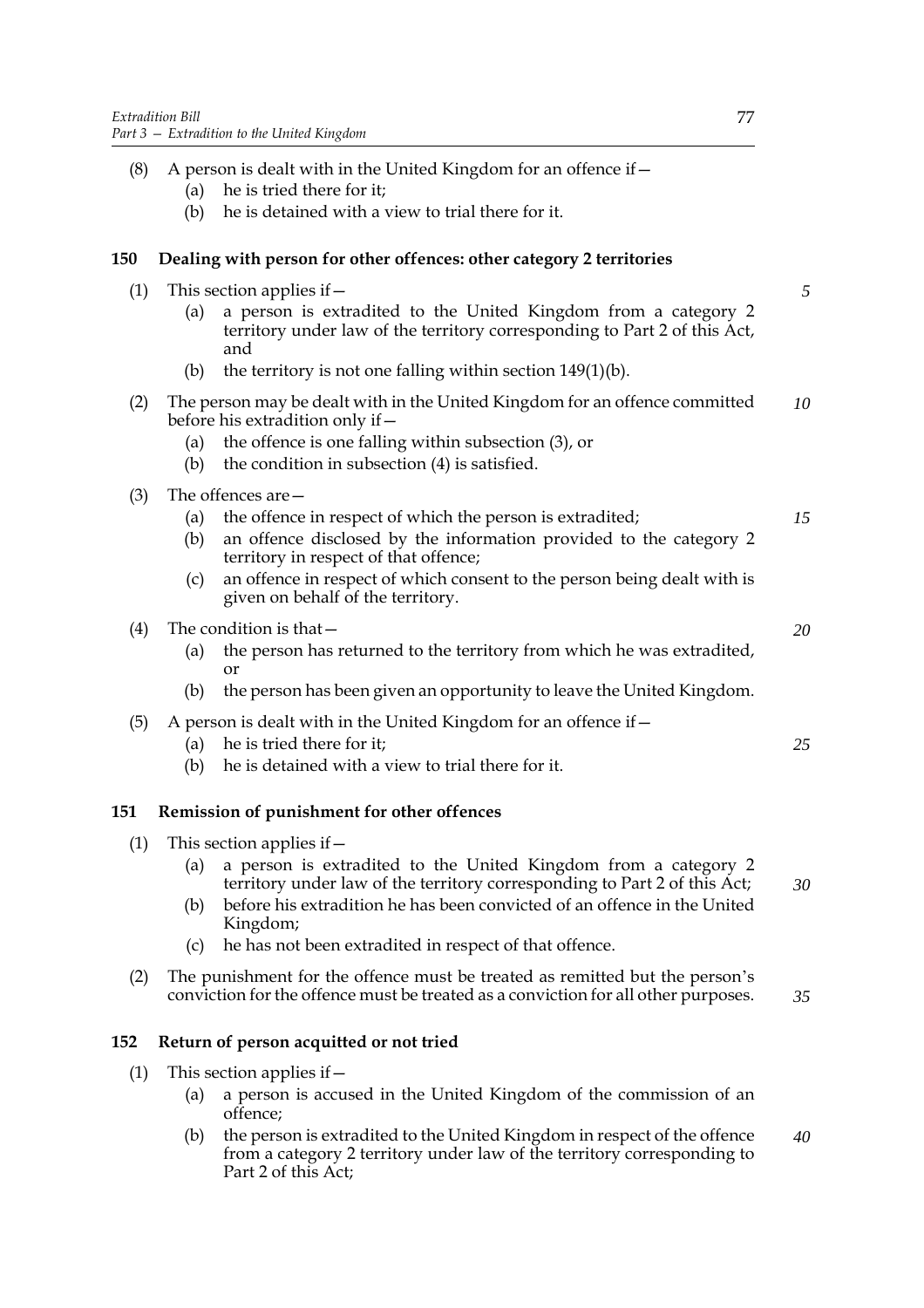- (c) the condition in subsection (2) or the condition in subsection (3) is satisfied.
- (2) The condition is that proceedings against the person for the offence are not begun before the end of the required period, which is 6 months starting with the day on which the person arrives in the United Kingdom on his extradition.
- (3) The condition is that at his trial for the offence the person is acquitted or is discharged under any of these provisions—
	- (a) section 12(1) of the Powers of Criminal Courts (Sentencing) Act 2000  $(c. 6)$ ;
	- (b) section 246(1), (2) or (3) of the Criminal Procedure (Scotland) Act 1995 (c. 46); *10*
	- (c) Article 4(1) of the Criminal Justice (Northern Ireland) Order 1996 (S.I. 1996/3160 (N.I. 24)).
- (4) The Secretary of State must, if asked to do so by the person, arrange for him to be sent back to the territory free of charge and with as little delay as possible.
- (5) If the accusation in subsection  $(1)(a)$  relates to the commission of an offence in Scotland, subsection (4) applies as if the reference to the Secretary of State were a reference to the Scottish Ministers.

#### *Service personnel*

#### **153 Service personnel**

The Secretary of State may by order provide for the preceding provisions of this Part to have effect with specified modifications in relation to a case where the person whose extradition is sought or ordered is subject to military law, airforce law or the Naval Discipline Act 1957 (c. 53).

#### **PART 4**

#### POLICE POWERS

#### *Warrants and orders*

#### **154 Search and seizure warrants**

- (1) A justice of the peace may, on an application made to him by a constable, issue a search and seizure warrant if he is satisfied that the requirements for the issue of a search and seizure warrant are fulfilled. *30*
- (2) The application for a search and seizure warrant must state that—
	- (a) the extradition of a person specified in the application is sought under Part 1 or Part 2;
	- (b) the warrant is sought in relation to premises specified in the application; *35*
	- (c) the warrant is sought in relation to material, or material of a description, specified in the application.
- (3) If the application states that the extradition of the person is sought under Part 1, the application must also state that the person is accused in a category 1 territory specified in the application of the commission of an offence—

*20*

*15*

*5*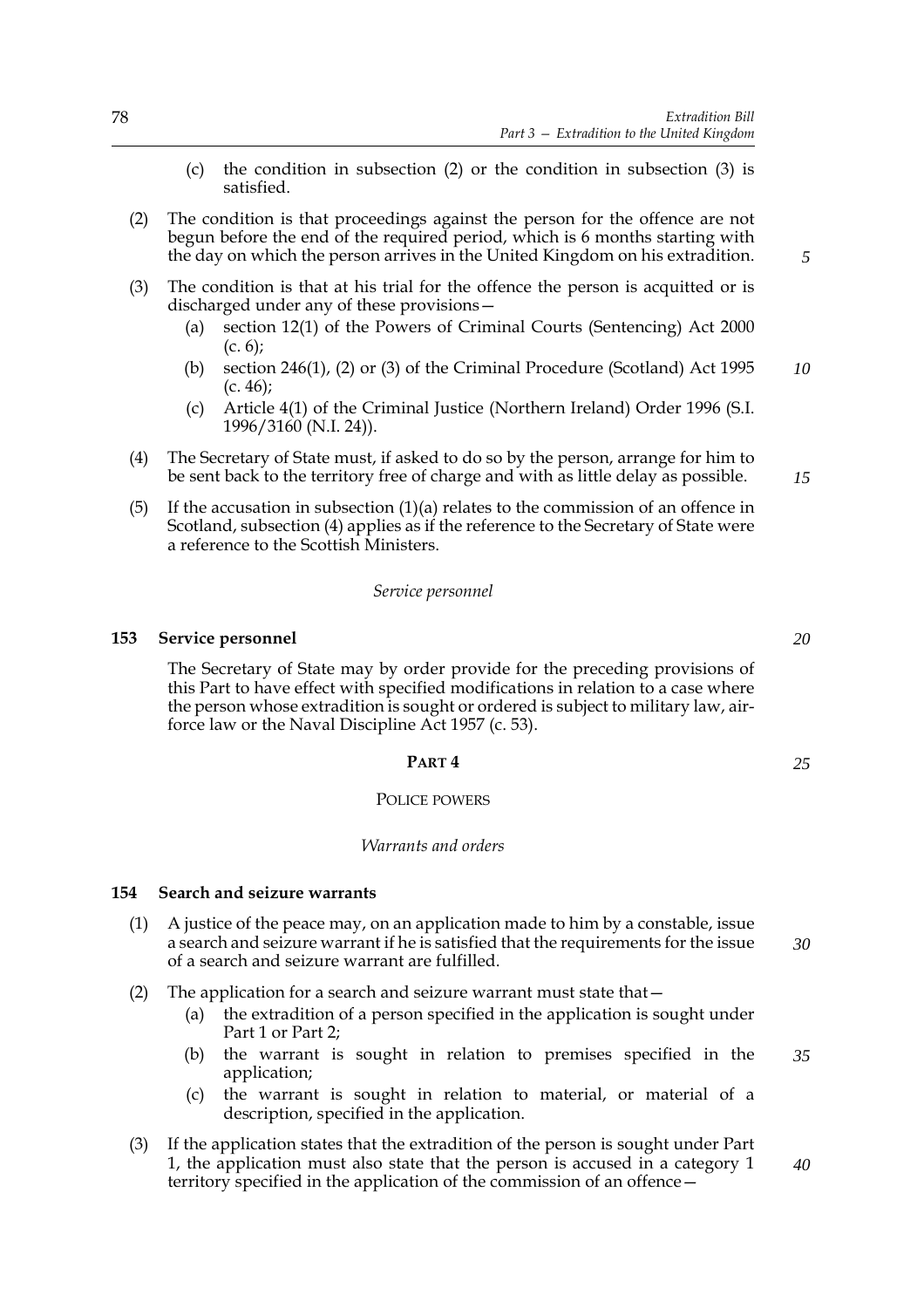- (a) which is specified in the application, and
- (b) which is an extradition offence within the meaning given by section 63.
- (4) If the application states that the extradition of the person is sought under Part 2, the application must also state that the person is accused in a category 2 territory specified in the application of the commission of an offence—
	- (a) which is specified in the application, and
	- (b) which is an extradition offence within the meaning given by section 136.
- (5) A search and seizure warrant is a warrant authorising a constable  $-$ 
	- (a) to enter and search the premises specified in the application for the warrant, and *10*
	- (b) to seize and retain any material found there which falls within subsection (6).
- (6) Material falls within this subsection if  $-$ 
	- (a) it would be likely to be admissible evidence at a trial in the relevant part of the United Kingdom for the offence specified in the application for the warrant (on the assumption that conduct constituting that offence would constitute an offence in that part of the United Kingdom), and *15*
	- (b) it does not consist of or include items subject to legal privilege, excluded material or special procedure material.
- (7) The relevant part of the United Kingdom is the part of the United Kingdom where the judge exercises jurisdiction.
- (8) The requirements for the issue of a search and seizure warrant are that there are reasonable grounds for believing that—
	- (a) the offence specified in the application has been committed by the person so specified; *25*
	- (b) the person is in the United Kingdom or is on his way to the United Kingdom;
	- (c) the offence is an extradition offence within the meaning given by section 63 (if subsection (3) applies) or section 136 (if subsection (4) applies); *30*
	- (d) there is material on premises specified in the application which falls within subsection (6);
	- (e) any of the conditions referred to in subsection (9) is satisfied.
- (9) The conditions are—
	- (a) that it is not practicable to communicate with a person entitled to grant entry to the premises;
	- (b) that it is practicable to communicate with a person entitled to grant entry to the premises but it is not practicable to communicate with a person entitled to grant access to the material referred to in subsection  $(8)(d);$
	- (c) that entry to the premises will not be granted unless a warrant is produced;
	- (d) that the purpose of a search may be frustrated or seriously prejudiced unless a constable arriving at the premises can secure immediate entry to them.
- (10) The preceding provisions of this section apply to Scotland with these modifications—

*5*

*20*

*35*

*40*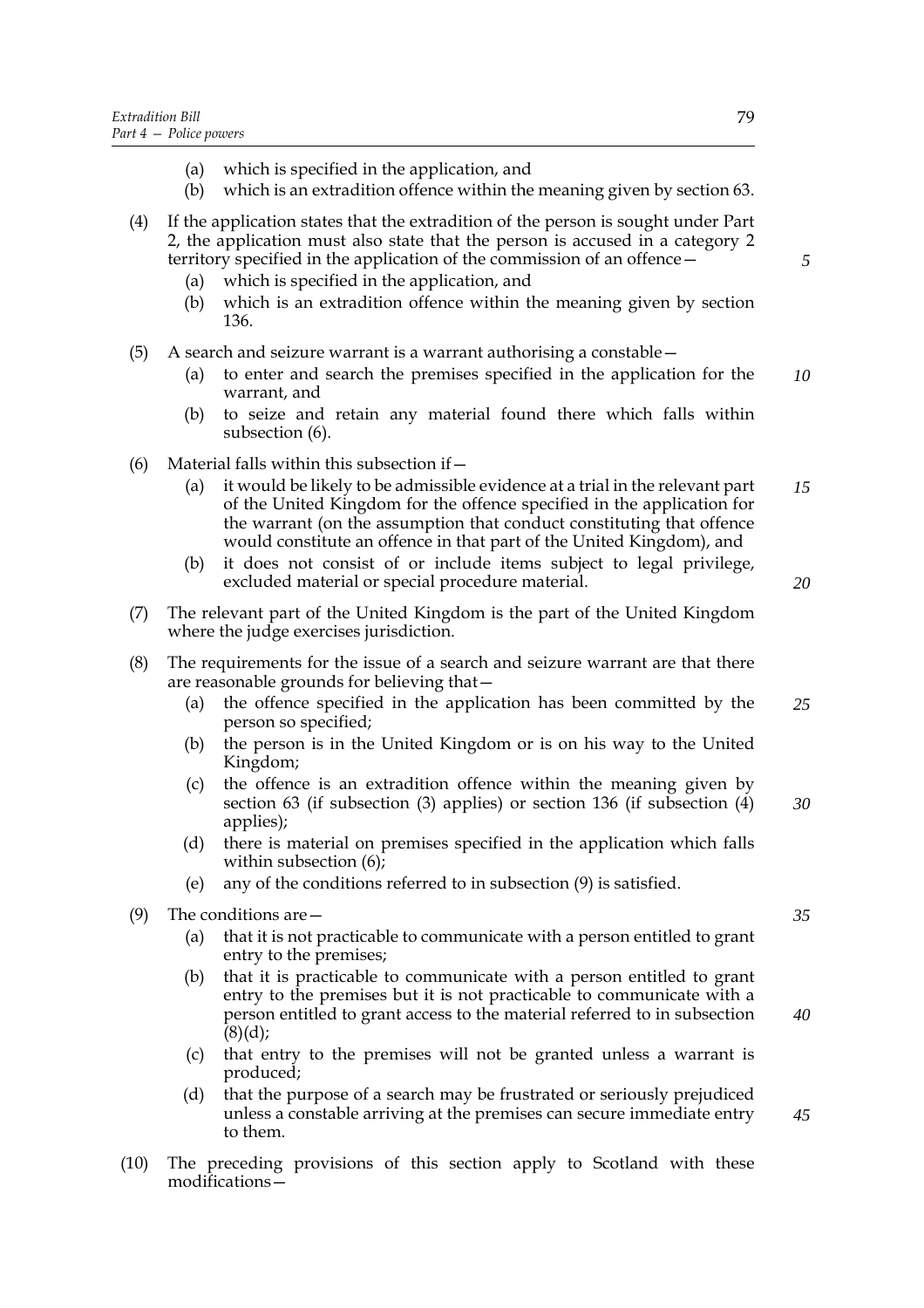*5*

*15*

*20*

*25*

- (a) in subsection (1) for "justice of the peace" substitute "sheriff";
- (b) in subsection (1) for "constable" substitute "procurator fiscal";
- (c) for "search and seizure warrant" substitute "warrant to search";
- (d) omit subsection (6)(b).

# **155 Production orders**

- (1) A judge may, on an application made to him by a constable, make a production order if he is satisfied that the requirements for the making of a production order are fulfilled.
- (2) The application for a production order must state that—
	- (a) the extradition of a person specified in the application is sought under Part 1 or Part 2; *10*
	- (b) the order is sought in relation to premises specified in the application;
	- (c) the order is sought in relation to material, or material of a description, specified in the application;
	- (d) the material is special procedure material or excluded material;
	- (e) a person specified in the application appears to be in possession or control of the material.
- (3) If the application states that the extradition of the person is sought under Part 1, the application must also state that the person is accused in a category 1 territory specified in the application of the commission of an offence—
	- (a) which is specified in the application, and
	- (b) which is an extradition offence within the meaning given by section 63.
- (4) If the application states that the extradition of the person is sought under Part 2, the application must also state that the person is accused in a category 2 territory specified in the application of the commission of an offence—
	- (a) which is specified in the application, and
	- (b) which is an extradition offence within the meaning given by section 136.
- (5) A production order is an order either—
	- (a) requiring the person the application for the order specifies as appearing to be in possession or control of special procedure material or excluded material to produce it to a constable (within the period stated in the order) for him to take away, or *30*
	- (b) requiring that person to give a constable access to the special procedure material or excluded material within the period stated in the order.
- (6) The period stated in a production order must be a period of 7 days starting with the day on which the order is made, unless it appears to the judge by whom the order is made that a longer period would be appropriate.
- (7) Production orders have effect as if they were orders of the court.
- (8) In this section "judge"—
	- (a) in England and Wales, means a circuit judge;
	- (b) in Northern Ireland, means a Crown Court judge.

*40*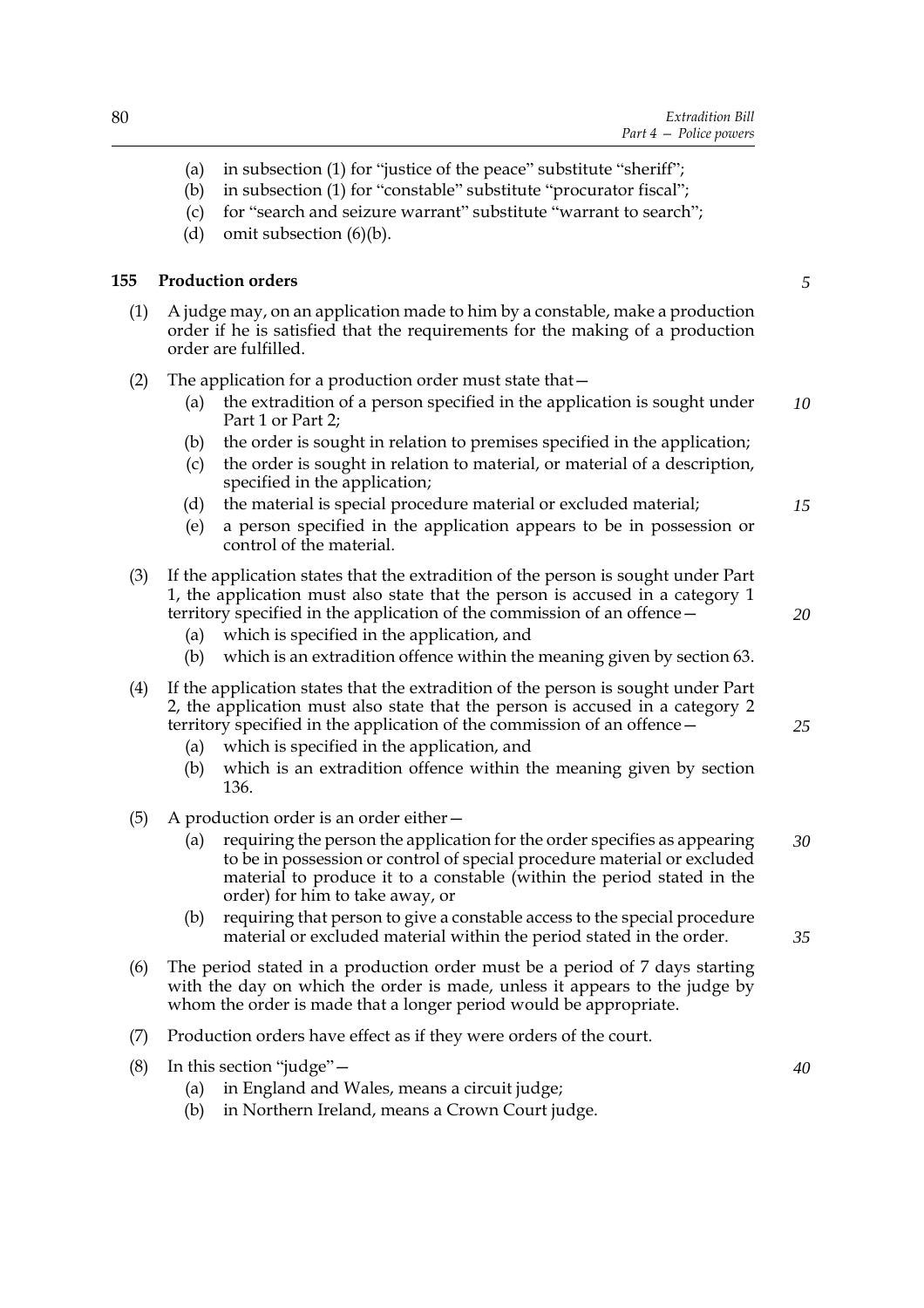# **156 Requirements for making of production order**

- (1) These are the requirements for the making of a production order.
- (2) There must be reasonable grounds for believing that—
	- (a) the offence specified in the application has been committed by the person so specified;
	- (b) the person is in the United Kingdom or is on his way to the United Kingdom;
	- (c) the offence is an extradition offence within the meaning given by section 63 (if section 155(3) applies) or section 136 (if section 155(4) applies);
	- (d) there is material which consists of or includes special procedure material or excluded material on premises specified in the application;
	- (e) the material would be likely to be admissible evidence at a trial in the relevant part of the United Kingdom for the offence specified in the application (on the assumption that conduct constituting that offence would constitute an offence in that part of the United Kingdom). *15*
- (3) The relevant part of the United Kingdom is the part of the United Kingdom where the judge exercises jurisdiction.
- (4) It must appear that other methods of obtaining the material—
	- (a) have been tried without success, or
	- (b) have not been tried because they were bound to fail.
- (5) It must be in the public interest that the material should be produced or that access to it should be given.

## **157 Computer information**

- (1) This section applies if any of the special procedure material or excluded material specified in an application for a production order consists of information stored in any electronic form. *25*
- (2) If the order is an order requiring a person to produce the material to a constable for him to take away, it has effect as an order to produce the material in a form—
	- (a) in which it can be taken away by him;
	- (b) in which it is visible and legible or from which it can readily be produced in a visible and legible form.
- (3) If the order is an order requiring a person to give a constable access to the material, it has effect as an order to give him access to the material in a form—
	- (a) in which it is visible and legible, or
	- (b) from which it can readily be produced in a visible and legible form.

#### **158 Warrants: special procedure material and excluded material**

- (1) A judge may, on an application made to him by a constable, issue a warrant under this section if he is satisfied that—
	- (a) the requirements for the making of a production order are fulfilled, and
	- (b) the further requirement for the issue of a warrant under this section is fulfilled.

*40*

*30*

*10*

*5*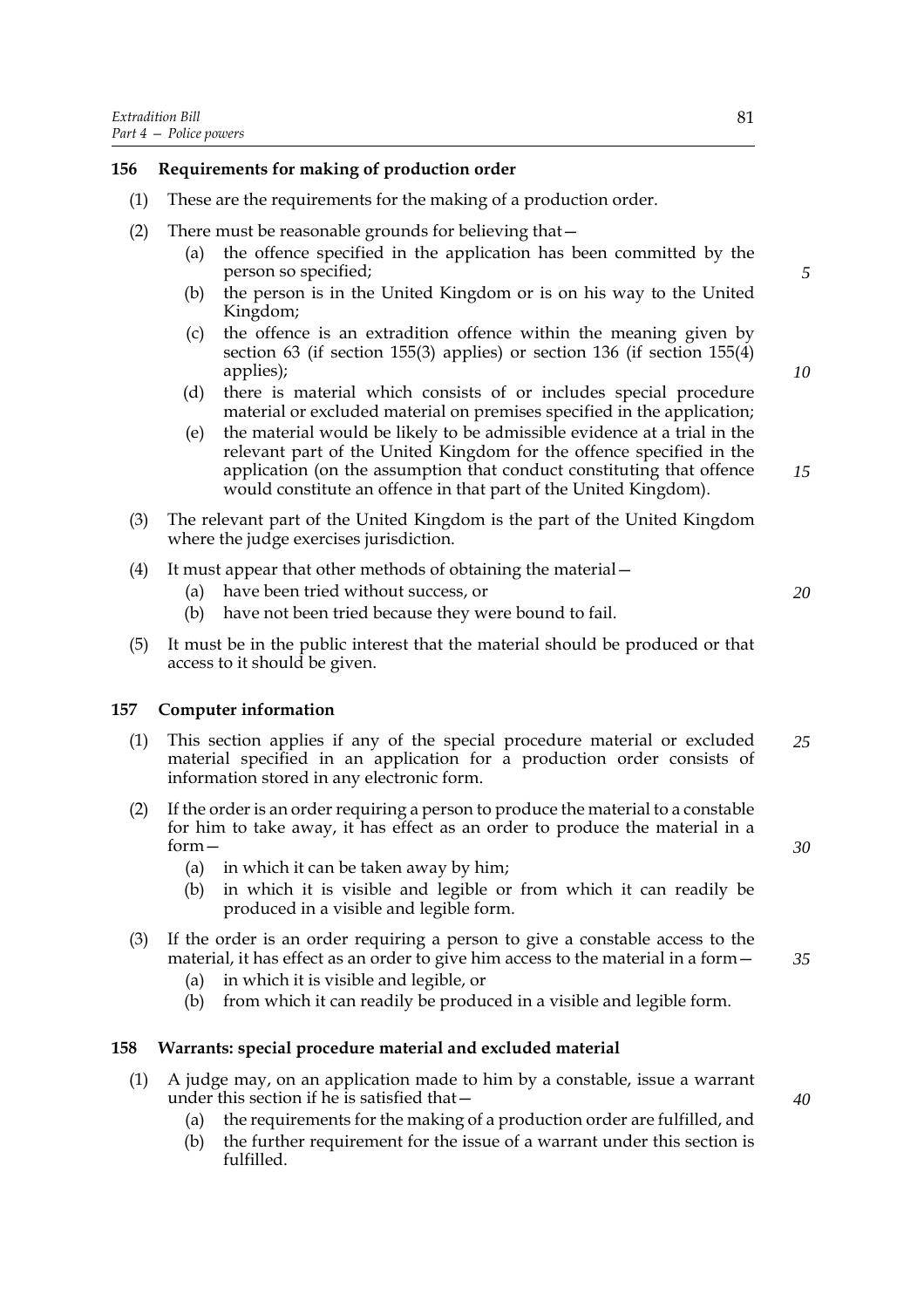- (2) The application for a warrant under this section must state that—
	- (a) the extradition of a person specified in the application is sought under Part 1 or Part 2;
	- (b) the warrant is sought in relation to premises specified in the application;
	- (c) the warrant is sought in relation to material, or material of a description, specified in the application;
	- (d) the material is special procedure material or excluded material.
- (3) If the application states that the extradition of the person is sought under Part 1, the application must also state that the person is accused in a category 1 territory specified in the application of the commission of an offence—
	- (a) which is specified in the application, and
	- (b) which is an extradition offence within the meaning given by section 63.
- (4) If the application states that the extradition of the person is sought under Part 2, the application must also state that the person is accused in a category 2 territory specified in the application of the commission of an offence— *15*
	- (a) which is specified in the application, and
	- (b) which is an extradition offence within the meaning given by section 136.
- (5) A warrant under this section authorises a constable to enter and search the premises specified in the application for the warrant and— *20*
	- (a) to seize and retain any material found there which falls within subsection (6) and which is special procedure material, if the application for the warrant states that the warrant is sought in relation to special procedure material;
	- (b) to seize and retain any material found there which falls within subsection (6) and which is excluded material, if the application for the warrant states that the warrant is sought in relation to excluded material.
- (6) Material falls within this subsection if it would be likely to be admissible evidence at a trial in the relevant part of the United Kingdom for the offence specified in the application for the warrant (on the assumption that conduct constituting that offence would constitute an offence in that part of the United Kingdom). *30*
- (7) The relevant part of the United Kingdom is the part of the United Kingdom where the judge exercises jurisdiction. *35*
- (8) The further requirement for the issue of a warrant under this section is that any of these conditions is satisfied—
	- (a) it is not practicable to communicate with a person entitled to grant entry to the premises;
	- (b) it is practicable to communicate with a person entitled to grant entry to the premises but it is not practicable to communicate with a person entitled to grant access to the material referred to in section 156(2)(d);
	- (c) the material contains information which is subject to a restriction on disclosure or an obligation of secrecy contained in an enactment (including one passed after this Act) and is likely to be disclosed in breach of the restriction or obligation if a warrant is not issued.
- (9) In this section "judge"—

*25*

*5*

*10*

*40*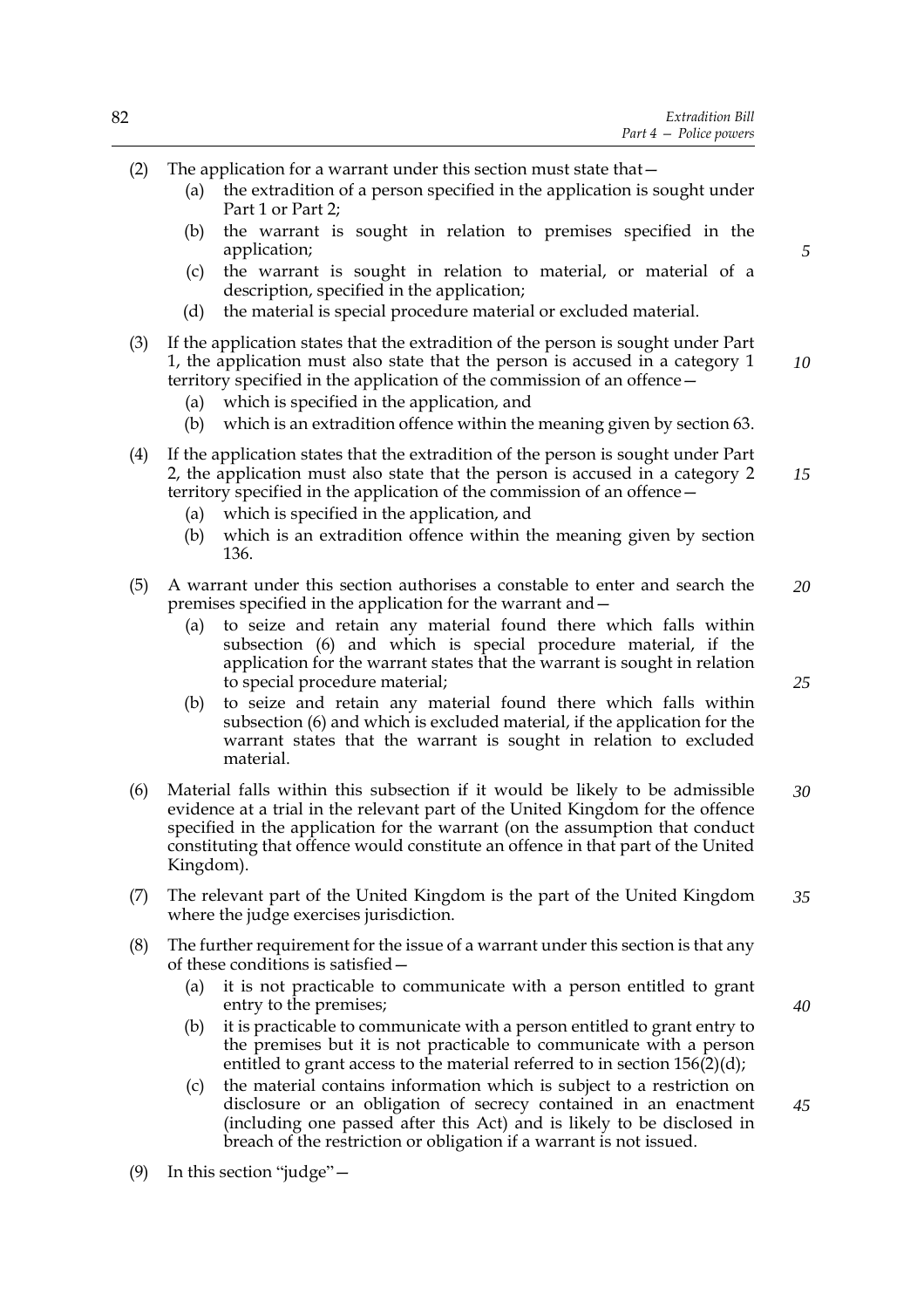- (a) in England and Wales, means a circuit judge;
- (b) in Northern Ireland, means a Crown Court judge.

*Search and seizure without warrant*

## **159 Entry and search of premises for purposes of arrest**

- (1) This section applies if a constable has power to arrest a person under an extradition arrest power. *5*
- (2) A constable may enter and search any premises for the purpose of exercising the power of arrest if he has reasonable grounds for believing that the person is on the premises.
- (3) The power to search conferred by subsection (2) is exercisable only to the extent that is reasonably required for the purpose of exercising the power of arrest. *10*
- (4) A constable who has entered premises in exercise of the power conferred by subsection (2) may seize and retain anything which is on the premises if he has reasonable grounds for believing—
	- (a) that it has been obtained in consequence of the commission of an offence or it is evidence in relation to an offence, and *15*
	- (b) that it is necessary to seize it in order to prevent it being concealed, lost, damaged, altered or destroyed.
- (5) An offence includes an offence committed outside the United Kingdom.
- (6) If the premises contain 2 or more separate dwellings, the power conferred by subsection (2) is a power to enter and search only— *20*
	- (a) any parts of the premises which the occupiers of any dwelling comprised in the premises use in common with the occupiers of any other dwelling comprised in the premises, and
	- (b) any dwelling comprised in the premises in which the constable has reasonable grounds for believing that the person may be. *25*

## **160 Entry and search of premises on arrest**

- (1) This section applies if a person has been arrested under an extradition arrest power at a place other than a police station.
- (2) A constable may enter and search any premises in which the person was at the time of his arrest or immediately before his arrest if he has reasonable grounds for believing that there is on the premises evidence (other than items subject to legal privilege) relating to the relevant offence or to the identity of the person. *30*
- (3) The relevant offence is the offence  $-$ 
	- (a) referred to in the Part 1 warrant, if the arrest was under a Part 1 warrant; *35*
	- (b) in respect of which the constable has reason to believe that a Part 1 warrant has been or will be issued, if the arrest was under section 5;
	- (c) in respect of which extradition is requested, if the arrest was under a warrant issued under section 70;
	- (d) of which the person is accused or has been convicted, if the arrest was under a provisional warrant.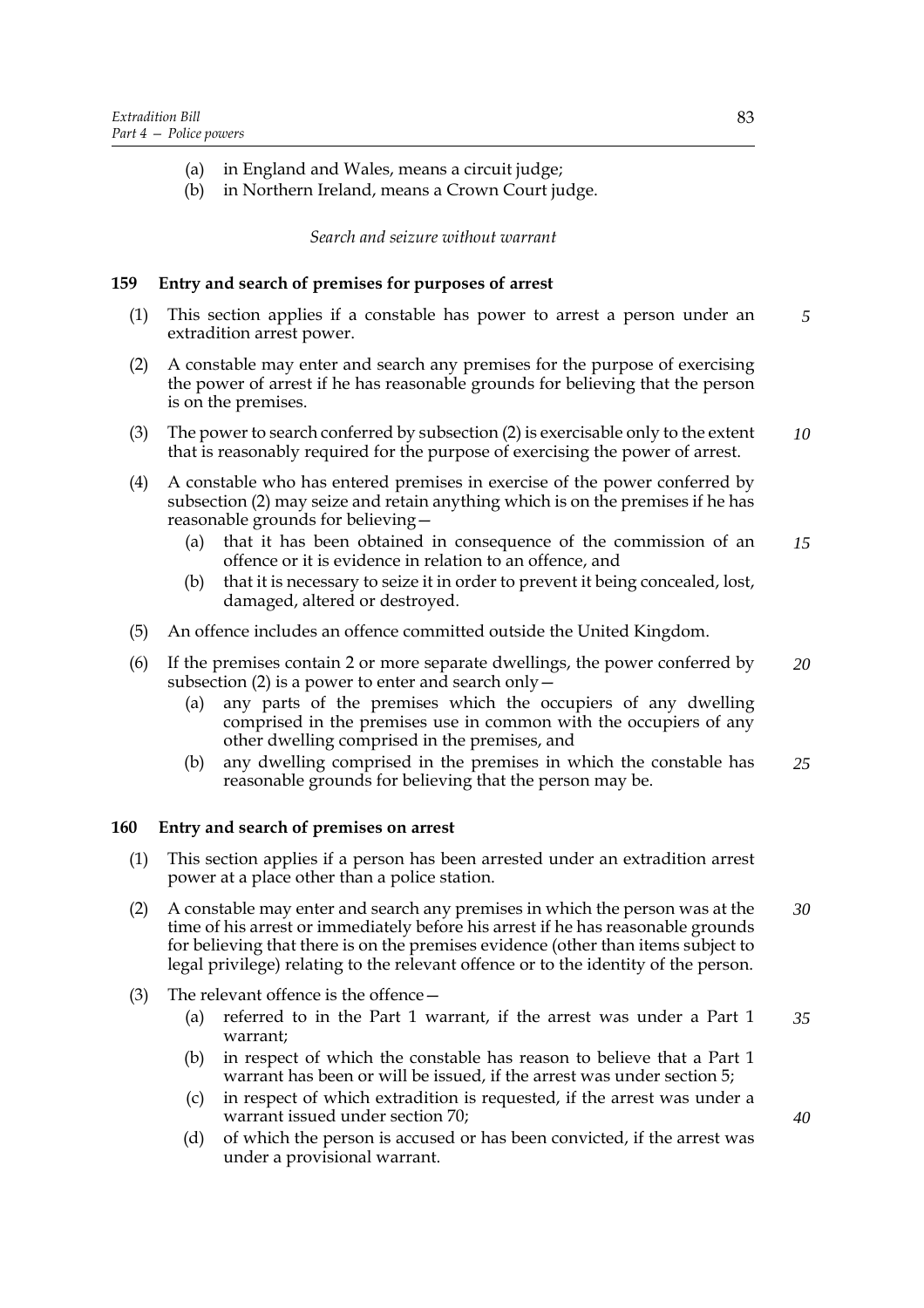- (4) The power to search conferred by subsection  $(2)$ 
	- (a) is a power to search for evidence (other than items subject to legal privilege) relating to the relevant offence or evidence (other than items subject to legal privilege) relating to the identity of the person;
	- (b) is exercisable only to the extent that is reasonably required for the purpose of discovering such evidence.
- (5) A constable may seize and retain anything for which he may search by virtue of subsection (4).
- (6) A constable who has entered premises in exercise of the power conferred by subsection (2) may seize and retain anything which is on the premises if he has reasonable grounds for believing— *10*
	- (a) that it has been obtained in consequence of the commission of an offence or it is evidence in relation to an offence, and
	- (b) that it is necessary to seize it in order to prevent it being concealed, lost, damaged, altered or destroyed.
- (7) An offence includes an offence committed outside the United Kingdom.
- (8) If the premises contain 2 or more separate dwellings, the power conferred by subsection (2) is a power to enter and search only—
	- (a) any dwelling in which the arrest took place or in which the person was immediately before his arrest, and
	- (b) any parts of the premises which the occupier of any such dwelling uses in common with the occupiers of any other dwelling comprised in the premises.

#### **161 Search of person on arrest**

- (1) This section applies if a person has been arrested under an extradition arrest power at a place other than a police station. *25*
- (2) A constable may search the person if he has reasonable grounds for believing that the person may present a danger to himself or others.
- (3) A constable may search the person if he has reasonable grounds for believing that the person may have concealed on him anything—
	- (a) which he might use to assist him to escape from lawful custody;
	- (b) which might be evidence relating to an offence or to the identity of the person.
- (4) The power to search conferred by subsection  $(3)$ 
	- (a) is a power to search for anything falling within paragraph (a) or (b) of that subsection; *35*
	- (b) is exercisable only to the extent that is reasonably required for the purpose of discovering such a thing.
- (5) The powers conferred by subsections  $(2)$  and  $(3)$  -
	- (a) do not authorise a constable to require a person to remove any of his clothing in public, other than an outer coat, jacket or gloves; *40*
	- (b) authorise a search of a person's mouth.
- (6) A constable searching a person in exercise of the power conferred by subsection (2) may seize and retain anything he finds, if he has reasonable

*20*

*30*

*15*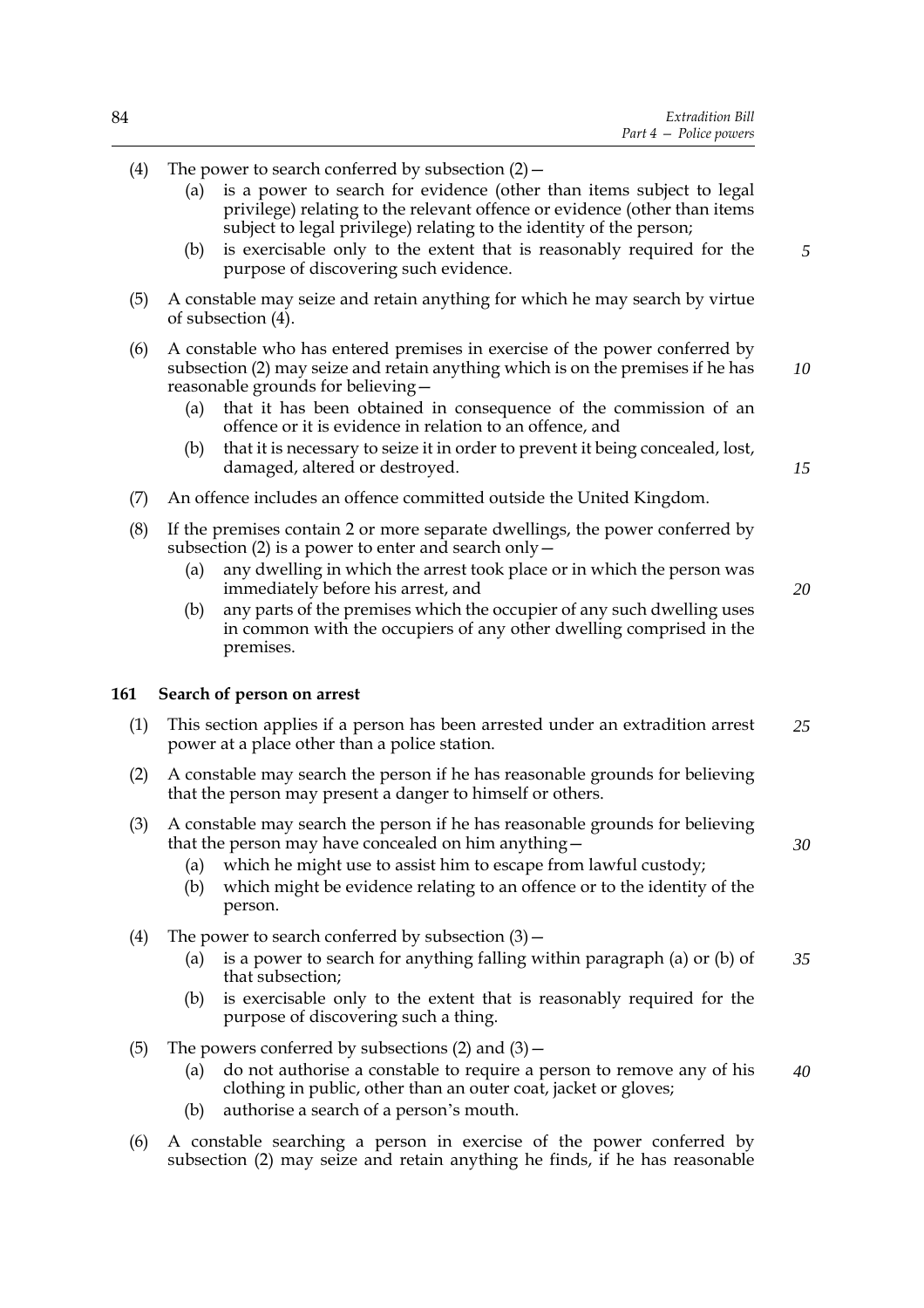grounds for believing that the person searched might use it to cause physical injury to himself or to any other person.

- (7) A constable searching a person in exercise of the power conferred by subsection (3) may seize and retain anything he finds if he has reasonable grounds for believing—
	- (a) that the person might use it to assist him to escape from lawful custody;
	- (b) that it is evidence of an offence or of the identity of the person or has been obtained in consequence of the commission of an offence.
- (8) An offence includes an offence committed outside the United Kingdom.
- (9) Nothing in this section affects the power conferred by section 43 of the Terrorism Act 2000 (c. 11). *10*

## **162 Entry and search of premises after arrest**

- (1) This section applies if a person has been arrested under an extradition arrest power.
- (2) A constable may enter and search any premises occupied or controlled by the person if the constable has reasonable grounds for suspecting that there is on the premises evidence (other than items subject to legal privilege) relating to the relevant offence or to the identity of the person. *15*
- (3) The relevant offence is the offence—
	- (a) referred to in the Part 1 warrant, if the arrest was under a Part 1 warrant; *20*
	- (b) in respect of which the constable has reason to believe that a Part 1 warrant has been or will be issued, if the arrest was under section 5;
	- (c) in respect of which extradition is requested, if the arrest was under a warrant issued under section 70;
	- (d) of which the person is accused or has been convicted, if the arrest was under a provisional warrant.
- (4) The power to search conferred by subsection  $(2)$  -
	- (a) is a power to search for evidence (other than items subject to legal privilege) relating to the relevant offence or evidence (other than items subject to legal privilege) relating to the identity of the person;
	- (b) is exercisable only to the extent that is reasonably required for the purpose of discovering such evidence.
- (5) A constable may seize and retain anything for which he may search by virtue of subsection (4).
- (6) A constable who has entered premises in exercise of the power conferred by subsection (2) may seize and retain anything which is on the premises if he has reasonable grounds for believing—
	- (a) that it has been obtained in consequence of the commission of an offence or it is evidence in relation to an offence, and
	- (b) that it is necessary to seize it in order to prevent it being concealed, lost, damaged, altered or destroyed.
- (7) An offence includes an offence committed outside the United Kingdom.

*5*

*25*

*30*

*40*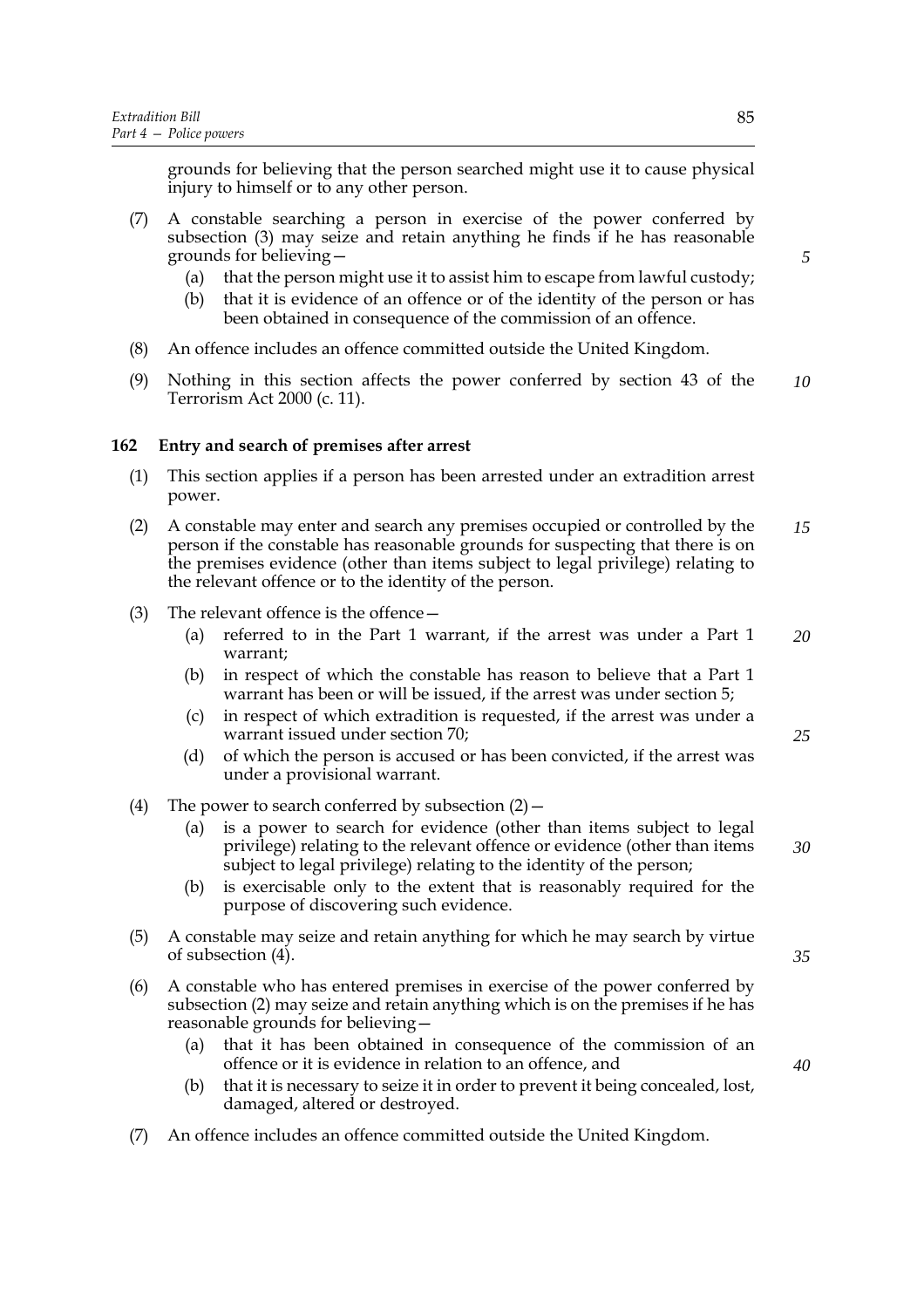- (8) The powers conferred by subsections (2) and (5) may be exercised only if a police officer of the rank of inspector or above has given written authorisation for their exercise.
- (9) But the power conferred by subsection (2) may be exercised without authorisation under subsection (8) if—
	- (a) it is exercised before the person arrested is taken to a police station, and
	- (b) the presence of the person at a place other than a police station is necessary for the effective exercise of the power to search.
- (10) Subsections (8) and (9) do not apply to Scotland.

# **163 Additional seizure powers**

- (1) The Criminal Justice and Police Act 2001 (c. 16) is amended as follows.
- (2) In Part 1 of Schedule 1 (powers of seizure to which section 50 of that Act applies) at the end add—

*"Extradition Act 2003 (c. 00)*

- 73B The powers of seizure conferred by sections 154(5), 158(5), 159(4), 160(5) and (6) and 162(5) and (6) of the Extradition Act 2003 (seizure in connection with extradition)." *15*
- (3) In Part 2 of Schedule 1 (powers of seizure to which section 51 of that Act applies) at the end add—

*"Extradition Act 2003 (c. 00)*

83A The powers of seizure conferred by section 161(6) and (7) of the Extradition Act 2003 (seizure in connection with extradition)."

#### *Treatment following arrest*

#### **164 Fingerprints and samples**

- (1) This section applies if a person has been arrested under an extradition arrest power and is detained at a police station. *25*
- (2) Fingerprints may be taken from the person only if they are taken by a constable—
	- (a) with the appropriate consent given in writing, or
	- (b) without that consent, under subsection (4).
- (3) A non-intimate sample may be taken from the person only if it is taken by a constable—
	- (a) with the appropriate consent given in writing, or
	- (b) without that consent, under subsection (4).
- (4) Fingerprints or a non-intimate sample may be taken from the person without the appropriate consent only if a police officer of at least the rank of inspector authorises the fingerprints or sample to be taken. *35*

*10*

*5*

*20*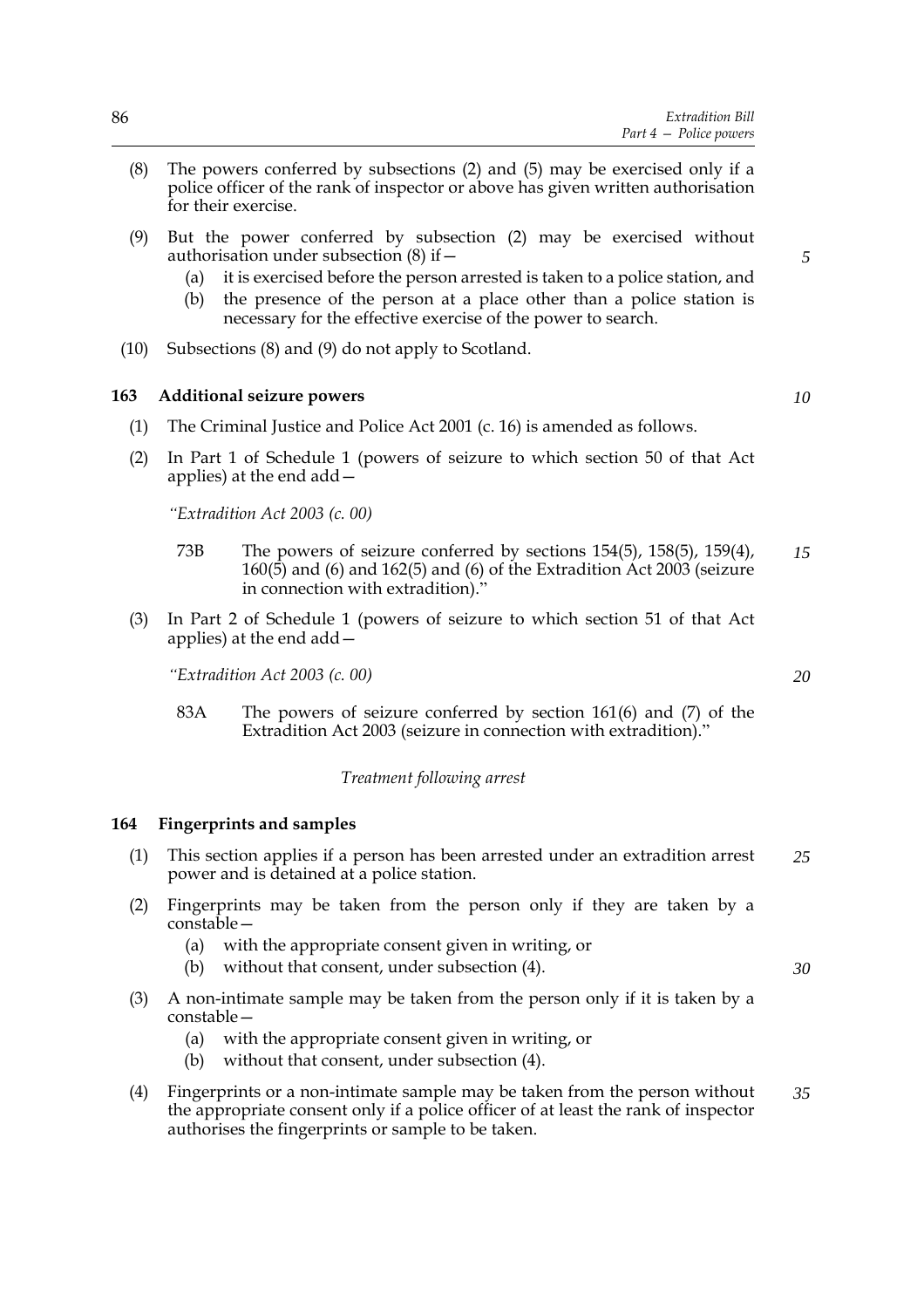## **165 Searches and examination**

- (1) This section applies if a person has been arrested under an extradition arrest power and is detained at a police station.
- (2) If a police officer of at least the rank of inspector authorises it, the person may be searched or examined, or both, for the purpose of facilitating the ascertainment of his identity.
- (3) An identifying mark found on a search or examination under this section may be photographed—
	- (a) with the appropriate consent, or
	- (b) without the appropriate consent, if that consent is withheld or it is not practicable to obtain it. *10*
- (4) The only persons entitled to carry out a search or examination, or take a photograph, under this section are—
	- (a) constables;
	- (b) persons designated for the purposes of this section by the appropriate police officer. *15*
- (5) A person may not under this section—
	- (a) carry out a search or examination of a person of the opposite sex;
	- (b) take a photograph of any part of the body (other than the face) of a person of the opposite sex.
- (6) An intimate search may not be carried out under this section.
- (7) Ascertaining a person's identity includes showing that he is not a particular person.
- (8) Taking a photograph includes using a process by means of which a visual image may be produced; and photographing a person must be construed accordingly. *25*
- (9) Mark includes features and injuries and a mark is an identifying mark if its existence in a person's case facilitates the ascertainment of his identity.
- (10) The appropriate police officer is—
	- (a) in England and Wales, the chief officer of police for the police area in which the police station in question is situated; *30*
	- (b) in Northern Ireland, the Chief Constable of the Police Service of Northern Ireland.

## **166 Photographs**

- (1) This section applies if a person has been arrested under an extradition arrest power and is detained at a police station. *35*
- (2) The person may be photographed—
	- (a) with the appropriate consent, or
	- (b) without the appropriate consent, if that consent is withheld or it is not practicable to obtain it.
- (3) A person proposing to take a photograph of a person under this section—

*5*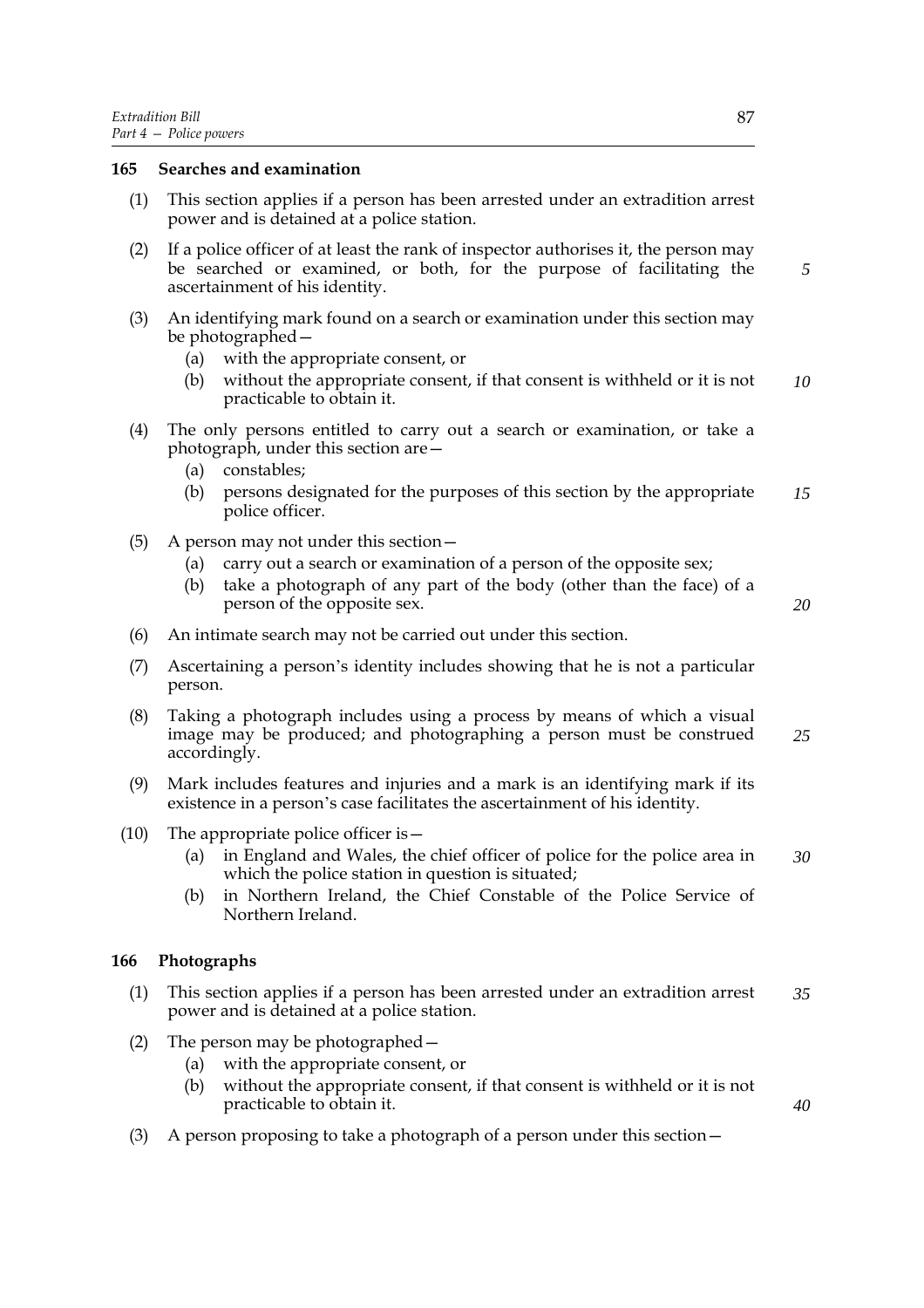- (a) may for the purpose of doing so require the removal of any item or substance worn on or over the whole or any part of the head or face of the person to be photographed, and (b) if the requirement is not complied with may remove the item or substance himself. (4) The only persons entitled to take a photograph under this section are—
	- (a) constables;
	- (b) persons designated for the purposes of this section by the appropriate police officer.
- (5) Taking a photograph includes using a process by means of which a visual image may be produced; and photographing a person must be construed accordingly. *10*
- (6) The appropriate police officer is  $-$ 
	- (a) in England and Wales, the chief officer of police for the police area in which the police station in question is situated;
	- (b) in Northern Ireland, the Chief Constable of the Police Service of Northern Ireland.

# **167 Evidence of identity: England and Wales**

- (1) The Police and Criminal Evidence Act 1984 (c. 60) is amended as follows.
- (2) In section 54A (searches and examination to ascertain identity) at the end insert— *20*
	- "(13) Nothing in this section applies to a person arrested under an extradition arrest power."
- (3) In section 61 (fingerprinting) at the end insert—
	- "(10) Nothing in this section applies to a person arrested under an extradition arrest power." *25*
- (4) In section 63 (non-intimate samples) at the end insert—
	- "(11) Nothing in this section applies to a person arrested under an extradition arrest power."
- (5) In section 64A (photographing of suspects etc.) at the end insert—
	- "(7) Nothing in this section applies to a person arrested under an extradition arrest power."
- (6) In section 65 (interpretation of Part 5) after the definition of "drug trafficking" and "drug trafficking offence" insert—
	- "extradition arrest power" means any of the following— *35*
		- (a) a Part 1 warrant (within the meaning given by the Extradition Act 2003) in respect of which a certificate under section 2 of that Act has been issued;
		- (b) section 5 of that Act;
		- (c) a warrant issued under section 70 of that Act;
		- (d) a provisional warrant (within the meaning given by that Act)."

*30*

*40*

*5*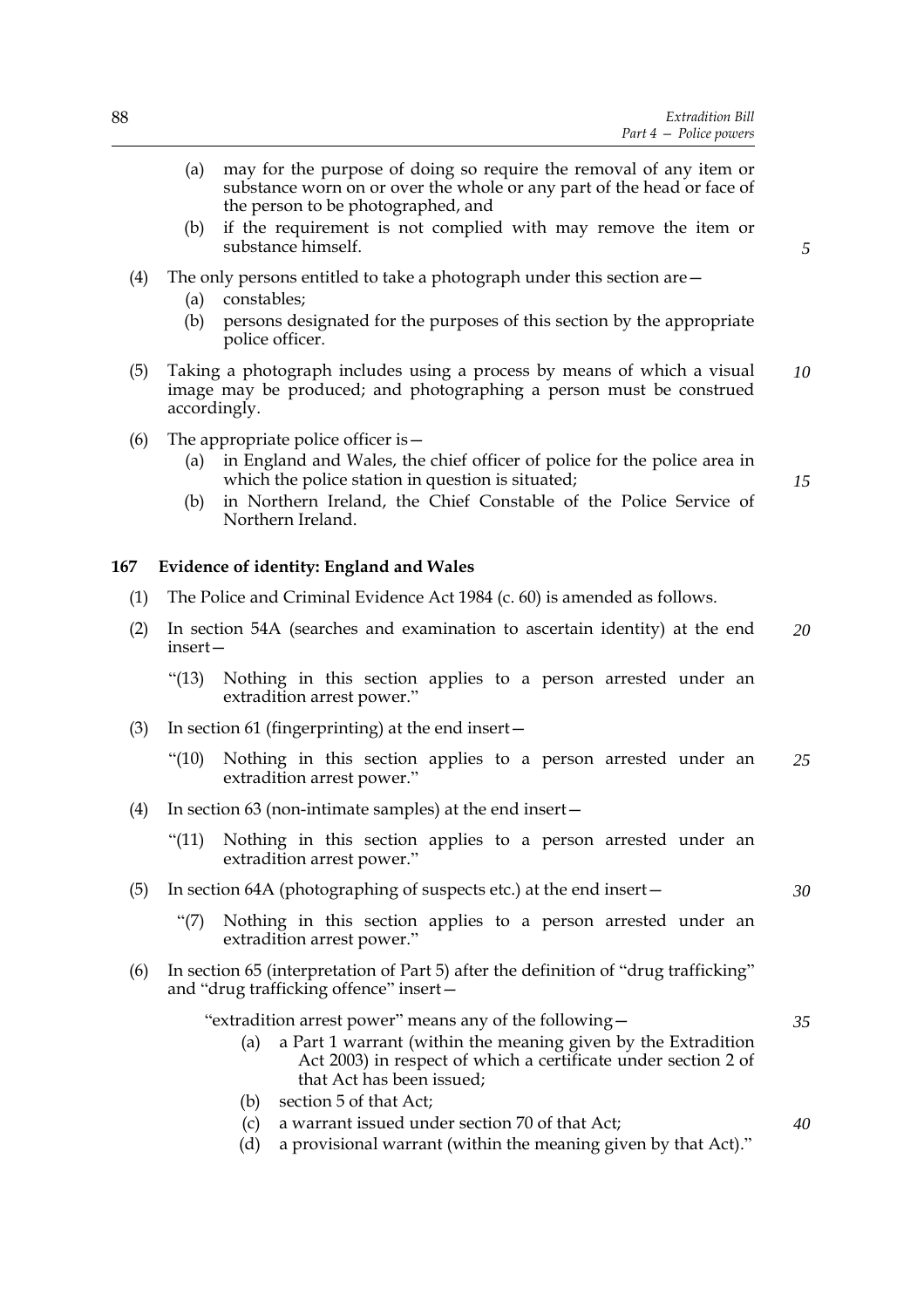#### **168 Evidence of identity: Northern Ireland**

- (1) The Police and Criminal Evidence (Northern Ireland) Order 1989 (S.I. 1989/ 1341 (N.I. 12)) is amended as follows.
- (2) In Article 55A (searches and examination to ascertain identity) at the end insert—
	- "(13) Nothing in this Article applies to a person arrested under an extradition arrest power."
- (3) In Article 61 (fingerprinting) at the end insert—
	- "(10) Nothing in this Article applies to a person arrested under an extradition arrest power."

*10*

*5*

- (4) In Article 63 (non-intimate samples) at the end insert—
	- "(12) Nothing in this Article applies to a person arrested under an extradition arrest power."
- (5) In Article 64A (photographing of suspects etc.) at the end insert—
	- "(7) Nothing in this Article applies to a person arrested under an extradition arrest power." *15*
- (6) In Article 53 (interpretation) after the definition of "drug trafficking" and "drug trafficking offence" insert—

"extradition arrest power" means any of the following—

- (a) a Part 1 warrant (within the meaning given by the Extradition Act 2003) in respect of which a certificate under section 2 of that Act has been issued; *20*
- (b) section 5 of that Act;
- (c) a warrant issued under section 70 of that Act;
- (d) a provisional warrant (within the meaning given by that Act)." *25*

#### **169 Other treatment and rights**

- (1) This section applies in relation to cases where a person—
	- (a) is arrested under an extradition arrest power at a police station;
	- (b) is taken to a police station after being arrested elsewhere under an extradition arrest power;
	- (c) is detained at a police station after being arrested under an extradition arrest power.
- (2) In relation to those cases the Secretary of State may by order apply the provisions mentioned in subsections (3) and (4) with specified modifications.
- (3) The provisions are these provisions of the Police and Criminal Evidence Act 1984 (c.  $60$ ) — *35*
	- (a) section 54 (searches of detained persons);
	- (b) section 55 (intimate searches);
	- (c) section 56 (right to have someone informed when arrested);
	- (d) section 58 (access to legal advice).
- (4) The provisions are these provisions of the Police and Criminal Evidence (Northern Ireland) Order 1989 (S.I. 1989/1341 (N.I. 12))—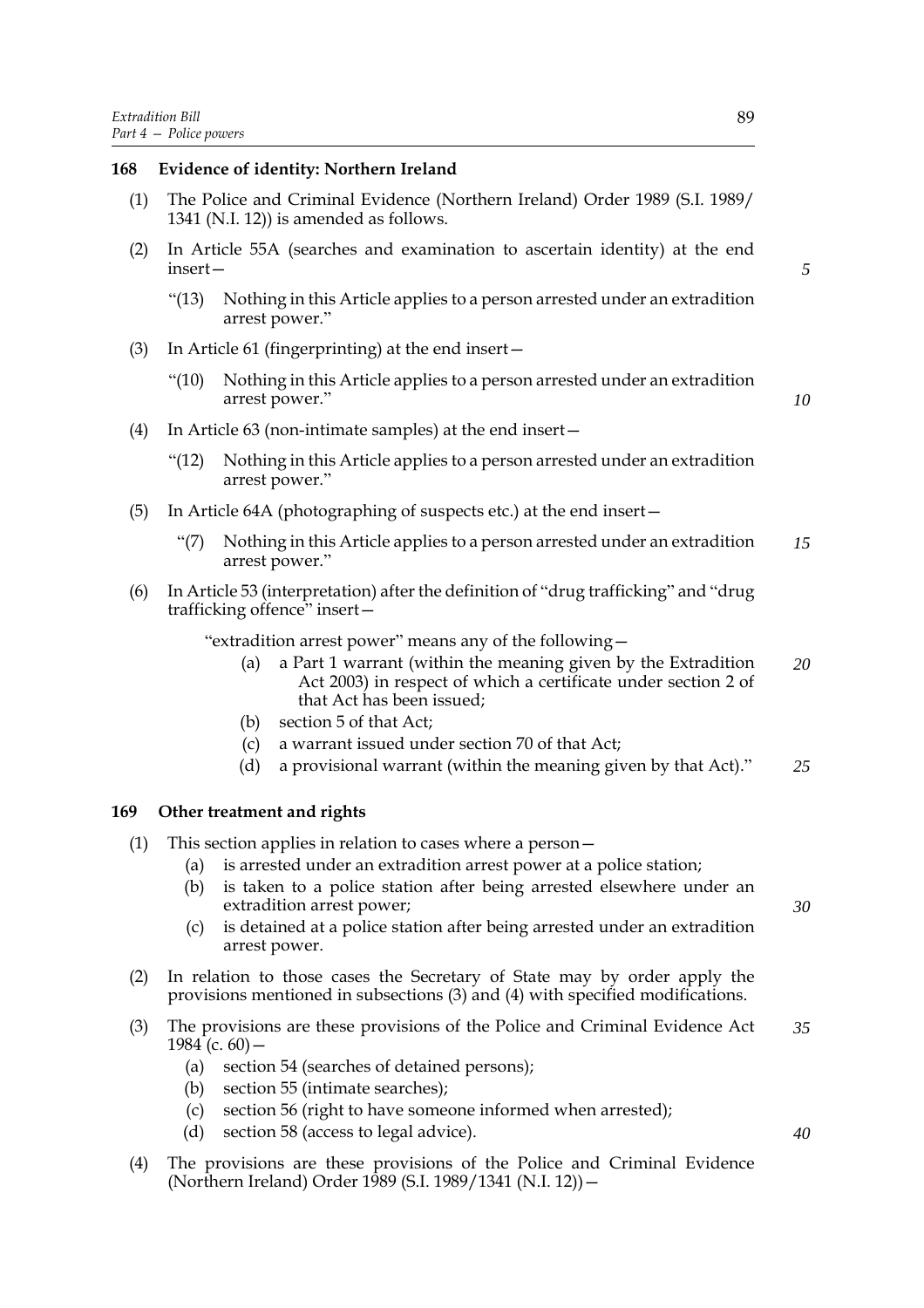- (a) Article 55 (searches of detained persons);
- (b) Article 56 (intimate searches);
- (c) Article 57 (right to have someone informed when arrested);
- (d) Article 59 (access to legal advice).

*Delivery of seized property*

# **170 Delivery of seized property**

(1) This section applies to—

- (a) anything which has been seized or produced under this Part, or
- (b) anything which has been seized under section 50 or 51 of the Criminal Justice and Police Act 2001 (c. 16) in reliance on a power of seizure conferred by this Part. *10*
- (2) A constable may deliver any such thing to a person who is or is acting on behalf of an authority if the constable has reason to believe that the authority—
	- (a) is an authority of the relevant territory, and
	- (b) has functions such that it is appropriate for the thing to be delivered to it. *15*
- (3) If the relevant seizure power was a warrant issued under this Part, or the thing was produced under an order made under this Part, the relevant territory is the category 1 or category 2 territory specified in the application for the warrant or order.
- (4) If the relevant seizure power was section 159(4), 160(5) or (6), 161(6) or (7) or 162(5) or (6), the relevant territory is  $-$ 
	- (a) the territory in which the Part 1 warrant was issued, in a case where the applicable extradition arrest power is a Part 1 warrant in respect of which a certificate under section 2 has been issued;
	- (b) the territory in which a constable has reason to believe that a Part 1 warrant has been or will be issued, in a case where the applicable extradition arrest power is section 5;
	- (c) the territory to which a person's extradition is requested, in a case where the applicable extradition arrest power is a warrant issued under section 70;
	- (d) the territory in which a person is accused of the commission of an offence or has been convicted of an offence, in a case where the applicable extradition arrest power is a provisional warrant.
- (5) The applicable extradition arrest power is—
	- (a) the extradition arrest power under which a constable had a power of arrest, if the relevant seizure power was section 159(4);
	- (b) the extradition arrest power under which a person was arrested, if the relevant seizure power was section  $160(5)$  or  $(6)$ ,  $161(6)$  or  $(7)$  or  $162(5)$ or (6).
- (6) The relevant seizure power is—
	- (a) the power under which the thing was seized, or
	- (b) the power in reliance on which the thing was seized under section 50 or 51 of the Criminal Justice and Police Act 2001.

90

*30*

*20*

*25*

*35*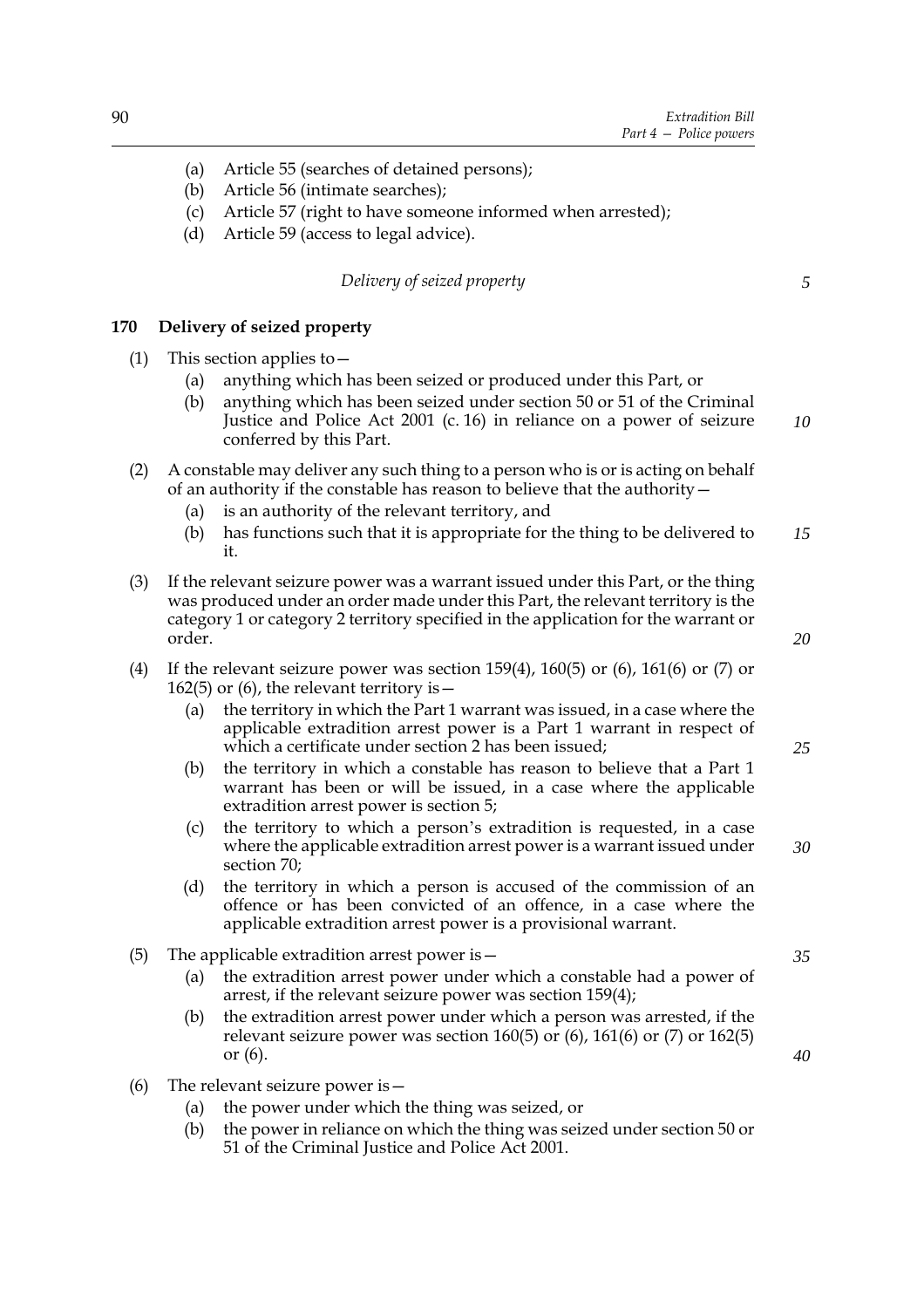- (7) Subsection (1)(a) applies to Scotland with the insertion after "Part" of "(so far as it applies to Scotland) or for the purposes of this Act (as it so applies) by virtue of any enactment or rule of law".
- (8) Subsection (2) applies to Scotland with the substitution of "procurator fiscal" for "constable".
- (9) In subsection (7) "enactment" includes an enactment comprised in, or in an instrument made under, an Act of the Scottish Parliament.

# *Codes of practice*

## **171 Codes of practice**

| (1) | The Secretary of State must issue codes of practice in connection with -<br>the exercise of the powers conferred by this Part;<br>(a)<br>the retention, use and return of anything seized or produced under this<br>(b)<br>Part;<br>access to and the taking of photographs and copies of anything so<br>(c)<br>seized or produced;<br>the retention, use, disclosure and destruction of fingerprints, a sample<br>(d) | 10<br>15 |
|-----|------------------------------------------------------------------------------------------------------------------------------------------------------------------------------------------------------------------------------------------------------------------------------------------------------------------------------------------------------------------------------------------------------------------------|----------|
|     | or a photograph taken under this Part.                                                                                                                                                                                                                                                                                                                                                                                 |          |
| (2) | If the Secretary of State proposes to issue a code of practice under this section                                                                                                                                                                                                                                                                                                                                      |          |
|     | he must-<br>publish a draft of the code;<br>(a)<br>consider any representations made to him about the draft;<br>(b)<br>if he thinks it appropriate, modify the draft in the light of any such<br>(c)<br>representations.                                                                                                                                                                                               | 20       |
| (3) | The Secretary of State must lay the code before Parliament.                                                                                                                                                                                                                                                                                                                                                            |          |
| (4) | When he has done so he may bring the code into operation by order.                                                                                                                                                                                                                                                                                                                                                     | 25       |
| (5) | The Secretary of State may revise the whole or any part of a code issued under<br>this section and issue the code as revised; and subsections (2) to (4) apply to<br>such a revised code as they apply to the original code.                                                                                                                                                                                           |          |
| (6) | A failure by a constable to comply with a provision of a code issued under this<br>section does not of itself make him liable to criminal or civil proceedings.                                                                                                                                                                                                                                                        | 30       |
| (7) | A code issued under this section is admissible in evidence in proceedings                                                                                                                                                                                                                                                                                                                                              |          |

(7) A code issued under this section is admissible in evidence in proceedings under this Act and must be taken into account by a judge or court in determining any question to which it appears to the judge or the court to be relevant.

*General*

# **172 Interpretation**

- (1) Subsections (2) to (8) apply for the purposes of this Part.
- (2) Each of these is an extradition arrest power—
	- (a) a Part 1 warrant in respect of which a certificate under section 2 has been issued;

*5*

*35*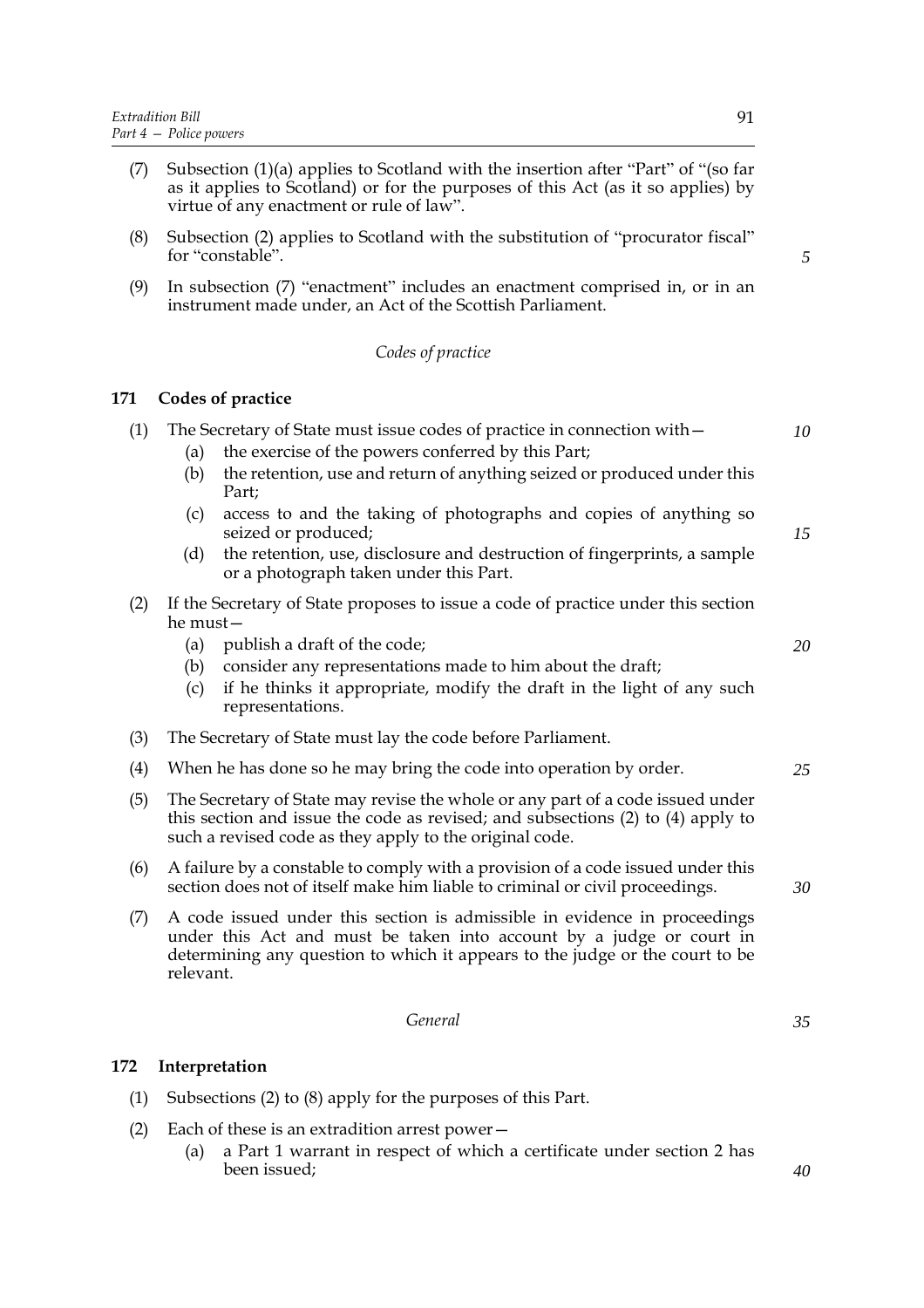- (b) section 5;
- (c) a warrant issued under section 70;
- (d) a provisional warrant.
- (3) "Excluded material"—
	- (a) in England and Wales, has the meaning given by section 11 of the 1984 Act; *5*
	- (b) in Northern Ireland, has the meaning given by Article 13 of the 1989 Order.
- (4) "Items subject to legal privilege"—
	- (a) in England and Wales, has the meaning given by section 10 of the 1984 Act; *10*
	- (b) in Northern Ireland, has the meaning given by Article 12 of the 1989 Order.
- (5) "Premises"—
	- (a) in England and Wales, has the meaning given by section 23 of the 1984 Act; *15*
	- (b) in Northern Ireland, has the meaning given by Article 25 of the 1989 Order.
- (6) "Special procedure material"—
	- (a) in England and Wales, has the meaning given by section 14 of the 1984 Act; *20*
	- (b) in Northern Ireland, has the meaning given by Article 16 of the 1989 Order.
- (7) The expressions in subsection (8) have the meanings given—
	- (a) in England and Wales, by section 65 of the 1984 Act;
	- (b) in Northern Ireland, by Article 53 of the 1989 Order.

#### (8) The expressions are—

- (a) appropriate consent;
- (b) fingerprints;
- (c) intimate search;
- (d) non-intimate sample.
- (9) The 1984 Act is the Police and Criminal Evidence Act 1984 (c. 60).
- (10) The 1989 Order is the Police and Criminal Evidence (Northern Ireland) Order 1989 (S.I. 1989/1341 (N.I. 12)).

#### **173 Customs officers**

- (1) The Treasury may by order provide for any provision of this Part which applies in relation to police officers or persons arrested by police officers to apply with specified modifications in relation to customs officers or persons arrested by customs officers.
- (2) A customs officer is a person commissioned by the Commissioners of Customs and Excise under section 6(3) of the Customs and Excise Management Act 1979 (c. 2). *40*

*35*

*25*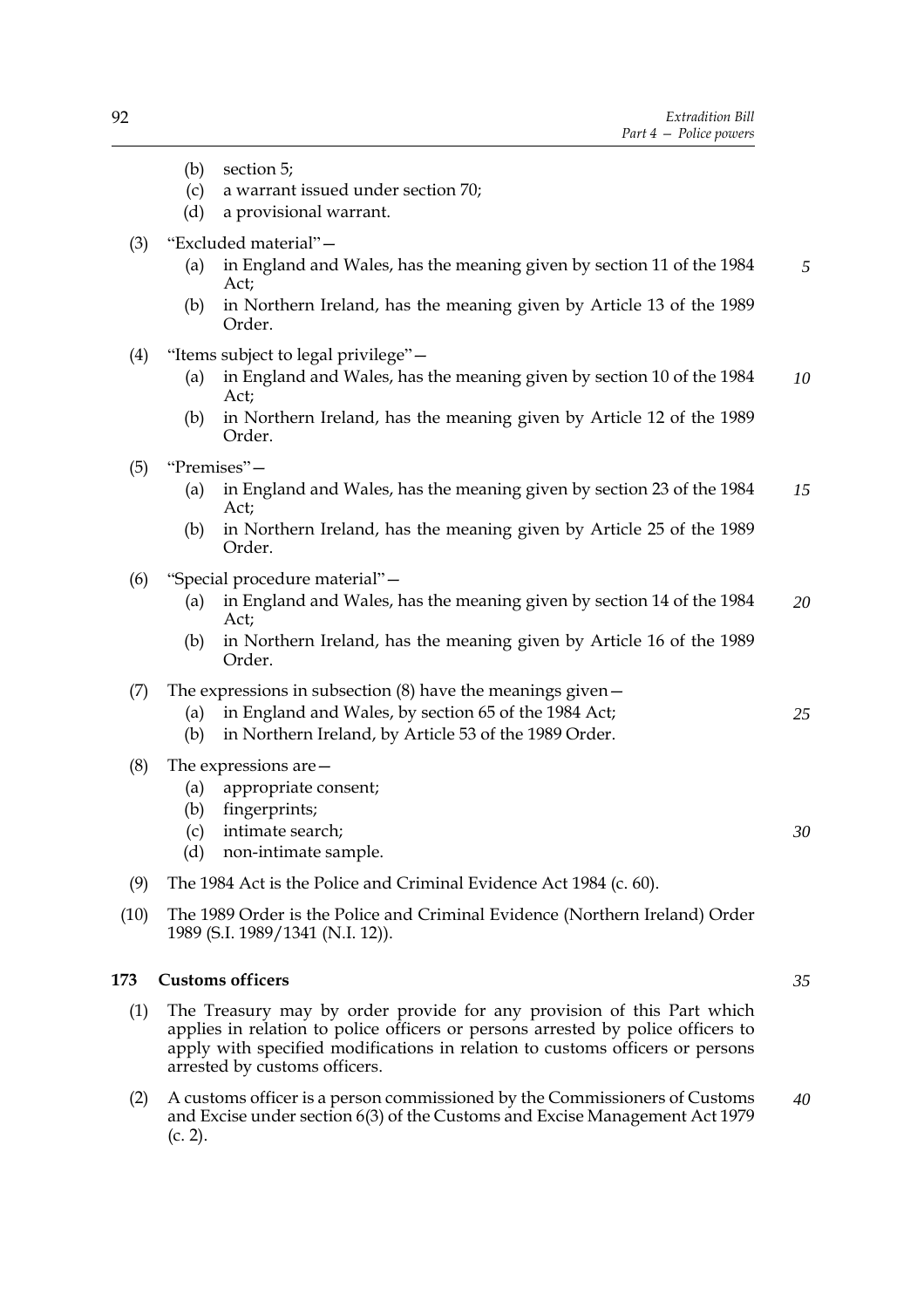# **PART 5**

### MISCELLANEOUS AND GENERAL

#### *British overseas territories*

# **174 Extradition to Commonwealth countries etc.**

- (1) An Order in Council may apply any relevant provision to extradition from a British overseas territory to a category 2 territory which is — (a) a Commonwealth country; *5*
	- (b) a British overseas territory;
	- (c) the Hong Kong Special Administrative Region of the People's Republic of China.
- (2) A relevant provision is a provision of this Act that applies to extradition from the United Kingdom to a category 2 territory falling within any of paragraphs (a) to  $(c)$  of subsection  $(1)$ .
- (3) An Order in Council under this section may provide that the provision applied has effect with specified modifications.

#### **175 Extradition to other category 2 territories**

- (1) This Act applies to extradition from a British overseas territory to a category 2 territory falling within subsection (2) as it applies to extradition from the United Kingdom to the category 2 territory.
- (2) A category 2 territory falls within this subsection if it is not—
	- (a) a Commonwealth country;
	- (b) a British overseas territory;
	- (c) the Hong Kong Special Administrative Region of the People's Republic of China.
- (3) As applied by subsection (1) this Act has effect with—
	- (a) any modifications as to procedure specified in the law of the British overseas territory;
	- (b) any modifications specified in an Order in Council under section 68 designating the category 2 territory for the purposes of Part 2.
- (4) Subsection (1) does not apply to extradition from a British overseas territory to a category 2 territory if an Order in Council under section 68 designating the category 2 territory for the purposes of Part 2 so provides. *30*

#### **176 Extradition from Commonwealth countries etc.**

- (1) An Order in Council may apply any relevant provision to a case where a person is extradited to a British overseas territory from a category 2 territory which is— *35*
	- (a) a Commonwealth country;
	- (b) a British overseas territory;
	- (c) the Hong Kong Special Administrative Region of the People's Republic of China.

*10*

*15*

*20*

*25*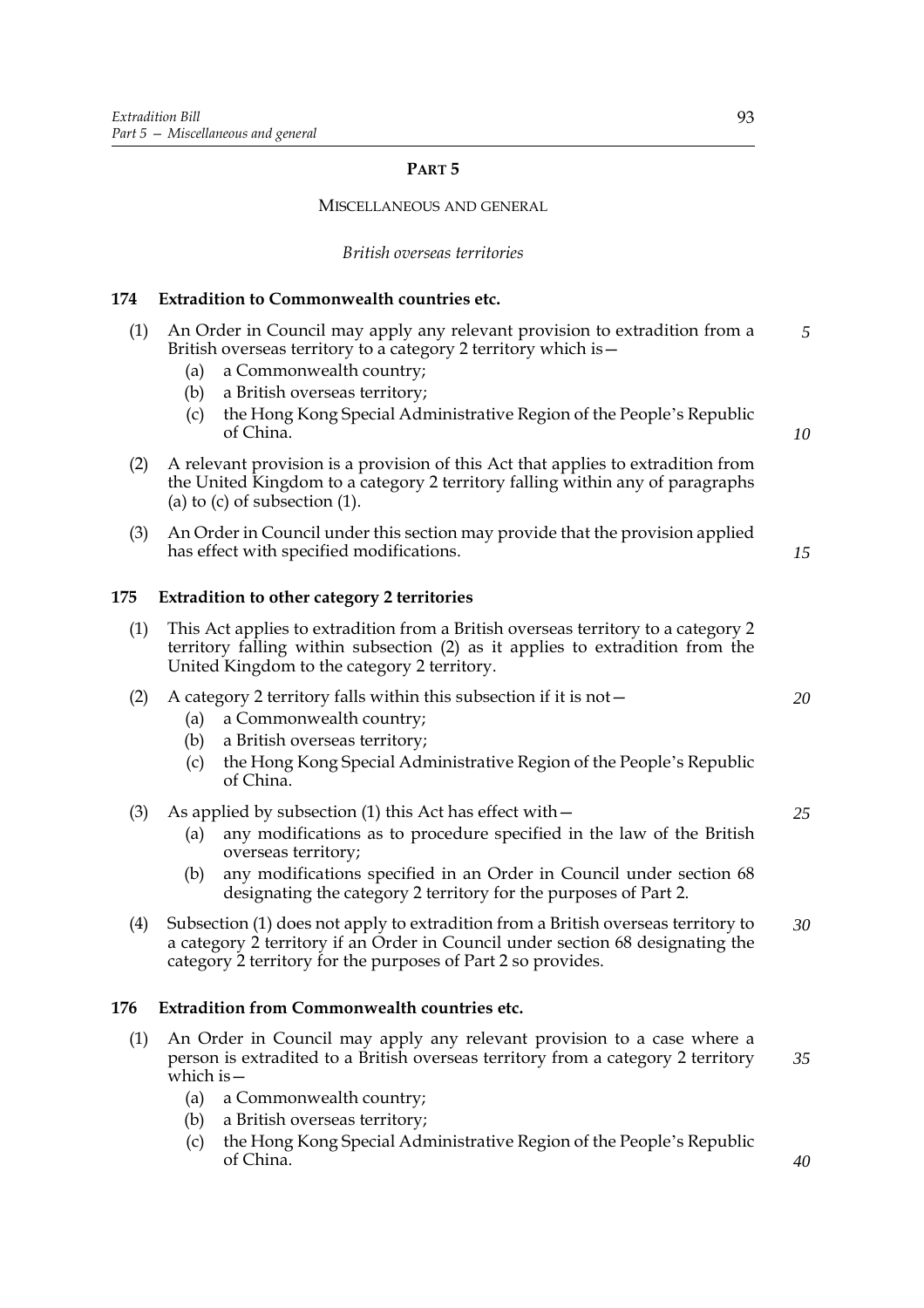- (2) A relevant provision is a provision of this Act that applies if a person is extradited to the United Kingdom from a category 2 territory falling within any of paragraphs (a) to (c) of subsection (1).
- (3) An Order in Council under this section may provide that the provision applied has effect with specified modifications.

#### **177 Extradition from other category 2 territories**

- (1) This Act applies if a person is extradited to a British overseas territory from a category 2 territory falling within subsection (2) as it applies if a person is extradited to the United Kingdom from the category 2 territory.
- (2) A category 2 territory falls within this subsection if it is not—
	- (a) a Commonwealth country;
	- (b) a British overseas territory;
	- (c) the Hong Kong Special Administrative Region of the People's Republic of China.
- (3) As applied by subsection (1) this Act has effect with—
	- (a) any modifications as to procedure specified in the law of the British overseas territory;
	- (b) any modifications specified in an Order in Council under section 68 designating the category 2 territory for the purposes of Part 2.
- (4) Subsection (1) does not apply in the case of a person extradited to a British overseas territory from a category 2 territory if an Order in Council under section 68 designating the category 2 territory for the purposes of Part 2 so provides. *20*

## **178 British overseas territories and the United Kingdom**

- (1) An Order in Council may apply any provision of this Act applicable to extradition from the United Kingdom to extradition from a British overseas territory to the United Kingdom. *25*
- (2) An Order in Council may apply any provision of this Act applicable to extradition to the United Kingdom to extradition to a British overseas territory from the United Kingdom.
- (3) An Order in Council under this section may provide that the provision applied has effect with specified modifications.

#### *Competing extradition claims*

#### **179 Competing claims to extradition**

- (1) This section applies if at the same time—
	- (a) there is a Part 1 warrant in respect of a person, a certificate has been issued under section 2 in respect of the warrant, and the person has not been extradited in pursuance of the warrant or discharged, and
	- (b) there is a request for the same person's extradition, a certificate has been issued under section 69 in respect of the request, and the person has not been extradited in pursuance of the request or discharged.

*5*

*15*

*10*

*30*

*35*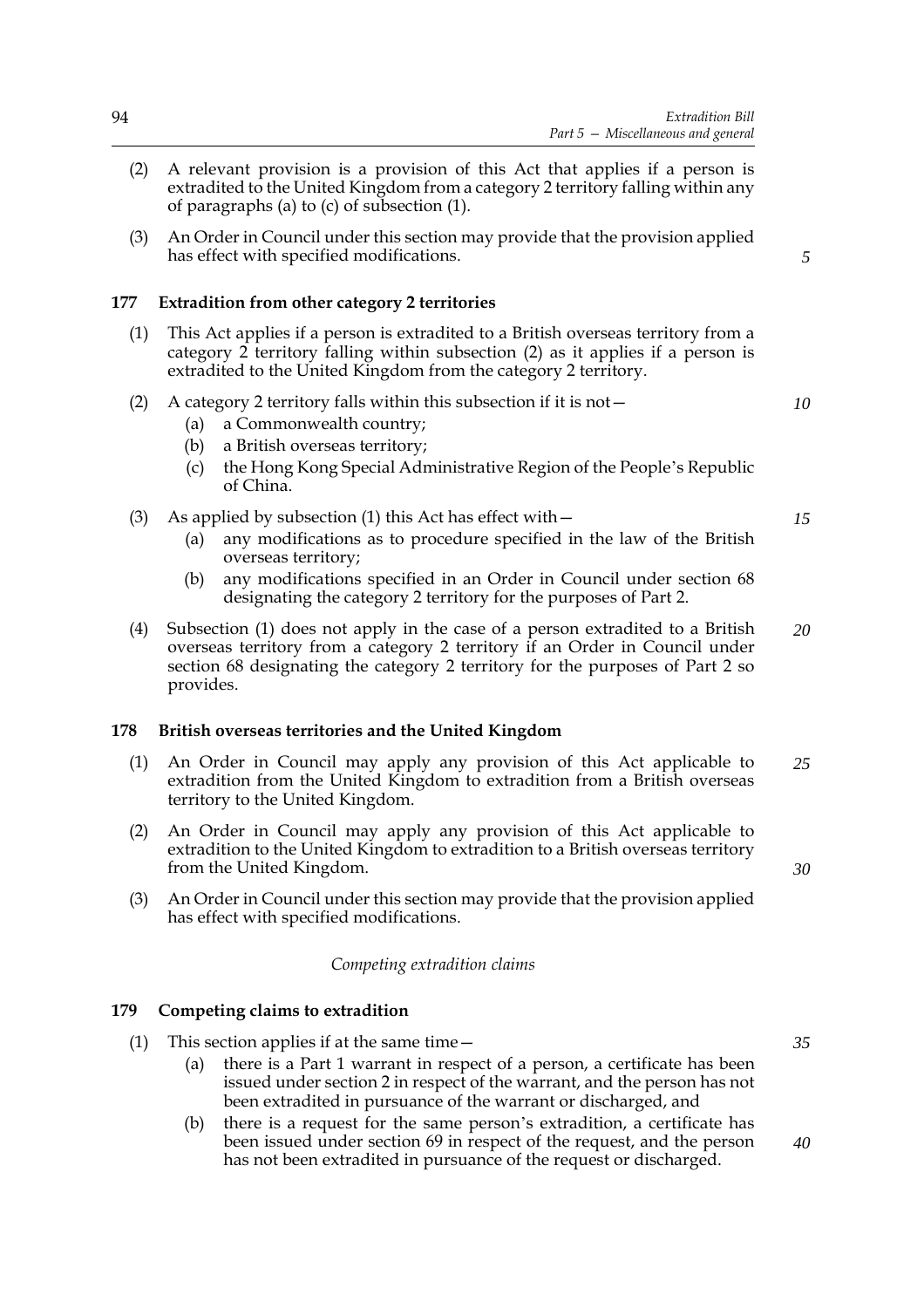- (2) The Secretary of State may—
	- (a) order proceedings (or further proceedings) on one of them (the warrant or the request) to be deferred until the other one has been disposed of, if neither the warrant nor the request has been disposed of;
	- (b) order the person's extradition in pursuance of the warrant to be deferred until the request has been disposed of, if an order for his extradition in pursuance of the warrant has been made;
	- (c) order the person's extradition in pursuance of the request to be deferred until the warrant has been disposed of, if an order for his extradition in pursuance of the request has been made;
- (3) In applying subsection (2) the Secretary of State must take account of these matters—
	- (a) the relative seriousness of the offences concerned;
	- (b) the place where each offence was committed (or was alleged to have been committed);
	- (c) the date when the warrant was issued and the date when the request was received;
	- (d) whether, in the case of each offence, the person is accused of its commission (but not alleged to have been convicted) or is alleged to be unlawfully at large after conviction.
- (4) If both the certificates referred to in subsection (1) are issued in Scotland, the preceding provisions of this section apply as if the references to the Secretary of State were to the Scottish Ministers.

## **180 Proceedings on deferred warrant or request**

- (1) This section applies if  $-$ 
	- (a) an order is made under this Act deferring proceedings on an extradition claim in respect of a person (the deferred claim) until another extradition claim in respect of the person has been disposed of, and
	- (b) the other extradition claim is disposed of.
- (2) If the person applies to the appropriate judge to be discharged, the judge may order his discharge.
- (3) The person must be taken to be discharged at the end of the required period if before the end of that period the appropriate judge does not—
	- (a) make an order for proceedings on the deferred claim to be resumed, or *35*
	- (b) order the person's discharge.
- (4) The required period is 21 days starting with the day on which the other extradition claim is disposed of.
- (5) An extradition claim is made in respect of a person if  $-$ 
	- (a) a Part 1 warrant is issued in respect of him;
	- (b) a request for his extradition is made.

#### **181 Proceedings where extradition deferred**

(1) This section applies if—

*5*

*10*

*15*

*20*

*25*

*30*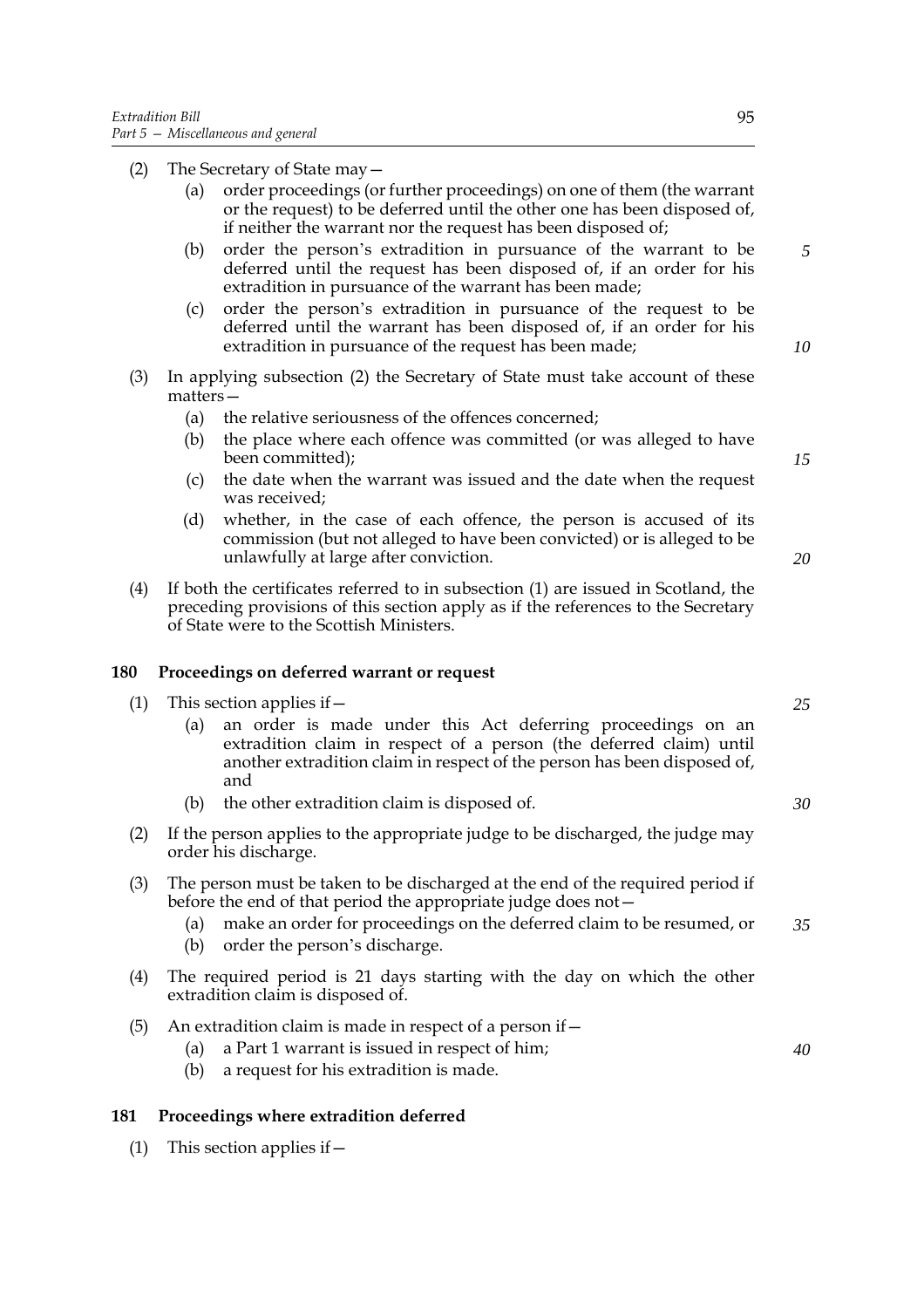- (a) an order is made under this Act deferring a person's extradition in pursuance of an extradition claim (the deferred claim) until another extradition claim in respect of him has been disposed of;
- (b) the other extradition claim is disposed of.
- (2) If the person applies to the appropriate judge to be discharged, the judge may order his discharge.
- (3) The person must be taken to be discharged at the end of the required period if before the end of that period the appropriate judge does not—
	- (a) make an order for the person's extradition in pursuance of the deferred claim to cease to be deferred, or
	- (b) order the person's discharge.
- (4) The required period is 21 days starting with the day on which the other extradition claim is disposed of.
- (5) An extradition claim is made in respect of a person if  $-$ 
	- (a) a Part 1 warrant is issued in respect of him;
	- (b) a request for his extradition is made.

# *Legal aid*

## **182 Legal aid: Scotland**

- (1) The provisions of the Legal Aid (Scotland) Act 1986 (c. 47) apply—
	- (a) in relation to proceedings in Scotland before the appropriate judge under Part 1, 2 or 5 of this Act as those provisions apply in relation to summary proceedings; *20*
	- (b) in relation to any proceedings on appeal arising out of such proceedings before the appropriate judge as those provisions apply in relation to appeals in summary proceedings.
- (2) For the purposes of this section the appropriate judge is the sheriff of Lothian and Borders.

## **183 Grant of free legal aid: Northern Ireland**

- (1) The appropriate judge may grant free legal aid to a person in connection with proceedings under Part 1 or Part 2 before the judge or the High Court.
- (2) A judge of the High Court may grant free legal aid to a person in connection with proceedings under Part 1 or Part 2 before the High Court or the House of Lords.
- (3) If the appropriate judge refuses to grant free legal aid under subsection (1) in connection with proceedings before the High Court the person may appeal to the High Court against the judge's decision. *35*
- (4) A judge of the High Court may grant free legal aid to a person in connection with proceedings on an appeal under subsection (3).
- (5) Free legal aid may be granted to a person under subsection (1), (2) or (4) only if it appears to the judge that—
	- (a) the person's means are insufficient to enable him to obtain legal aid, and

*30*

*25*

*5*

*10*

*15*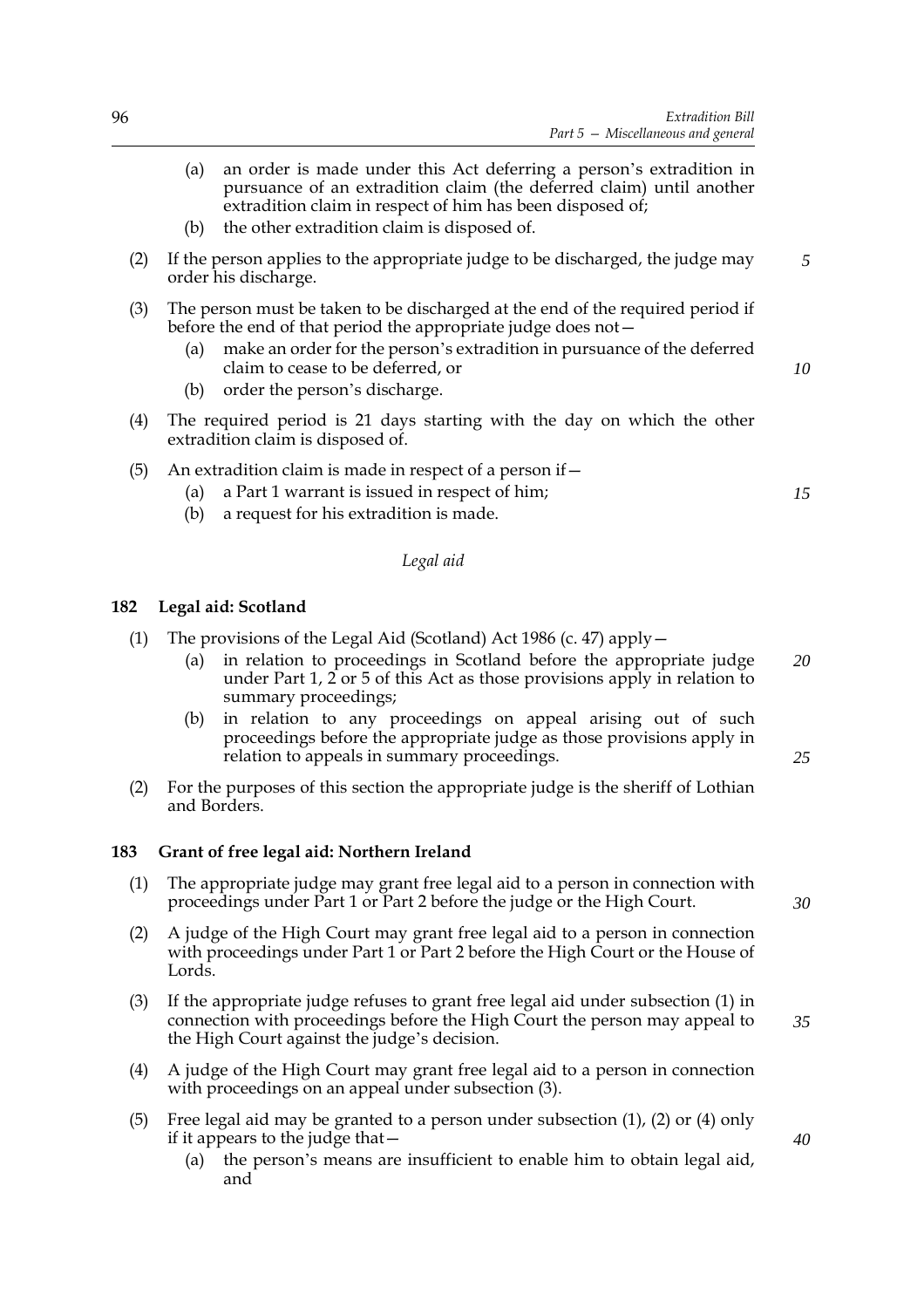- (b) it is desirable in the interests of justice that the person should be granted free legal aid.
- (6) On an appeal under subsection (3) the High Court may—
	- (a) allow the appeal;
	- (b) dismiss the appeal.
- (7) The High Court may allow an appeal under subsection (3) only if it appears to the High Court that—
	- (a) the person's means are insufficient to enable him to obtain legal aid, and
	- (b) it is desirable in the interests of justice that the person should be granted free legal aid. *10*
- (8) If the High Court allows an appeal under subsection (3) it must grant free legal aid to the person in connection with the proceedings under Part 1 or Part 2 before it.
- (9) If on a question of granting free legal aid under this section or of allowing an appeal under subsection  $(3)$  there is a doubt as to whether  $-$ *15*
	- (a) the person's means are insufficient to enable him to obtain legal aid, or
	- (b) it is desirable in the interests of justice that the person should be granted free legal aid,

the doubt must be resolved in favour of granting him free legal aid.

- (10) References in this section to granting free legal aid to a person are to assigning to him—
	- (a) a solicitor and counsel, or
	- (b) a solicitor only, or
	- (c) counsel only.

## **184 Free legal aid: supplementary**

- (1) The provisions of the Legal Aid, Advice and Assistance (Northern Ireland) Order 1981 (S.I. 1981/228 (N.I. 8)) listed in subsection (2) apply in relation to free legal aid under section 183 in connection with proceedings before the appropriate judge or the High Court as they apply in relation to free legal aid under Part III of the Order. *30*
- (2) The provisions are—
	- (a) Article 32 (statements of means);
	- (b) Article 36(1) (payment of legal aid);
	- (c) Article  $36(3)$  and  $(4)$  (rules);
	- (d) Article 36A (solicitors excluded from legal aid work);
	- (e) Article 37 (remuneration of solicitors and counsel);
	- (f) Article 40 (stamp duty exemption).
- (3) As so applied those Articles have effect as if  $-$ 
	- (a) a person granted free legal aid under section 183 had been granted a criminal aid certificate under Part III of the Order; *40*
	- (b) section 183 were contained in Part III of the Order.
- (4) The fees of any counsel, and the expenses and fees of any solicitor, assigned to a person under section 183 in connection with proceedings before the House of Lords must be paid by the Lord Chancellor.

*5*

*20*

*25*

- *35*
-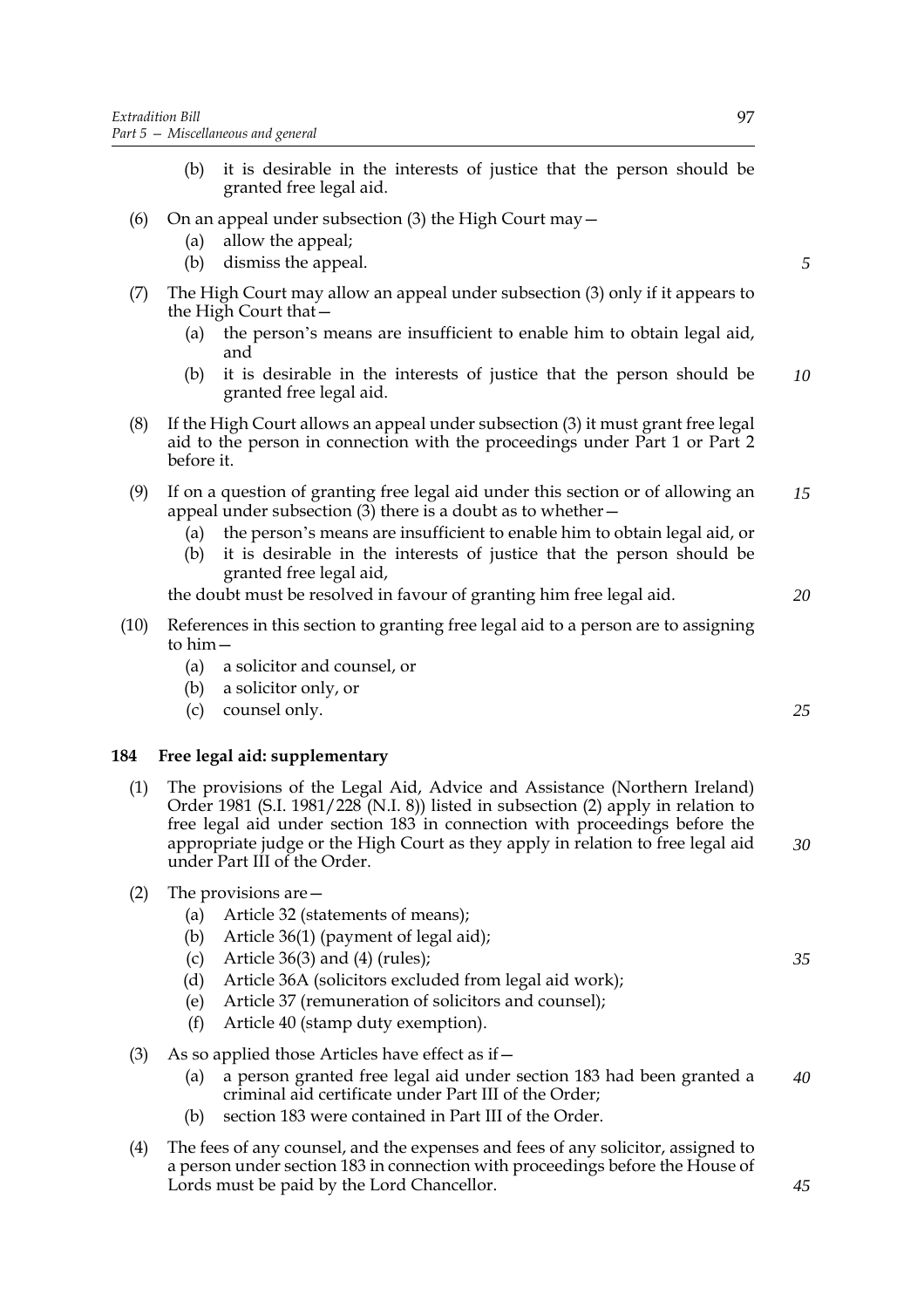*5*

- (5) The fees and expenses paid under subsection (4) must not exceed the amount allowed by—
	- (a) the House of Lords, or
	- (b) such officer or officers of the House of Lords as may be prescribed by order of the House of Lords.
- (6) For the purposes of section 183 and this section the appropriate judge is  $-$ 
	- (a) such county court judge or resident magistrate as is designated for the purposes of Part 1 by the Lord Chancellor, if the proceedings are under Part 1;
	- (b) such county court judge or resident magistrate as is designated for the purposes of Part 2 by the Lord Chancellor, if the proceedings are under Part<sub>2</sub>. *10*

#### *Asylum appeals*

#### **185 Asylum appeal to High Court where extradition ordered**

(1) This section applies if  $-$ (a) a person in respect of whom an extradition claim is made makes an asylum claim at any time in the relevant period; (b) the asylum claim is rejected by the Secretary of State; (c) an order is made under Part 1 or 2 for the person to be extradited in pursuance of the extradition claim. (2) The relevant period is the period starting when a certificate is issued under section 2 or 69 in respect of the extradition claim and ending when the earliest of these occurs— (a) the person is extradited in pursuance of the extradition claim; (b) an order for the person's discharge is made under this Act; (c) the person is taken to be discharged under this Act. (3) The person has no right of appeal under section 83 of the Nationality, Immigration and Asylum Act 2002 (c. 41) against the rejection of the asylum claim. (4) If (apart from subsection (3)) the person would have such a right of appeal, he may appeal to the High Court against the rejection of the asylum claim. (5) These provisions of the Nationality, Immigration and Asylum Act 2002 apply to an appeal to the High Court under this section as they apply to an appeal to an adjudicator under section 83 of that Act— (a) section 85(4) (consideration of relevant evidence); (b) section 86 (determination of appeal); (c) section 87 (successful appeal: direction); (d) section 97 (national security etc.); (e) section 99 (section 97 certificate: appeal in progress); (f) section 110 (grants). (6) In section 2 of the Special Immigration Appeals Commission Act 1997 (c. 68) (jurisdiction: appeals)— (a) in subsection (1)(a) after "2002" insert "or section 185 of the Extradition Act 2003" and for "that Act" substitute "the Nationality, Immigration and Asylum Act 2002"; *15 20 25 30 35 40 45*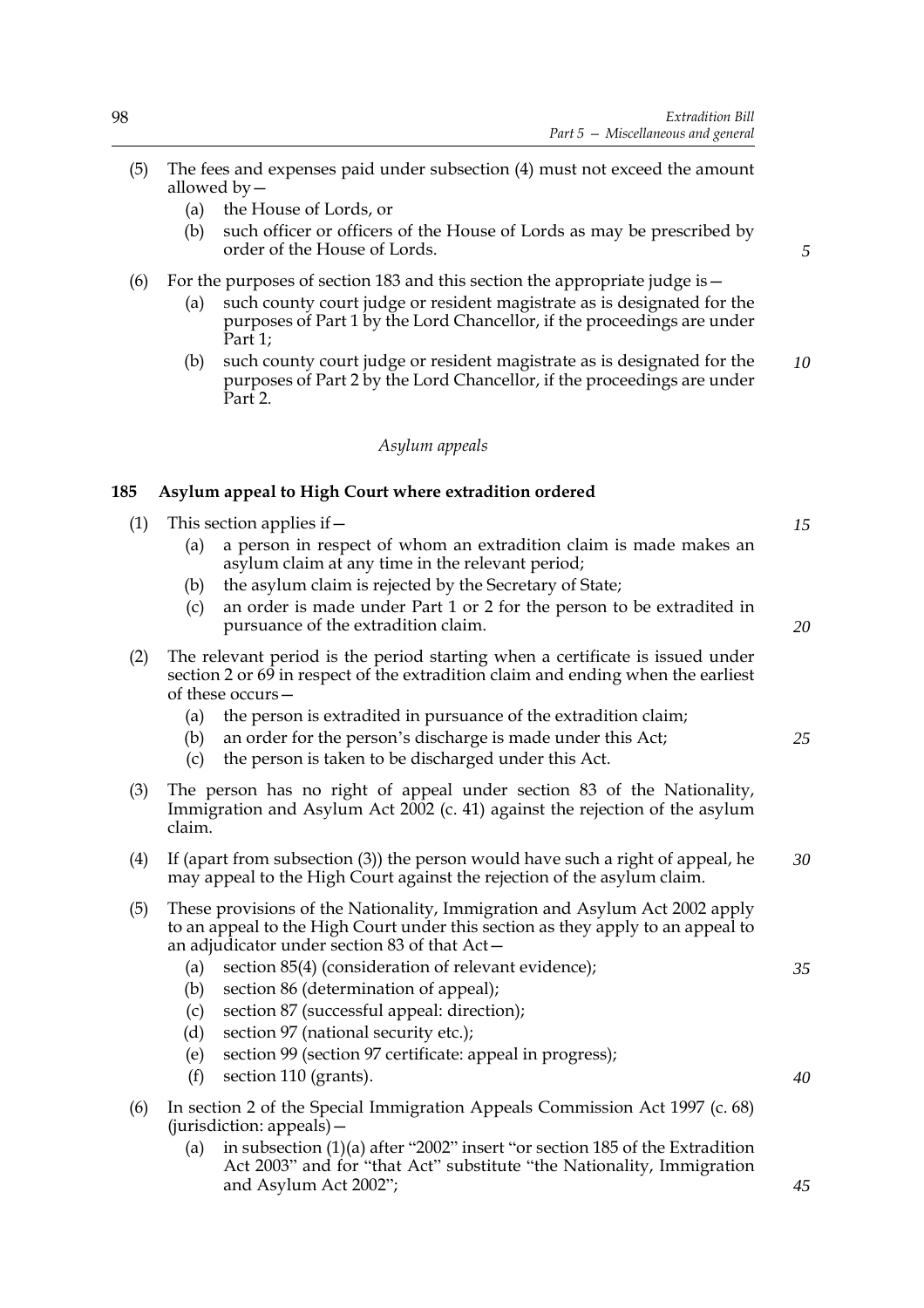- (b) in subsection (1)(b) after "83(2) of that Act" insert "or section 185 of the Extradition Act 2003" and for "section 99 of that Act" substitute "section 99 of the Nationality, Immigration and Asylum Act 2002";
- (c) in subsection (3) after "2002" insert "or section 185 of the Extradition Act 2003" and for "that Act" in paragraph (a) substitute "the Nationality, Immigration and Asylum Act 2002".
- (7) An extradition claim is made in respect of a person if  $-$ 
	- (a) a Part 1 warrant is issued in respect of him;
		- (b) a request for his extradition is made.
- (8) "Asylum claim" has the meaning given by section 113 of the Nationality, Immigration and Asylum Act 2002. *10*

## **186 Asylum appeal to House of Lords where extradition ordered**

- (1) An appeal lies to the House of Lords from a decision of the High Court on an appeal under section 185.
- (2) An appeal under this section lies at the instance of a party to the appeal under section 185. *15*
- (3) An appeal under this section lies only with the leave of the High Court or the House of Lords.
- (4) Leave to appeal under this section must not be granted unless—
	- (a) the High Court has certified that there is a point of law of general public importance involved in the decision, and *20*
	- (b) it appears to the court granting leave that the point is one which ought to be considered by the House of Lords.
- (5) An application to the High Court for leave to appeal under this section must be made before the end of the permitted period, which is 14 days starting with the day on which the court makes its decision on the appeal to it. *25*
- (6) An application to the House of Lords for leave to appeal under this section must be made before the end of the permitted period, which is 14 days starting with the day on which the High Court refuses leave to appeal.
- (7) The High Court may grant bail to a person appealing under this section or applying for leave to appeal under this section. *30*
- (8) Section 5 of the Appellate Jurisdiction Act 1876 (c. 59) (composition of House of Lords for hearing and determination of appeals) applies in relation to an appeal under this section or an application for leave to appeal under this section as it applies in relation to an appeal under that Act.
- (9) An order of the House of Lords which provides for an application for leave to appeal under this section to be determined by a committee constituted in accordance with section 5 of the Appellate Jurisdiction Act 1876 may direct that the decision of the committee is taken on behalf of the House.
- (10) Subsections (1), (2) and (4) of section 102 of the Nationality, Immigration and Asylum Act 2002 apply to an appeal to the House of Lords under this section as they apply to an appeal to the Immigration Appeal Tribunal under section 101 of that Act. *40*

*5*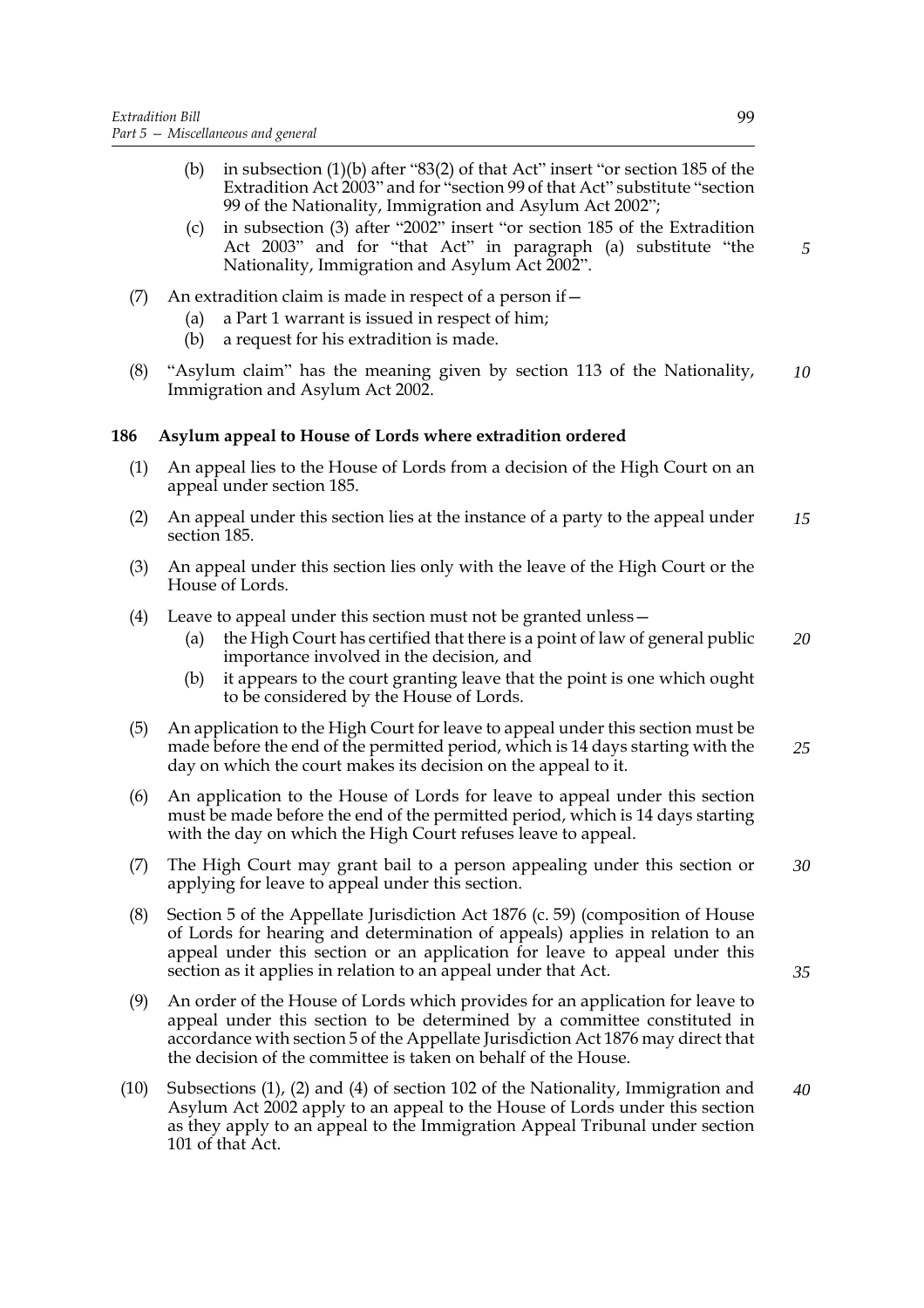- (11) As so applied, those subsections have effect as if references to the adjudicator or an adjudicator were to the High Court.
- (12) The preceding provisions of this section do not apply to Scotland.

## *Other miscellaneous provisions*

# **187 Human rights: appropriate tribunal**

- (1) The appropriate judge is the only appropriate tribunal in relation to proceedings under section 7(1)(a) of the Human Rights Act 1998 (c. 42) (proceedings for acts incompatible with Convention rights) if the proceedings relate to extradition under Part 1 or Part 2 of this Act.
- (2) If the proceedings relate to extradition under Part 1, section 66 applies for determining the appropriate judge. *10*
- (3) If the proceedings relate to extradition under Part 2, section 138 applies for determining the appropriate judge.

## **188 Delivery up to International Criminal Court**

- (1) Part 2 of Schedule 2 to the International Criminal Court Act 2001 (c. 17) (delivery up to International Criminal Court of persons subject to extradition proceedings) is amended as follows. *15*
- (2) In paragraph 7 (meaning of extradition proceedings) after "court" insert "or judge" and at the end add ", or
	- (c) the Extradition Act 2003".
- (3) In paragraph 8 (extradition proceedings in England and Wales or Northern Ireland) after sub-paragraph (5) add—
	- "(6) References in this paragraph to a court include references to a judge."
- (4) In paragraph 9 (extradition proceedings in Scotland) after sub-paragraph (3) add—

"(4) References in this paragraph to a court include references to a judge."

- (5) In paragraph 10(1) (power to suspend or revoke warrant or order) after paragraph (b) insert ", or
	- (c) whose extradition has been ordered under the Extradition Act 2003,".
- (6) In paragraph 10(2) omit the words "by a court or judicial officer".

# **189 Genocide, crimes against humanity and war crimes**

- (1) This section applies if  $-$ 
	- (a) a Part 1 warrant in respect of a person is issued in respect of an offence mentioned in subsection (2), or
	- (b) a valid request for a person's extradition is made in respect of an offence mentioned in subsection (2).
- (2) The offences are—

*5*

# *20*

*25*

*30*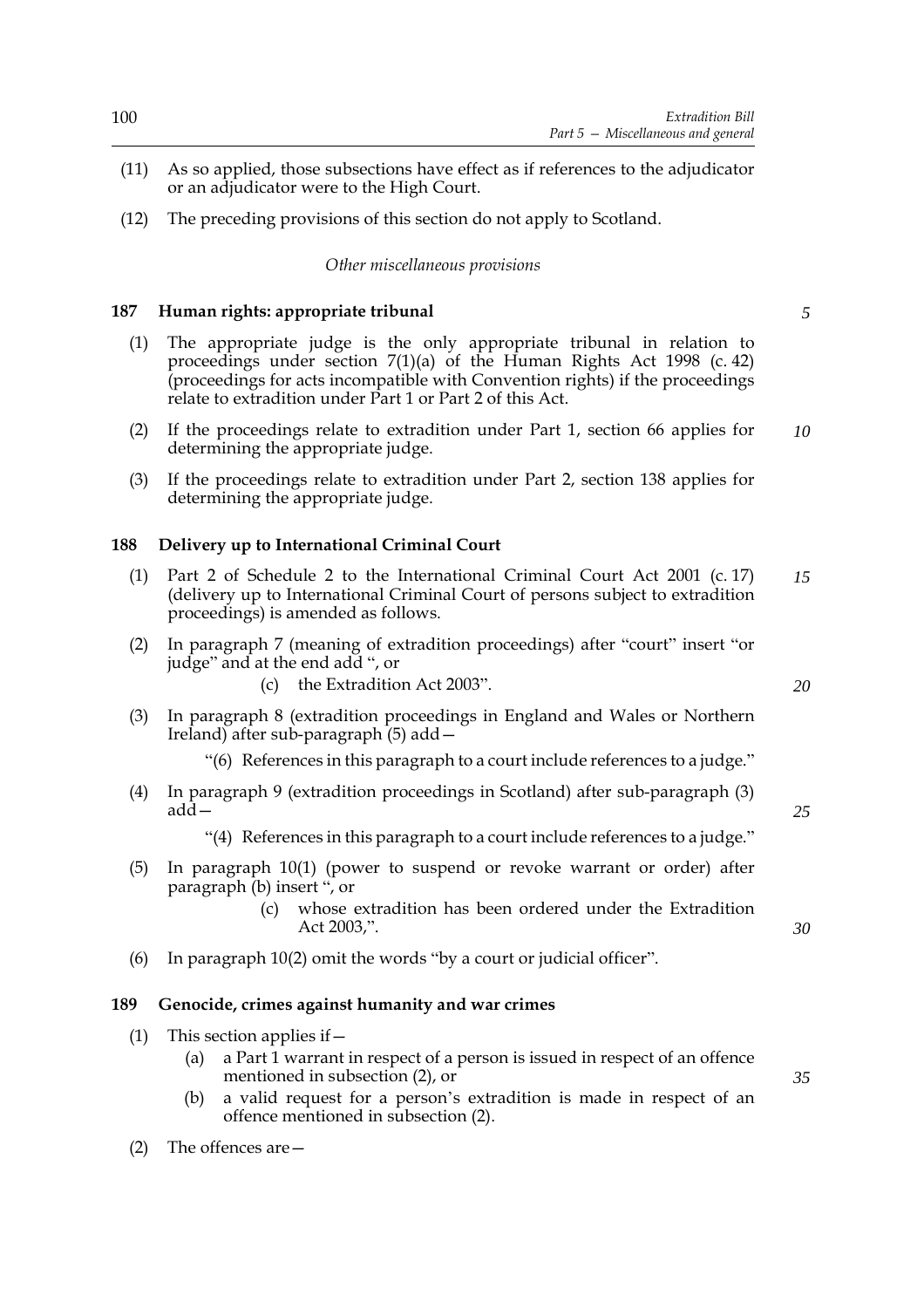- (a) an offence that if committed in the United Kingdom would be punishable as an offence under section 51 or 58 of the International Criminal Court Act 2001 (c. 17) (genocide, crimes against humanity and war crimes);
- (b) an offence that if committed in the United Kingdom would be punishable as an offence under section 52 or 59 of that Act (conduct ancillary to genocide, etc. committed outside the jurisdiction);
- (c) an offence that if committed in the United Kingdom would be punishable as an ancillary offence, as defined in section 55 or 62 of that Act, in relation to an offence falling within paragraph (a) or (b);
- (d) an offence that if committed in the United Kingdom would be punishable as an offence under section 1 of the International Criminal Court (Scotland) Act 2001 (asp 13) (genocide, crimes against humanity and war crimes);
- (e) an offence that if committed in the United Kingdom would be punishable as an offence under section 2 of that Act (conduct ancillary to genocide etc. committed outside the jurisdiction); *15*
- (f) an offence that if committed in the United Kingdom would be punishable as an ancillary offence, as defined in section 7 of that Act, in relation to an offence falling within paragraph (d) or (e);
- (g) any offence punishable in the United Kingdom under section 1 of the Geneva Conventions Act 1957 (c. 52) (grave breach of scheduled conventions).
- (3) It is not an objection to extradition under this Act that the person could not have been punished for the offence under the law in force at the time when and in the place where he is alleged to have committed the act of which he is accused or of which he has been convicted.

#### **190 Custody**

- (1) If a judge remands a person in custody under this Act, the person must be committed to the institution to which he would have been committed if charged with an offence before the judge. *30*
- (2) If a person in custody following his arrest under Part 1 or Part 2 escapes from custody, he may be retaken in any part of the United Kingdom in the same way as he could have been if he had been in custody following his arrest or apprehension under a relevant domestic warrant.
- (3) A relevant domestic warrant is a warrant for his arrest or apprehension issued in the part of the United Kingdom in question in respect of an offence committed there.
- (4) Subsection (5) applies if—
	- (a) a person is in custody in one part of the United Kingdom (whether under this Act or otherwise); *40*
	- (b) he is required to be removed to another part of the United Kingdom after being remanded in custody under this Act;
	- (c) he is so removed by sea or air.
- (5) The person must be treated as continuing in legal custody until he reaches the place to which he is required to be removed. *45*

*35*

*10*

*5*

*25*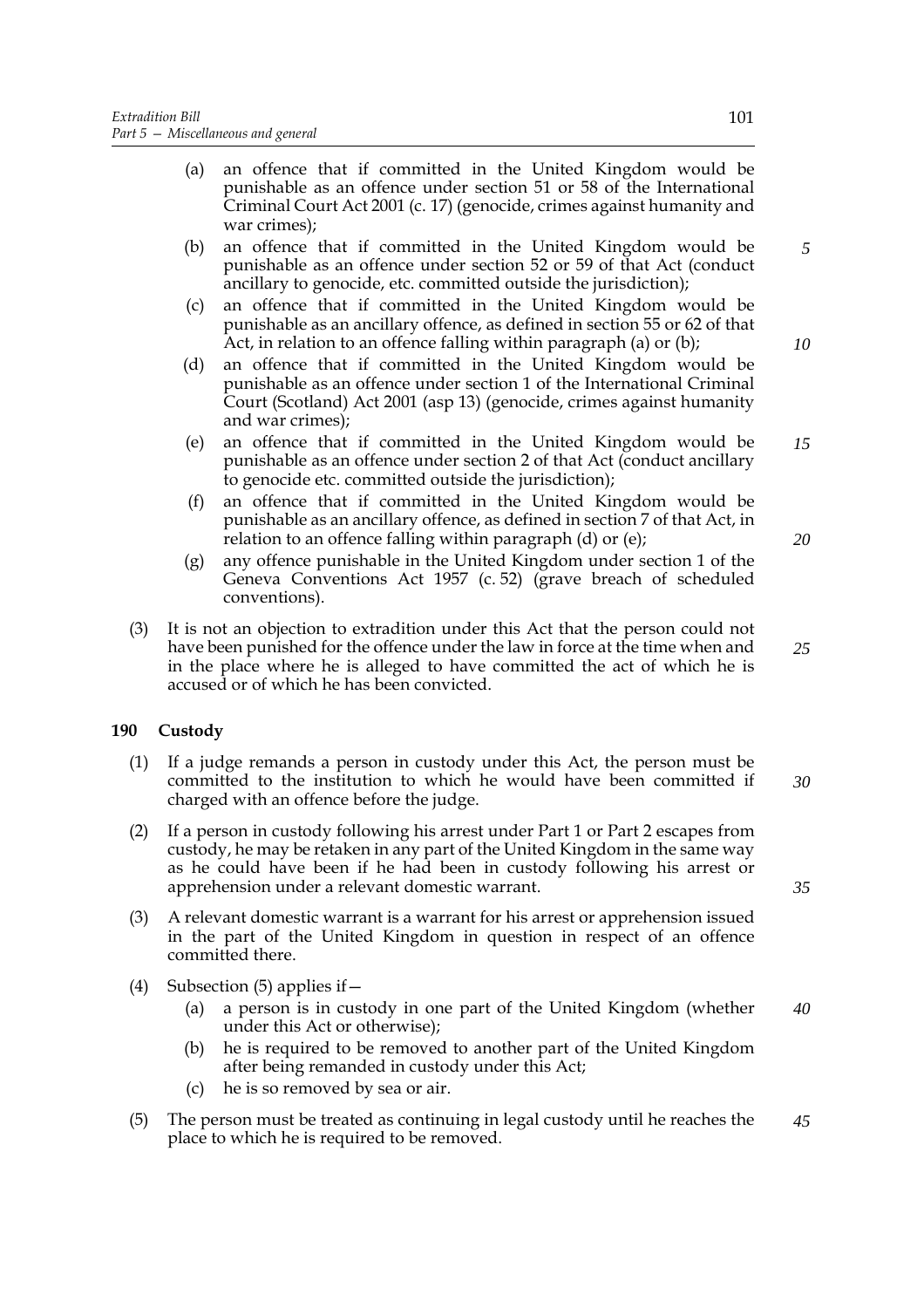- (6) An order for a person's extradition under this Act is sufficient authority for an appropriate person—
	- (a) to receive him;
	- (b) to keep him in custody until he is extradited under this Act;
	- (c) to convey him to the territory to which he is to be extradited under this Act. *5*
- (7) An appropriate person is—
	- (a) a person to whom the order is directed;
	- (b) a constable.

#### **191 Bail**

*10*

- (1) The Bail Act 1976 (c. 63) is amended as follows.
- (2) In section 1(1) (meaning of "bail in criminal proceedings") after paragraph (b) insert—
	- ", or
		- (c) bail grantable in connection with extradition proceedings in respect of an offence." *15*
- (3) In section 2(2) (other definitions) omit the definition of "proceedings against a fugitive offender" and in the appropriate places insert—

""extradition proceedings" means proceedings under the Extradition Act 2003;";

""prosecutor", in relation to extradition proceedings, means the person acting on behalf of the territory to which extradition is sought;".

- (4) In section 4 (general right to bail) in subsection (2) omit the words "or proceedings against a fugitive offender for the offence".
- (5) In section 4 after subsection (2) insert—
	- "(2A) This section also applies to a person whose extradition is sought in respect of an offence, when—
		- (a) he appears or is brought before a court in the course of or in connection with extradition proceedings in respect of the offence, or
		- (b) he applies to a court for bail or for a variation of the conditions of bail in connection with the proceedings.
		- (2B) But subsection (2A) above does not apply if the person is alleged to be unlawfully at large after conviction of the offence."
- (6) In section 5B (reconsideration of decisions granting bail) for subsection (1) substitute— *35*
	- "(1) This section applies in any of these cases—
		- (a) a magistrates' court has granted bail in criminal proceedings in connection with an offence to which this section applies or proceedings for such an offence;
		- (b) a constable has granted bail in criminal proceedings in connection with proceedings for such an offence;
		- (c) a magistrates' court or a constable has granted bail in connection with extradition proceedings.

*25*

*20*

*30*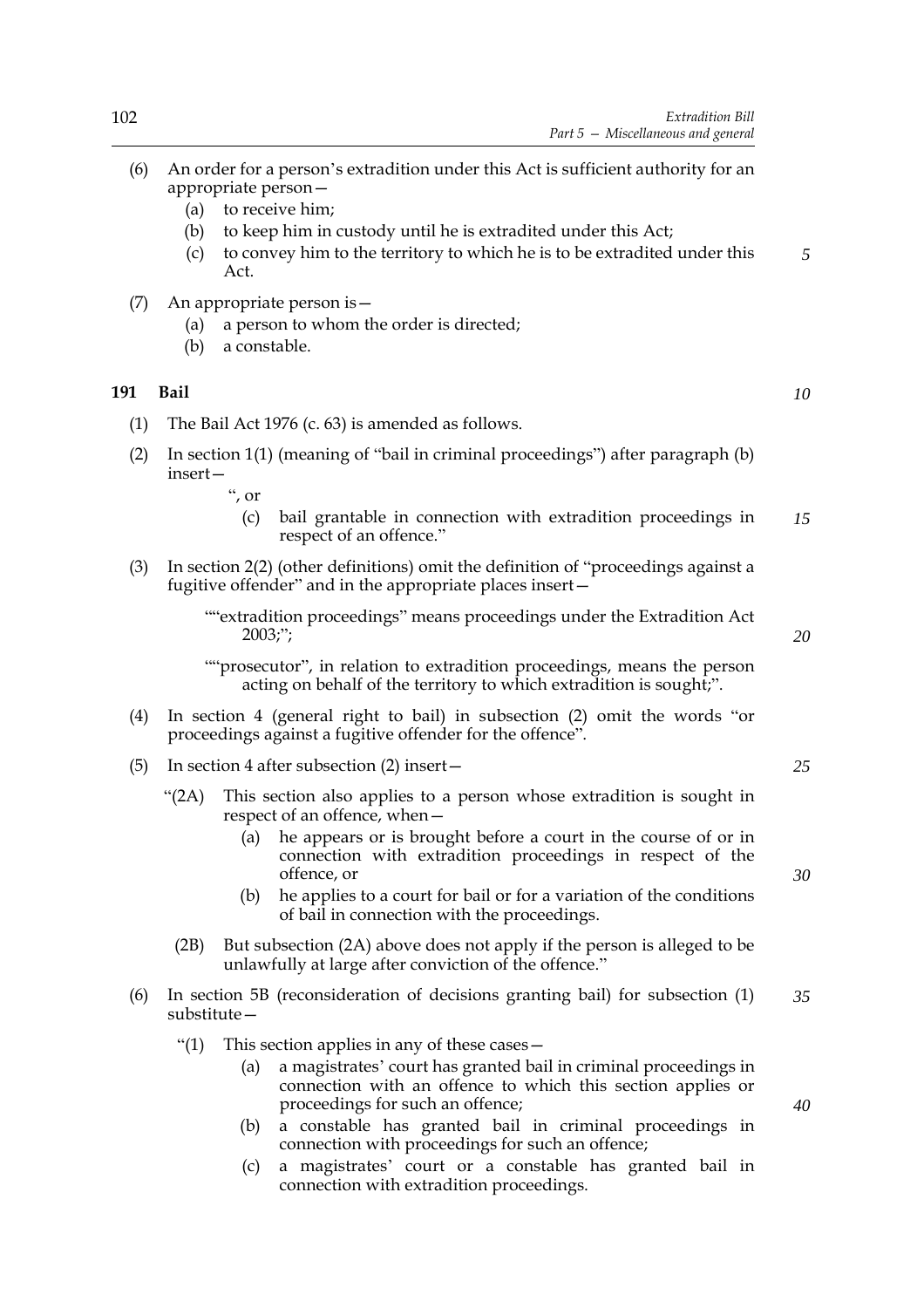- (1A) The court or the appropriate court in relation to the constable may, on application by the prosecutor for the decision to be reconsidered—
	- (a) vary the conditions of bail,
	- (b) impose conditions in respect of bail which has been granted unconditionally, or
	- (c) withhold bail."
- (7) In section 7 (liability to arrest for absconding or breaking conditions of bail) after subsection (1) insert—
	- "(1A) Subsection (1B) applies if  $-$ 
		- (a) a person has been released on bail in connection with extradition proceedings, *10*
		- (b) the person is under a duty to surrender into the custody of a constable, and
		- (c) the person fails to surrender to custody at the time appointed for him to do so.
		- (1B) A magistrates' court may issue a warrant for the person's arrest."
- (8) In section 7(4) omit the words from "In reckoning" to "Sunday".
- (9) In section 7 after subsection (4) insert—
	- "(4A) A person who has been released on bail in connection with extradition proceedings and is under a duty to surrender into the custody of a constable may be arrested without warrant by a constable on any of the grounds set out in paragraphs (a) to (c) of subsection (3). *20*
		- (4B) A person arrested in pursuance of subsection (4A) above shall be brought as soon as practicable and in any event within 24 hours after his arrest before a justice of the peace for the petty sessions area in which he was arrested." *25*
- (10) In section 7(5) after "subsection (4)" insert "or (4B)".
- (11) In section 7 after subsection (6) insert—
	- "(7) In reckoning for the purposes of this section any period of 24 hours, no account shall be taken of Christmas Day, Good Friday or any Sunday."
- (12) In Part 1 of Schedule 1 (defendants accused or convicted of imprisonable offences) for paragraph 1 substitute—
	- "1 The following provisions of this Part of this Schedule apply to the defendant if—
		- (a) the offence or one of the offences of which he is accused or convicted in the proceedings is punishable with imprisonment, or *35*
		- (b) his extradition is sought in respect of an offence."
- (13) In Part 1 of Schedule 1 after paragraph 2A insert—
	- "2B The defendant need not be granted bail in connection with extradition proceedings if— *40*
		- (a) the conduct constituting the offence would, if carried out by the defendant in England and Wales, constitute an indictable offence or an offence triable either way; and

*5*

*15*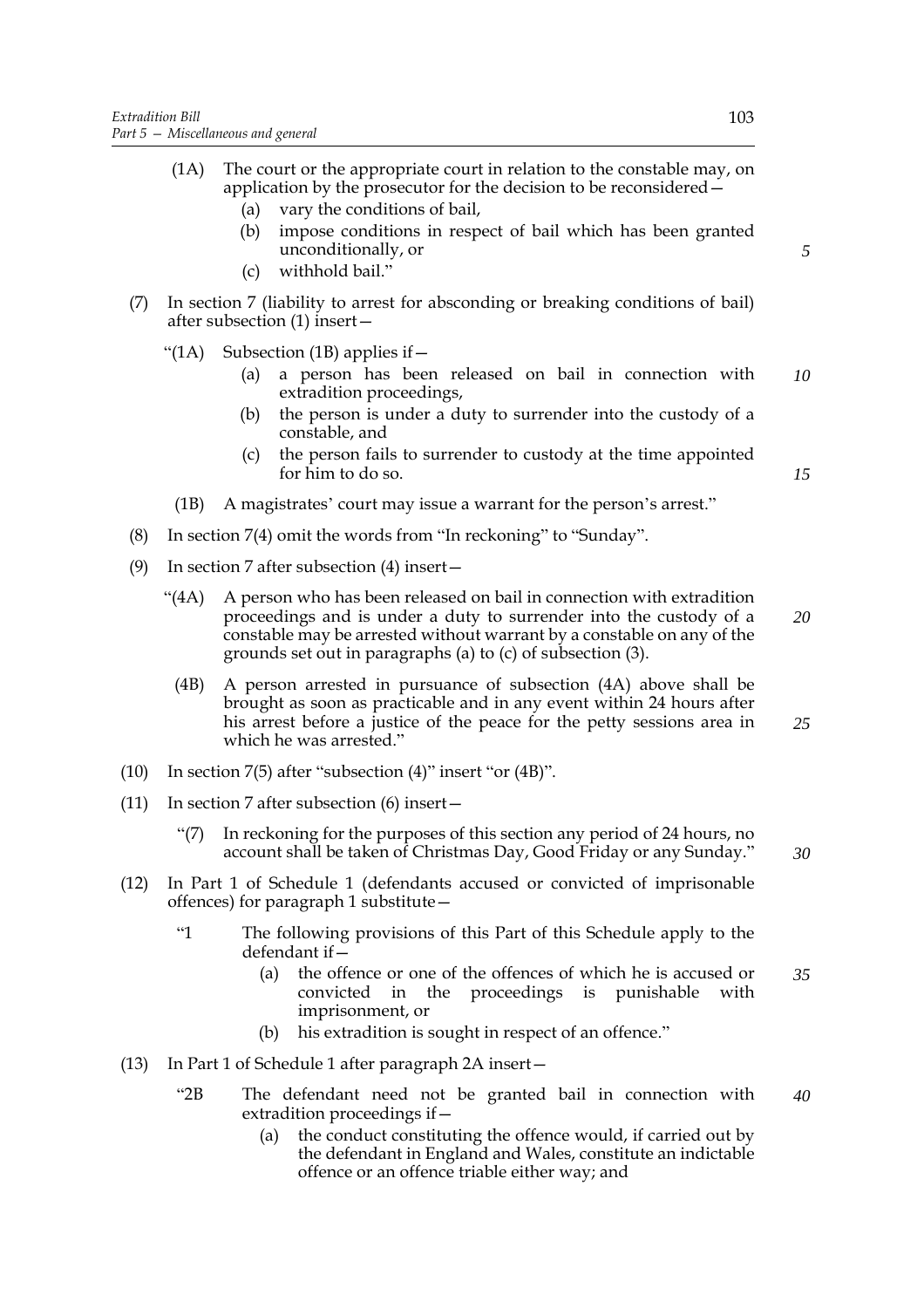- (b) it appears to the court that the defendant was on bail on the date of the offence."
- (14) In Part 1 of Schedule 1 in paragraph 6 after "the offence" insert "or the extradition proceedings".

#### **192 Extradition for more than one offence**

The Secretary of State may by order provide for this Act to have effect with specified modifications in relation to a case where—

- (a) a Part 1 warrant is issued in respect of more than one offence;
- (b) a request for extradition is made in respect of more than one offence.

#### **193 National security**

- (1) This section applies if the Secretary of State believes that the conditions in subsections  $(2)$  to  $(4)$  are satisfied in relation to a person.
- (2) The first condition is that the person's extradition is sought or will be sought under Part 1 or Part 2 in respect of an offence.
- (3) The second condition is that—
	- (a) in engaging in the conduct constituting (or alleged to constitute) the offence the person was acting pursuant to a function conferred or imposed by or under an enactment, or
	- (b) as a result of an authorisation given by the Secretary of State the person is not liable under the criminal law of any part of the United Kingdom for the conduct constituting (or alleged to constitute) the offence.
- (4) The third condition is that the person's extradition in respect of the offence would be against the interests of national security.
- (5) The Secretary of State may certify that the conditions in subsections (2) to (4) are satisfied in relation to the person.

#### (6) If the Secretary of State issues a certificate under subsection  $(5)$  he may  $-$

- (a) direct that a Part 1 warrant issued in respect of the person and in respect of the offence is not to be proceeded with, or
- (b) direct that a request for the person's extradition in respect of the offence is not to be proceeded with.
- (7) If the Secretary of State issues a certificate under subsection (5) he may order the person's discharge (instead of or in addition to giving a direction under subsection  $(6)$ ).
- (8) These rules apply if the Secretary of State gives a direction under subsection  $(6)(a)$  in respect of a warrant –
	- (a) if the designated authority has not issued a certificate under section 2 in respect of the warrant it must not do so;
	- (b) if the person is arrested under the warrant or under section 5 there is no requirement for him to be brought before the appropriate judge and he must be discharged;
	- (c) if the person is brought before the appropriate judge under section 4 or [6](#page-10-0) the judge is no longer required to proceed or continue proceeding under sections 7 and 8;

*5*

*15*

*10*

*20*

*30*

*35*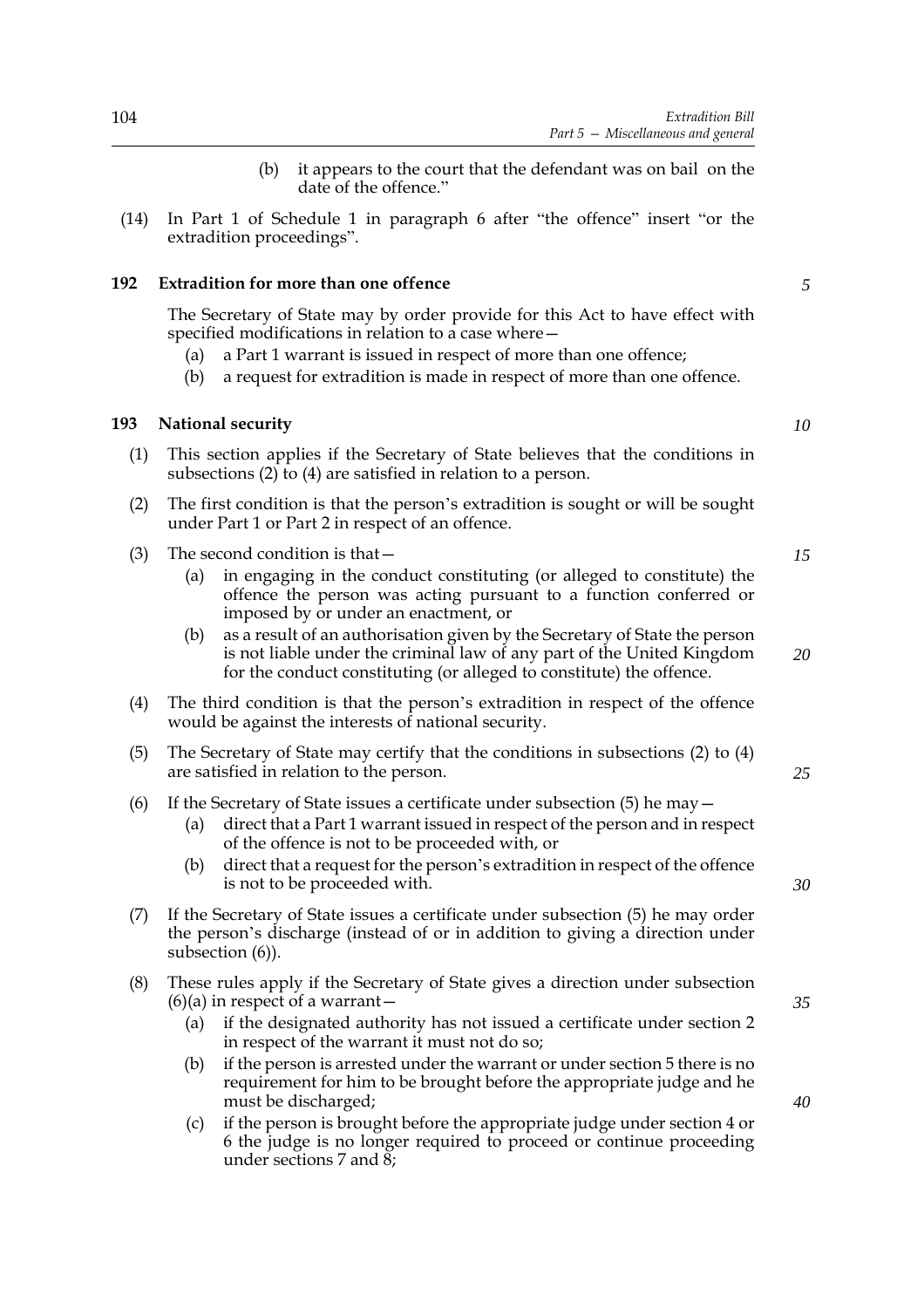- (d) if the extradition hearing has begun the judge is no longer required to proceed or continue proceeding under sections 10 to 25;
- (e) if the person has consented to his extradition, the judge is no longer required to order his extradition;
- (f) if an appeal to the High Court or House of Lords has been brought, the court is no longer required to hear or continue hearing the appeal;
- (g) if the person's extradition has been ordered there is no requirement for him to be extradited.
- (9) These rules apply if the Secretary of State gives a direction under subsection  $(6)(b)$  in respect of a request –
	- (a) if he has not issued a certificate under section 69 in respect of the request he is no longer required to do so;
	- (b) if the person is arrested under a warrant issued under section 70 or under a provisional warrant there is no requirement for him to appear or be brought before the appropriate judge and he must be discharged;
	- (c) if the person appears or is brought before the appropriate judge the judge is no longer required to proceed or continue proceeding under sections [71](#page-43-0), 73, 74 and 75;
	- (d) if the extradition hearing has begun the judge is no longer required to proceed or continue proceeding under sections 77 to 88;
	- (e) if the person has given his consent to his extradition to the appropriate judge, the judge is no longer required to send the case to the Secretary of State for his decision whether the person is to be extradited;
	- (f) if an appeal to the High Court or House of Lords has been brought, the court is no longer required to hear or continue hearing the appeal;
	- (g) if the person's extradition has been ordered there is no requirement for him to be extradited.

#### (10) These must be made under the hand of the Secretary of State—

- (a) a certificate under subsection (5);
- (b) a direction under subsection (6);
- (c) an order under subsection (7).
- (11) The preceding provisions of this section apply to Scotland with these modifications—
	- (a) in subsection (9)(a) for "he has" substitute "the Scottish Ministers have" and for "he is" substitute "they are";
	- (b) in subsection (9)(e) for "Secretary of State for his" substitute "Scottish Ministers for their".
- (12) In subsection (3) the reference to an enactment includes an enactment comprised in, or in an instrument made under, an Act of the Scottish Parliament.

#### **194 Reasonable force**

A person may use reasonable force, if necessary, in the exercise of a power conferred by this Act.

#### **195 Rules of court**

(1) Rules of court may make provision as to the practice and procedure to be followed in connection with proceedings under this Act. *45*

*5*

*10*

*15*

*20*

*25*

*35*

*30*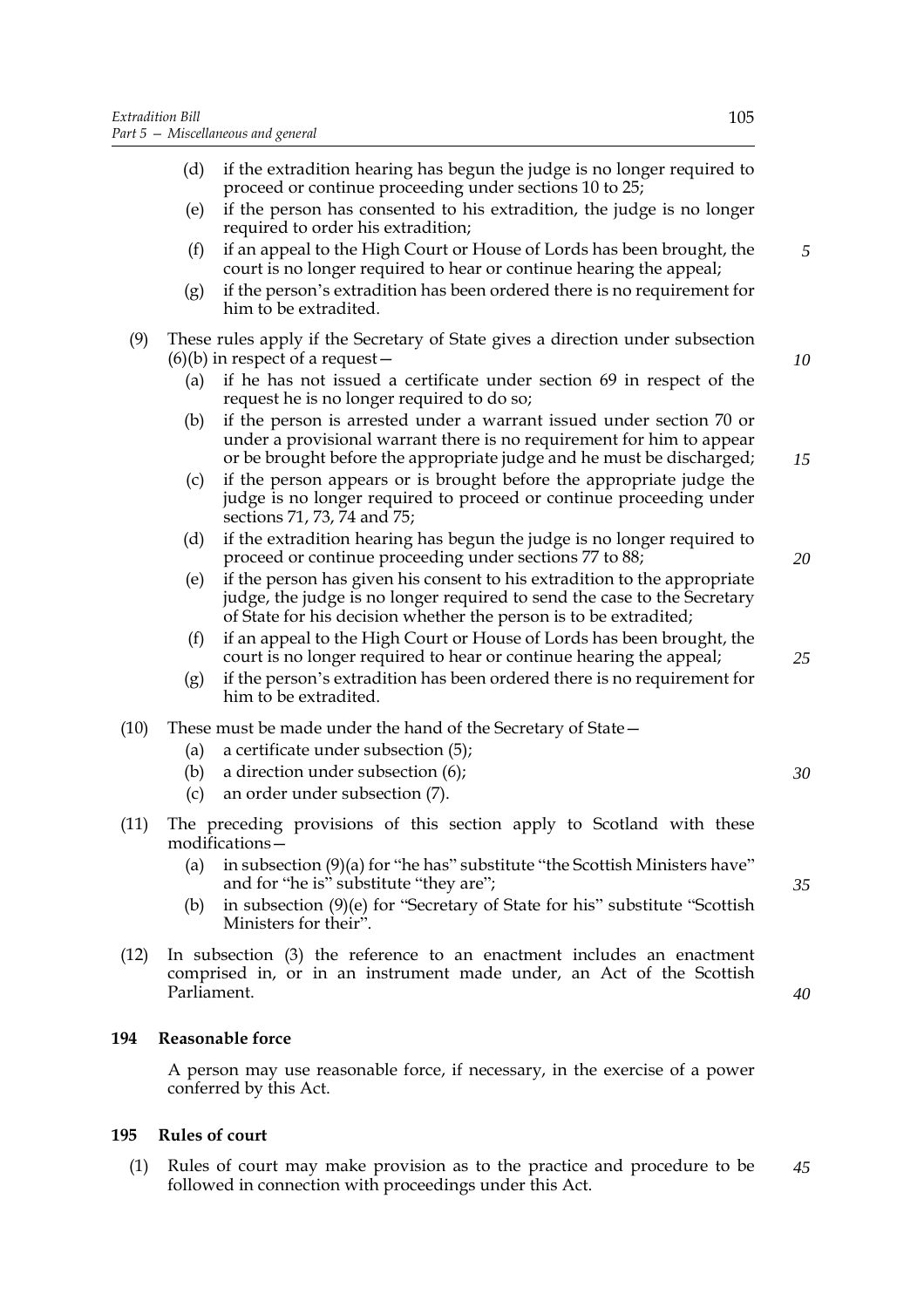*Interpretation*

#### **196 Disposal of Part 1 warrant and extradition request**

- (1) A Part 1 warrant issued in respect of a person is disposed of  $-$ 
	- (a) when an order is made for the person's discharge in respect of the warrant and there is no further possibility of an appeal; *5*
	- (b) when the person is taken to be discharged in respect of the warrant;
	- (c) when an order is made for the person's extradition in pursuance of the warrant and there is no further possibility of an appeal.

#### (2) A request for a person's extradition is disposed of  $-$

- (a) when an order is made for the person's discharge in respect of the request and there is no further possibility of an appeal;
- (b) when the person is taken to be discharged in respect of the request;
- (c) when an order is made for the person's extradition in pursuance of the request and there is no further possibility of an appeal.
- (3) There is no further possibility of an appeal against an order for a person's discharge or extradition—
	- (a) when the period permitted for giving notice of an appeal to the High Court ends, if notice is not given before the end of that period;
	- (b) when the decision of the High Court on an appeal becomes final, if there is no appeal to the House of Lords against that decision; *20*
	- (c) when the decision of the House of Lords on an appeal is made, if there is such an appeal.
- (4) The decision of the High Court on an appeal becomes final—
	- (a) when the period permitted for applying to the High Court for leave to appeal to the House of Lords ends, if there is no such application; *25*
	- (b) when the period permitted for applying to the House of Lords for leave to appeal to it ends, if the High Court refuses leave to appeal and there is no application to the House of Lords for leave to appeal;
	- (c) when the House of Lords refuses leave to appeal to it;
	- (d) at the end of the permitted period, which is 28 days starting with the day on which leave to appeal to the House of Lords is granted, if no such appeal is brought before the end of that period.
- (5) These must be ignored for the purposes of subsections (3) and  $(4)$ 
	- (a) any power of a court to extend the period permitted for giving notice of appeal or for applying for leave to appeal; *35*
	- (b) any power of a court to grant leave to take a step out of time.
- (6) Subsections (3) to (5) do not apply to Scotland.

#### **197 Disposal of charge**

- (1) A charge against a person is disposed of—
	- (a) if the person is acquitted in respect of it, when he is acquitted;
	- (b) if the person is convicted in respect of it, when there is no further possibility of an appeal against the conviction.

*15*

*10*

*30*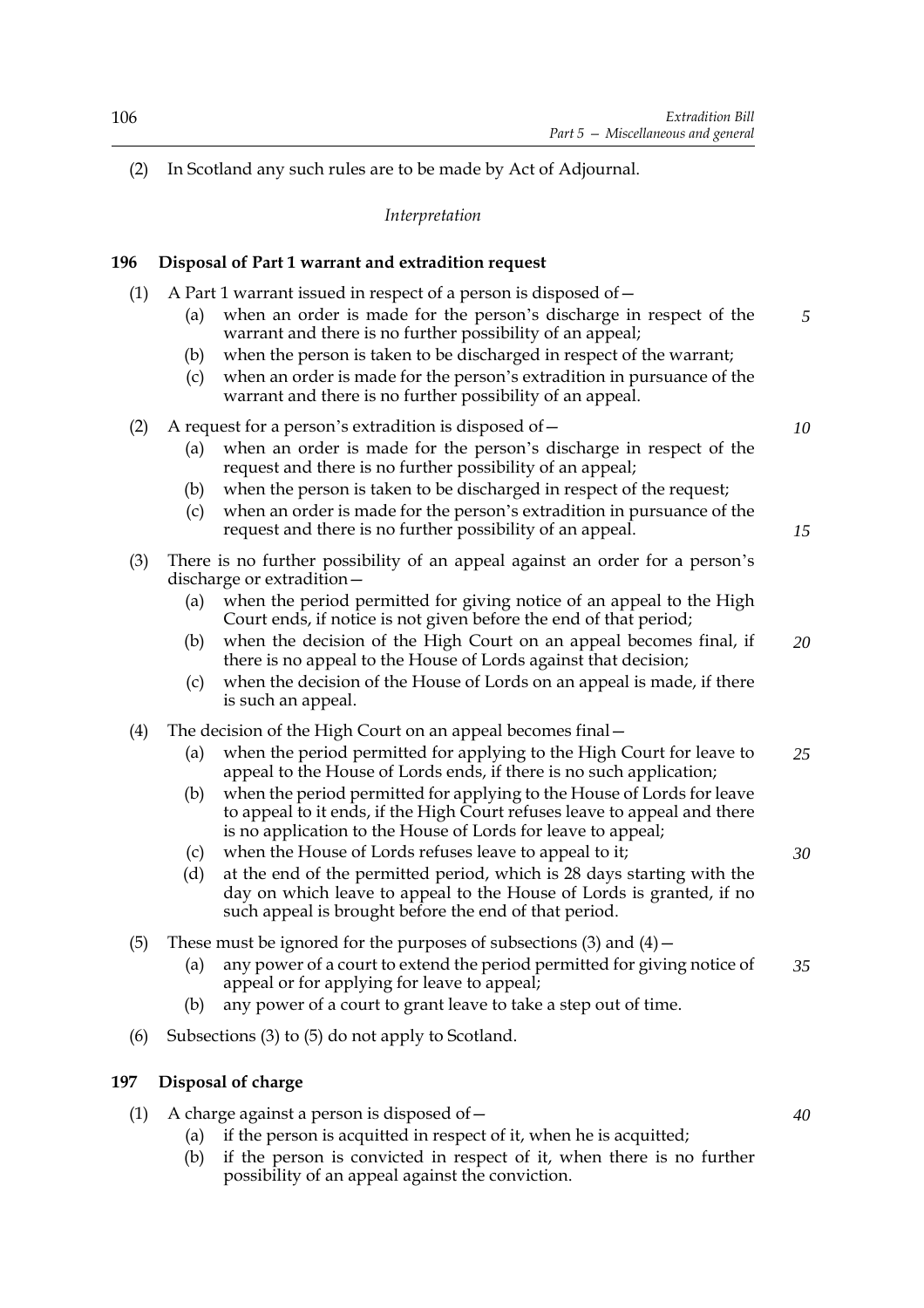- (2) There is no further possibility of an appeal against a conviction—
	- (a) when the period permitted for giving notice of application for leave to appeal to the Court of Appeal against the conviction ends, if the leave of the Court of Appeal is required and no such notice is given before the end of that period;
	- (b) when the Court of Appeal refuses leave to appeal against the conviction, if the leave of the Court of Appeal is required and notice of application for leave is given before the end of that period;
	- (c) when the period permitted for giving notice of appeal to the Court of Appeal against the conviction ends, if notice is not given before the end of that period;
	- (d) when the decision of the Court of Appeal on an appeal becomes final, if there is no appeal to the House of Lords against that decision;
	- (e) when the decision of the House of Lords on an appeal is made, if there is such an appeal.
- (3) The decision of the Court of Appeal on an appeal becomes final—
	- (a) when the period permitted for applying to the Court of Appeal for leave to appeal to the House of Lords ends, if there is no such application;
	- (b) when the period permitted for applying to the House of Lords for leave to appeal to it ends, if the Court of Appeal refuses leave to appeal and there is no application to the House of Lords for leave to appeal; *20*
	- (c) when the House of Lords refuses leave to appeal to it;
	- (d) at the end of the permitted period, which is 28 days starting with the day on which leave to appeal to the House of Lords is granted, if no such appeal is brought before the end of that period. *25*
- (4) These must be ignored for the purposes of subsections (2) and (3)  $-$ 
	- (a) any power of a court to extend the period permitted for giving notice of appeal or of application for leave to appeal or for applying for leave to appeal;
	- (b) any power of a court to grant leave to take a step out of time.
- (5) Subsections (2) to (4) do not apply to Scotland.

#### **198 Other interpretative provisions**

- (1) References to a category 1 territory must be read in accordance with section 1.
- (2) References to a category 2 territory must be read in accordance with section 68. *35*
- (3) References to a Part 1 warrant must be read in accordance with section 2.
- (4) References to a Part 3 warrant must be read in accordance with section 141.
- (5) References to a valid request for a person's extradition must be read in accordance with section 69.
- (6) The European framework decision is the framework decision of the Council of the European Union made on 13 June 2002 on the European arrest warrant and the surrender procedures between member states (2002/584/JHA). *40*
- (7) "High Court" in relation to Scotland means the High Court of Justiciary.

*5*

*10*

*15*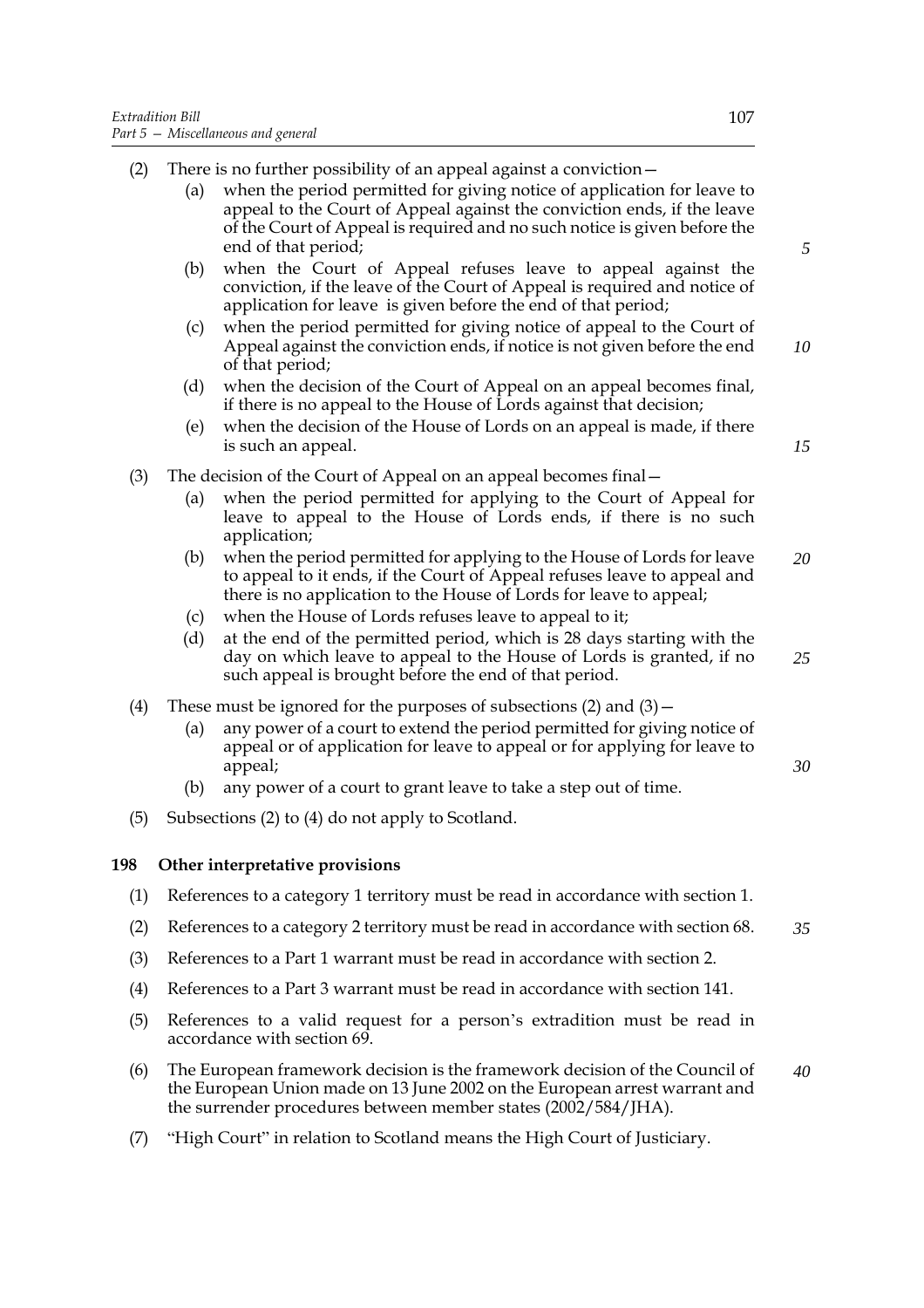- (8) "Police officer" in relation to Northern Ireland has the same meaning as in the Police (Northern Ireland) Act 2000 (c. 32).
- (9) A provisional warrant is a warrant issued under section 72(3).
- (10) This section and sections 196 and 197 apply for the purposes of this Act.

*General*

#### **199 Form of documents**

The Secretary of State may by regulations prescribe the form of any document required for the purposes of this Act.

#### **200 Repeals**

<span id="page-115-0"></span>The Schedule contains repeals.

#### **201 Commencement**

The preceding provisions of this Act come into force in accordance with provision made by the Secretary of State by order.

#### **202 Existing legislation on extradition**

An Order in Council may amend or repeal any provision of these Acts—

- (a) the Backing of Warrants (Republic of Ireland) Act 1965 (c. 45);
- (b) the Extradition Act 1989 (c. 33).

#### **203 Channel Islands and Isle of Man**

An Order in Council may provide for this Act to extend to any of the Channel Islands or the Isle of Man with the modifications (if any) specified in the Order. *20*

#### **204 Orders and regulations**

| (1) | References in this section to subordinate legislation are to $-$ |                                                                                                                                                                                                                                                             |    |
|-----|------------------------------------------------------------------|-------------------------------------------------------------------------------------------------------------------------------------------------------------------------------------------------------------------------------------------------------------|----|
|     | (a)<br>(b)<br>(c)                                                | an order of the Secretary of State under this Act (other than an order<br>within subsection $(2)$ );<br>an order of the Treasury under this Act;<br>regulations under this Act.                                                                             | 25 |
| (2) | (a)<br>(b)<br>(c)                                                | The orders referred to in subsection $(1)(a)$ are $-$<br>an order for a person's extradition or discharge;<br>an order deferring proceedings on a warrant or request;<br>an order deferring a person's extradition in pursuance of a warrant or<br>request. | 30 |
| (3) | (a)<br>(b)                                                       | Subordinate legislation-<br>may make different provision for different purposes;<br>may include supplementary, incidental, saving or transitional<br>provisions.                                                                                            | 35 |

*5*

*10*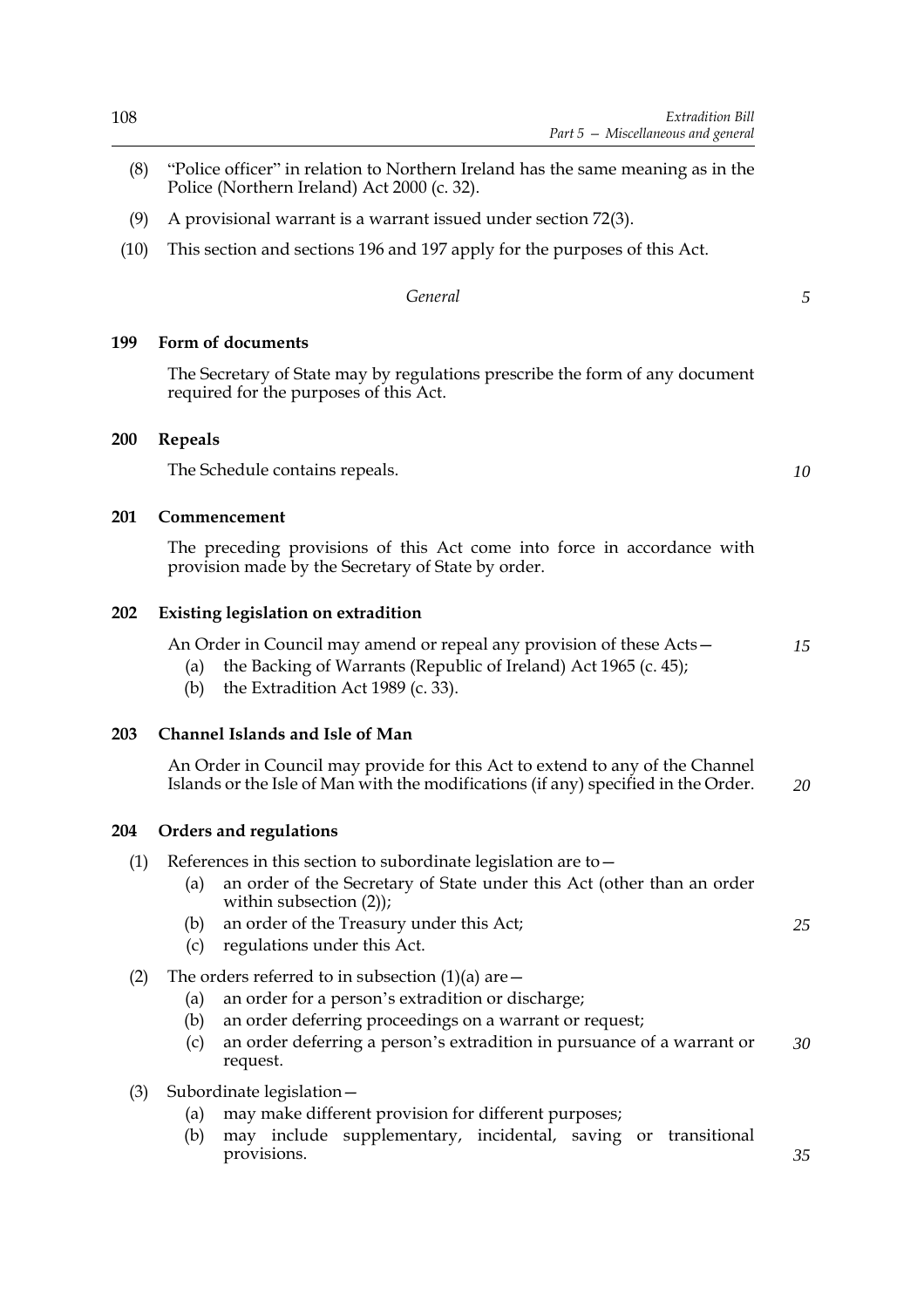- (4) A power to make subordinate legislation is exercisable by statutory instrument.
- (5) A statutory instrument is subject to annulment in pursuance of a resolution of either House of Parliament if it contains subordinate legislation other than an order under section 3(3), 5(2), 141(10), 171(4) or 201.
- (6) No order may be made under section 3(3), 5(2), 141(10) or 171(4) unless a draft of the order has been laid before Parliament and approved by a resolution of each House.

#### **205 Orders in Council**

- (1) An Order in Council under any provision of this Act other than section 203 is subject to annulment in pursuance of a resolution of either House of Parliament. *10*
- (2) An Order in Council under this Act—
	- (a) may make different provision for different purposes;
	- (b) may include supplementary, incidental, saving or transitional provisions. *15*
- (3) A territory may be designated by being named in an Order in Council under this Act or by falling within a description set out in such an Order.
- (4) An Order in Council under section 1 or 68 may provide that this Act has effect in relation to a territory designated by the Order with specified modifications. *20*

#### **206 Finance**

The following are to be paid out of money provided by Parliament—

- (a) any expenditure incurred by the Lord Chancellor under this Act;
- (b) any increase attributable to this Act in the sums payable out of money provided by Parliament under any other enactment.

#### **207 Extent**

- (1) Sections 155 to 158, 164 to 166, 169 and 171 do not extend to Scotland.
- (2) Section 182 applies to Scotland only.
- (3) Sections 183 and 184 extend to Northern Ireland only.

#### **208 Short title**

This Act may be cited as the Extradition Act 2003.

*25*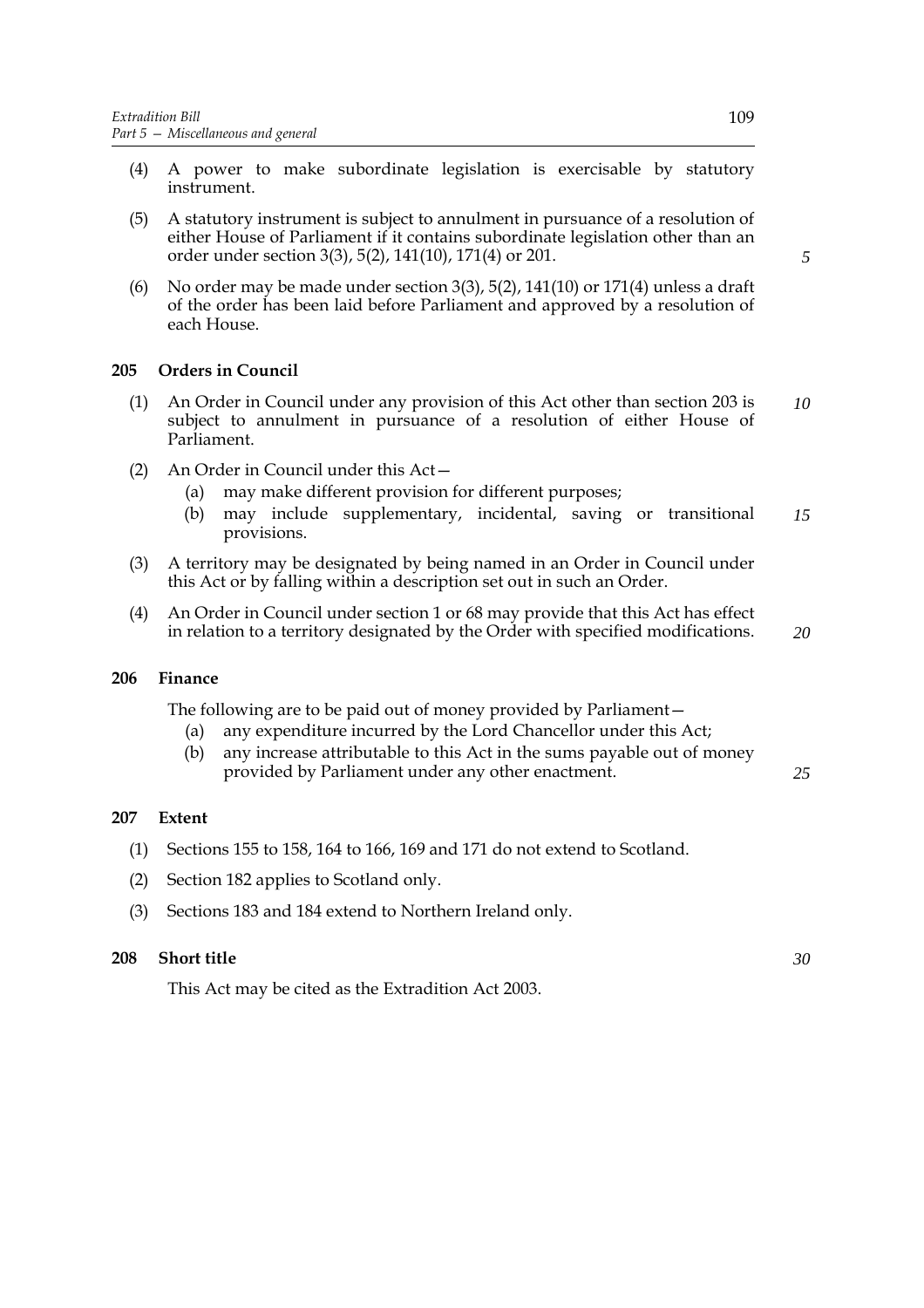## SCHEDULE Section [200](#page-115-0)

REPEALS

| Short title and chapter                             | Extent of repeal                                                                                                                                                                                                                                      |    |
|-----------------------------------------------------|-------------------------------------------------------------------------------------------------------------------------------------------------------------------------------------------------------------------------------------------------------|----|
| Bail Act 1976 (c. 63)                               | In section $2(2)$ the definition of "proceedings"<br>against a fugitive offender".<br>In section $4(2)$ the words "or proceedings<br>against a fugitive offender for the offence".<br>In section $7(4)$ the words from "In reckoning" to<br>"Sunday". |    |
| Criminal Law Act 1977 (c. 45)                       | In Schedule 12, in the entry for the Bail Act 1976,<br>paragraph 4.                                                                                                                                                                                   | 10 |
| International Criminal<br>Court<br>Act 2001 (c. 17) | In paragraph $10(2)$ of Schedule 2, the words "by"<br>a court or judicial officer".                                                                                                                                                                   |    |